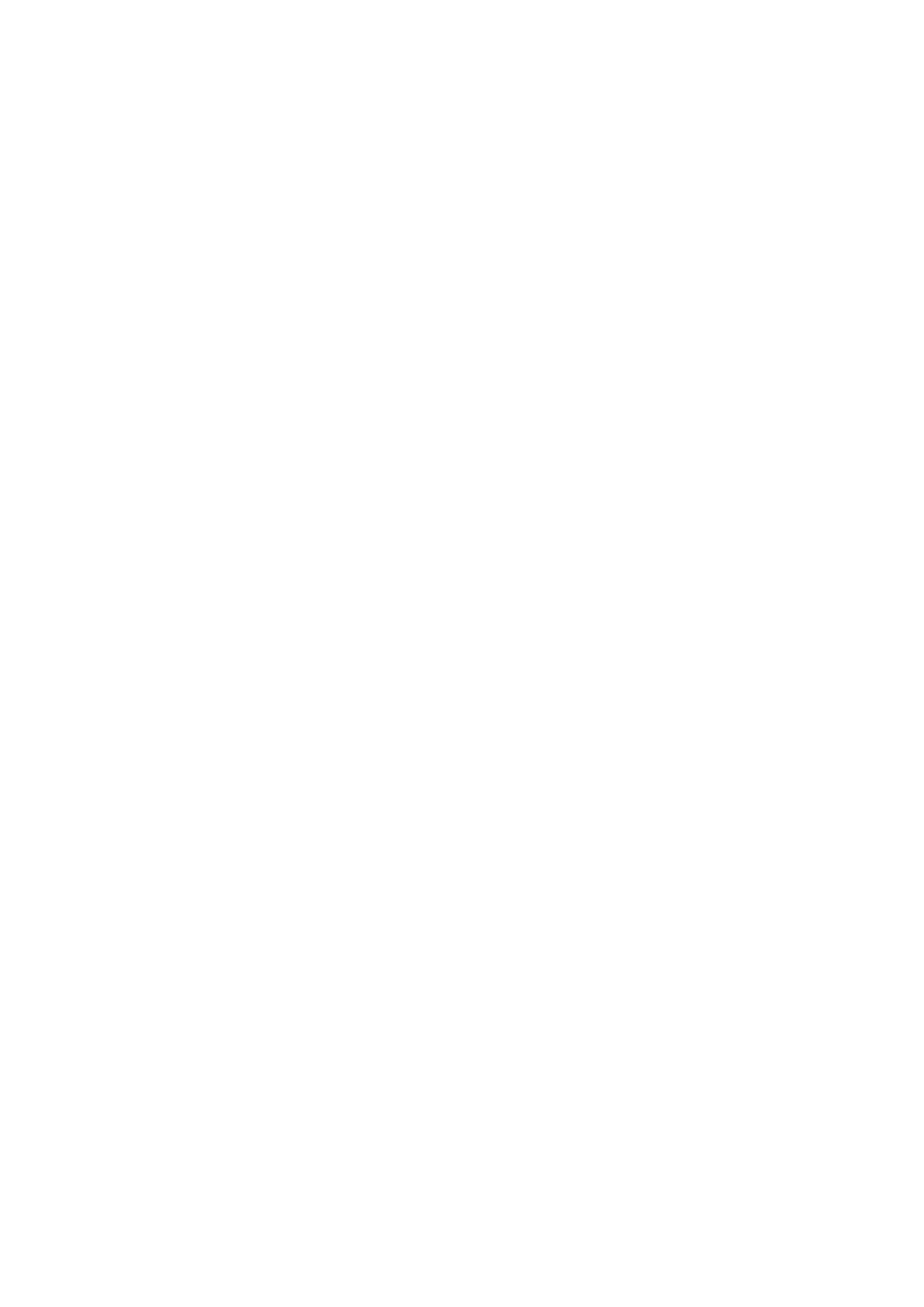Western Australia

## **Bail Act 1982**

### **CONTENTS**

### **Part I — Preliminary**

| 1.  | Short title                                           | 2              |
|-----|-------------------------------------------------------|----------------|
| 2.  | Commencement                                          | $\overline{2}$ |
| 3.  | Terms used                                            | $\overline{2}$ |
| 3A. | Sending notices by electronic communication           | 8              |
| 4.  | Application of this Act                               | 9              |
| 4A. | Accused appearing on summons or court hearing         |                |
|     | notice, detention and bail of                         | 9              |
|     | Part II — Rights of accused in                        |                |
|     | relation to bail                                      |                |
| 5.  | Accused's rights to have bail considered etc.         | 11             |
| 6.  | Arresting officers etc., duty to consider bail        | 11             |
| 6A. | Officials considering bail may order release          |                |
|     | without bail                                          | 13             |
| 7.  | Unconvicted accused, court to consider bail for       | 14             |
| 7A. | Bail may be dispensed with by court                   | 15             |
| 7B. | Adult accused of murder, provisions for               | 15             |
| 7C. | Child accused of murder, provisions for               | 16             |
| 7D. | Bail after initial decision by court, court's duty as |                |
|     | to                                                    | 18             |
| 7E. | Bail refused for trial, court's duty during trial     | 18             |
| 7F. | Appeal from court of summary jurisdiction, bail in    |                |
|     | case of                                               | 19             |
| 8.  | Accused to be given information, approved forms       |                |
|     | etc.                                                  | 20             |
|     |                                                       |                |

| As at 29 Nov 2012 | Version 08-c0-01                                                         | page i |
|-------------------|--------------------------------------------------------------------------|--------|
|                   | Extract from www.slp.wa.gov.au, see that website for further information |        |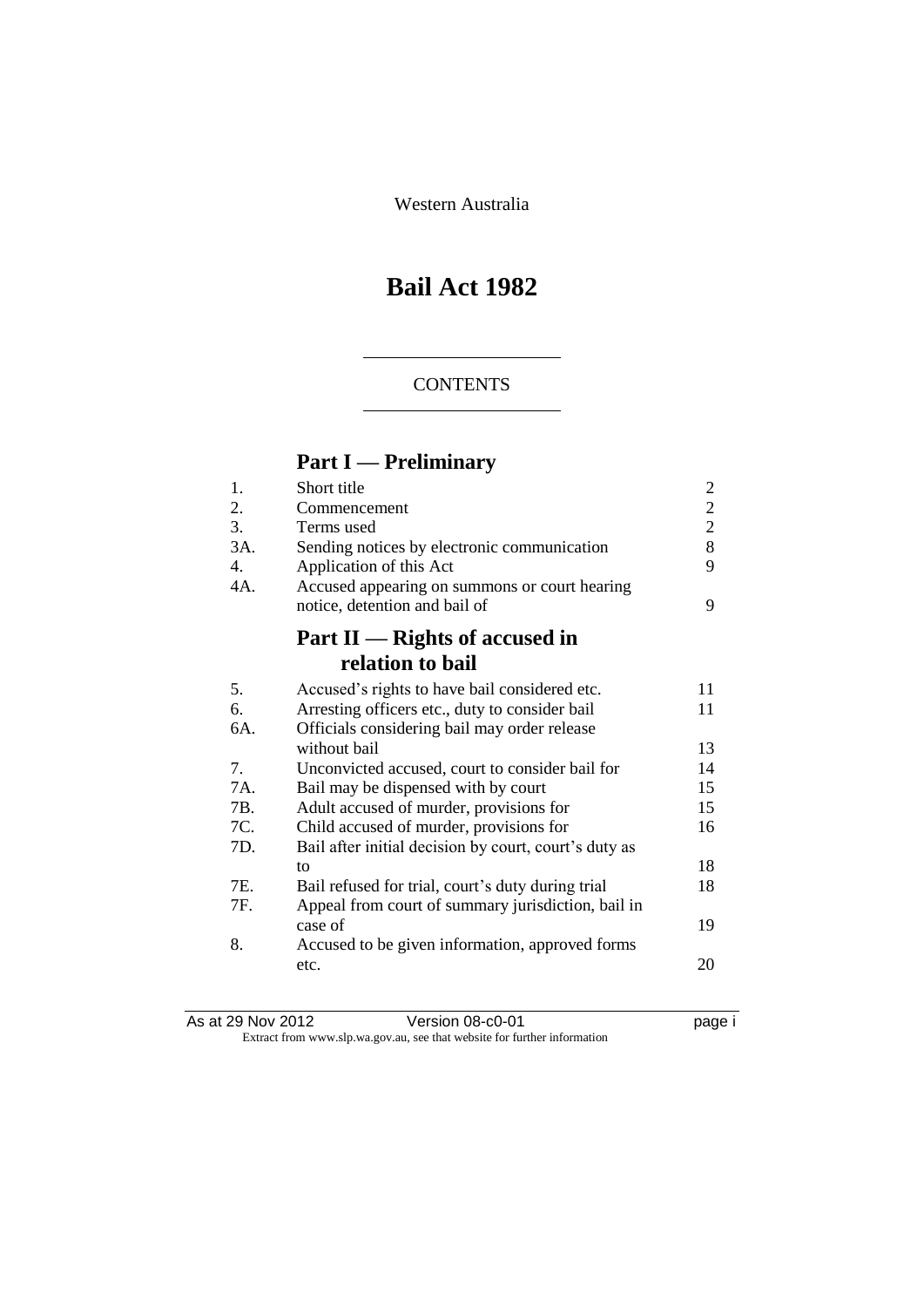| 9.         | Bail decision may be deferred until more                                                      |    |
|------------|-----------------------------------------------------------------------------------------------|----|
| 10.        | information obtained etc.<br>Sections 5, 6 and 7 do not apply if accused                      | 21 |
|            | imprisoned for other cause                                                                    | 22 |
| 11.        | Accused's rights following grant of bail                                                      | 22 |
| 12.        | Rights in s. $7A(2)$ and 11, limitations on                                                   | 24 |
|            | <b>Part III — Jurisdiction relating to</b>                                                    |    |
|            | bail                                                                                          |    |
| 13.        | Jurisdiction to grant bail, who has etc. (Sch. 1)                                             | 25 |
| 13A.       | Jurisdiction in s. 7A to dispense with bail, who has                                          |    |
|            | and exercise of                                                                               | 25 |
| 13B.       | Notices under s. 13A(3), service and proof of                                                 | 26 |
| 14.<br>15. | Judges, jurisdiction of<br>Accused charged with murder, jurisdiction as to                    | 27 |
|            | bail for                                                                                      | 28 |
| 15A.       | Appeal against judge's decision on bail,                                                      |    |
|            | commencing etc.                                                                               | 29 |
| 15B.       | Appeal under s. 15A, determining etc.                                                         | 30 |
| 16.        | Person arrested on warrant, bail of                                                           | 31 |
| 16A.       | Person arrested in urban area, restrictions on who                                            |    |
|            | can grant bail for in some cases                                                              | 31 |
| 17.        | Conditions on bail which may be imposed                                                       | 32 |
| 17A.       | Child on bail, changing responsible person for                                                |    |
|            | (Sch. 1 Pt. C cl. 2)                                                                          | 33 |
|            | Part IV — Hearing of case for bail,                                                           |    |
|            | parties, and evidence                                                                         |    |
| 20.        | Bail hearing for indictable offence, court may hold                                           |    |
|            | in private etc.                                                                               | 35 |
| 21.        | Parties to bail proceedings, who are                                                          | 36 |
| 22.        | Evidence at bail hearings                                                                     | 36 |
| 23.<br>24. | Accused not bound to supply information<br>Court etc. may ask police to verify etc. accused's | 36 |
|            | information                                                                                   | 37 |
| 24A.       | Court may ask community corrections officer to                                                |    |
|            | verify etc. accused's information etc.                                                        | 37 |
| 25.        | Information given by accused for bail purposes not                                            |    |
|            | admissible at trial                                                                           | 38 |
| 26.        | Record of bail decision and reasons                                                           | 38 |
|            |                                                                                               |    |

| . |  |
|---|--|
|   |  |

page ii Version 08-c0-01 As at 29 Nov 2012

Extract from www.slp.wa.gov.au, see that website for further information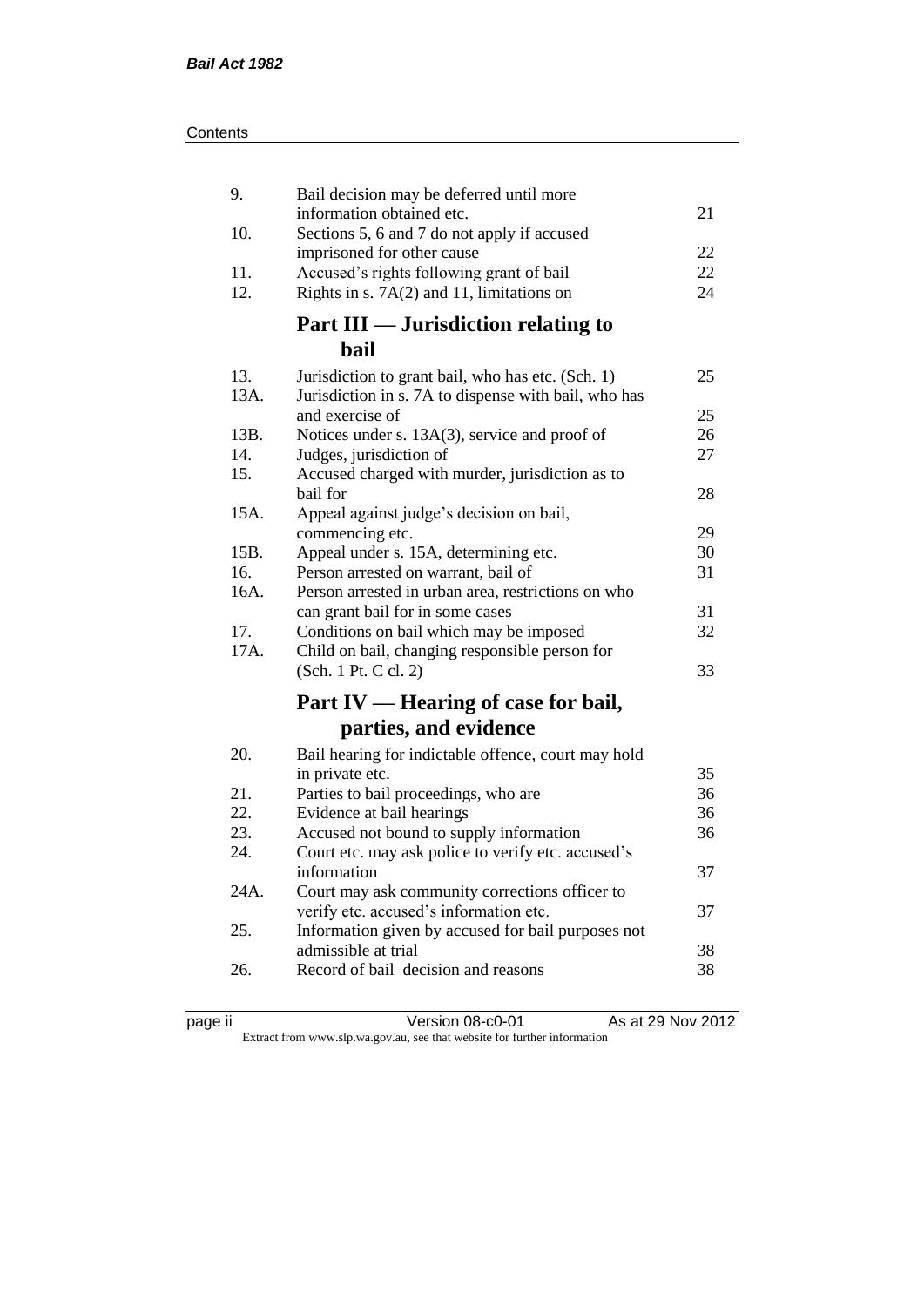| 27.  | Relevant papers to be sent to court where accused               |    |
|------|-----------------------------------------------------------------|----|
| 27A. | to appear<br>Bail with home detention, papers to be sent to CEO | 39 |
|      | (corrections)                                                   | 40 |
|      | <b>Part V</b> — Bail undertakings                               |    |
| 28.  | Bail undertaking, when required and nature of                   | 41 |
| 29.  | Before whom bail undertaking may be entered into                | 42 |
| 30.  | Duties of person before whom bail undertaking is                |    |
|      | entered into                                                    | 42 |
| 31.  | Different time and place for appearance,                        |    |
|      | substituting                                                    | 43 |
| 31A. | Conditions on bail, amending during trial                       | 45 |
| 32.  | Notices under s. 31, service and proof of                       | 47 |
| 33.  | Judicial officer may order accused to enter into bail           |    |
|      | undertaking                                                     | 48 |
| 34.  | When bail undertaking ceases to have effect                     | 49 |
|      | <b>Part VI</b> — Sureties and surety                            |    |
|      | undertakings                                                    |    |
| 35.  | Surety and surety undertaking, nature of etc.                   | 50 |
| 36.  | Sureties, who may approve                                       | 50 |
| 37.  | Proposed surety to receive certain information and              |    |
|      | form                                                            | 51 |
| 38.  | Persons disqualified from being sureties                        | 51 |
| 39.  | Matters to be regarded when approving sureties                  | 52 |
| 40.  | Decision on application by proposed surety                      | 52 |
| 41.  | Finality of decision to refuse approval of surety               | 53 |
| 42.  | Before whom surety undertaking may be entered                   |    |
|      | into                                                            | 53 |
| 43.  | Duties of person before whom surety undertaking                 |    |
|      | is entered into                                                 | 54 |
| 43A. | Interstate proposed surety, use of video link etc. in           |    |
|      | case of                                                         | 54 |
| 44.  | When surety undertaking extends to different time               |    |
|      | or different time and place substituted under s. 31             | 56 |
| 45.  | Notices under s. 44, service and proof of                       | 57 |
| 46.  | Surety's power to arrest accused                                | 59 |
| 47.  | When surety undertaking ceases to have effect                   | 59 |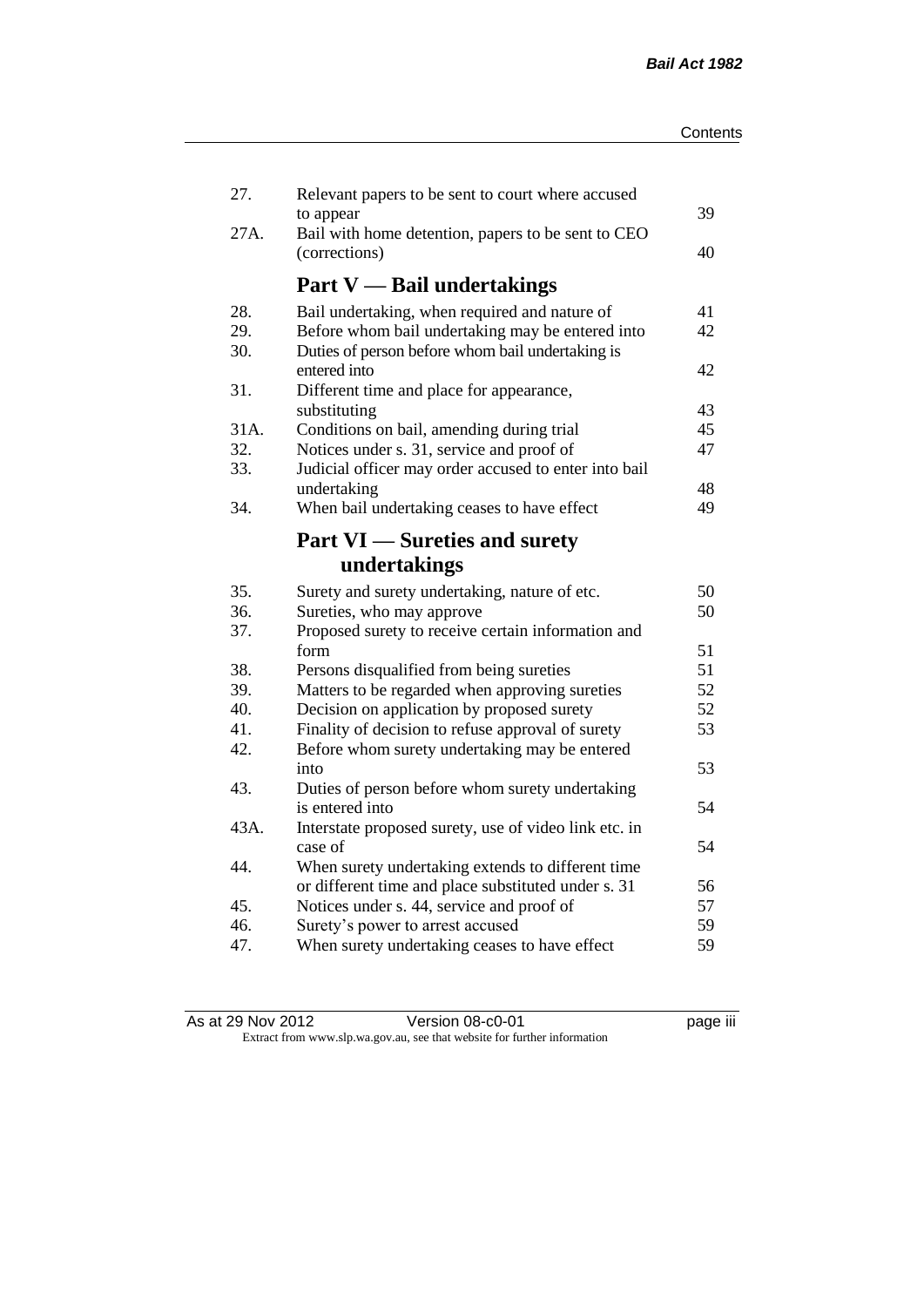| 48.  | Surety may apply for cancellation of his                                              |    |
|------|---------------------------------------------------------------------------------------|----|
|      | undertaking                                                                           | 60 |
| 49.  | Surety's undertaking to pay money, enforcing                                          | 61 |
| 50.  | Indemnifying etc. surety, offence                                                     | 63 |
|      | <b>Part VIA — Administration of home</b>                                              |    |
|      | detention conditions                                                                  |    |
| 50A. | Powers of CEO (corrections)                                                           | 65 |
| 50C. | Powers and duties of community corrections                                            |    |
|      | officers                                                                              | 65 |
| 50D. | Powers of members of Police Force                                                     | 67 |
| 50E. | CEO (corrections) may substitute different place of                                   |    |
|      | detention and apply conditions                                                        | 67 |
| 50F. | CEO (corrections) may revoke bail                                                     | 68 |
| 50G. | Procedure on arrest after revocation under s. 50F                                     | 68 |
| 50H. | Rules of natural justice excluded                                                     | 69 |
| 50J. | Delegation by CEO (corrections)                                                       | 69 |
| 50K. | Monitoring equipment, retrieving                                                      | 69 |
| 50L. | Rules for this Part                                                                   | 70 |
|      | <b>Part VII — Enforcement of bail</b>                                                 |    |
|      |                                                                                       |    |
|      | undertakings                                                                          |    |
| 51.  |                                                                                       | 71 |
| 51A. | Failing to comply with bail undertaking, offence                                      |    |
|      | Prosecuting s. 51 offence for non-appearance etc.<br>in court of summary jurisdiction | 72 |
| 52.  | Prosecuting s. 51 offence for non-appearance etc.                                     |    |
|      | in superior court                                                                     | 72 |
| 53.  | Appeal against decision made under s. 52                                              | 74 |
| 54.  | Bailed accused, prosecutor etc. may take before                                       |    |
|      | court to show cause against variation or revocation                                   |    |
|      | of bail                                                                               | 75 |
| 54A. | Accused on committal may be taken for purposes                                        |    |
|      | of s. 54 before court by which committed                                              | 77 |
| 55.  | Accused before court under s. 54, judicial officer                                    |    |
|      | may revoke bail of etc.                                                               | 78 |
| 57.  | Offence under s. 51, court to order forfeiture of                                     |    |
|      | money under bail undertaking                                                          | 79 |
| 58.  | Automatic forfeiture of money on expiration of one                                    |    |
|      | year after absconding                                                                 | 80 |

page iv Version 08-c0-01 As at 29 Nov 2012 Extract from www.slp.wa.gov.au, see that website for further information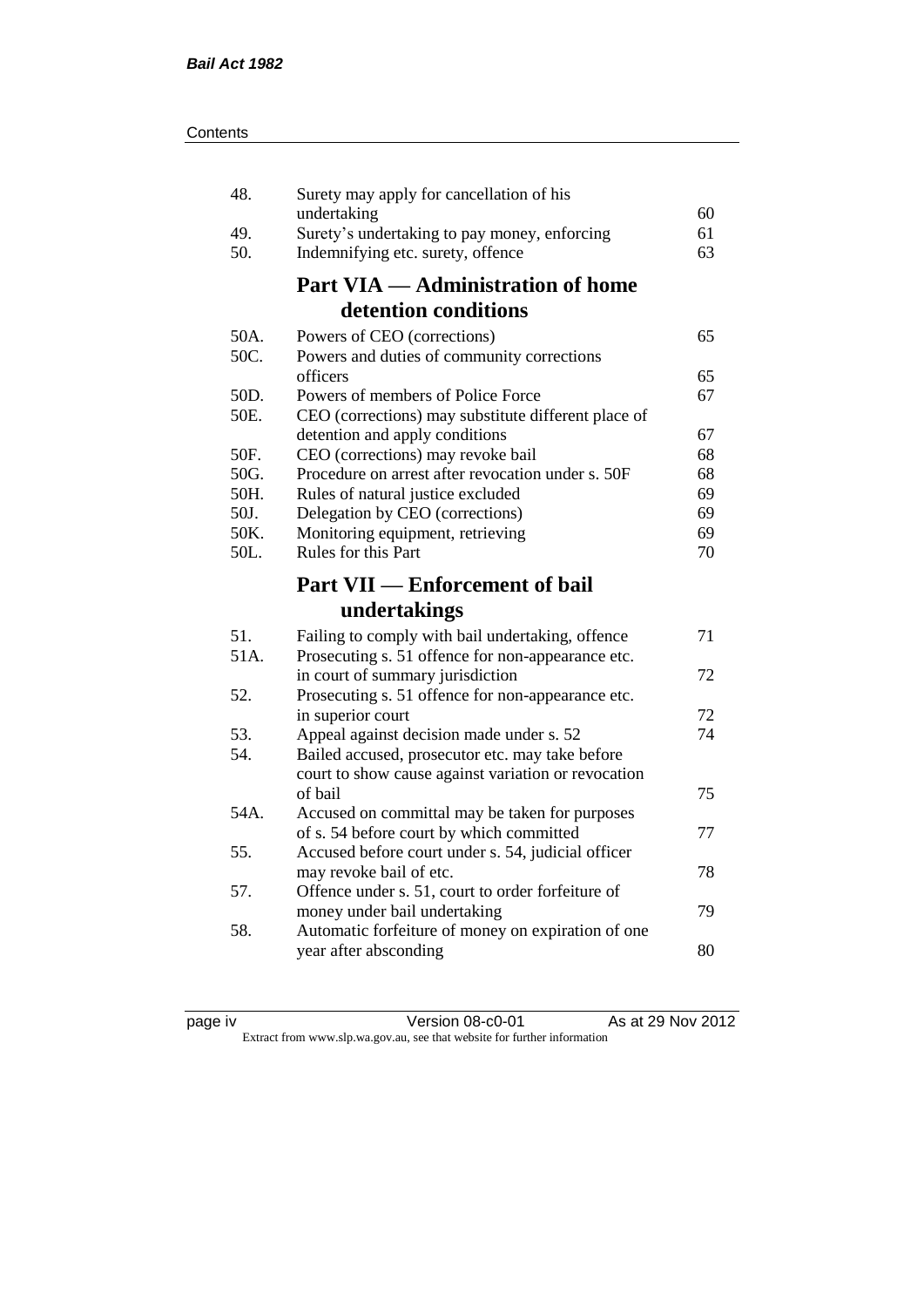### **Part VIII — Miscellaneous**

| 59.<br>59A. | Order for forfeiture, court's additional powers as to                                                 | 81 |
|-------------|-------------------------------------------------------------------------------------------------------|----|
|             | If bail dispensed with, accused may be taken<br>before judicial officer for reconsideration of matter | 81 |
| 59B.        | Absconding accused, warrant for arrest of                                                             | 82 |
| 60.         | Change of address, accused and surety to notify                                                       | 83 |
| 61.         | Failing to bring arrested person before court or                                                      |    |
|             | person able to grant bail, offence                                                                    | 83 |
| 62.         | Giving false information for bail purposes, offence                                                   | 84 |
| 63.         | Protection from personal liability                                                                    | 84 |
| 64.         | Non-appearance etc. by an accused, proving                                                            | 84 |
| 65.         | Bail undertakings by child, effect of                                                                 | 85 |
| 66.         | Other powers etc. to grant bail abolished                                                             | 85 |
| 66A.        | Delegation by registrar of court                                                                      | 85 |
| 66B.        | Video link or audio link, use of in bail proceedings                                                  | 86 |
| 67.         | Regulations                                                                                           | 87 |
|             | Schedule 1 — Jurisdiction as to bail                                                                  |    |
|             | and related matters                                                                                   |    |
|             | Part $A$ — Jurisdiction relating to bail                                                              |    |
| 7.          | Term used: proceedings for an offence                                                                 | 91 |
|             | Part $B$ — Cessation of powers relating to bail                                                       |    |
| 1.          | Upon decision by judge, power of other officers                                                       |    |
|             | ceases                                                                                                | 92 |
| 1A.         | Upon decision by Court of Appeal, other powers                                                        |    |
|             | cease                                                                                                 | 92 |
| 2.          | Upon decision by judicial officer, his power and                                                      |    |
|             | that of his peers ceases                                                                              | 92 |
| 3.          | Upon refusal of bail for initial appearance, certain                                                  |    |
|             | powers cease                                                                                          | 93 |
| 4.          | Judicial officer's powers if accused proves new                                                       |    |
|             | facts or changed circumstances                                                                        | 93 |
|             | Part C — Manner in which jurisdiction to be<br>exercised                                              |    |
| 1.          | Bail before conviction at discretion of court etc.,                                                   |    |
|             | except for child                                                                                      | 94 |
| 2.          | Child to have qualified right to bail                                                                 | 95 |
| 3.          | Matters relevant to cl. $1(a)$                                                                        | 96 |
|             |                                                                                                       |    |

As at 29 Nov 2012 **Details Accredit Version 08-c0-01** Page v Extract from www.slp.wa.gov.au, see that website for further information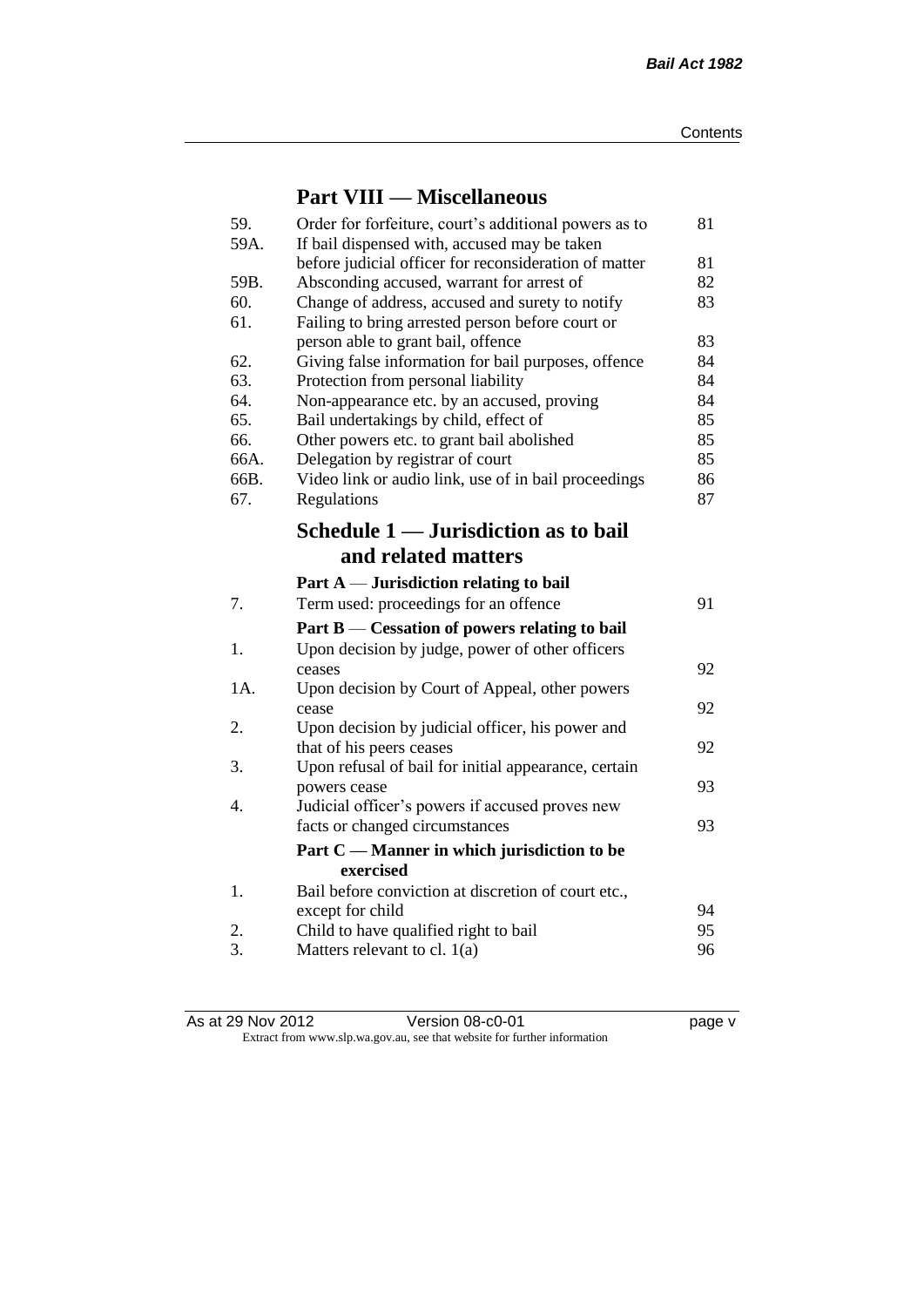| Contents |
|----------|
|----------|

| 3A. | Accused charged with etc. serious offence<br>committed while on bail etc. for another serious |     |
|-----|-----------------------------------------------------------------------------------------------|-----|
|     | offence, bail for                                                                             | 97  |
| 3B. | Exceptional reasons under cl. 3A(1), determining                                              | 98  |
| 3C. | Bail in murder cases                                                                          | 100 |
| 4.  | Bail after conviction for accused awaiting sentence                                           | 100 |
| 4A. | Bail after conviction for accused awaiting disposal                                           |     |
|     | of appeal                                                                                     | 101 |
| 5.  | Exception to cl. 4A for bail in appeal under                                                  |     |
|     | Criminal Appeals Act 2004 Part 2                                                              | 101 |
| 6.  | Bail of people on community orders etc.                                                       | 101 |
| 7.  | Bail for initial appearance to be for not more than                                           |     |
|     | 30 days                                                                                       | 102 |
| 8.  | Bail on adjournment in court of summary                                                       |     |
|     | jurisdiction to be for not more than 30 days except                                           |     |
|     | by consent                                                                                    | 102 |
| 9.  | Calculating periods for cl. 7 and 8                                                           | 102 |
|     | Part D — Conditions which may be imposed on                                                   |     |
|     | a grant of bail                                                                               |     |
| 1.  | Conditions as to forfeiture, sureties, security etc.                                          | 103 |
| 2.  | Other conditions                                                                              | 104 |
| 3.  | Home detention condition                                                                      | 107 |
|     | Schedule 2 — Serious offences                                                                 |     |

### **Notes**

| Compilation table                            | 114 |
|----------------------------------------------|-----|
| Provisions that have not come into operation | 119 |

### **Defined Terms**

page vi Version 08-c0-01 As at 29 Nov 2012 Extract from www.slp.wa.gov.au, see that website for further information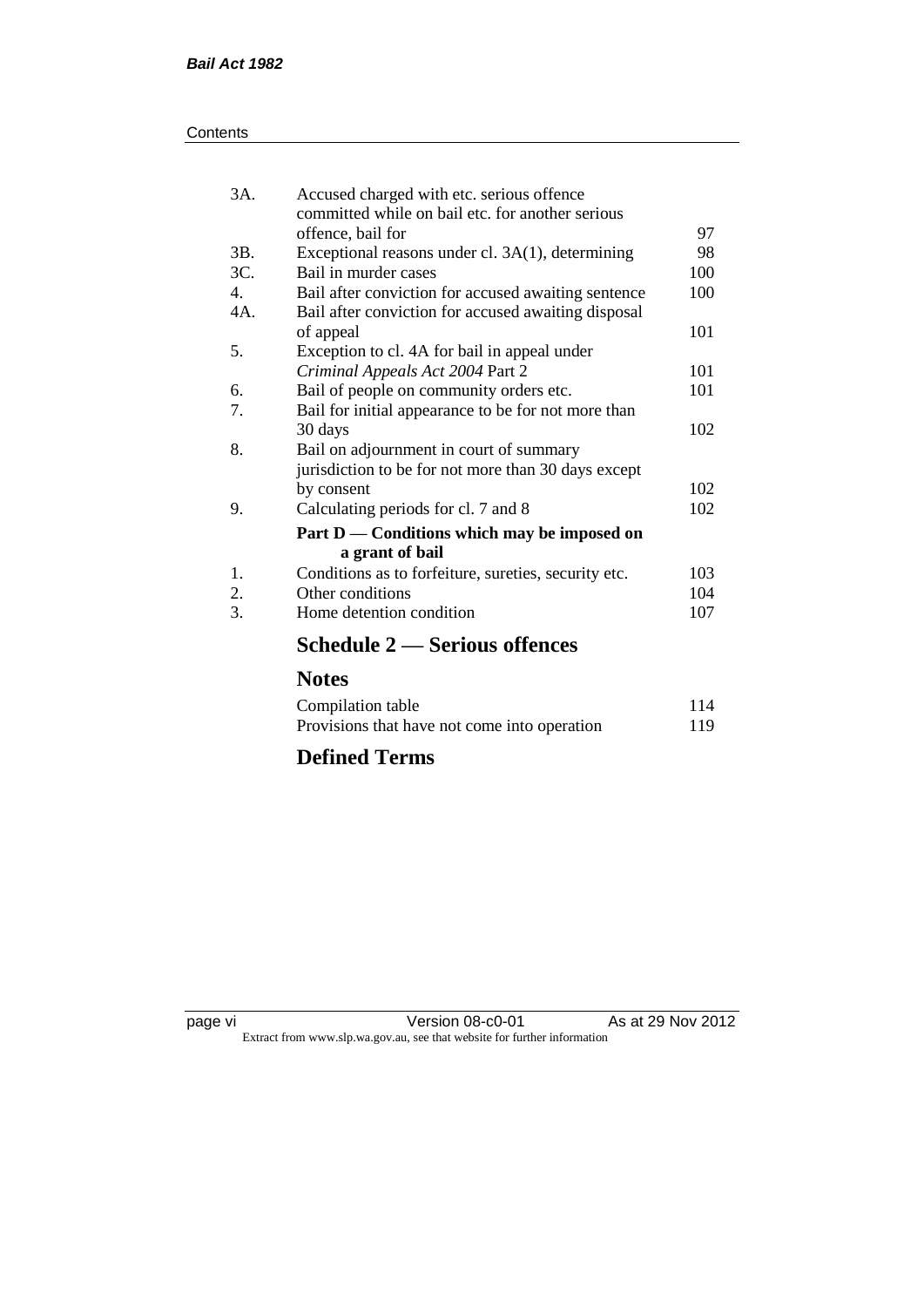Western Australia

## **Bail Act 1982**

**An Act to make better provision for bail in criminal proceedings.** 

As at 29 Nov 2012 **Disk Contract Contract Contract Provide** Page 1 Extract from www.slp.wa.gov.au, see that website for further information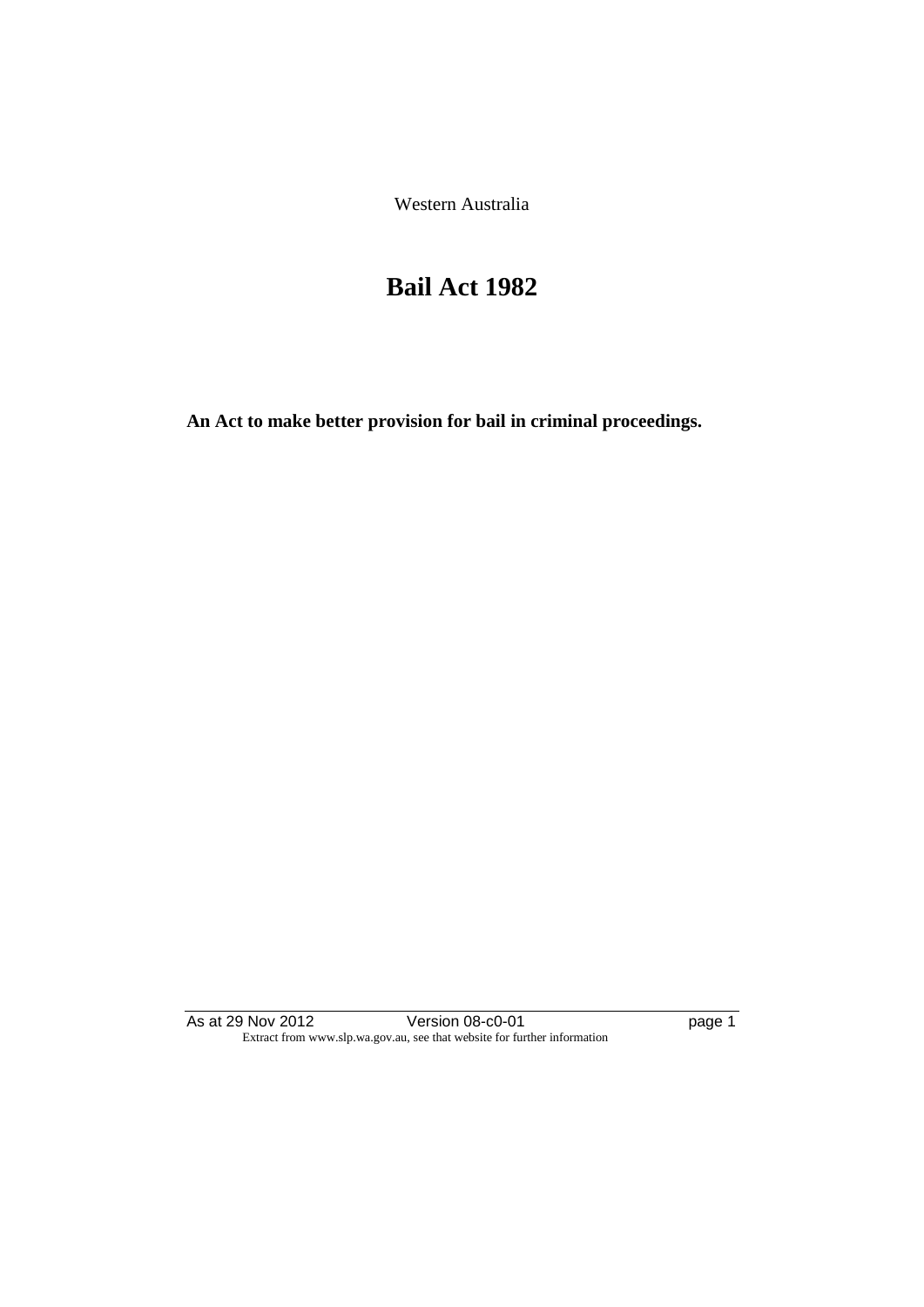**s. 1**

### **Part I — Preliminary**

#### **1. Short title**

This Act may be cited as the *Bail Act* 1982<sup>1</sup>.

#### **2. Commencement**

This Act shall come into operation on a day to be fixed by proclamation  $<sup>1</sup>$ .</sup>

#### **3. Terms used**

(1) In this Act, unless a contrary intention appears —

*accused* includes —

- (a) a person charged with, convicted of, or found guilty of an offence;
- (b) a person whose conviction for an offence is stayed;
- (c) a person in respect of whom an appeal relating to an offence is pending;
- (d) a person in respect of whom a new trial for an offence has been ordered;

#### *adjournment* —

- (a) means any order of a court by which proceedings for an offence are postponed or interrupted or are to be held at a different time or place before the same court; and
- (b) is deemed to include any order of a court, other than a committal to the Supreme Court or District Court, by which the venue of any proceedings for an offence is changed to another court or a court at another place whether by way of a remand, referral, or recommittal of the accused or otherwise;

*appeal* includes an application for leave to appeal;

#### *appropriate judicial officer* means —

(a) subject to paragraphs (b), (c) and (d), a judicial officer who is empowered to exercise jurisdiction in the court

| page 2 | Version 08-c0-01                                                         | As at 29 Nov 2012 |
|--------|--------------------------------------------------------------------------|-------------------|
|        | Extract from www.slp.wa.gov.au, see that website for further information |                   |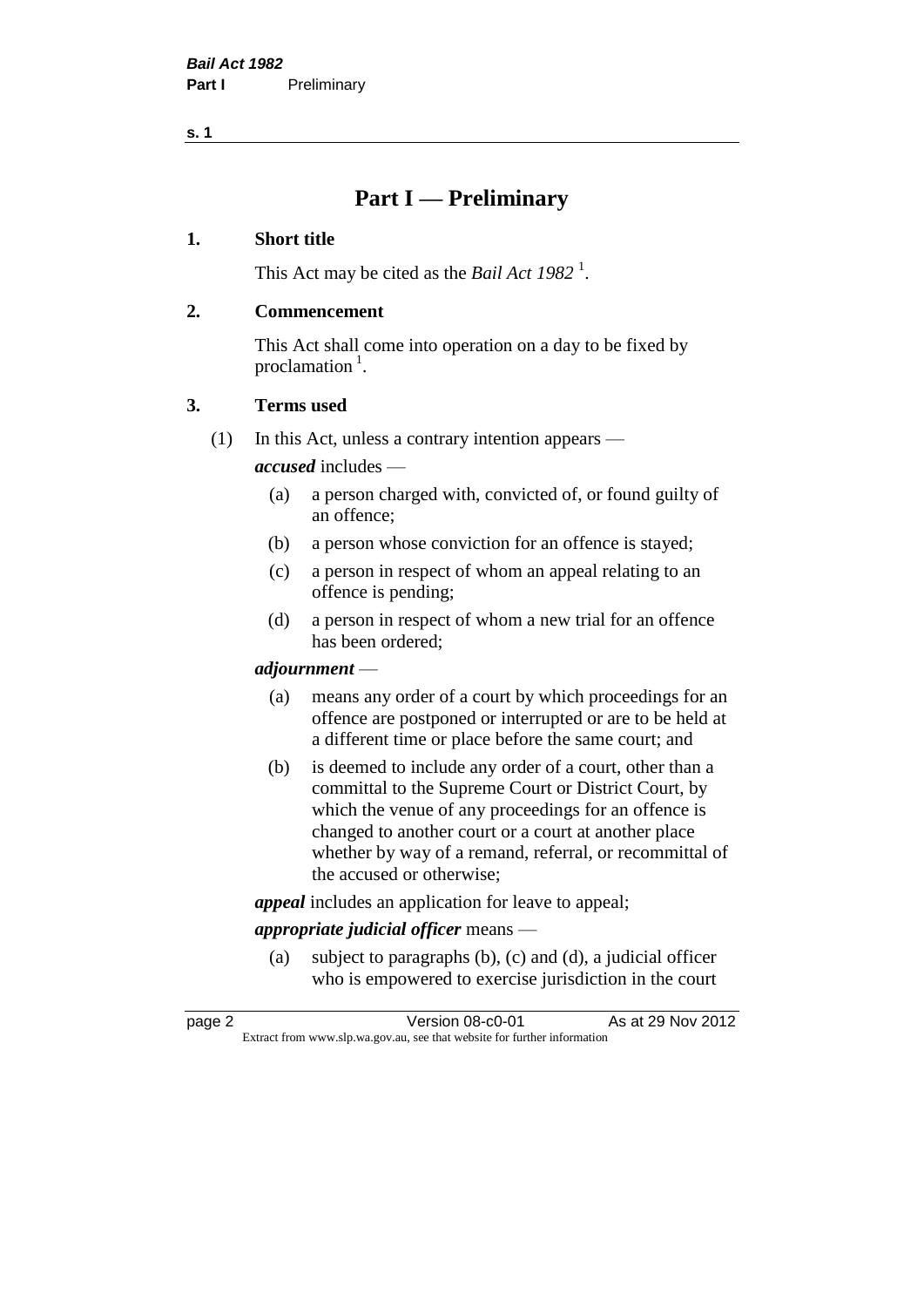before which the accused is required to appear pursuant to his bail undertaking; or

- (b) if the court is the Court of Appeal, a judge of appeal; or
- (c) except in section 49, a judge of the Supreme Court or of the Children's Court, as the case may require, in any case where —
	- (i) under section 15 only a judge of the Supreme Court or of the Children's Court has power to grant bail; or
	- (ii) a judicial officer has exercised the power contained in section 31(2)(d),

for the appearance in question; or

(d) except in section 49, a judge of the Supreme Court, of the District Court, or of the Children's Court, as the case may require, in any case where such a judge has granted bail under section 14 for the appearance in question;

*approved*, in relation to a form, means approved by the chief executive officer of the department of the Public Service principally assisting in the administration of this Act;

*as soon as is practicable* means as soon as is reasonably practicable;

*authorised community services officer* means any of the following persons —

- (a) the CEO (corrections) or a delegate of the CEO (corrections) under subsection (5);
- (b) a registrar of the Children's Court;
- (c) a superintendent of a detention centre under the *Young Offenders Act 1994*;
- (d) the officer for the time being in charge of any detention centre under the *Young Offenders Act 1994*;

*authorised officer* means an authorised police officer or an authorised community services officer;

As at 29 Nov 2012 Version 08-c0-01 page 3 Extract from www.slp.wa.gov.au, see that website for further information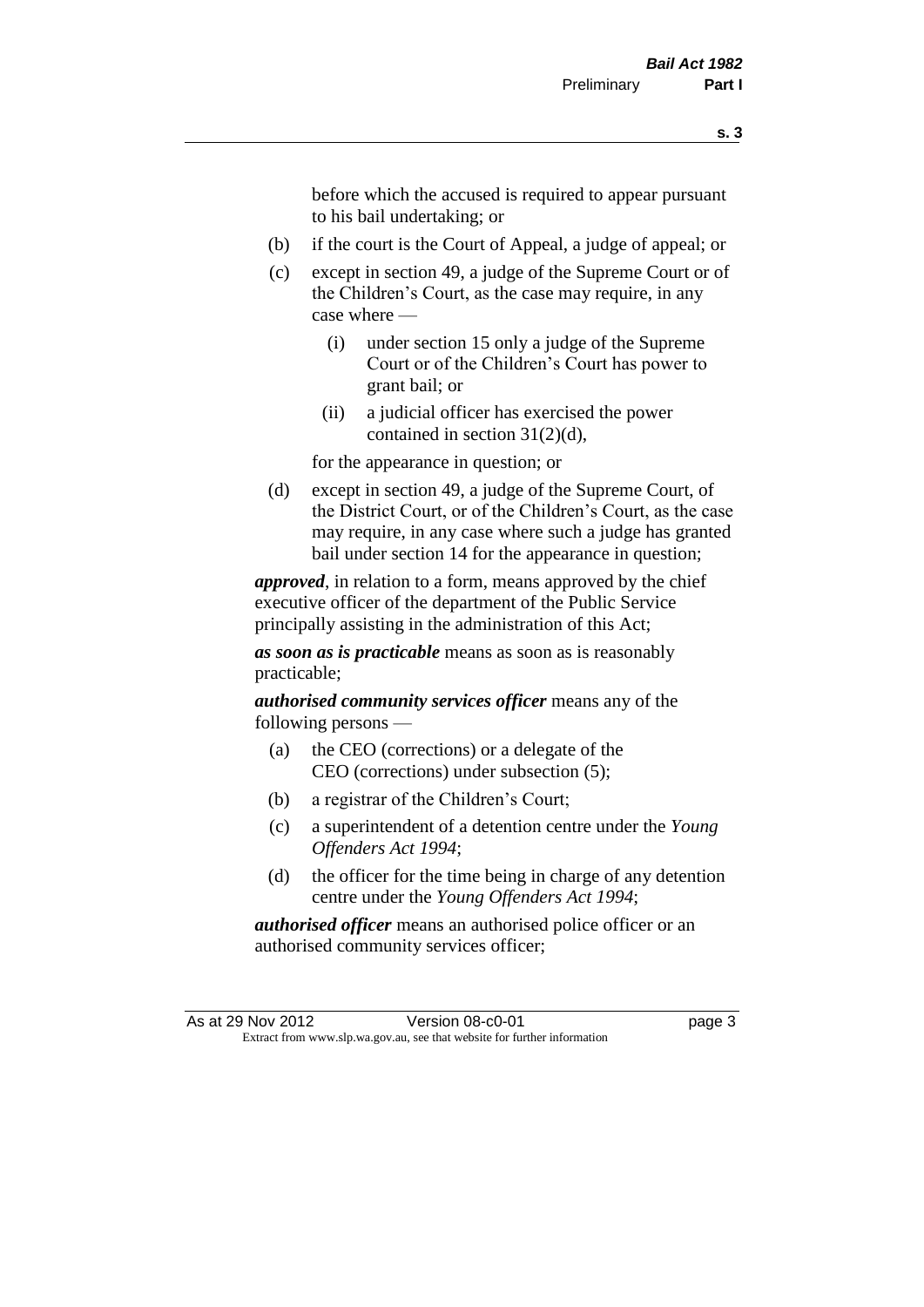*authorised police officer* means —

- (a) a police officer who holds the rank of sergeant, or a higher rank;
- (b) the police officer who is for the time being in charge of a police station;
- (c) whichever of these officers is for the time being in charge of a lock-up —
	- (i) a police officer;
	- (ii) a special constable appointed under the *Police Act 1892* Part III whose powers, duties and obligations are or include those of an authorised police officer under this Act;
	- (iii) a police auxiliary officer appointed under the *Police Act 1892* Part IIIB whose powers, duties and obligations are or include those of an authorised police officer under this Act;

*bail undertaking* means an undertaking described in section 28(2);

*CEO (corrections)* means the chief executive officer of the Public Sector agency principally assisting the Minister administering Part 8 of the *Sentence Administration Act 2003* in its administration;

*Chief Judge* means the Chief Judge of the District Court;

*Chief Justice* means the Chief Justice of Western Australia;

*child* has the same meaning as *young person* has in the *Young Offenders Act 1994*;

*community corrections officer* has the same meaning as in the *Sentence Administration Act 2003*;

*court* means each of the following —

- (a) the Magistrates Court;
- (b) the Children's Court;

page 4 **Version 08-c0-01** As at 29 Nov 2012 Extract from www.slp.wa.gov.au, see that website for further information

**s. 3**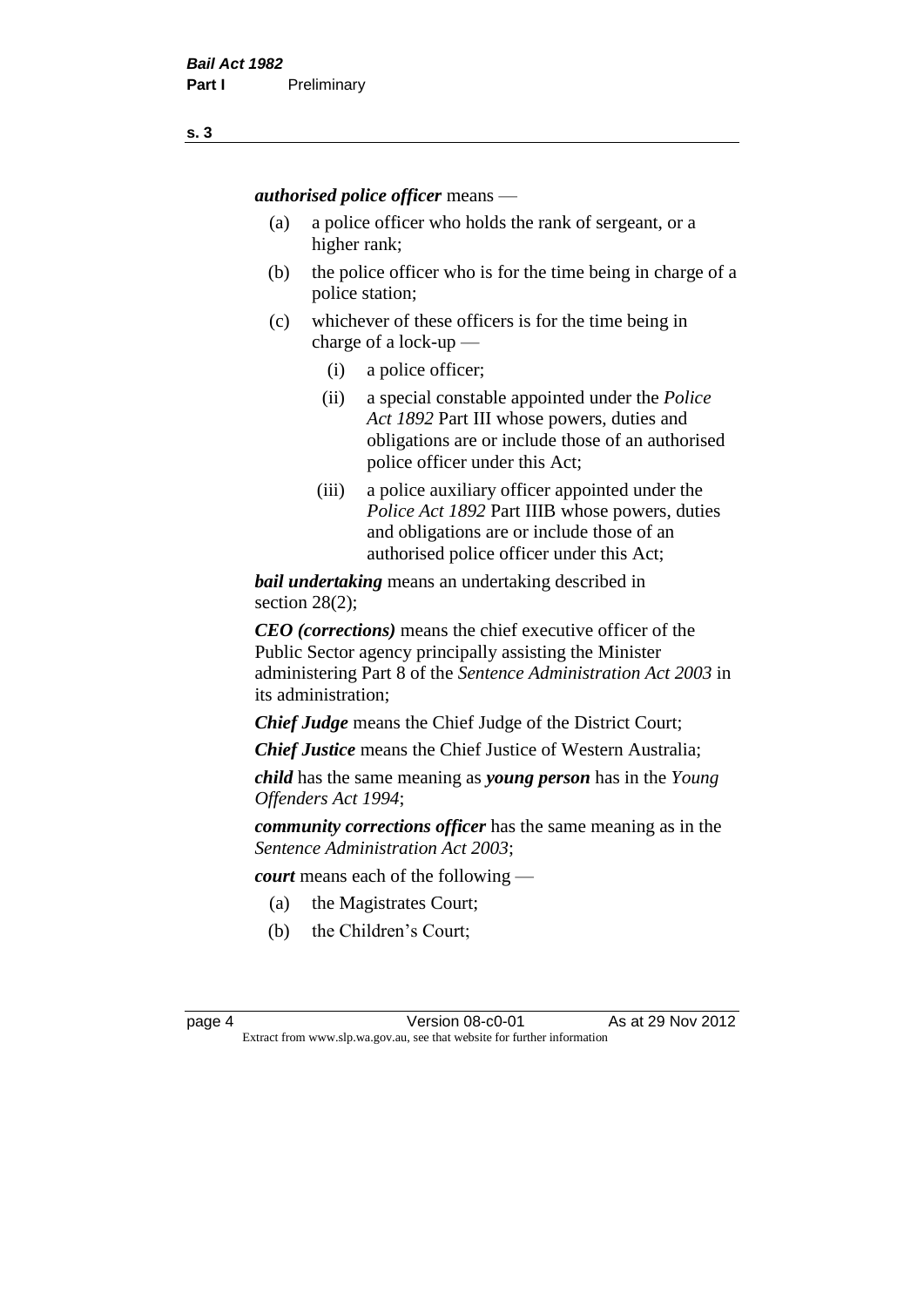- (c) the Coroner's Court of Western Australia;
- (d) the District Court;
- (e) the Supreme Court;
- (f) the Court of Appeal;

*court custody centre* has the meaning given in the *Court Security and Custodial Services Act 1999* section 3;

*Director of Public Prosecutions* means —

- (a) the Director of Public Prosecutions for the State; or
- (b) the officer in charge in the State of the Commonwealth Office of the Director of Public Prosecutions,

as the case requires;

*early release order* means an early release order made under the *Sentence Administration Act 1995* <sup>2</sup> or *Sentence Administration Act 2003*;

*electronic address* means a facsimile number, email address or other electronic address, as the case requires;

*electronic communication* means facsimile transmission, email or other form of electronic communication as defined in the *Electronic Transactions Act 2011* section 5(1);

*home detention condition* means a home detention condition imposed under clause 3 of Part D of Schedule 1;

*judge of appeal* has the meaning given in the *Supreme Court Act 1935* section 4(1);

*judicial officer* means any person empowered to exercise jurisdiction in a court whether or not he is sitting as a court, and includes a single justice and, where the context so requires, the Court of Appeal exercising jurisdiction under this Act;

*lock-up* includes a place prescribed as a lock-up for the purposes of the *Court Security and Custodial Services Act 1999*;

*offence* means any act, omission or conduct which renders the person doing the act, making the omission or engaging in the conduct liable to any punishment, and includes an alleged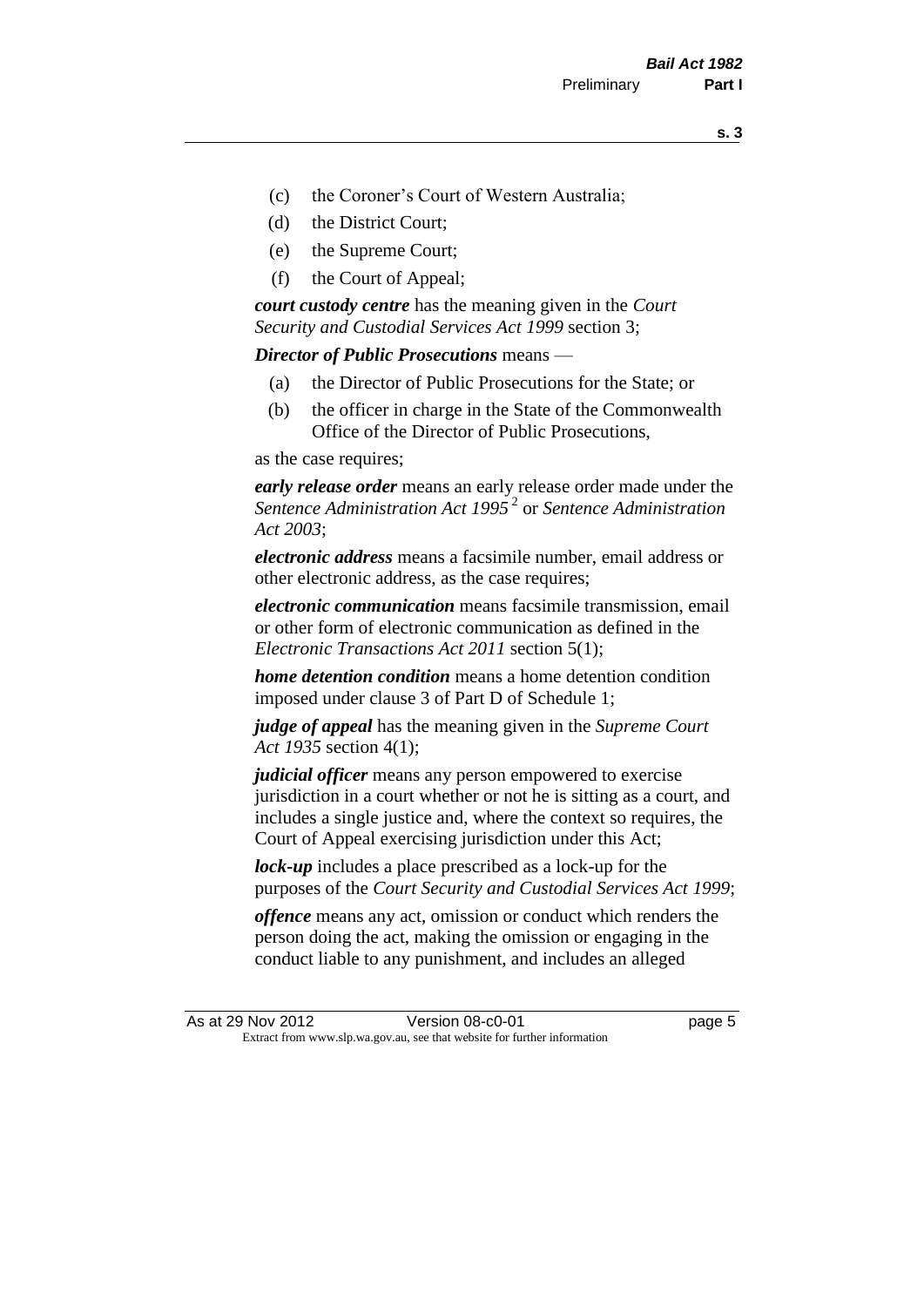offence; but nothing in this definition shall limit the operation of subsection (4);

*prosecutor* includes —

- (a) in the case of an offence charged in a prosecution notice, the prosecutor;
- (b) in the case of an offence charged in an indictment, the State or the Commonwealth, as the case may be;

*registrar* of a court means —

- (a) for a court other than the Coroner's Court of Western Australia, the principal registrar, a registrar or a deputy registrar of the court; or
- (b) for the Coroner's Court of Western Australia, a coroner's registrar as defined in the *Coroners Act 1996* section 3;

*serious offence* means —

- (a) an offence against section 51(2a); and
- (b) an offence described in Schedule 2;

*surety* and *surety undertaking* have the meanings assigned to them by section 35;

*surety approval officer* means a person who is authorised by section 36 to decide whether an applicant should be approved as a surety;

*trial* means all proceedings for an offence between —

- (a) the time when the accused is called upon to plead to the prosecution notice or the indictment; and
- (b) the time when the accused is found not guilty or is sentenced.
- (2) A reference in this Act
	- (a) to a power to grant bail includes a reference to a power to refuse bail;

page 6 **Version 08-c0-01** As at 29 Nov 2012 Extract from www.slp.wa.gov.au, see that website for further information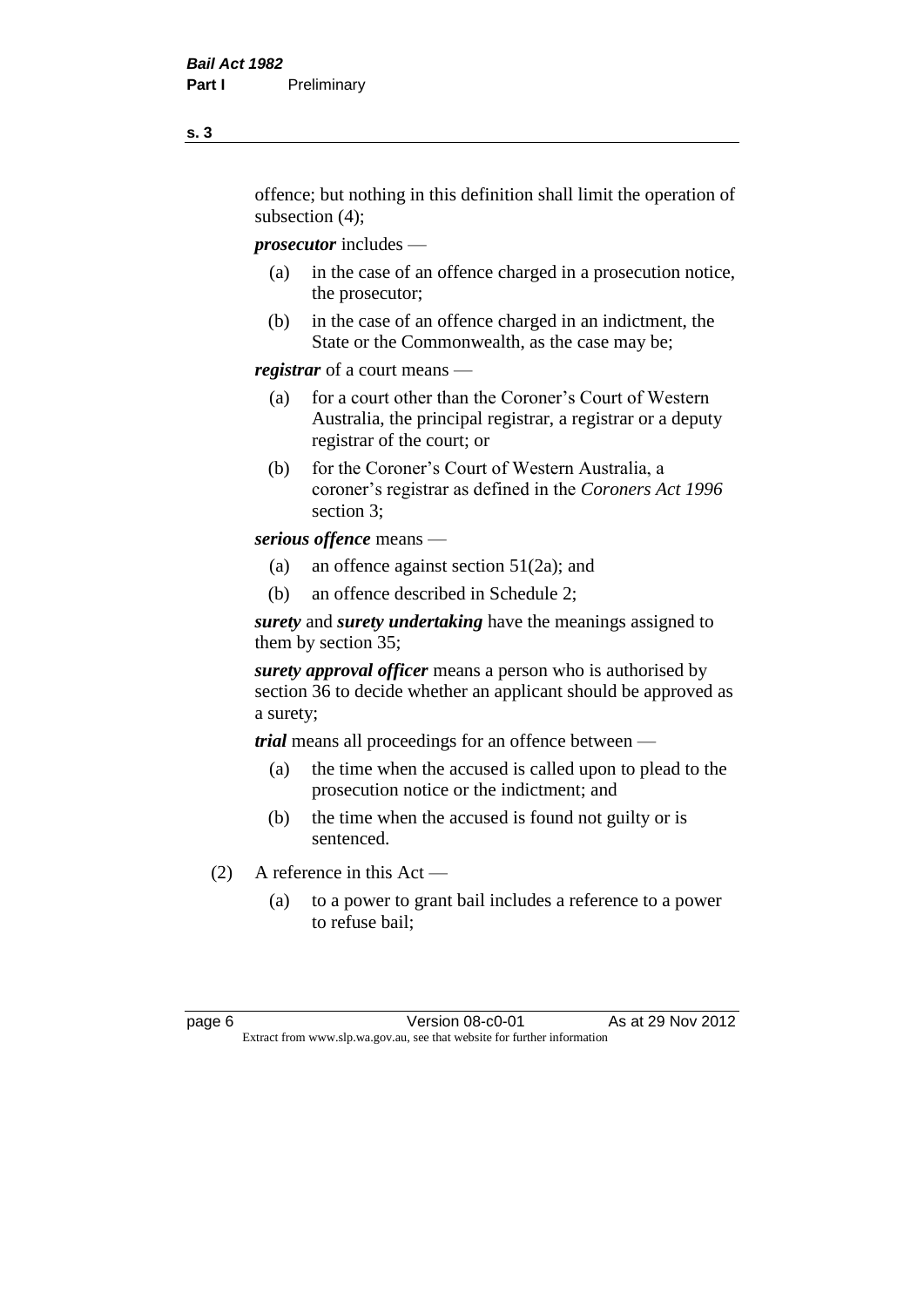- (b) to a grant of bail includes a reference to a grant of bail by the exercise of a power in section 31(2).
- (3) Where in this Act there is a reference to a requirement that an accused appear in court, the reference is to a requirement, unless a contrary intention appears, that the accused —
	- (a) surrender himself into the custody of the court or, in the case of a bail undertaking, of the court specified therein, or of such person as the court may direct, to be dealt with according to law; and
	- (b) submit himself to a search of his person and any property then in his possession (which is hereby authorised) and allow to be taken from him, to be dealt with according to the relevant law and procedures, anything so found; and
	- (c) remain in custody until authorised to be released therefrom.
- (4) If a person is arrested under a warrant issued
	- (a) under section 50, 79, 84E or 129 of the *Sentencing Act 1995* in connection with a possible breach of a conditional release order, a sentence of suspended imprisonment or conditional suspended imprisonment, or a community order imposed under that Act; or
	- (b) under section 43 of the *Young Offenders Act 1994* in respect of an alleged breach of a youth community based order, an intensive youth supervision order or a conditional release order made under that Act,
	- then
		- (c) the person is to be taken as having been arrested and to be in custody awaiting an appearance in court for the offence for which the sentence was imposed; and
		- (d) the first appearance in court after the arrest is to be taken, for the purposes of sections  $5(1)$  and  $8(1)$  and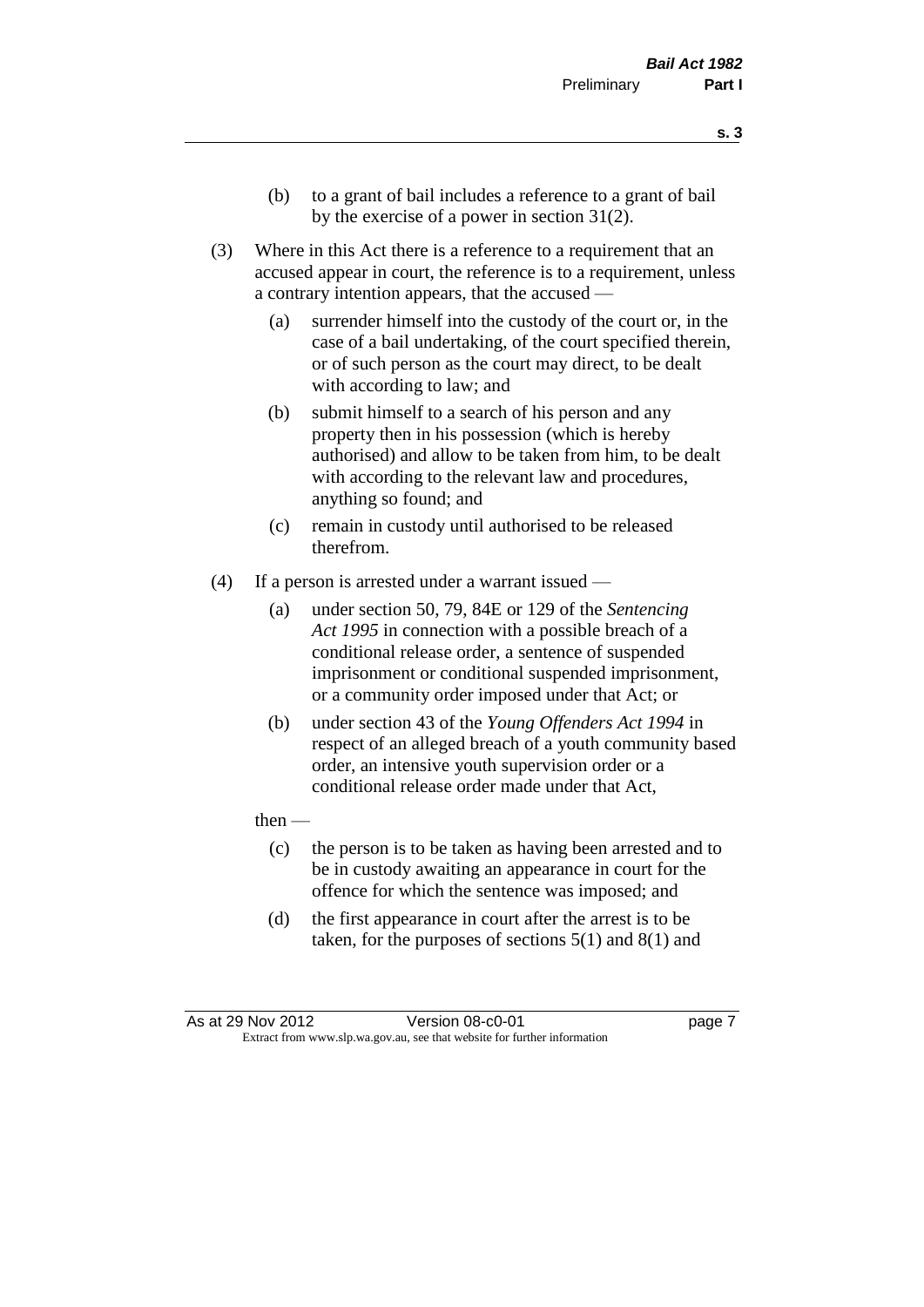clause 1 of Part A and clause 7 of Part C of Schedule 1, to be the initial appearance for that offence; and

- (e) the proceedings following the arrest are to be taken to be proceedings for that offence and to be a trial for the purpose of the definition in subsection (1) of *trial*.
- (5) The CEO (corrections) may by writing signed by him delegate to any officer of the department of which he is the chief executive officer any function he has under this Act as an authorised community services officer.

*[Section 3 amended by No. 74 of 1984 s. 3; No. 15 of 1988 s. 4; No. 49 of 1988 s. 78; No. 61 of 1990 s. 4; No. 31 of 1993 s. 6; No. 45 of 1993 s. 4 and 12; No. 78 of 1995 s. 7; No. 57 of 1997 s. 21(1); No. 54 of 1998 s. 4 and 14; No. 47 of 1999 s. 7; No. 50 of 2003 s. 29(3); No. 65 of 2003 s. 121(2); No. 27 of 2004 s. 13(2); No. 34 of 2004 Sch. 2 cl. 3(2); No. 45 of 2004 s. 28(4); No. 59 of 2004 s. 141; No. 84 of 2004 s. 11, 82 and 83(2); No. 65 of 2006 s. 51 and 53; No. 6 of 2008 s. 4 and 24(2); No. 46 of 2011 s. 25.]* 

*[Section 3. Modifications to be applied in order to give effect to Cross-border Justice Act 2008: section altered 1 Nov 2009. See endnote 1M; amended by No. 42 of 2009 s. 12.]*

#### **3A. Sending notices by electronic communication**

- (1) A reference in this Act, however expressed, to a notice being sent to a person (the *addressee*) by electronic communication is a reference to the notice being sent by electronic communication —
	- (a) to an electronic address provided by the addressee for the purpose of being served with the notice; and
	- (b) in an electronic format that enables it to be printed or otherwise generated by the addressee.
- (2) If a notice is sent in accordance with subsection (1), the notice is to be presumed, unless the contrary is shown, to have been received at the time when, in the ordinary course of events, the

| page 8 | Version 08-c0-01                                                         | As at 29 Nov 2012 |
|--------|--------------------------------------------------------------------------|-------------------|
|        | Extract from www.slp.wa.gov.au, see that website for further information |                   |

#### **s. 3A**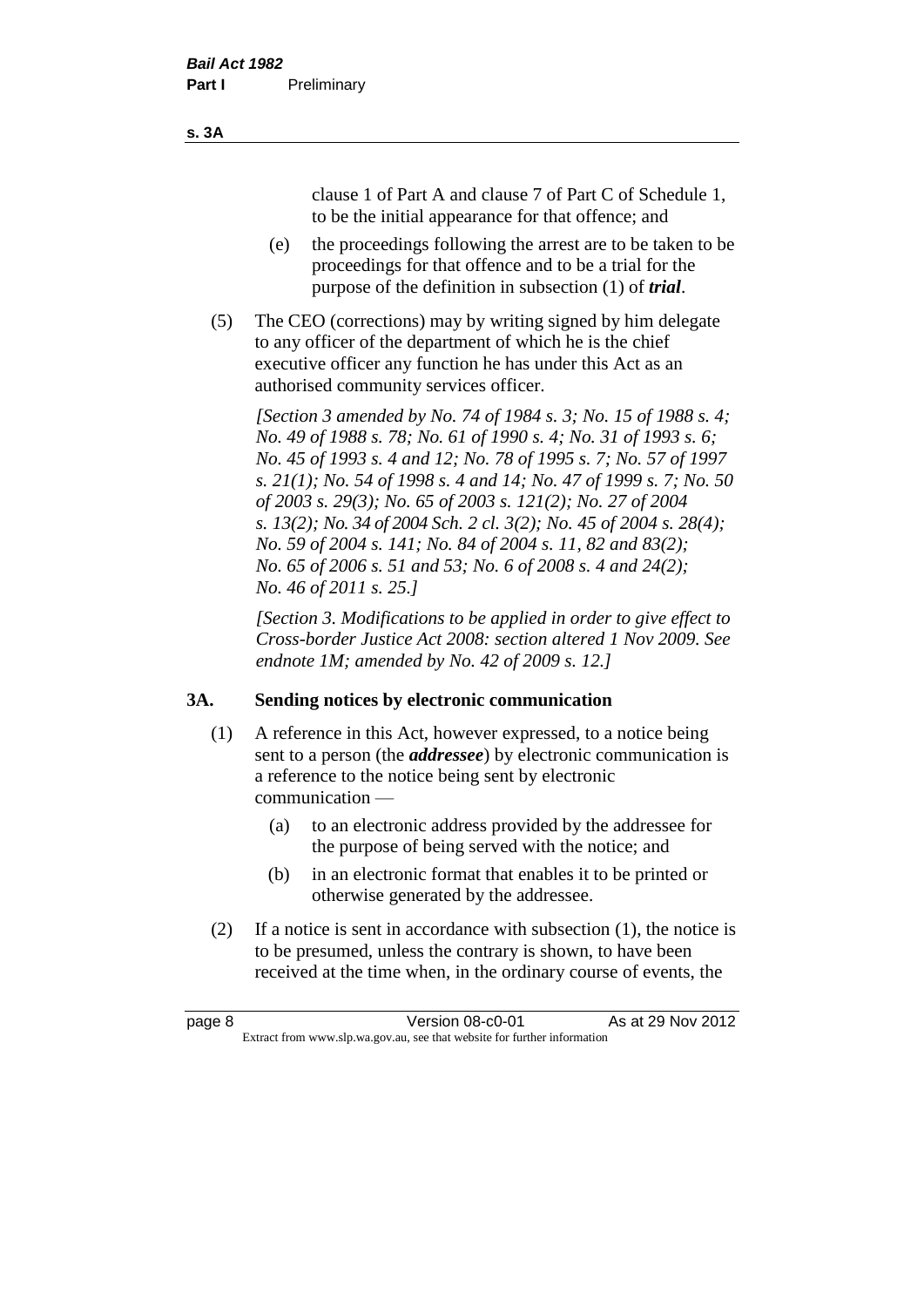**s. 4**

electronic communication would have entered the information system, as defined in the *Electronic Transactions Act 2011* section 5(1), of the addressee.

*[Section 3A inserted by No. 6 of 2008 s. 5; amended by No. 46 of 2011 s. 25.]*

#### **4. Application of this Act**

The operation of this Act extends to any appearance in a court for an offence —

- (a) except to the extent that in this Act, or in the law creating the offence or applicable thereto, express provision is made excluding or limiting the operation of this Act in respect of that appearance; and
- (b) whether or not that law contains a reference to the granting of bail; and
- (c) however any reference in that law to the granting of bail may be expressed; and
- (d) as if any reference therein to the taking of a recognizance were to a requirement that, except where bail is dispensed with under this Act, the accused enter into a bail undertaking.

*[Section 4 amended by No. 84 of 2004 s. 82.]*

*[4AA.* 1M *Modifications to be applied in order to give effect to Cross-border Justice Act 2008: section inserted 1 Nov 2009. See endnote 1M.]*

#### **4A. Accused appearing on summons or court hearing notice, detention and bail of**

- $(1)$  Where
	- (a) an accused has appeared in court for an offence pursuant to a summons or court hearing notice issued under the *Criminal Procedure Act 2004*; and

As at 29 Nov 2012 <br>
Version 08-c0-01 <br>
Dage 9 Extract from www.slp.wa.gov.au, see that website for further information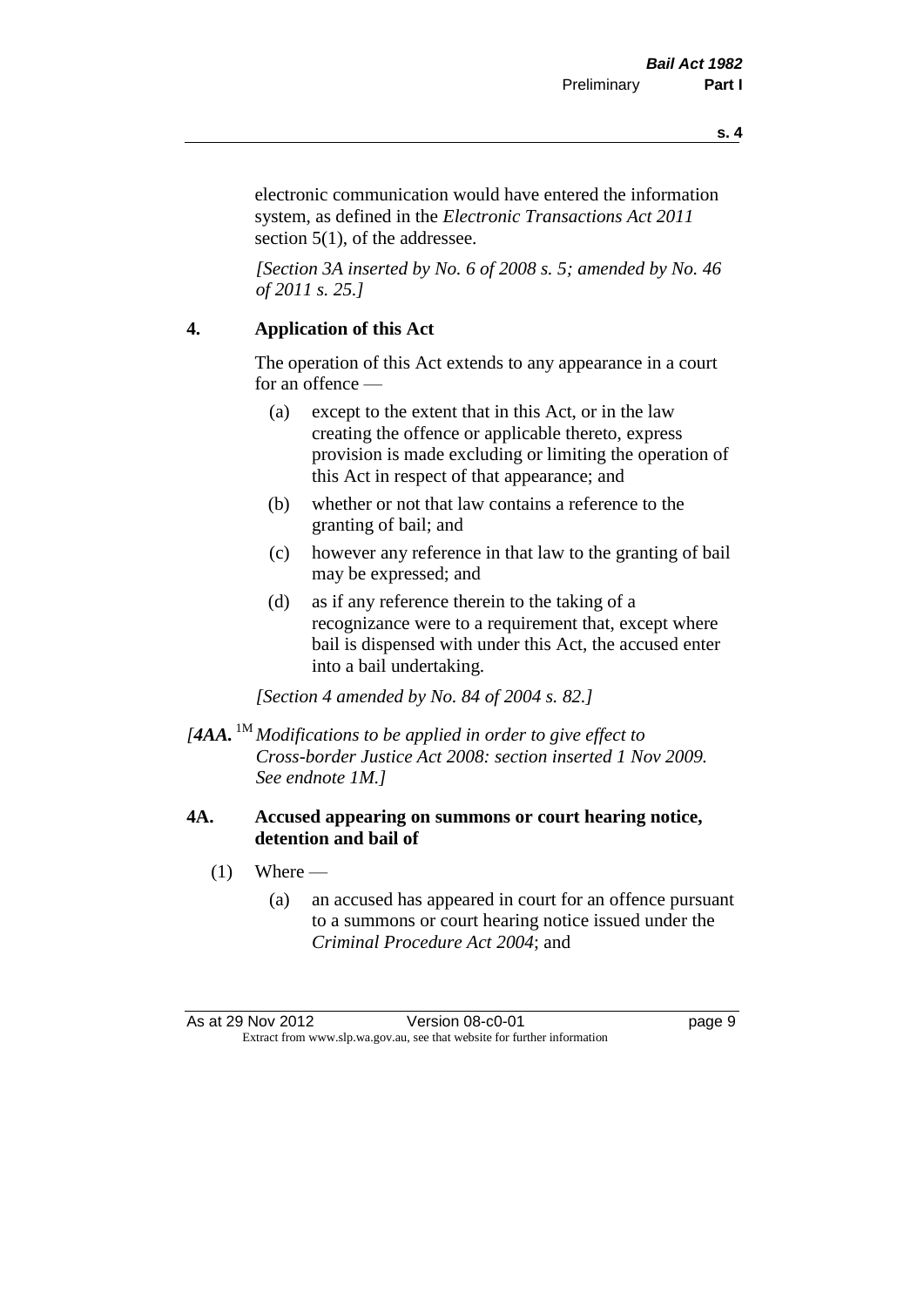#### **s. 4A**

(b) a judicial officer adjourns the proceedings,

the accused is not to be detained in custody to further appear before the court for that offence unless the judicial officer so orders.

- (2) If an order is made under subsection (1), the duty described in section 7(1) applies.
- (3) On any appearance in court by the accused a judicial officer to whom section 7(1) applies may revoke an order made under subsection (1).

*[Section 4A inserted by No. 6 of 2008 s. 6(1).]*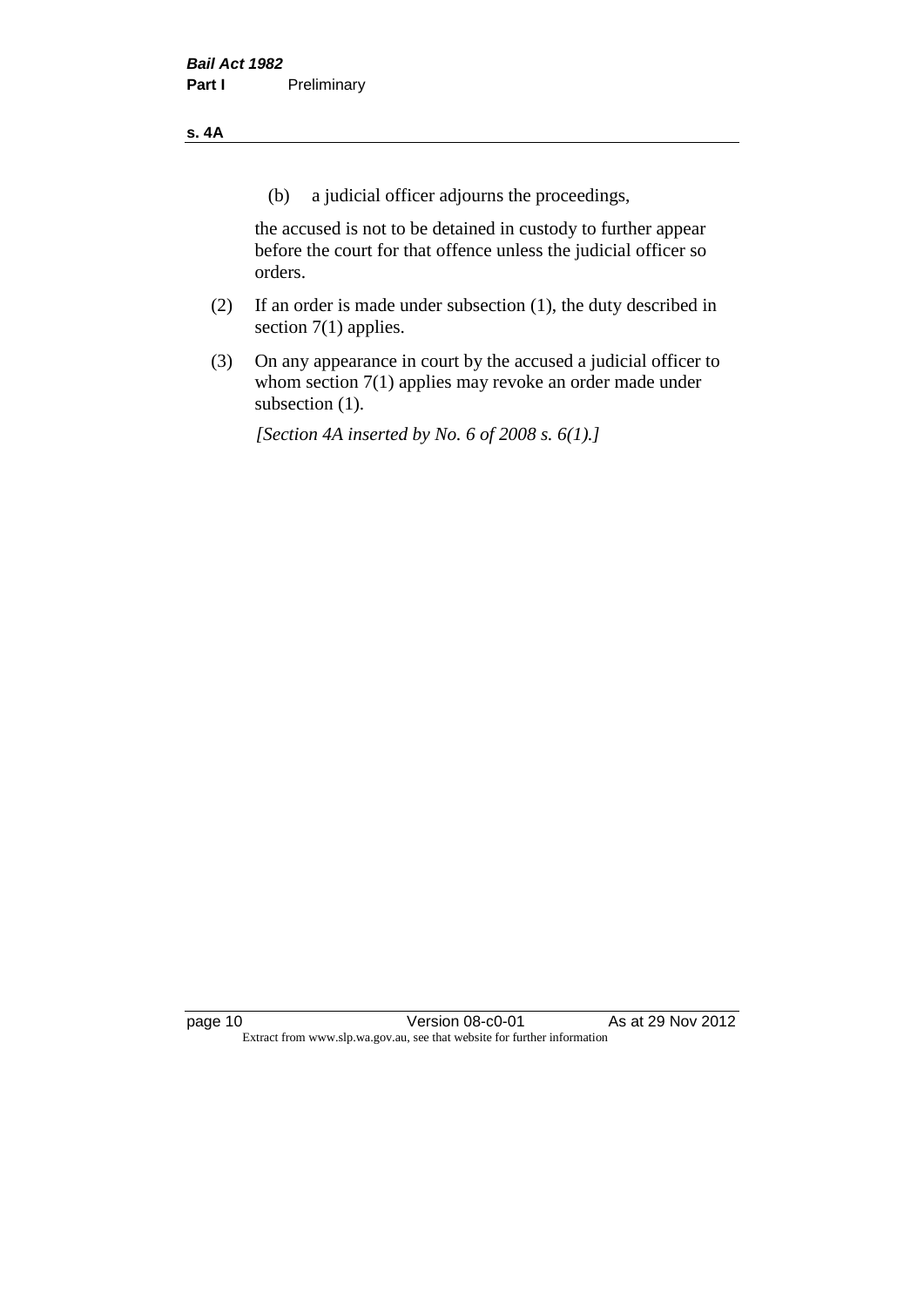### **Part II — Rights of accused in relation to bail**

*[Heading amended by No. 84 of 2004 s. 82.]* 

#### **5. Accused's rights to have bail considered etc.**

- (1) An accused who is in custody for an offence awaiting his initial appearance in court therefor is entitled —
	- (a) subject to sections 9, 10, 12 and 16(2), to have his case for bail for that appearance considered under and in accordance with this Act as soon as is practicable;
	- (b) if his case is not so considered, or if he is refused bail or is not released on bail, to be brought before a court as soon as is practicable.
- (2) An accused who is in custody awaiting any appearance in court for an offence, other than an initial appearance, is entitled, subject to sections 7B, 7C, 7E, 9 and 10, to have his case for bail for that appearance considered under and in accordance with this Act.

*[Section 5 amended by No. 74 of 1984 s. 4; No. 84 of 2004 s. 82; No. 6 of 2008 s. 7.]* 

#### **6. Arresting officers etc., duty to consider bail**

- (1) This section applies to a police officer or other person (the *arrester*) who —
	- (a) charges a person who is under arrest (the *accused*) with an offence; and
	- (b) does not release the accused unconditionally under section 142 of the *Criminal Investigation Act 2006*,

or who arrests a person under a warrant.

- (2) This section is subject to  $-$ 
	- (a) the exercise of the power conferred by section 9; and
	- (b) sections 10, 12 and 16 and clause 3A of Part C of Schedule 1.

As at 29 Nov 2012 **Version 08-c0-01 Dage 11** Extract from www.slp.wa.gov.au, see that website for further information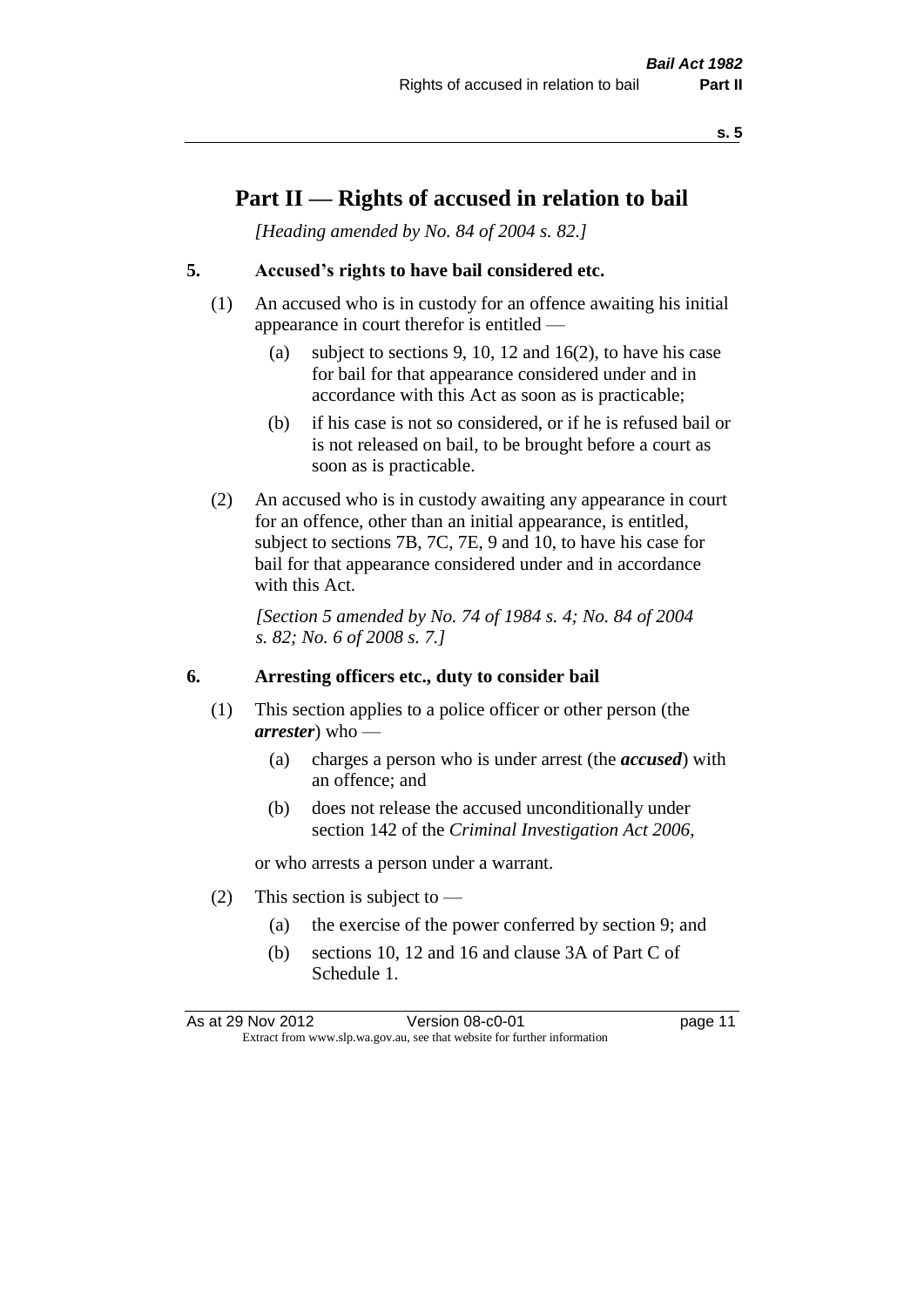- (3) The duties in this section shall be performed whether or not an application for bail is made by or on behalf of the accused.
- (4) As soon as is practicable after the accused is charged, or arrested under a warrant, as the case may be, the arrester shall either —
	- (a) bring the accused or cause the accused to be brought before a court; or
	- (b) perform the other duties of the arrester under this section.
- (5) If the arrester has power to grant the accused bail, the arrester shall consider the accused's case for bail.
- (6) If the arrester does not have power to grant the accused bail, the arrester shall, unless subsection (8), (9) or (10) applies, bring or cause the accused to be brought before an authorised police officer or a justice or, in the case of a child, any authorised officer or a justice, who shall consider the accused's case for bail as soon as is practicable.
- (7) Even if the arrester has power to grant the accused bail, the arrester may, instead of complying with subsection (5), comply with subsection (6) as if the arrester did not.
- (8) If under section 15 only a judge of the Supreme Court or a judge of the Children's Court has power to grant the accused bail, the arrester shall bring the accused or cause the accused to be brought before a judge of the Supreme Court or a judge of the Children's Court, as the case requires, who shall consider the accused's case for bail as soon as is practicable.
- (9) If under section 16 only a justice has power to grant the accused bail, the arrester shall bring the accused or cause the accused to be brought before a justice, who shall consider the accused's case for bail as soon as is practicable.
- (10) If section 16A applies, the arrester shall bring the accused or cause the accused to be brought before a court or judge referred

| page 12 | Version 08-c0-01                                                         | As at 29 Nov 2012 |
|---------|--------------------------------------------------------------------------|-------------------|
|         | Extract from www.slp.wa.gov.au, see that website for further information |                   |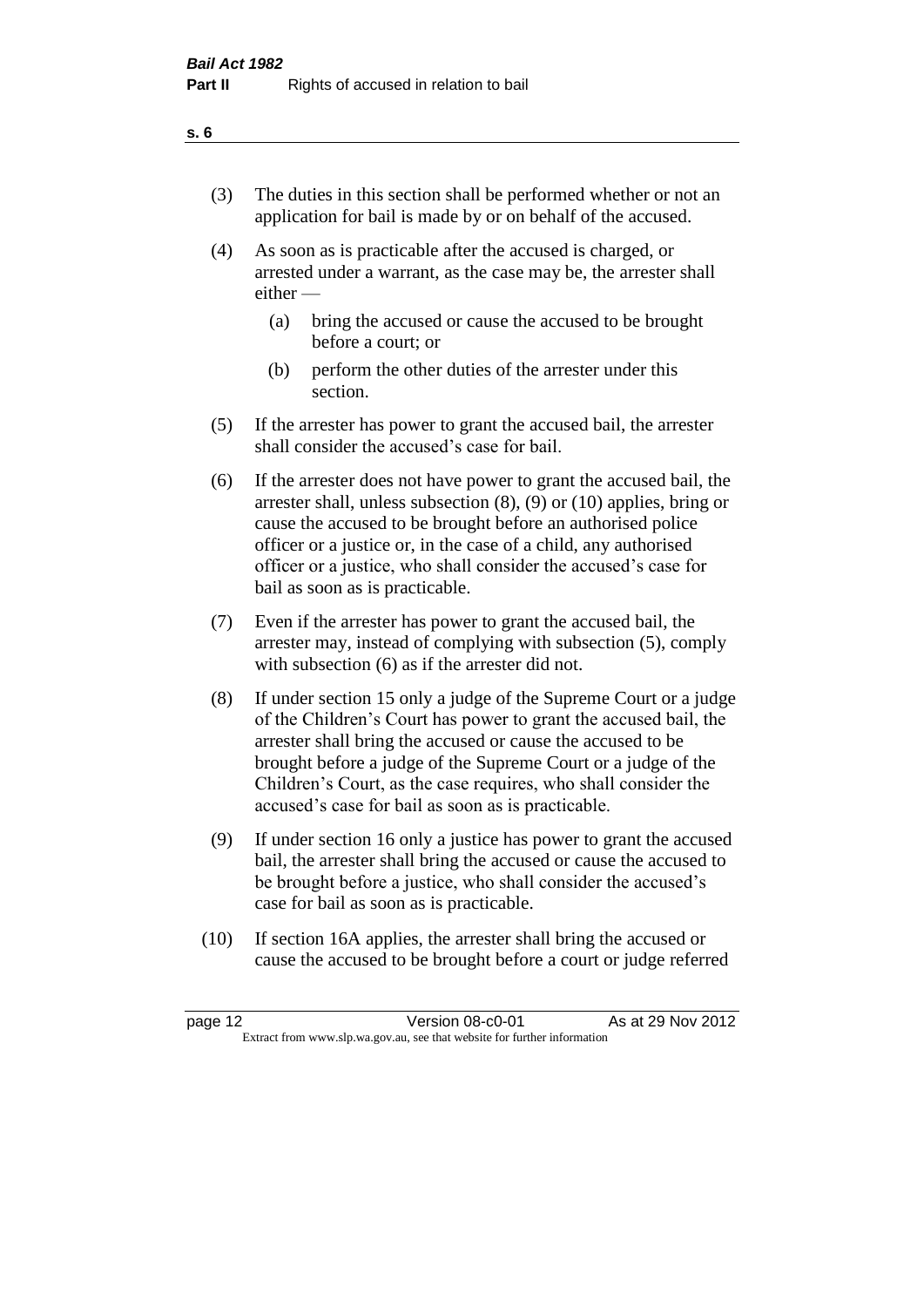to in section 16A(1), who shall consider the accused's case for bail as soon as is practicable.

*[Section 6 inserted by No. 59 of 2006 s. 4(1).]* 

#### **6A. Officials considering bail may order release without bail**

 $(1)$  In this section —

*accused* means an accused who is under arrest, other than pursuant to a warrant;

*released* means released from custody without being required to enter into, or without having entered into, a bail undertaking;

*serious offence* means an indictable offence the penalty specified by a written law for which is or includes imprisonment for 5 years or more or life;

*summary court* means the Magistrates Court or the Children's Court.

- (2) An authorised officer or justice who is considering an accused's case for bail for an initial appearance in a summary court on a charge of an indictable offence that is not a serious offence may order that the accused be served with a summons under the *Criminal Procedure Act 2004*, and released, in respect of the charge unless satisfied —
	- (a) that there are reasonable grounds to suspect the accused would not obey the summons if served with it; or
	- (b) that not releasing the accused is justified under subsection (4) or for any other reason.
- (3) An authorised officer or justice who is considering an accused's case for bail for an initial appearance in a summary court on a charge of a simple offence must order that the accused be served with a court hearing notice under the *Criminal Procedure Act 2004*, and released, in respect of the charge unless satisfied —
	- (a) that the presence of the accused when the charge is dealt with is likely to be necessary for any reason or for sentencing purposes; or

|                                                                          | As at 29 Nov 2012 | Version 08-c0-01 | page 13 |
|--------------------------------------------------------------------------|-------------------|------------------|---------|
| Extract from www.slp.wa.gov.au, see that website for further information |                   |                  |         |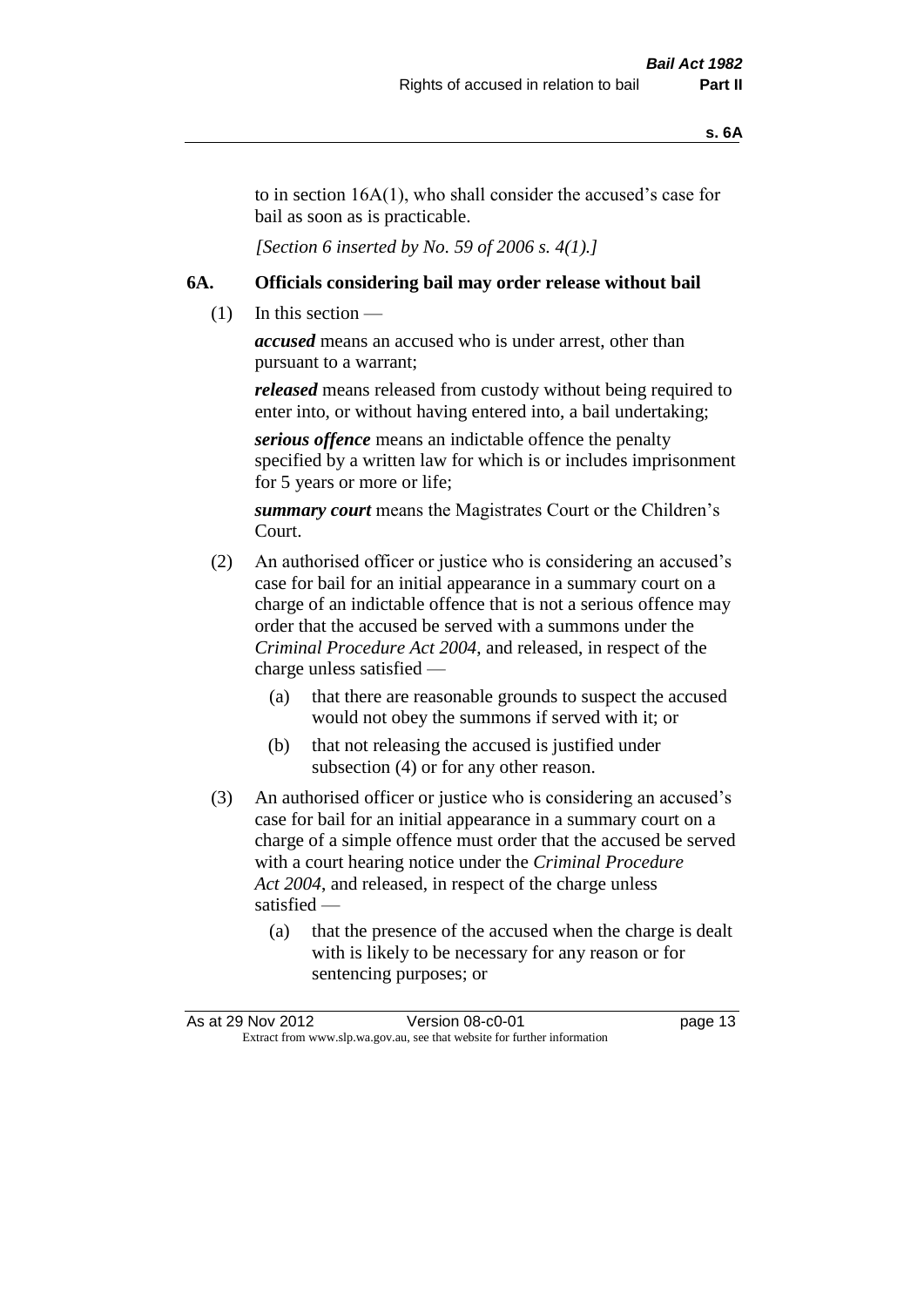#### (b) that not releasing the accused is justified under subsection (4) or for any other reason.

- (4) Not releasing an accused is justified if there are reasonable grounds to suspect that if the accused were released —
	- (a) the accused
		- (i) would commit an offence; or
		- (ii) would continue or repeat an offence with which he or she is charged; or
		- (iii) would endanger another person's safety or property; or
		- (iv) would interfere with witnesses or otherwise obstruct the course of justice, whether in relation to the accused or any other person;

or

- (b) the accused's safety would be endangered.
- (5) This section does not affect the operation of section 28 or 30 of the *Criminal Procedure Act 2004*.

*[Section 6A inserted by No. 59 of 2006 s. 5.]* 

#### **7. Unconvicted accused, court to consider bail for**

(1) Upon and following an accused's initial appearance in court for an offence every judicial officer who may thereafter order his detention or continued detention in custody before conviction for the offence is under a duty, unless section 7B, 7C or 7E applies, to consider the accused's case for bail, whether or not an application for bail is made by the accused or on his behalf.

#### *[(2)-(4) deleted]*

(5) The operation of this section is subject to the exercise of the powers conferred by sections 7A and 9 and to the provisions of sections 10, 12 and 16(2) and clause 3A of Part C of Schedule 1. *[Section 7 amended by No. 74 of 1984 s. 5; No. 49 of 1988 s. 80; No. 45 of 1993 s. 6; No. 84 of 2004 s. 82; No. 59 of 2006 s. 4(2); No. 6 of 2008 s. 8.]* 

page 14 Version 08-c0-01 As at 29 Nov 2012 Extract from www.slp.wa.gov.au, see that website for further information

#### **s. 7**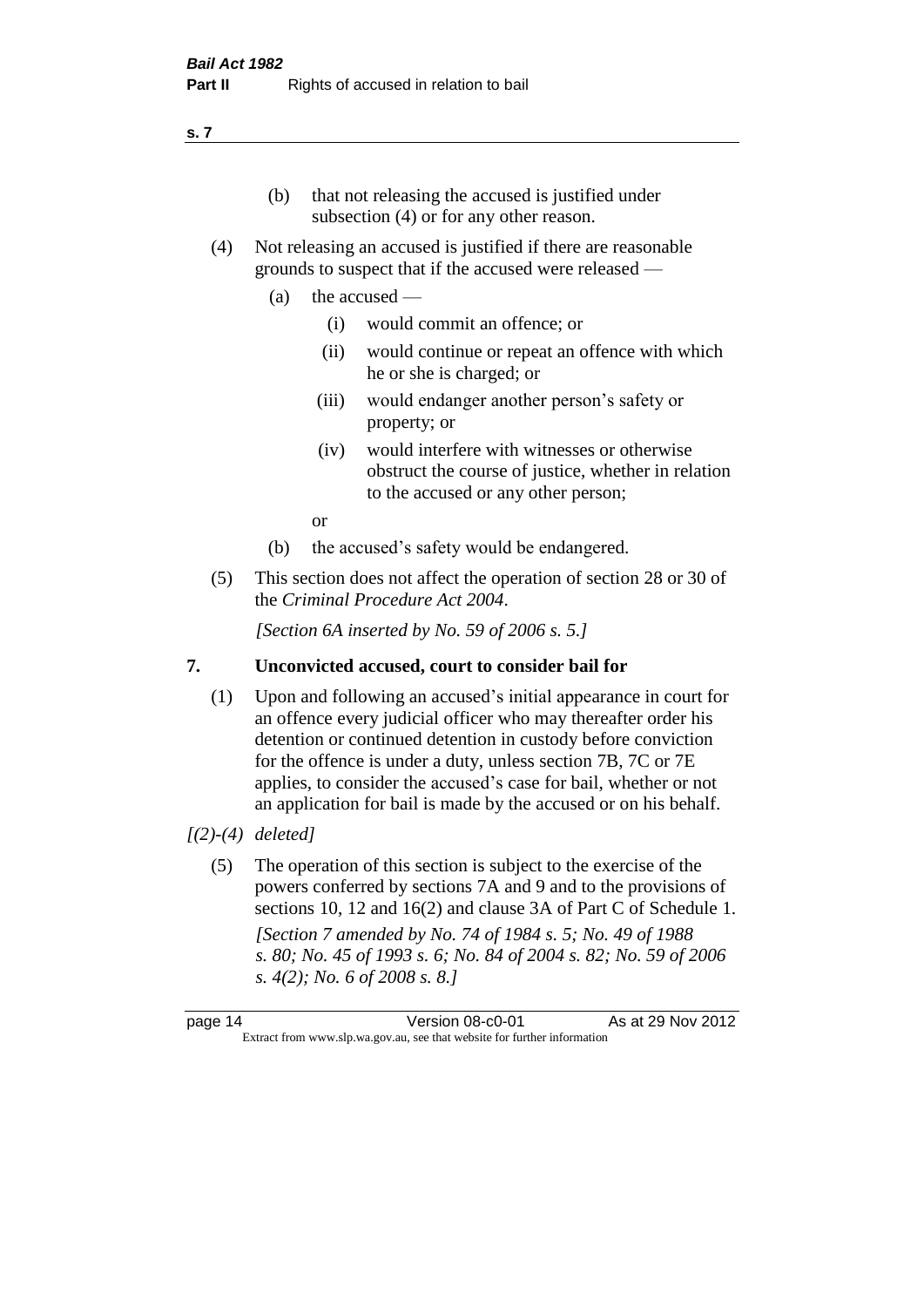#### **7A. Bail may be dispensed with by court**

- (1) A judicial officer referred to in section 7(1) may, instead of discharging the duty imposed by that subsection, dispense with the requirement for bail for an appearance in court for an offence by an accused if the judicial officer —
	- (a) has jurisdiction to do so under section 13A(1); and
	- (b) may properly do so under section 13A(2).
- (2) Where the requirement for bail is dispensed with under this section, the accused has a right to be at liberty until the accused is required to appear before a court for the offence, but subject  $to -$ 
	- (a) section 59A; and
	- (b) any requirement that the accused be in custody for some other offence or reason.

*[Section 7A inserted by No. 6 of 2008 s. 9(1).]*

#### **7B. Adult accused of murder, provisions for**

(1) In this section —

*judge* means a judge of the Supreme Court.

- (2) This section applies where
	- (a) an accused is in custody for an offence of murder so that under section 15 only a judge has power to grant bail; and
	- (b) the accused is not a child.
- (3) Where this section applies the accused, or a person on the accused's behalf, may make an application to a judge for bail at any time before conviction for the offence.
- (4) Upon an accused's initial appearance in court for an offence of murder, the judicial officer who may order the accused's detention in custody is under a duty to inform the accused of the right conferred by subsection (3).

| As at 29 Nov 2012                                                        | Version 08-c0-01 | page 15 |
|--------------------------------------------------------------------------|------------------|---------|
| Extract from www.slp.wa.gov.au, see that website for further information |                  |         |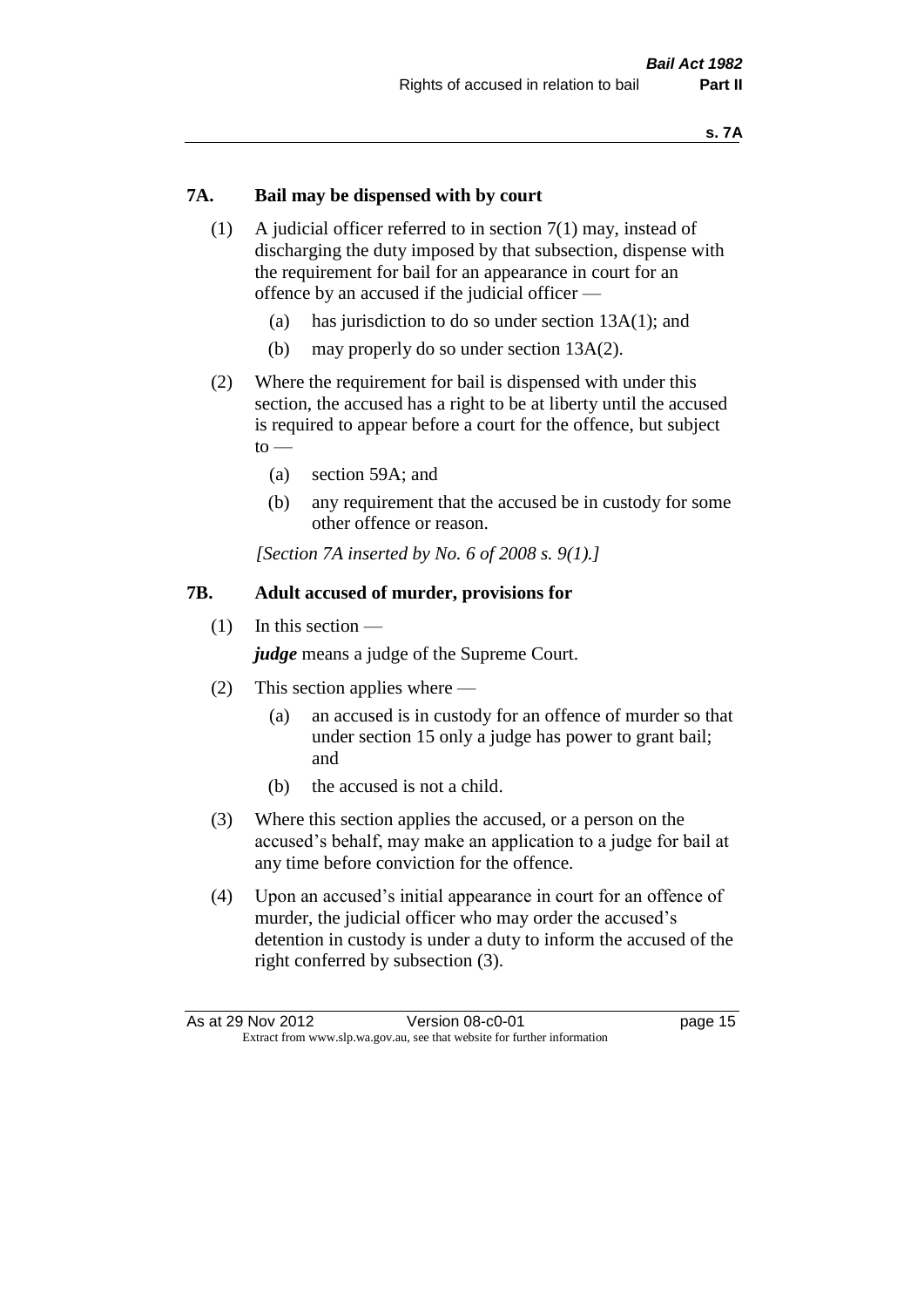#### **s. 7C**

- $(5)$  Where
	- (a) an accused's case for bail has been considered by a judge on an application under subsection (3); and
	- (b) bail has been refused,

the accused's case for bail shall not be considered on any subsequent occasion in the same case when the accused's continued detention may be ordered unless subsection (6) applies.

- (6) The accused's case for bail shall again be considered by a judge if the accused, or a person on the accused's behalf, applies to a judge and satisfies the judge that —
	- (a) new facts have been discovered, new circumstances have arisen or the circumstances have changed since bail was refused; or
	- (b) the accused failed to adequately present the accused's case for bail on the previous occasion.

#### $(7)$  Where —

- (a) an accused's case for bail has been considered by a judge on an application under subsection (3); and
- (b) bail has been granted,

on any subsequent appearance in the same case a judicial officer may order, notwithstanding section 15, that bail is to continue on the same terms and conditions.

(8) The accused is to be taken before a judge for the purposes of an application under this section only if the judge so orders.

*[Section 7B inserted by No. 6 of 2008 s. 9(1); amended by No. 29 of 2008 s. 24(2) and (3).]*

#### **7C. Child accused of murder, provisions for**

(1) This section applies where a child accused is in custody for an offence of murder so that under section 15 only a judge of the Children's Court has power to grant bail.

page 16 **Version 08-c0-01** As at 29 Nov 2012 Extract from www.slp.wa.gov.au, see that website for further information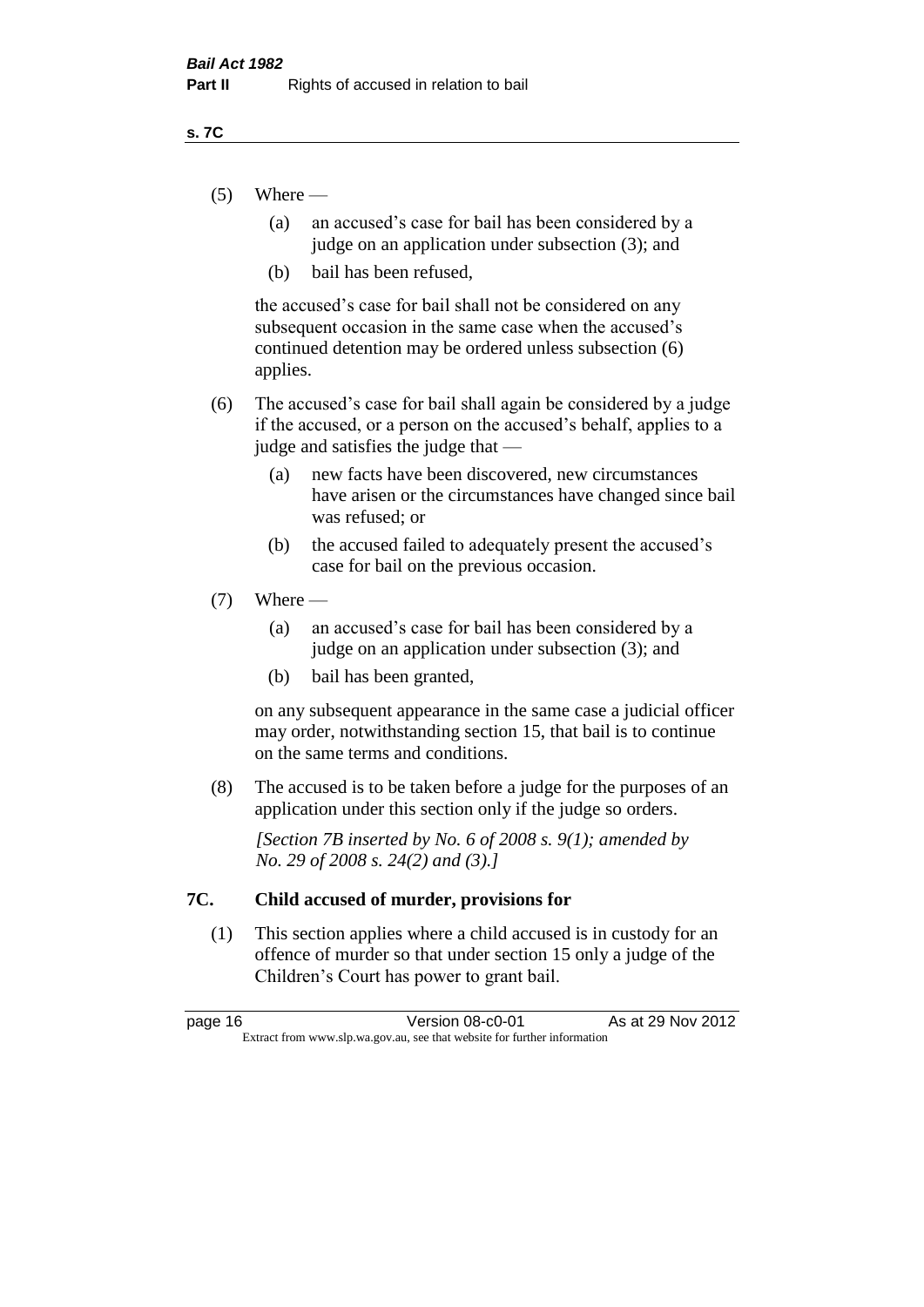- (2) Where this section applies, the judicial officer referred to in section 7(1) other than a judge of the Children's Court, shall, whether or not an application for bail is made by the accused or on the accused's behalf, cause the accused to be taken as soon as is practicable before a judge of the Children's Court for the purpose of having the accused's case for bail considered by the judge.
- (3) Notwithstanding subsection (2), where
	- (a) the duty described in that subsection has been discharged once in relation to a child accused's case for bail; and
	- (b) bail has on that occasion been refused by a judge of the Children's Court,

the accused's case for bail need not be considered on any subsequent occasion in the same case when the accused's continued detention may be ordered unless subsection (4) applies.

- (4) On a subsequent occasion the accused may apply to the judicial officer who may order the accused's continued detention for a reconsideration of the accused's case for bail on the ground  $that -$ 
	- (a) new facts have been discovered, new circumstances have arisen or the circumstances have changed since bail was refused on the occasion mentioned in subsection (3); or
	- (b) the accused failed to adequately present the accused's case for bail on that occasion.
- (5) If the judicial officer is satisfied as to one or more of those grounds the judicial officer shall cause the accused to be taken as soon as is practicable before a judge of the Children's Court for the purpose of having the accused's case for bail considered by the judge.

*[Section 7C inserted by No. 6 of 2008 s. 9(1); amended by No. 29 of 2008 s. 24(4).]*

As at 29 Nov 2012 **Version 08-c0-01 Dage 17** Extract from www.slp.wa.gov.au, see that website for further information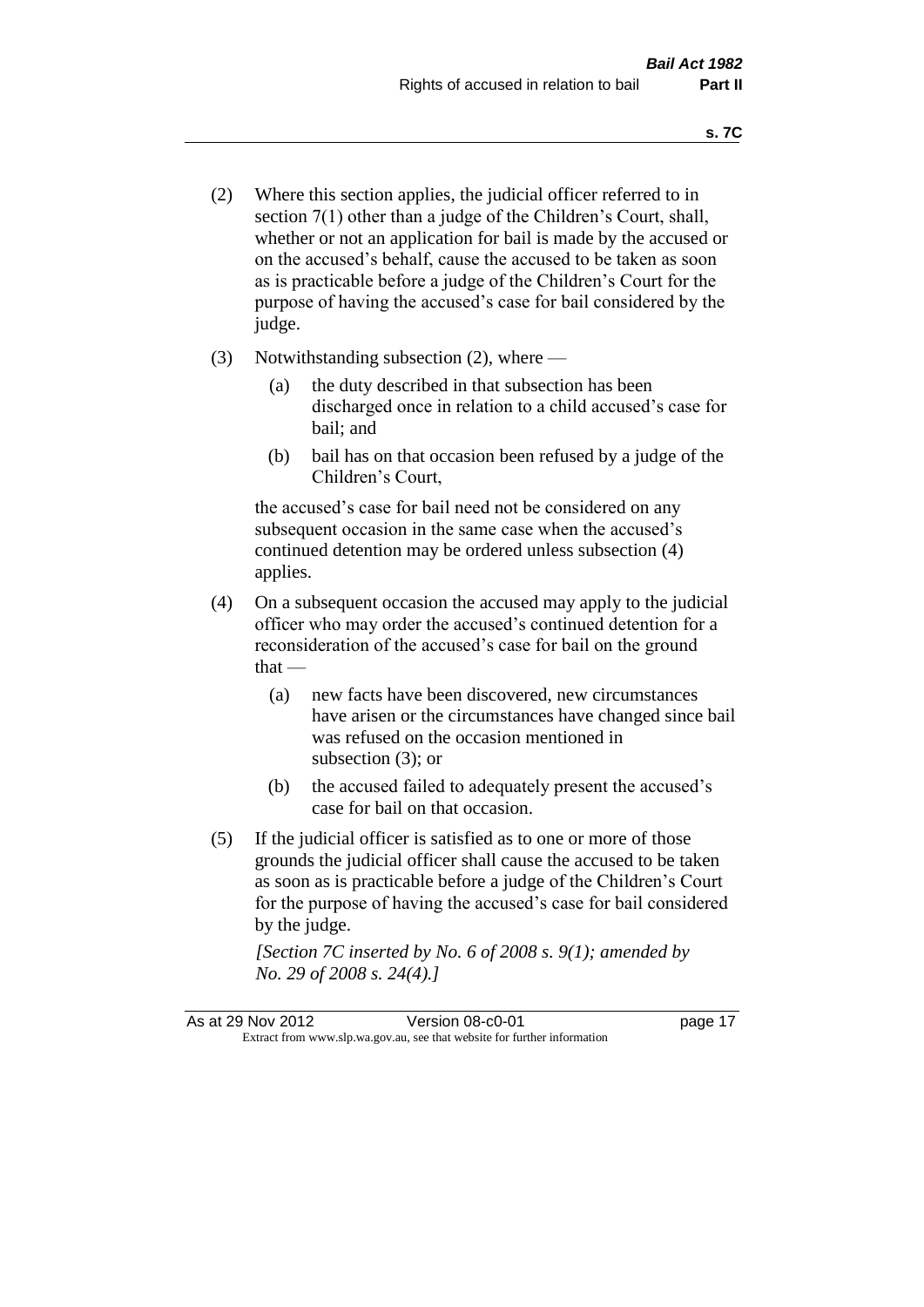#### **7D. Bail after initial decision by court, court's duty as to**

- (1) Notwithstanding section 7(1), after
	- (a) the duty described in that subsection has been discharged once in relation to an accused's case for bail; or
	- (b) a judge of the Children's Court has considered the case under section 15,

it is sufficient on any subsequent consideration of bail in the same case for a judicial officer, including a judge of the Children's Court acting under section 15, to make inquiry of the accused in terms of subsection (2).

- (2) The inquiry to be so made is  $-$ 
	- (a) whether any new fact has been discovered or new circumstance has arisen, or whether the circumstances have changed, since bail was previously granted or refused; and
	- (b) whether the accused considers that the accused failed to adequately present the accused's case for bail on a previous occasion.
- (3) Unless the judicial officer is satisfied that there is any reason of the kind mentioned in subsection (2) for not doing so, the judicial officer may adopt the decision previously made in the case, but with power to make such variations of the terms and conditions of bail as the judicial officer thinks fit.

*[Section 7D inserted by No. 6 of 2008 s. 9(1).]*

#### **7E. Bail refused for trial, court's duty during trial**

- $(1)$  Where
	- (a) an accused has been refused bail for the accused's appearance for trial for an offence; and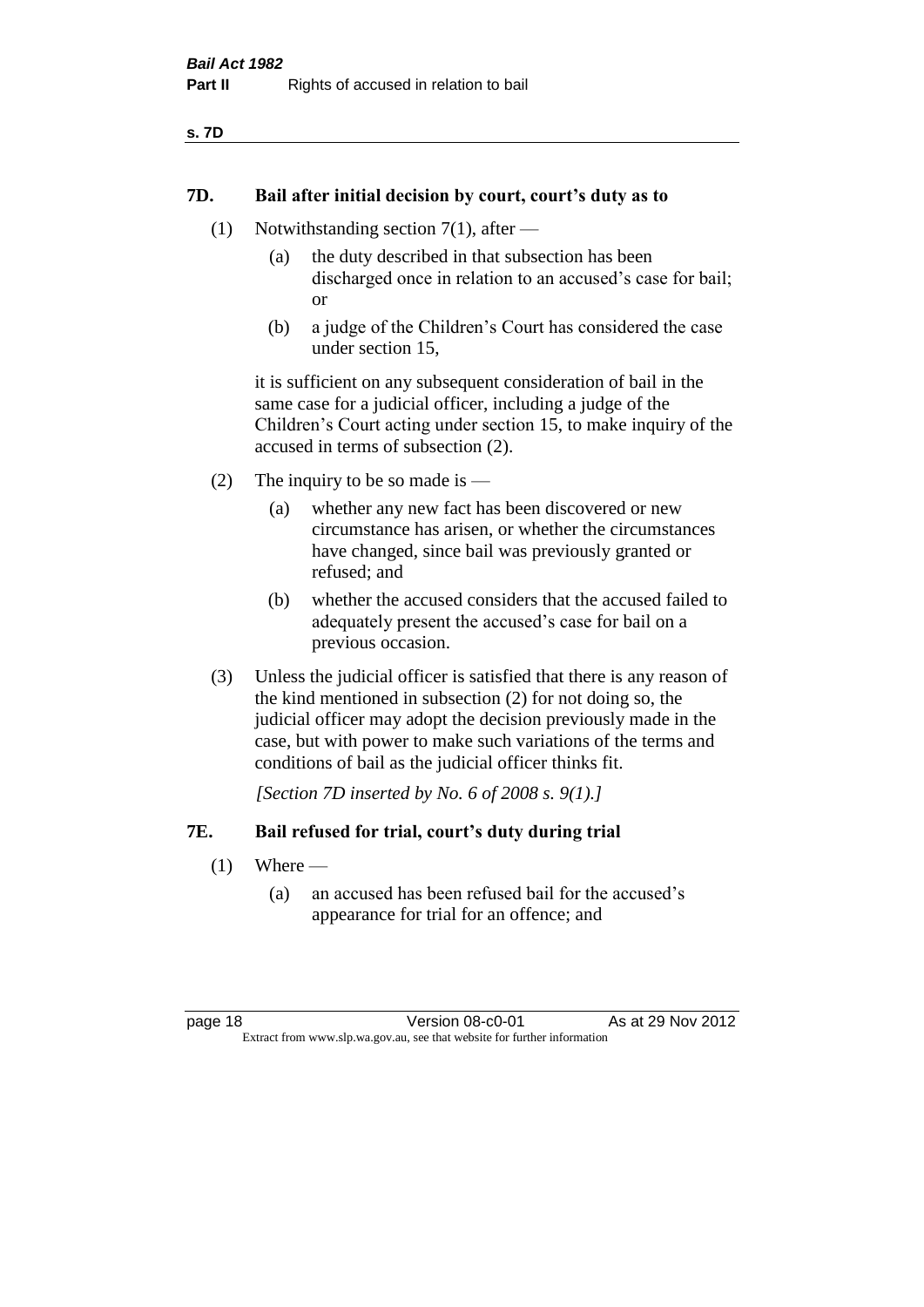(b) the trial extends beyond one day,

a judicial officer referred to in section 7(1) need not comply with that subsection unless the accused, or a person on the accused's behalf, applies for bail.

(2) In subsection  $(1)$  —

*trial* means that part of proceedings for an offence when evidence is being received by the court in respect of the offence and also extends to any time when —

- (a) legal argument is being heard; or
- (b) a judicial officer or a jury is deliberating.

*[Section 7E inserted by No. 6 of 2008 s. 9(1).]*

#### **7F. Appeal from court of summary jurisdiction, bail in case of**

- (1) If a person is in custody and an appeal has been commenced under the *Criminal Appeals Act 2004* Part 2 in connection with the decision by virtue of which the person is in custody, the person may apply for bail —
	- (a) if the appeal is to be heard and determined by the Court of Appeal or if an application has been made to the Court of Appeal for leave to appeal to the Court of Appeal — to a judge of appeal; or
	- (b) in any other case to a judge of the Supreme Court.
- (2) Bail shall not be granted to an applicant for bail under subsection (1) unless —
	- (a) the applicant has given notice of the application for bail  $to -$ 
		- (i) the Director of Public Prosecutions; or
		- (ii) the State Solicitor,

as the case may require; and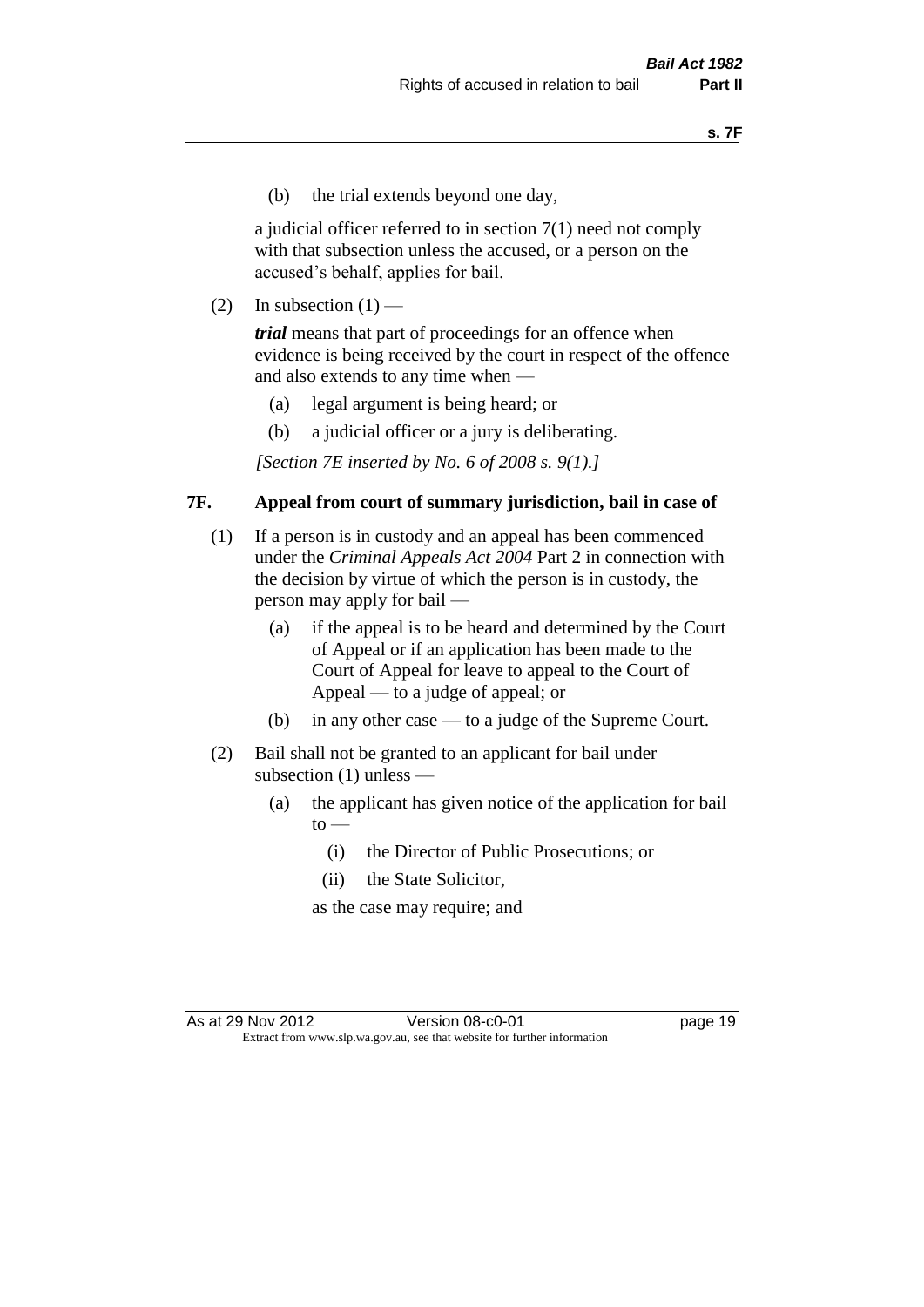#### (b) that official has been given an opportunity to be heard on the application.

*[Section 7F inserted by No. 6 of 2008 s. 9(1).]*

#### **8. Accused to be given information, approved forms etc.**

- (1) Subject to subsection (4), a judicial officer or authorised officer who is called upon to consider an accused's case for bail, on the first occasion when it arises in relation to an offence or group of offences for which an accused is required to appear, shall ensure that the accused is, or has been, given —
	- (a) such information in writing as to the effect of this Act as is prescribed for the purposes of this paragraph; and
	- (b) an approved form for completion, designed to disclose to the judicial officer or authorised officer all information relevant to the decision; and
	- (c) where the accused is unable or insufficiently able, to read, speak or write English, such assistance as he may reasonably require in order to have communicated to him the information mentioned in paragraph (a) and complete the form referred to in paragraph (b).
- (2) After an accused case for bail has been considered once, a judicial officer or authorised officer on any subsequent consideration of bail in the same case shall —
	- (a) comply with subsection (1)(a); and
	- (b) either comply with subsection (1)(b) or obtain the form previously completed for the purposes of that paragraph, if any, and ensure that —
		- (i) the form is revised in order to show any changes which he is informed have occurred since it was completed; and
		- (ii) any assistance, of the kind referred to in subsection  $(1)(c)$  is given to the accused for the purpose of completing or revising the form, as the case may be.

page 20 Version 08-c0-01 As at 29 Nov 2012 Extract from www.slp.wa.gov.au, see that website for further information

#### **s. 8**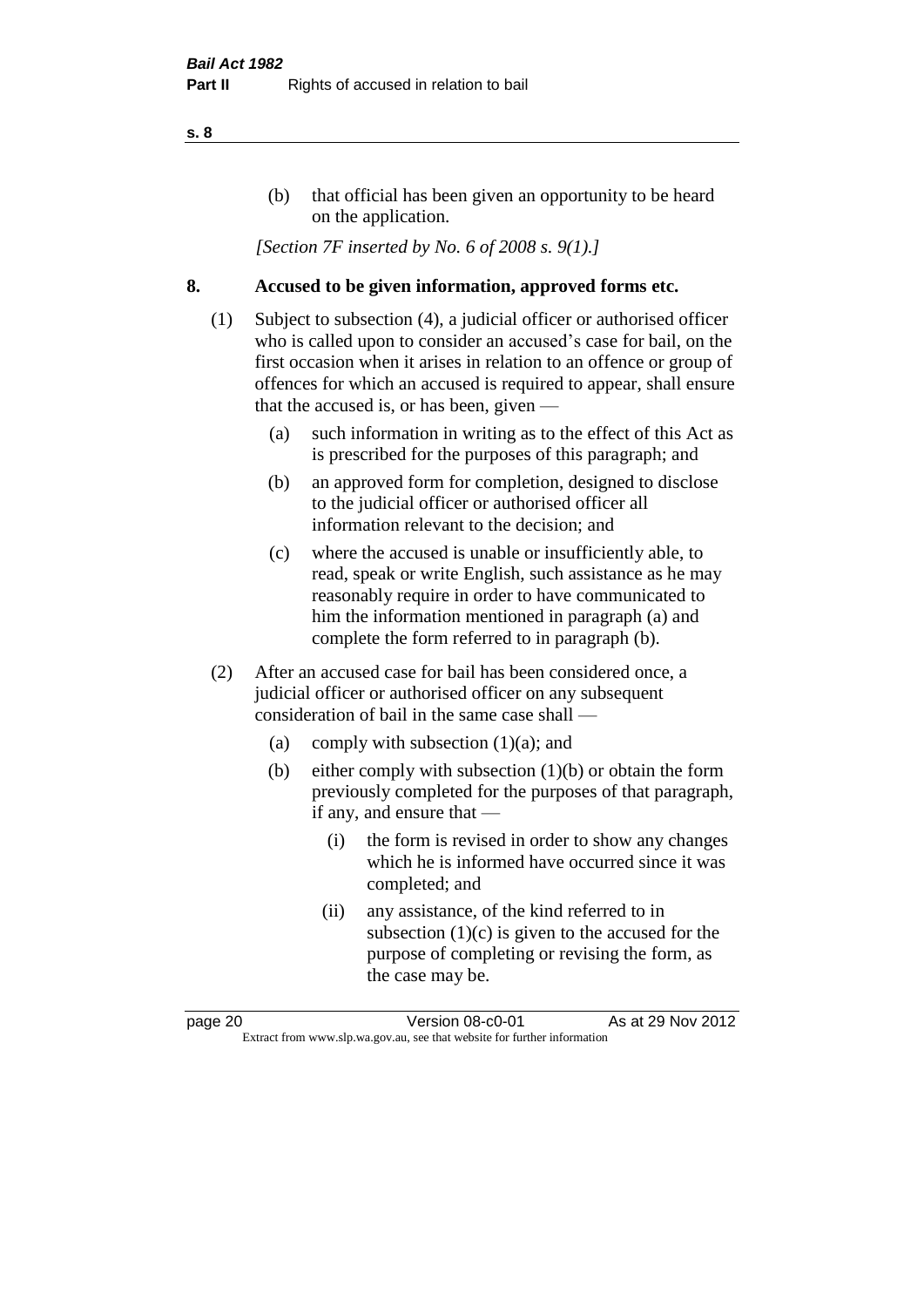- **s. 9**
- (3) Nothing in this section shall be read as limiting section 23.
- (3a) Notwithstanding subsection  $(1)(a)$  or  $(2)(a)$  a judicial officer or authorised officer need not comply with that paragraph if it appears to him that the accused's case for bail is such that bail is likely to be granted to him in accordance with this Act; but if it subsequently appears to him that bail will not be granted or that the accused is dissatisfied with any condition imposed on the grant of bail he shall then comply with that paragraph.
- (4) Notwithstanding subsection (1)(b) or (2)(b), a judicial officer or an authorised officer may dispense with completion or revision of the form referred to in those paragraphs if it appears to him that —
	- (a) the accused's case for bail is such that bail is likely to be granted to him in accordance with this Act; and
	- (b) the information in the possession of the judicial officer or authorised officer is sufficient for his consideration of the case.
- (5) Where a person has applied for bail for an appeal as mentioned in section 7F(1), this section applies as if the consideration of bail for the appeal were a first consideration of bail for an offence.

*[Section 8 amended by No. 74 of 1984 s. 6; No. 15 of 1988 s. 6; No. 33 of 1989 s. 18; No. 84 of 2004 s. 82; No. 6 of 2008 s. 9(2) and 43(1).]* 

#### **9. Bail decision may be deferred until more information obtained etc.**

- (1) Subject to section 26(2) of the *Young Offenders Act 1994*, a judicial officer or authorised officer who is called upon to consider a case for bail may defer consideration of the case for a period not exceeding 30 days if he thinks it is necessary —
	- (a) to obtain more information for the purpose of making a decision in accordance with this Act; or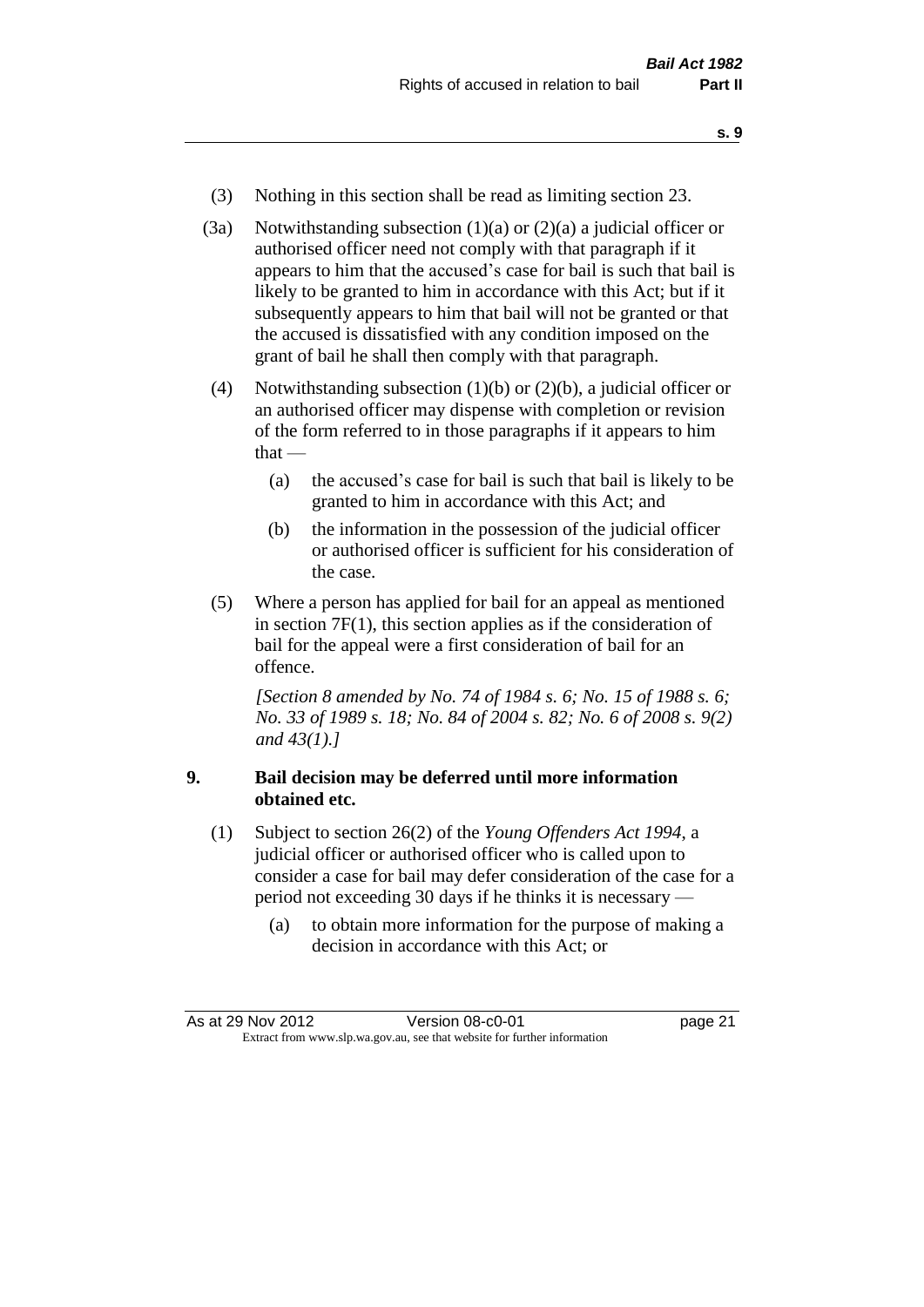**s. 10**

- (b) to take any step authorised by section  $24(1)$  or  $24A(1)$ or (2).
- (2) Nothing in this section shall be taken to limit the right of an accused to be brought before a court as soon as is practicable if he is not released on bail.

*[Section 9 amended by No. 57 of 1997 s. 21(2); No. 84 of 2004 s. 82; No. 6 of 2008 s. 10(1).]*

#### **10. Sections 5, 6 and 7 do not apply if accused imprisoned for other cause**

Notwithstanding sections 5, 6 and 7, the rights conferred on an accused and the duties imposed on police officers, authorised officers and judicial officers by those sections in respect of an appearance in court for an offence do not arise where —

- (a) the accused is in custody for some other offence or reason (including the non-payment of a sum of money); and
- (b) the police officer, authorised officer or judicial officer is satisfied that the accused is likely to remain in custody for that other offence or reason until or beyond the time for the appearance for the first-mentioned offence.

*[Section 10 amended by No. 84 of 2004 s. 82.]*

### **11. Accused's rights following grant of bail**

- $(1)$  When
	- (a) bail has been granted to an accused for an appearance in court; and
	- (b) all conditions which are to be complied with before the release of the accused have been complied with; and

page 22 Version 08-c0-01 As at 29 Nov 2012 Extract from www.slp.wa.gov.au, see that website for further information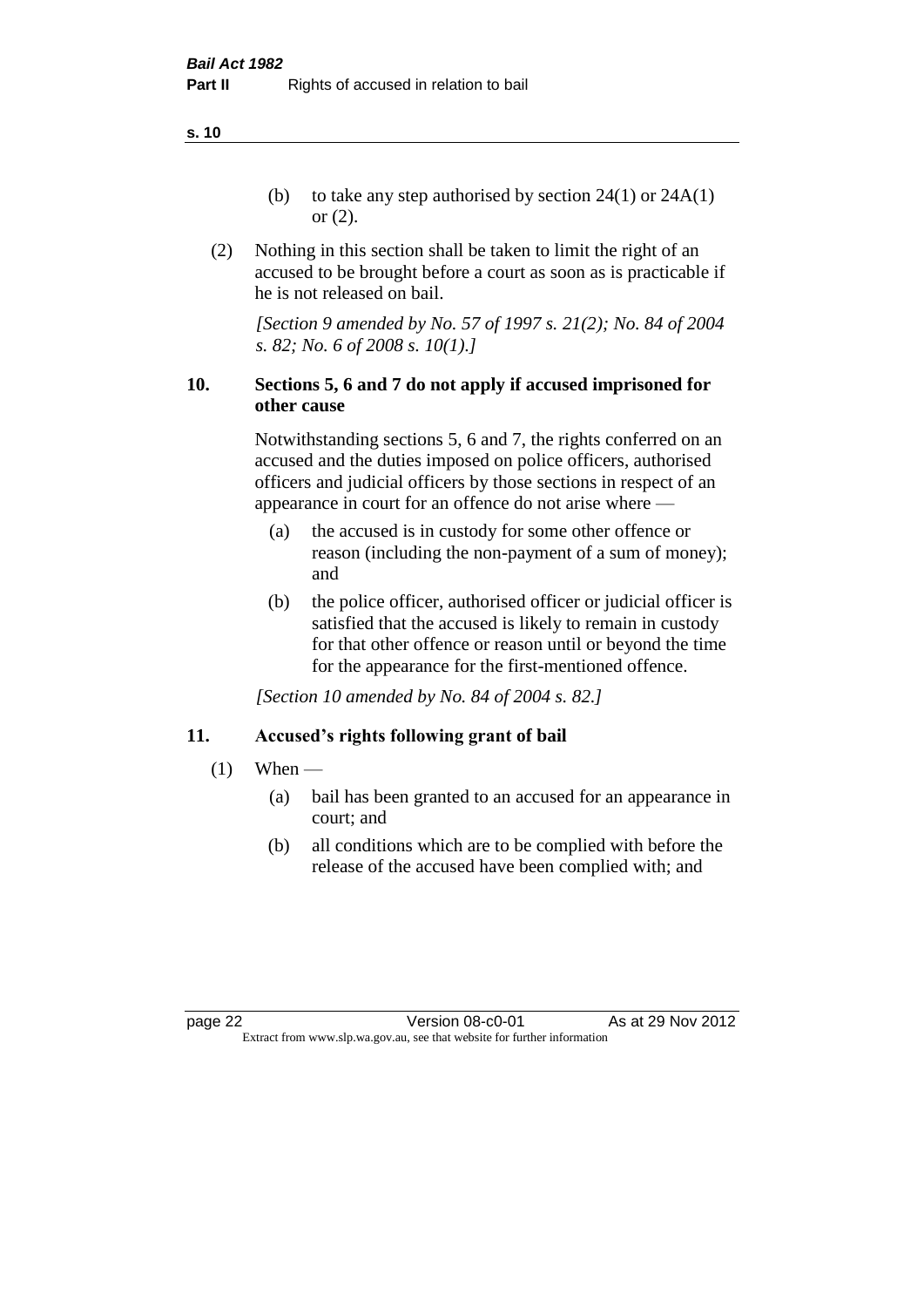(c) he has entered into a bail undertaking for that appearance or his bail undertaking is deemed to be amended under section 31(3),

the accused has a right to be at liberty until he is required to appear, or to next appear, before a court, but subject to —

- (d) any requirement that he be in custody for some other reason; and
- (e) the exercise of the powers in sections 14(3), 17A, 46, 50F, 54 and 55; and
- (f) the limitation mentioned in section 12.
- (2) Where the accused is in custody in a lock-up, court custody centre or prison, the right conferred by subsection (1) is also subject to the person in charge of the lock-up, court custody centre or prison either —
	- (a) signing a certificate under subsection (3); or
	- (b) receiving notice that a certificate has been signed by another person under that subsection.
- (3) After an accused becomes entitled to be at liberty as provided in subsection (1), a person referred to in section 29 may sign a certificate to that effect in the prescribed form.
- (4) The person in charge of a lock-up, court custody centre or prison in which the accused is in custody shall release the accused from custody as soon as is practicable after —
	- (a) the person in charge signs the certificate; or
	- (b) if the certificate is signed by a person other than the person in charge, the person in charge receives notice as described in subsection (2)(b).

*[Section 11 amended by No. 74 of 1984 s. 7; No. 15 of 1988 s. 7; No. 49 of 1988 s. 81; No. 45 of 1993 s. 7; No. 47 of 1999 s. 8; No. 59 of 2004 s. 141; No. 84 of 2004 s. 82; No. 6 of 2008 s. 11(1) and (2).]* 

As at 29 Nov 2012 **Version 08-c0-01 Dage 23** Extract from www.slp.wa.gov.au, see that website for further information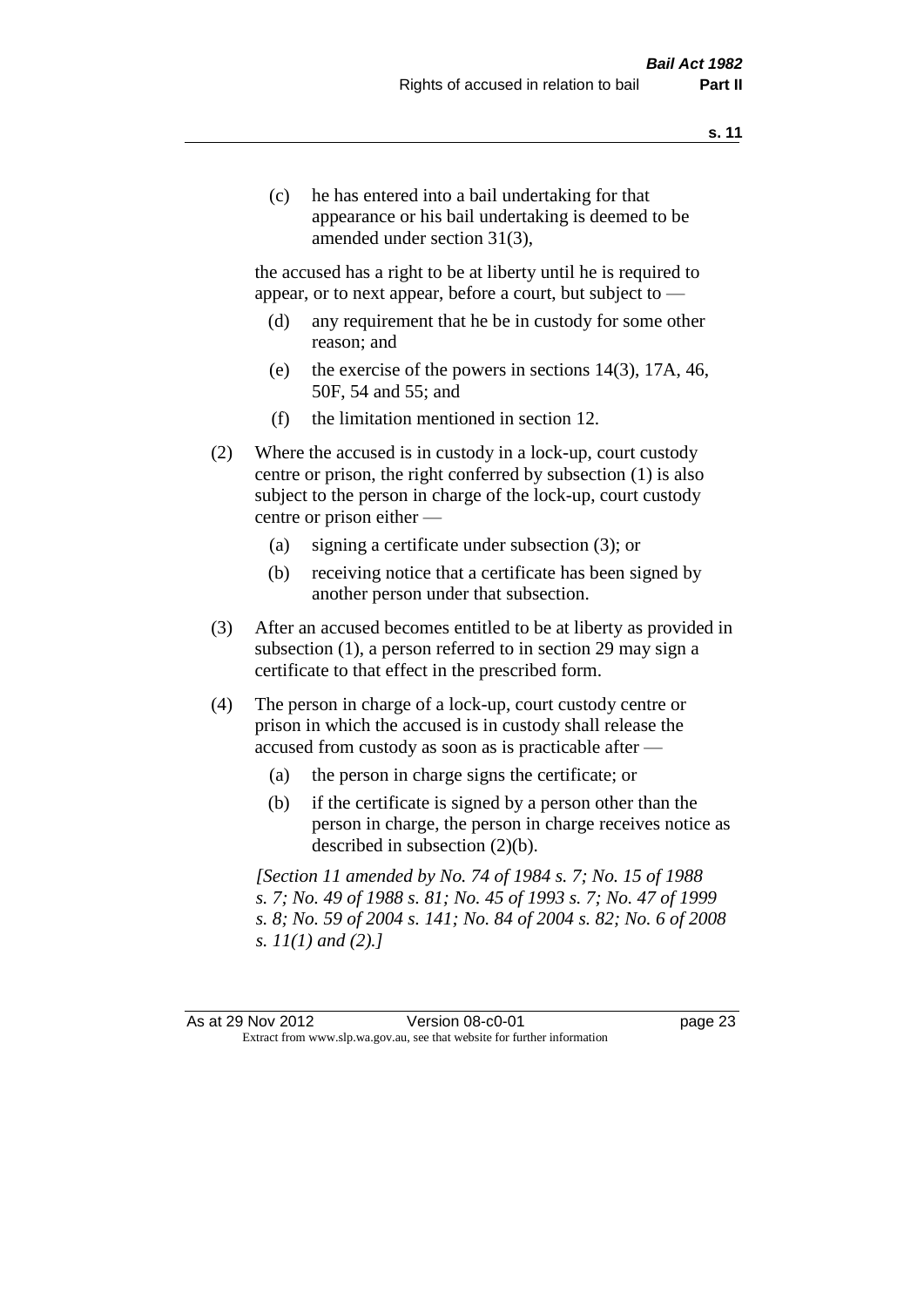#### **s. 12**

#### **12. Rights in s. 7A(2) and 11, limitations on**

The right of an accused to have his case for bail considered as soon as is practicable, his right to be at liberty as mentioned in sections 7A(2) and 11(1), and the corresponding duties created by this Part, are limited so far as is reasonably necessary for the exercise or performance by a person of any statutory power or function vested in him which requires or permits the continued custody of the accused, including the exercise of the powers set out in Part 12 of the *Criminal Investigation Act 2006* and Parts 6 and 7 of the *Criminal Investigation (Identifying People) Act 2002*.

*[Section 12 amended by No. 6 of 2002 Sch. 2 cl. 1; No. 84 of 2004 s. 82; No. 59 of 2006 s. 6; No. 6 of 2008 s. 12.]*

page 24 Version 08-c0-01 As at 29 Nov 2012 Extract from www.slp.wa.gov.au, see that website for further information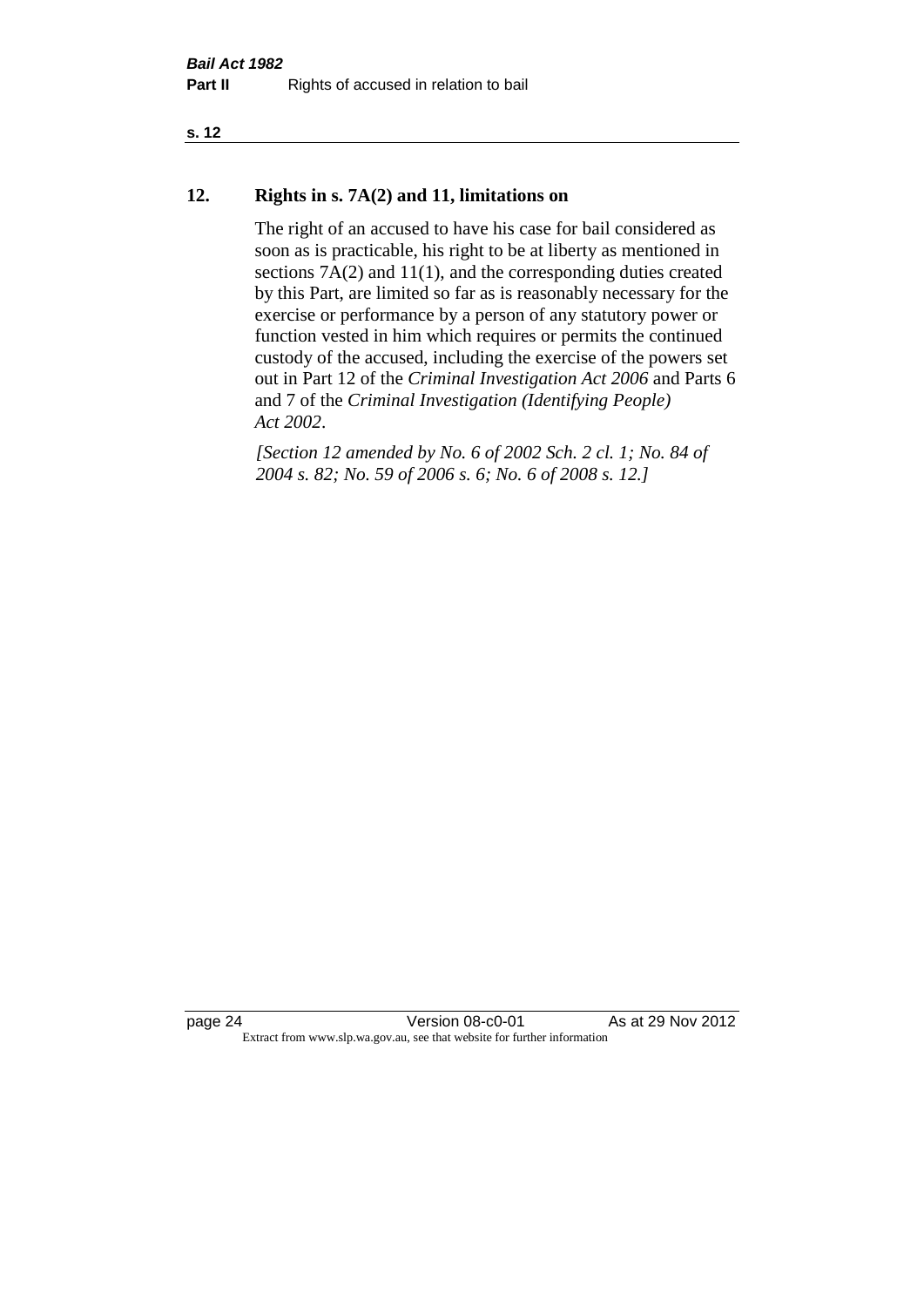### **Part III — Jurisdiction relating to bail**

*[Heading inserted by No. 6 of 2008 s. 13.]*

#### **13. Jurisdiction to grant bail, who has etc. (Sch. 1)**

- (1) Jurisdiction to grant bail for any appearance described in the first column of Part A of Schedule 1 is vested in the judicial officer or authorised officer specified in the second column of that Part opposite thereto and shall be exercised subject to and in accordance with this Part and the further provisions in Parts B, C and D of Schedule 1.
- (2) A home detention condition shall not be imposed as a condition of bail except by a judicial officer.

*[Section 13 amended by No. 61 of 1990 s. 5; No. 45 of 1993 s. 12.]* 

#### **13A. Jurisdiction in s. 7A to dispense with bail, who has and exercise of**

- (1) Jurisdiction to dispense with the requirement for bail under section 7A for any appearance described in the first column of Schedule 1 Part A clause 2 or 3 is vested, subject to Schedule 1 Part B, in the judicial officer specified in the second column of that clause opposite that description, but Schedule 1 Part A clause 7 does not apply for the purposes of this subsection.
- (2) The jurisdiction referred to in subsection (1) is exercisable  $only$ —
	- (a) in respect of an appearance in court before conviction for an offence; and
	- (b) if it appears to the judicial officer that bail would be granted in accordance with Schedule 1 Part C clause 1 or 2 but that in the circumstances the completion of bail papers is an unnecessary imposition.
- (3) Where a judicial officer dispenses with the requirement for bail for an appearance by an accused the registrar of the court shall,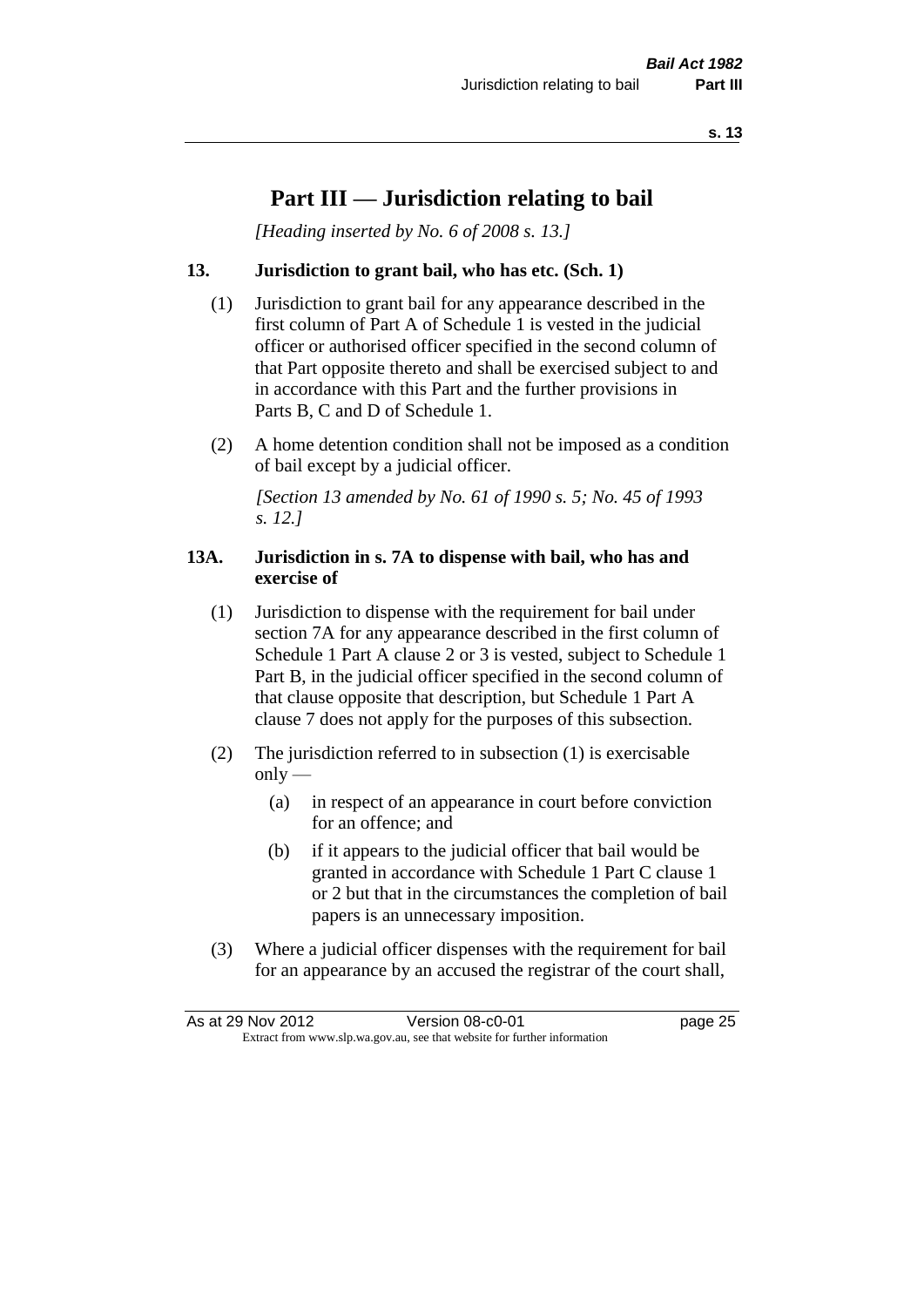#### **s. 13B**

in accordance with section 13B, give written notice to the accused of the time and place for the appearance.

*[Section 13A inserted by No. 6 of 2008 s. 14.]*

#### **13B. Notices under s. 13A(3), service and proof of**

- (1) A written notice to an accused under section  $13A(3)$  shall be
	- (a) given to the accused personally; or
	- (b) sent to the accused
		- (i) by post to the accused's address appearing in the records of the court; or
		- (ii) in urgent cases or with the accused's consent, by electronic communication.
- (2) A person who gives or sends a notice in accordance with subsection (1) shall endorse on a file copy of the notice a certificate showing —
	- (a) that the person has done so; and
	- (b) the time of doing so.
- (3) If a notice is sent by post under subsection  $(1)(b)(i)$ , the notice is to be presumed, unless the contrary is shown, to have been received at the time when, in the ordinary course of events, it would have been delivered.
- (4) In any proceedings
	- (a) a document purporting to be a copy of a notice referred to in subsection (1) is evidence of the terms of the notice; and
	- (b) an endorsement on a copy of a notice referred to in subsection (2) purporting to be a certificate referred to in that subsection is evidence of the matters appearing in the certificate without proof of the signature of the person who made the endorsement.

*[Section 13B inserted by No. 6 of 2008 s. 14.]*

page 26 Version 08-c0-01 As at 29 Nov 2012 Extract from www.slp.wa.gov.au, see that website for further information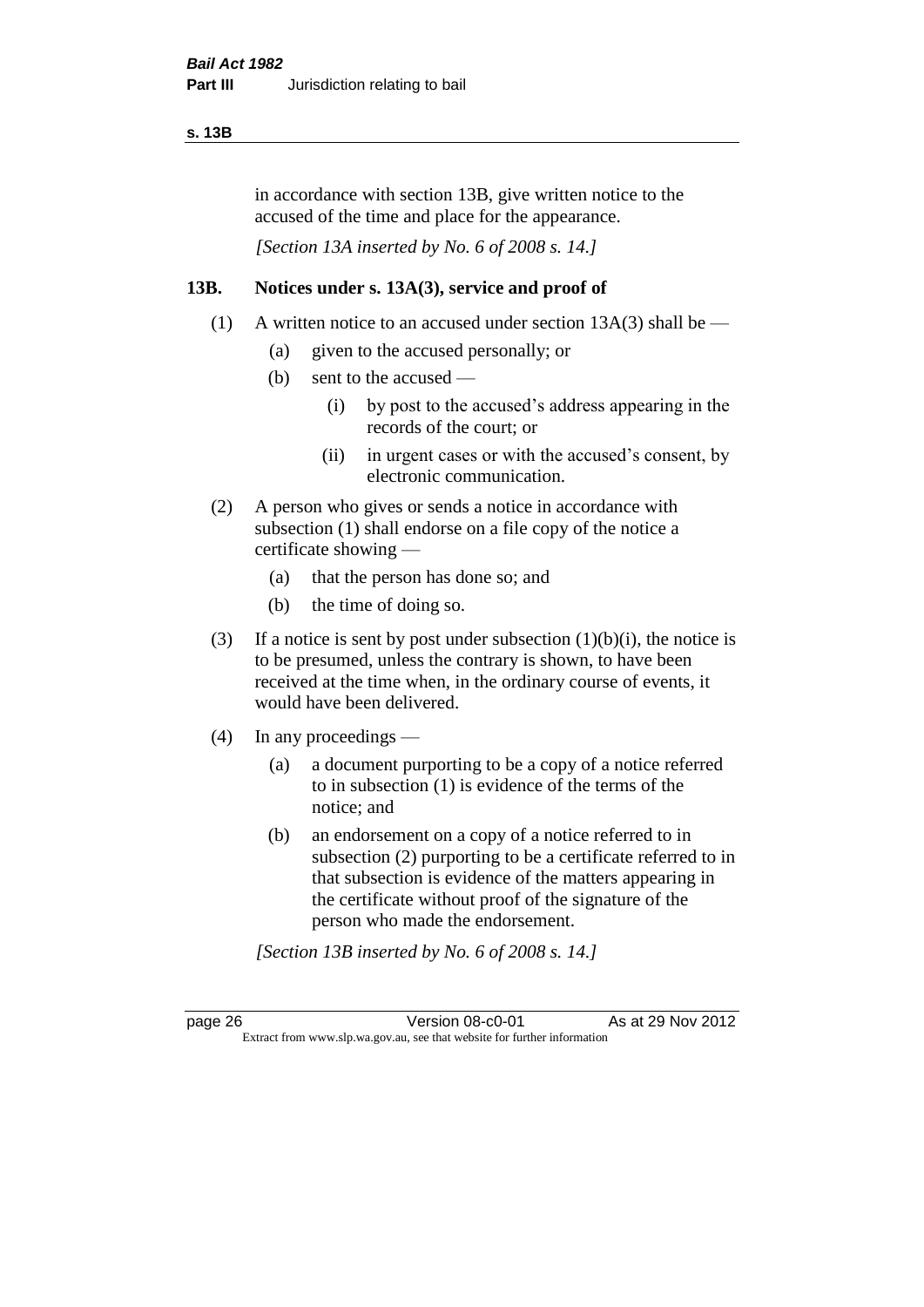#### **14. Judges, jurisdiction of**

- (1) A judge may, in accordance with this  $Act -$ 
	- (a) exercise a power to grant bail which is conferred upon any other judicial officer or any authorised officer by this Act; and
	- (b) revoke or vary any bail previously granted by any other such officer; and
	- (c) under section 7A dispense with the requirement for bail or revoke an existing dispensation.
- (2) Subject to subsection (2a), the jurisdiction of a judge under subsection (1) in respect of an appearance by an accused may be invoked by application made by either the prosecutor or the accused, and whether or not any other judicial officer has —
	- (a) previously granted, refused or dispensed with bail; or
	- (b) exercised any power conferred on him by section 55,

in respect of that appearance.

- (2a) After the jurisdiction under subsection (1) has been invoked once by an accused in relation to an offence or group of offences for which he is required to appear, it may not be further invoked by that accused in relation to that offence or group of offences unless the accused satisfies a judge that —
	- (a) new facts have been discovered, new circumstances have arisen or the circumstances have changed since the occasion when the jurisdiction was invoked; or
	- (b) he failed to adequately present his case for bail on that occasion.
- (3) Where under subsection (1) a judge
	- (a) revokes the bail of an accused who is at liberty, he may order that the accused be returned to custody to await the appearance for which the bail was granted;

As at 29 Nov 2012 Version 08-c0-01 page 27 Extract from www.slp.wa.gov.au, see that website for further information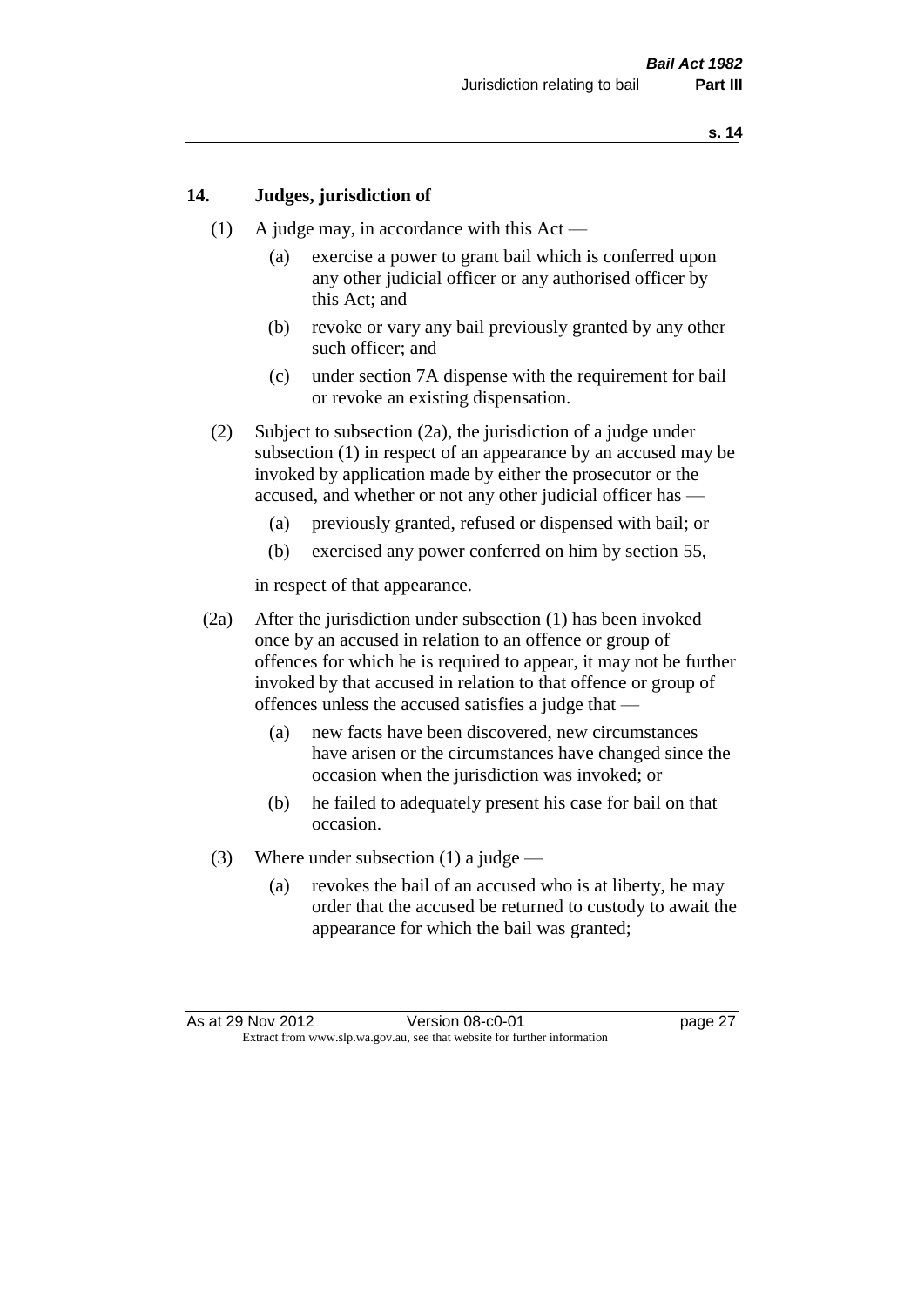#### (b) varies the bail of such an accused, he may order that the accused be returned to custody until he becomes entitled to be at liberty pursuant to section 11,

and the judge may issue any warrant which may be necessary to carry such an order into effect.

- (4) In this section
	- (a) references to a judge are references
		- (i) in the case of a child charged with an offence before the Children's Court, to a judge of that Court; and
		- (ii) in the case of an accused committed for trial or sentence to the District Court, to a judge of that Court; and
		- (iii) in any other case, to a judge of the Supreme Court;
		- and
	- (b) references to any other judicial officer
		- (i) in relation to the exercise of powers under this section by a judge, are references to any judicial officer whose jurisdiction is inferior to that of the judge; but
		- (ii) in relation to the exercise of powers under this section by a judge of the Supreme Court, do not include a judge of the Children's Court or a judge of the District Court.

*[Section 14 amended by No. 74 of 1984 s. 8; No. 49 of 1988 s. 82; No. 84 of 2004 s. 82; No. 6 of 2008 s. 15(1)-(4).]* 

#### **15. Accused charged with murder, jurisdiction as to bail for**

(1) Where an accused is in custody for murder, the power to grant bail shall be exercised only by a judge of the Supreme Court, or

page 28 **Version 08-c0-01** As at 29 Nov 2012 Extract from www.slp.wa.gov.au, see that website for further information

#### **s. 15**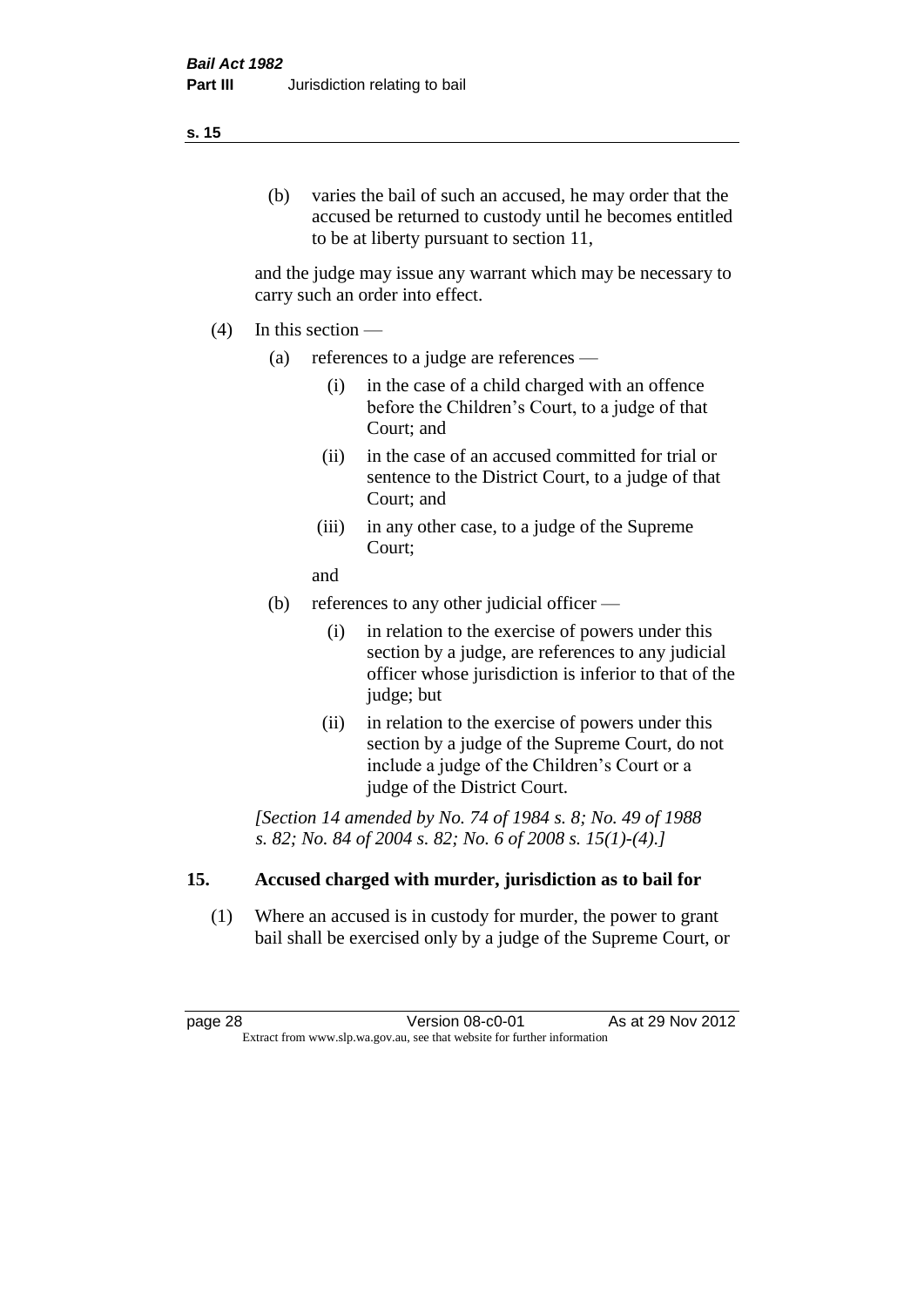#### **s. 15A**

in the case of an accused who is a child by a judge of the Children's Court, except —

- (a) where section  $31(2)(d)$  applies; or
- (b) to the extent that the Court of Appeal exercises its powers under Part A of Schedule 1.
- *[(2) deleted]*

*[Section 15 amended by No. 52 of 1984 s. 35; No. 74 of 1984 s. 9; No. 49 of 1988 s. 83; No. 70 of 1988 s. 45; No. 45 of 1993 s. 12; No. 45 of 2004 s. 28(4); No. 84 of 2004 s. 82; No. 29 of 2008 s. 24(5).]* 

#### **15A. Appeal against judge's decision on bail, commencing etc.**

 $(1)$  In this section —

*bail decision* means a decision —

- (a) to grant or refuse bail; or
- (b) to vary or revoke bail; or
- (c) to dispense with the requirement for bail; or
- (d) to impose any condition on a grant of bail,

and includes a decision under section 55 or 59A(4).

- (2) The prosecutor or the accused may appeal to the Court of Appeal against a bail decision of —
	- (a) a judge of the Children's Court; or
	- (b) a judge of the District Court; or
	- (c) a judge of the Supreme Court.
- (3) The leave of the Court of Appeal is required for each ground of appeal in an appeal under this section.
- (4) The *Criminal Appeals Act 2004* section 27(2), (3) and (4) apply, with necessary modifications, as if an appeal under this section were an appeal under Part 3 of that Act.
- (5) An appeal under this section shall be commenced and conducted in accordance with this section, section 15B and rules of court made by the Supreme Court.

| As at 29 Nov 2012 | Version 08-c0-01                                                         | page 29 |
|-------------------|--------------------------------------------------------------------------|---------|
|                   | Extract from www.slp.wa.gov.au, see that website for further information |         |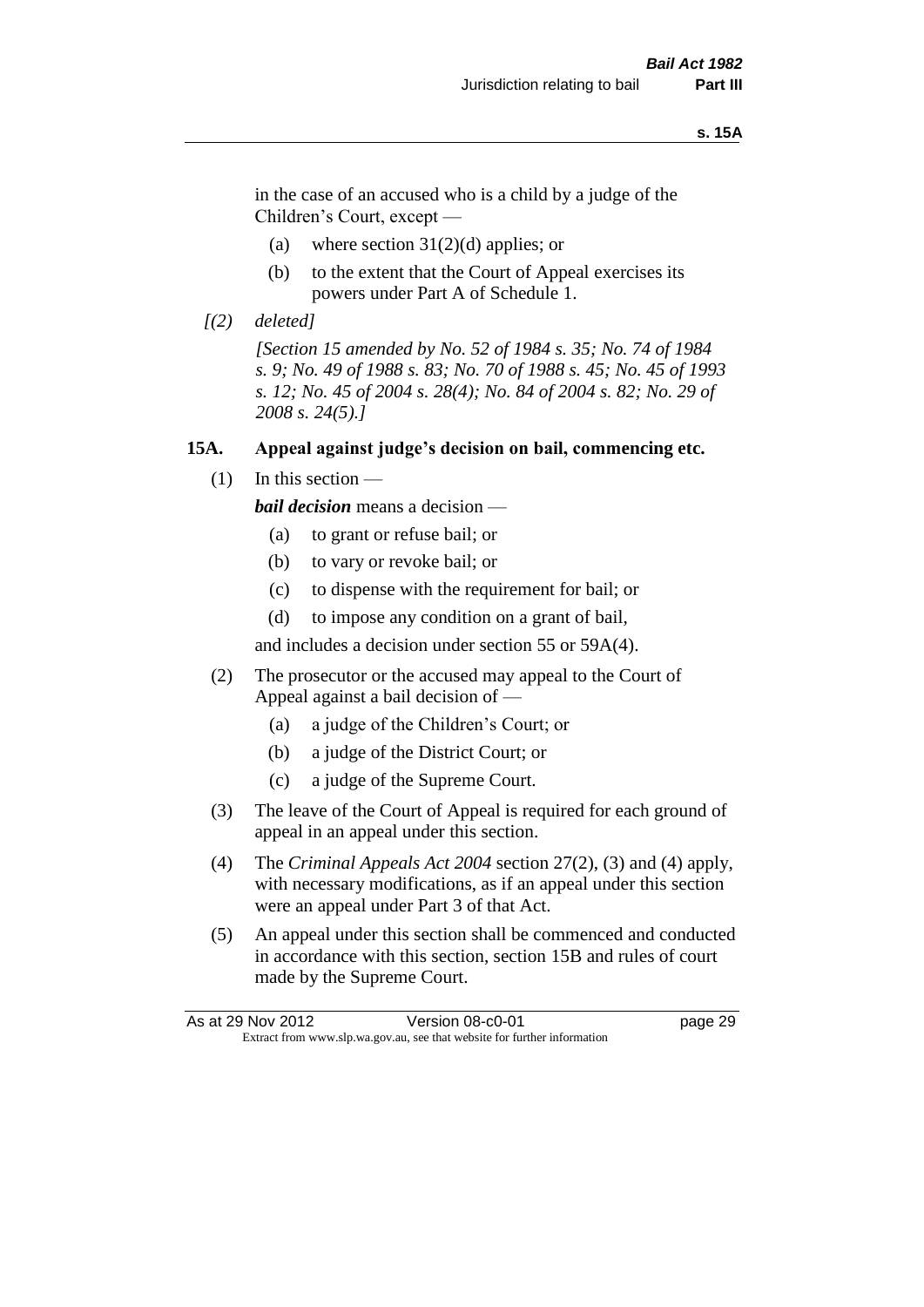#### **s. 15B**

- (6) An appeal under this section shall be commenced by lodging with the Court of Appeal an application for leave to appeal that sets out the grounds of the appeal.
- (7) An appeal under this section cannot be commenced later than 21 days after the date of the bail decision unless the Court of Appeal orders otherwise.
- (8) An accused who is a party to an appeal under this section and who is in custody is entitled to be present at the hearing of the appeal if the accused so requests, and any official responsible for that custody who is informed of such a request shall do what is necessary to give effect to it.
- (9) For the purposes of giving effect to a request referred to in subsection (8), arrangements may be made for the accused to appear before the Court of Appeal by means of a video link or an audio link in accordance with section 66B, unless the Court of Appeal has ordered that the accused appear before it in person.

*[Section 15A inserted by No. 6 of 2008 s. 16(1).]*

#### **15B. Appeal under s. 15A, determining etc.**

- (1) The Court of Appeal has jurisdiction to hear and determine an appeal under section 15A.
- (2) The Court of Appeal shall determine an appeal on the material and evidence that was before the judge whose decision is the subject of the appeal.
- (3) Any decision of the Court of Appeal in relation to bail shall be made in accordance with the relevant provisions of sections 13A and 17 and Schedule 1.
- (4) Where in determining an appeal the Court of Appeal revokes the bail of an accused who is at liberty, it may order that the accused be returned to custody to await the appearance for which the bail was granted.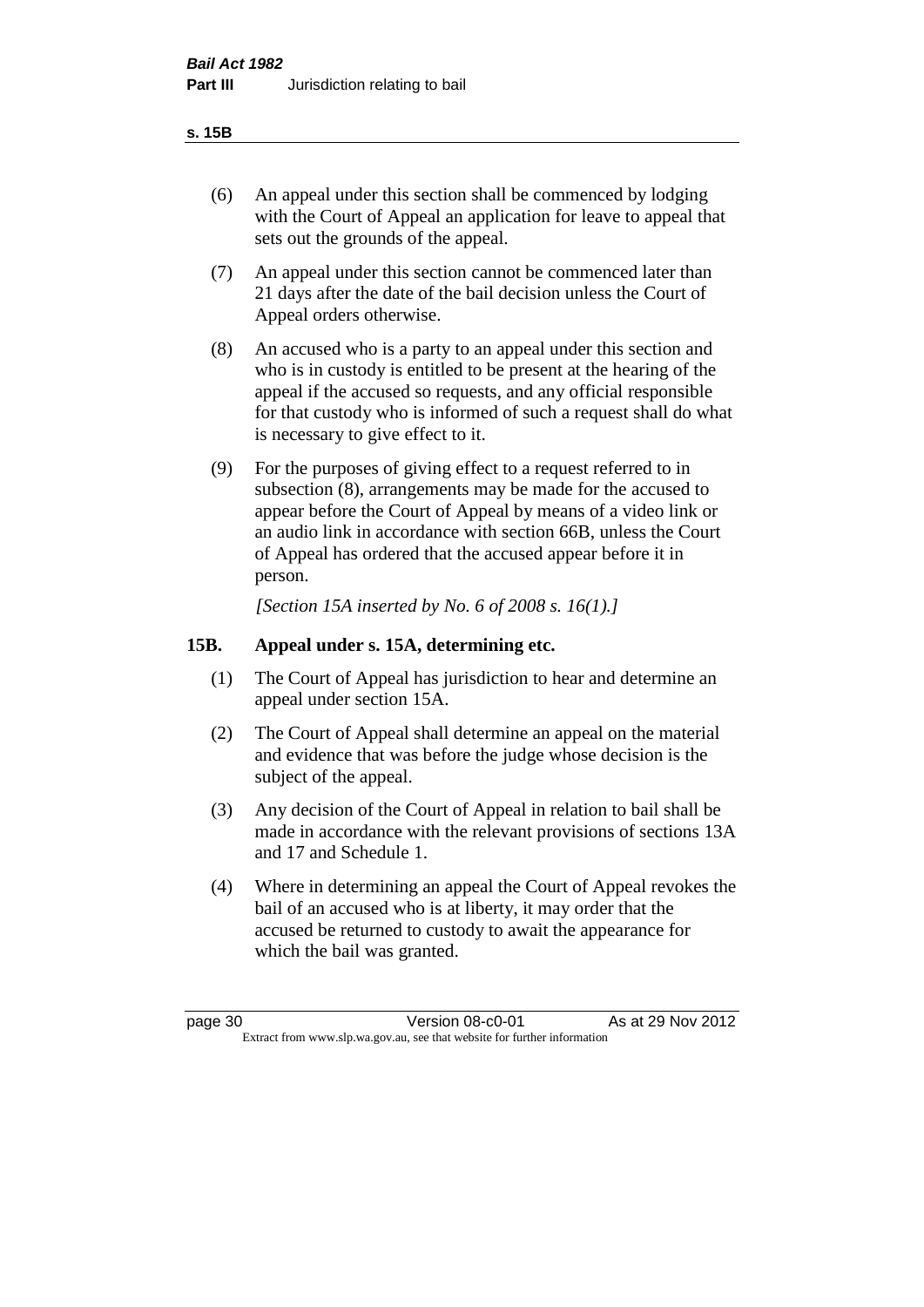- (5) Where in determining an appeal the Court of Appeal varies the bail of an accused who is at liberty, it may order that the accused be returned to custody until the accused becomes entitled to be again at liberty pursuant to section 11.
- (6) A judge of appeal may issue any warrant that may be necessary to carry into effect an order under subsection (4) or (5).

*[Section 15B inserted by No. 6 of 2008 s. 16(1).]*

#### **16. Person arrested on warrant, bail of**

- (1) Subject to sections 14 and 15 where the arrest of an accused for an offence is made pursuant to a warrant he shall not be granted bail before he is brought before a court or judicial officer as commanded by the warrant, except by a justice acting in terms of section 6(9).
- (2) Notwithstanding subsection (1) or any other provision of this Act, an accused who has been arrested pursuant to a warrant —
	- (a) issued under section 59B; or
	- (b) issued under the *Criminal Procedure Act 2004* for an offence against section 51(1) or (2),

shall not have a right to have his case for bail considered, and shall not be granted bail, before he is brought before the court as commanded by the warrant.

*[Section 16 amended by No. 59 of 2004 s. 141; No. 84 of 2004 s. 11 and 82; No. 59 of 2006 s. 4(3); No. 6 of 2008 s. 36(2).]*

#### **16A. Person arrested in urban area, restrictions on who can grant bail for in some cases**

- (1) Where this section applies to a person who has been arrested for an offence jurisdiction does not arise under section 13 until the person is brought before —
	- (a) a court constituted by or so as to include a magistrate; or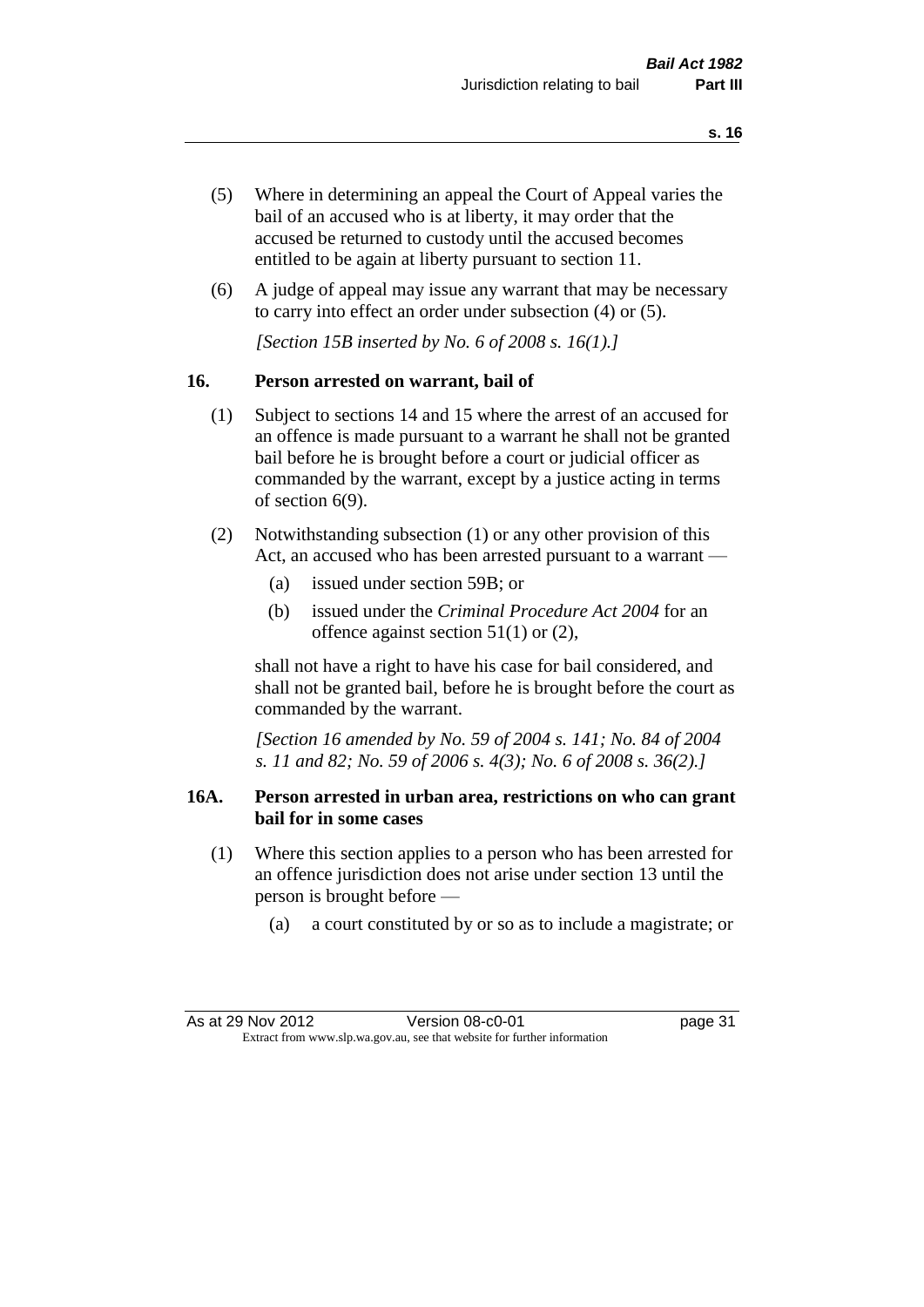**s. 17**

- (b) where section 15 applies, a judge of the Supreme Court or a judge of the Children's Court as the case may require.
- (2) This section applies where
	- (a) a person has been arrested in an urban area for a serious offence; and
	- (b) the serious offence is alleged to have been committed while the accused was —
		- (i) on bail for; or
		- (ii) at liberty under an early release order made in respect of,

another serious offence.

- (3) This section also applies where a person has been arrested in an urban area for an offence against section 61(1) of the *Restraining Orders Act 1997* (which creates offences for breaches of violence restraining orders).
- (4) In this section —

*urban area* means —

- (a) the metropolitan region as defined in the *Planning and Development Act 2005* and any prescribed area that adjoins that region; and
- (b) any other prescribed area of the State, being the whole or part of, or an area adjoining, a local government district under the *Local Government Act 1995* that is designated under that Act as a city or a town.

*[Section 16A inserted by No. 54 of 1998 s. 6(1); amended by No. 38 of 2004 s. 59; No. 84 of 2004 s. 82; No. 38 of 2005 s. 15.]*

# **17. Conditions on bail which may be imposed**

(1) A judicial officer or authorised officer may impose conditions on a grant of bail only to the extent that he is authorised to do so by clause 2(3)(c) of Part C and Part D of Schedule 1.

page 32 Version 08-c0-01 As at 29 Nov 2012 Extract from www.slp.wa.gov.au, see that website for further information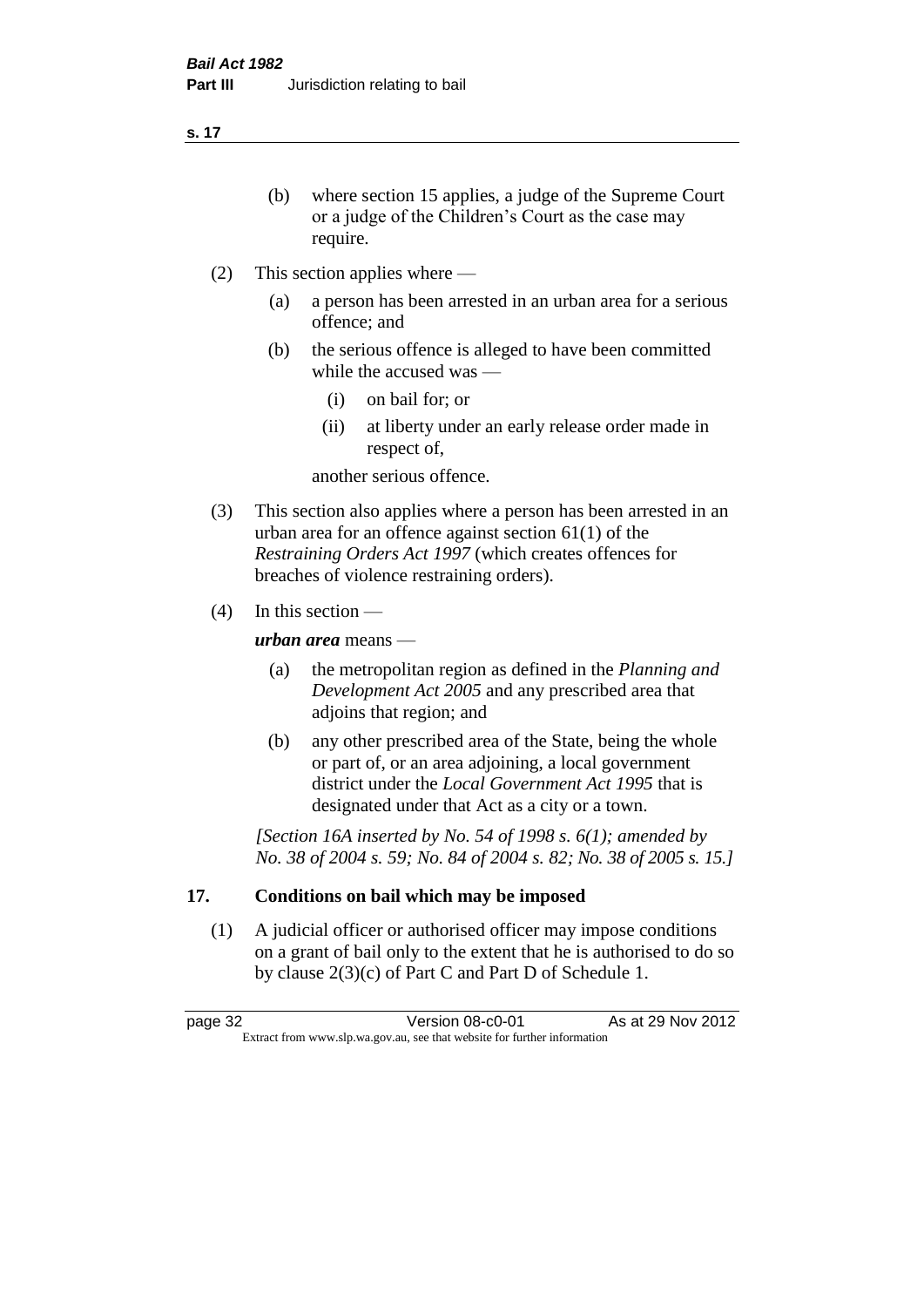(2) Conditions imposed on a grant of bail shall not be any more onerous on the accused than the judicial officer or authorised officer considers is required in the public interest having regard to the nature of the offence for which the accused is in custody and the circumstances of the accused.

*[Section 17 amended by No. 45 of 1993 s. 8 and 12; No. 84 of 2004 s. 82.]* 

# **17A. Child on bail, changing responsible person for (Sch. 1 Pt. C cl. 2)**

- (1) Where this section applies, an authorised police officer may
	- (a) cancel an undertaking of the kind described in clause 2(3)(c) of Part C of Schedule 1; and
	- (b) approve of another person as a responsible person within the meaning in that clause; and
	- (c) detain the accused or order his detention until the person so approved enters into an undertaking of the kind mentioned in paragraph (a).
- (2) Subsection (1) applies where
	- (a) a person has entered into an undertaking referred to in paragraph (a) of that subsection; and
	- (b) a judicial officer when granting bail ordered that the person may under this section be released from the undertaking by an authorised police officer; and
	- (c) the person wishes to be so released.
- (3) A police officer may, for the purpose of the exercise of the powers in subsection (1), take into custody a child accused who has been released on bail.
- (4) If the police officer is not an authorised police officer he shall, as soon as is practicable, bring the accused before an authorised police officer for the purpose referred to in subsection (3).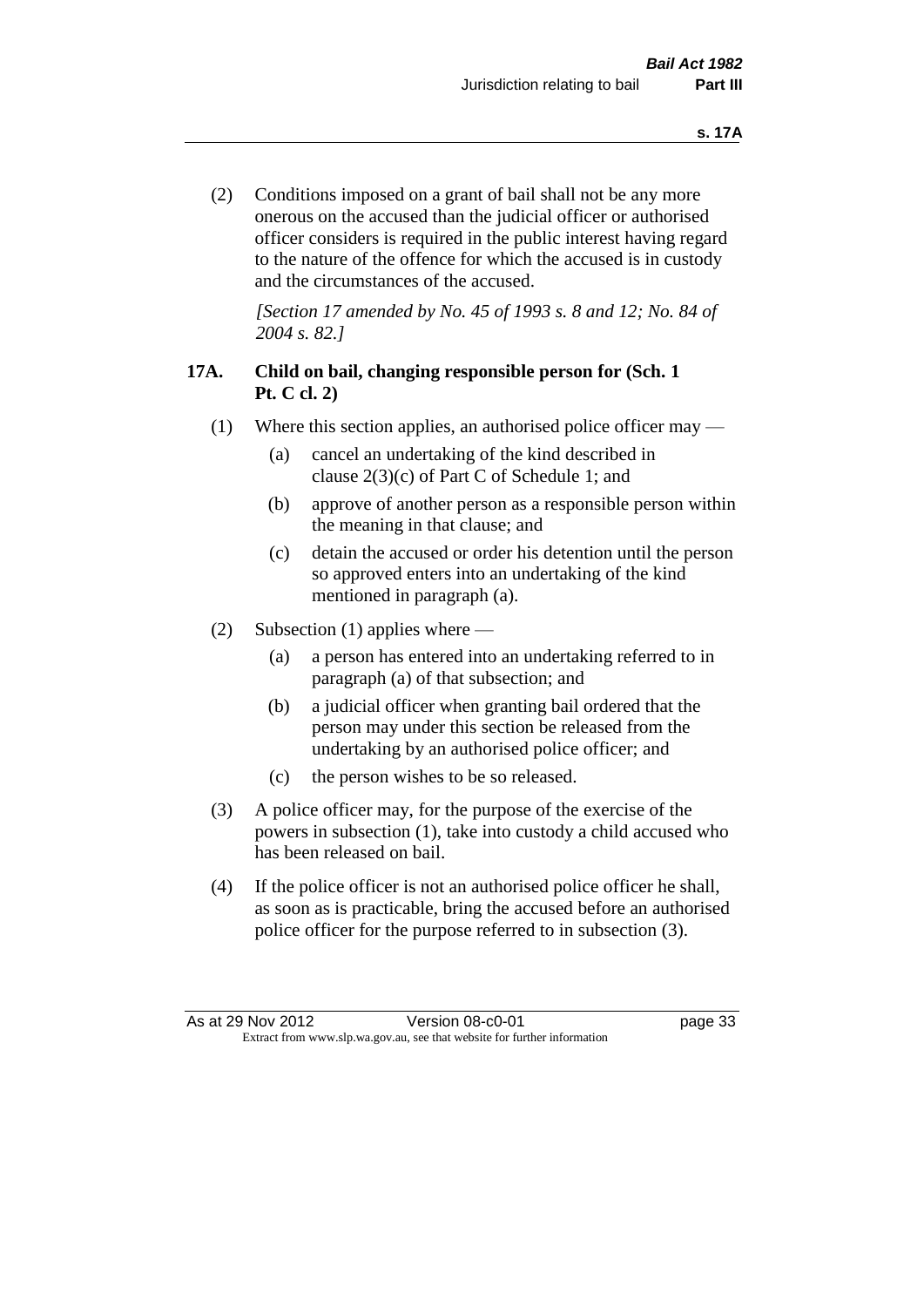#### **s. 17A**

(5) After an undertaking has been entered into as mentioned in subsection  $(1)(c)$ , the accused, subject to this Act, has a right to be at liberty until he is required to appear before a court.

*[Section 17A inserted by No. 45 of 1993 s. 9; amended by No. 84 of 2004 s. 82.]* 

*[18-19. Deleted by No. 59 of 2006 s. 7(1).]*

page 34 Version 08-c0-01 As at 29 Nov 2012 Extract from www.slp.wa.gov.au, see that website for further information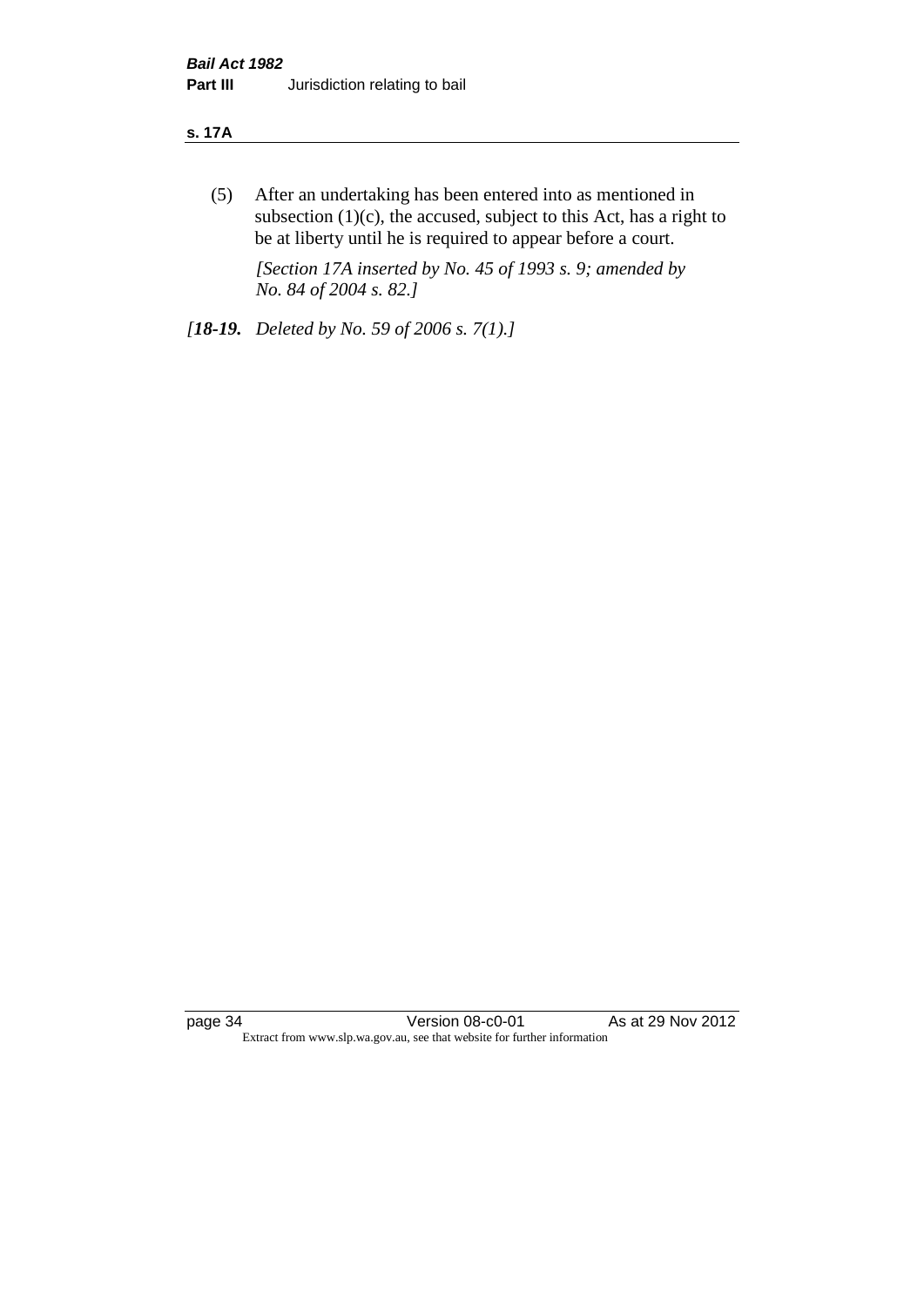# **Part IV — Hearing of case for bail, parties, and evidence**

#### **20. Bail hearing for indictable offence, court may hold in private etc.**

- (1) On the consideration by a judicial officer of a case for bail of an accused who is charged with an offence triable by jury, the judicial officer may, to avoid prejudice to either party, exercise the powers described in subsection (2), but shall only exercise the power in paragraph (b) thereof if he considers that the exercise of the power in paragraph (a) is not, on its own, likely to be sufficient to avoid prejudice.
- (2) The powers referred to in subsection (1) are to order
	- (a) that no report, or summary, of any statement, or of any specified statement, made or furnished at the hearing shall be published by any means;
	- (b) that the bail application be heard *in camera*.
- (3) Where an order is made under subsection (2)(a), no report, or summary, of any statement referred to in that paragraph shall be published by any means —
	- (a) if the offence is one that may be tried on indictment, before a court decides that it is to be tried on indictment; or
	- (b) if the accused is discharged from further proceedings upon the prosecution notice or indictment brought against him for the offence, before he is so discharged; or
	- (c) if the accused is tried on indictment for the offence, before the trial is ended.
- (4) A person who, except with lawful excuse, fails to comply with an order made under this section commits an offence.

Penalty: \$1 000.

*[Section 20 amended by No. 50 of 2003 s. 37(2); No. 4 of 2004 s. 58; No. 84 of 2004 s. 11 and 82.]*

| As at 29 Nov 2012 | Version 08-c0-01                                                         | page 35 |
|-------------------|--------------------------------------------------------------------------|---------|
|                   | Extract from www.slp.wa.gov.au, see that website for further information |         |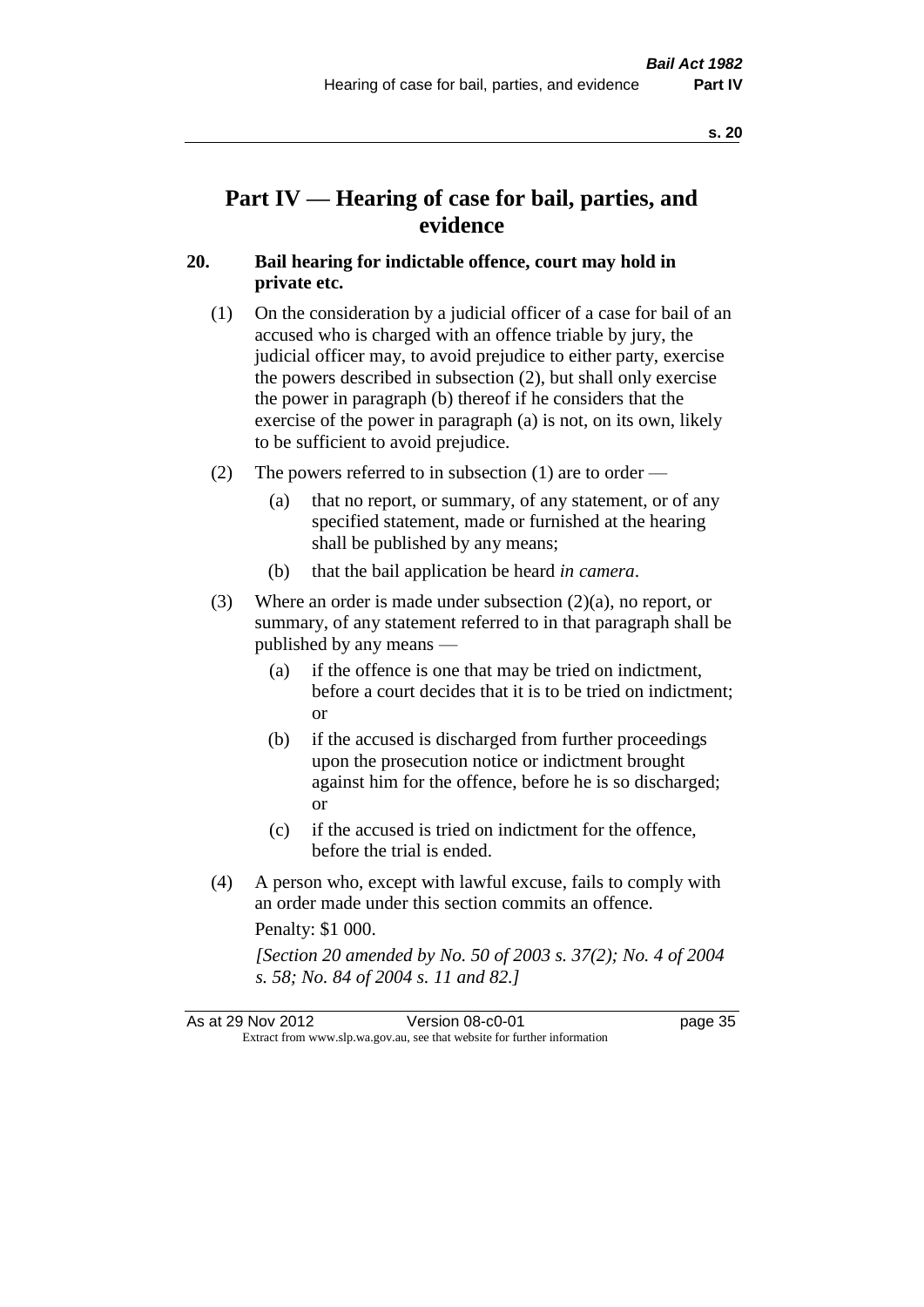#### **21. Parties to bail proceedings, who are**

- (1) The parties to proceedings on a case for bail are the prosecutor and the accused and, subject to subsection (2), no other person shall be a party to, or be represented at, the proceedings.
- (2) Nothing in subsection (1) affects the right of
	- (a) the Attorney General to apply for leave, or be an appellant, under Part 2 of the *Criminal Appeals Act 2004*; or
	- (b) the Director of Public Prosecutions or the State Solicitor to receive notice and be heard under section 7F(2); or
	- (c) an officer referred to in section 33 of the *Children's Court of Western Australia Act 1988* to be present at and participate in proceedings concerning a child under that section.

*[Section 21 amended by No. 15 of 1988 s. 9; No. 49 of 1988 s. 84; No. 33 of 1989 s. 18; No. 31 of 1993 s. 7; No. 65 of 2003 s. 88(3); No. 59 of 2004 s. 141; No. 84 of 2004 s. 11 and 82; No. 6 of 2008 s. 9(3).]* 

#### **22. Evidence at bail hearings**

A judicial officer or authorised person may in considering any case for bail receive and take into account such information as he thinks fit whether or not the same would normally be admissible in a court of law.

#### **23. Accused not bound to supply information**

An accused is not obliged to complete, or furnish information for, the form referred to in section  $8(1)(b)$ , or for any revision thereof, or to furnish any information, whether on oath or otherwise, for the purpose of having his case for bail considered.

*[Section 23 amended by No. 84 of 2004 s. 82; No. 6 of 2008 s. 43(2).]*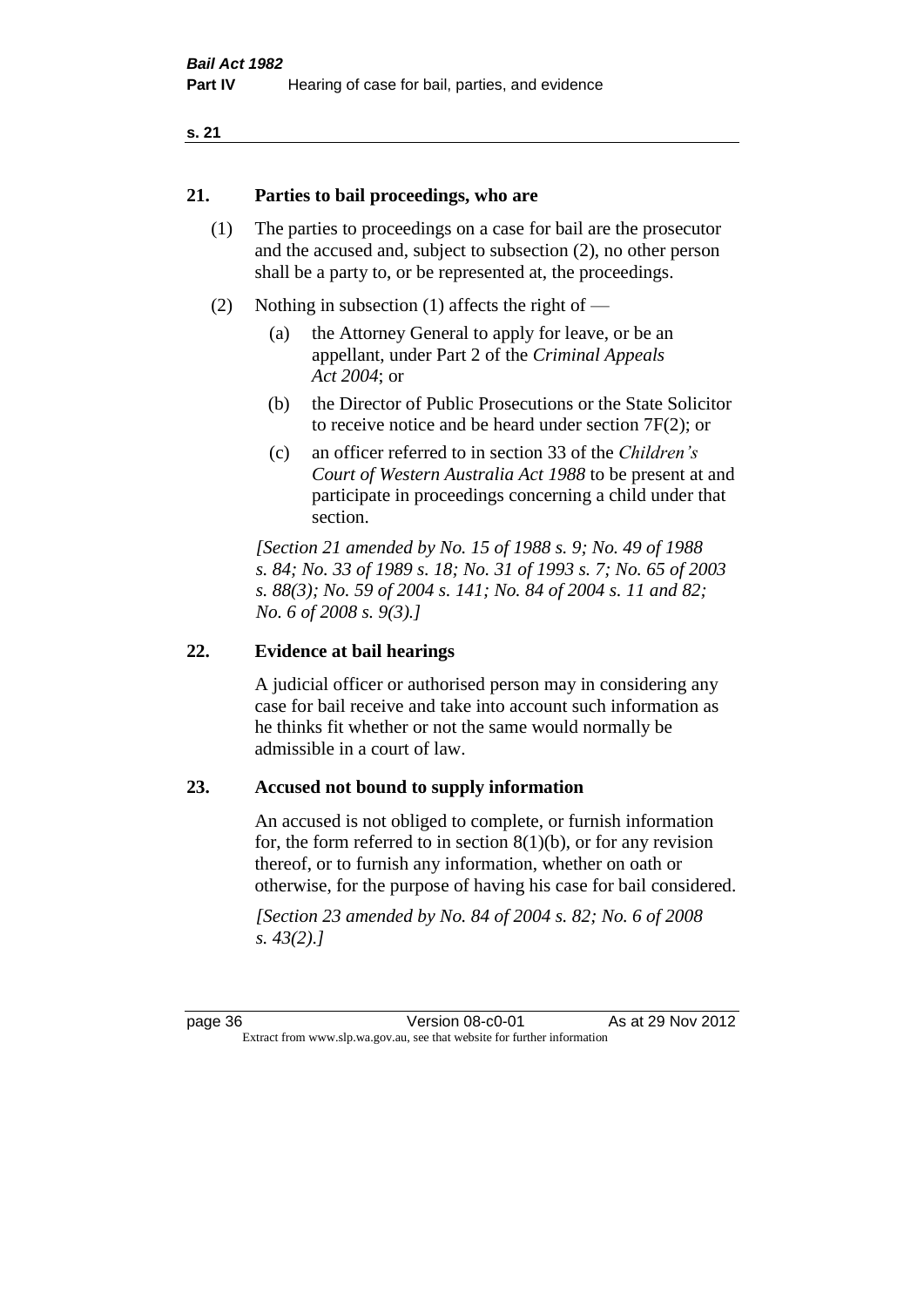# **24. Court etc. may ask police to verify etc. accused's information**

- (1) A judicial officer or authorised officer who is called upon to consider a case for bail may —
	- (a) request that any information placed before the judicial officer or authorised officer by the accused for the purposes of the case be verified by a police officer, and to that end may refer to a police officer the form mentioned in section 8(1)(b), after it has been completed or revised;
	- (b) request that a report on any matter mentioned in Part C of Schedule 1, so far as it applies to an accused whose case is being or to be considered, be made by a police officer.
- (2) Where a reference or request is made under subsection (1) a police officer shall, as soon as is practicable —
	- (a) make a report to the judicial officer or the authorised officer accordingly; and
	- (b) furnish a copy of the report to the accused or his solicitor or counsel.

*[Section 24 inserted by No. 61 of 1990 s. 6; amended by No. 45 of 1993 s. 12; No. 84 of 2004 s. 82; No. 6 of 2008 s. 43(2).]* 

# **24A. Court may ask community corrections officer to verify etc. accused's information etc.**

- (1) A judicial officer who is called upon to consider a case for bail may refer to a community corrections officer any matter referred to in section 24(1) and may request a community corrections officer to do any matter referred to in that section.
- (2) A judicial officer who is called upon to consider a case for bail and who desires to impose a home detention condition as a condition on a grant of bail, shall request that a report be made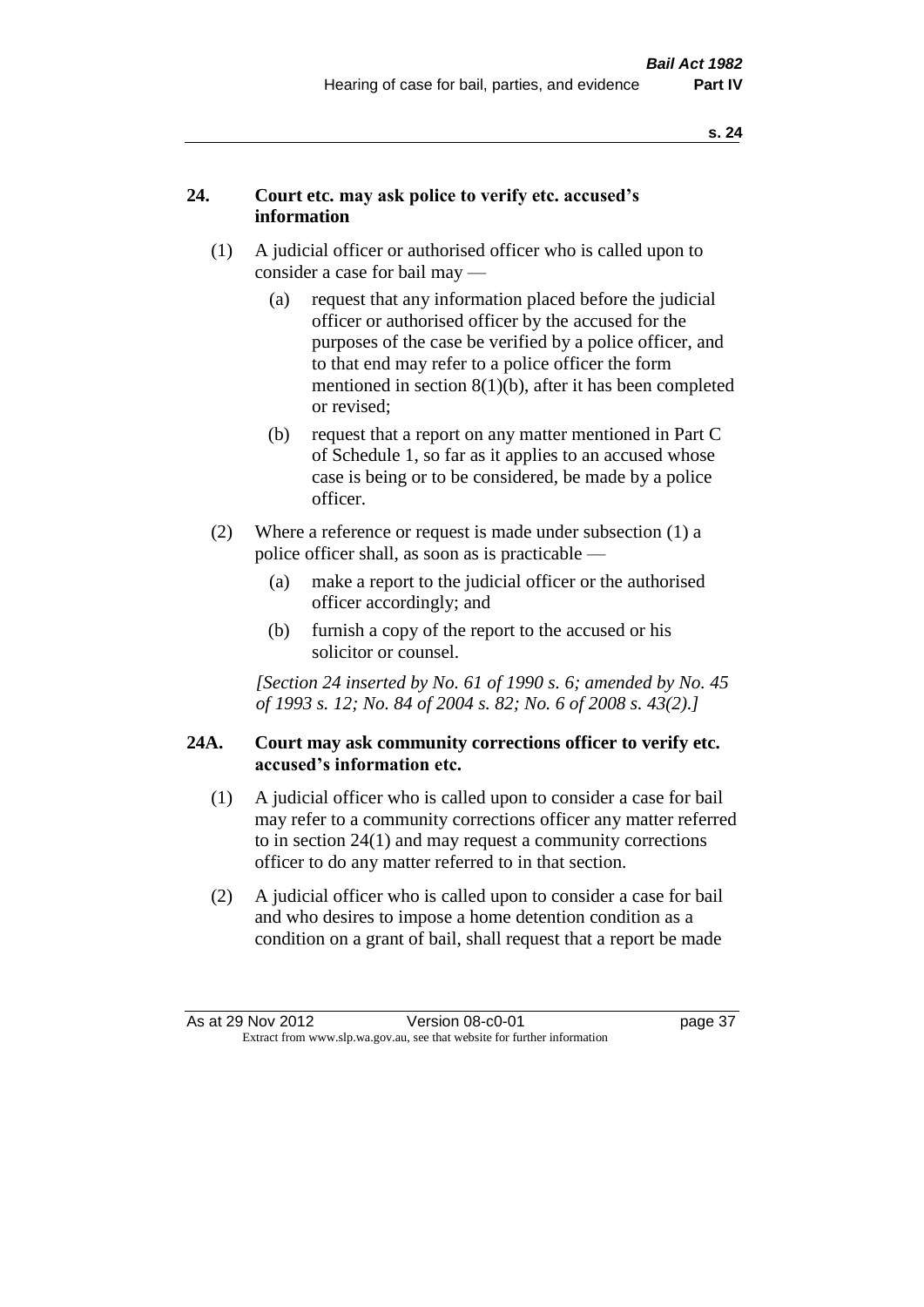**s. 25**

by a community corrections officer about the suitability of the accused to be subject to a home detention condition.

- (3) Where a reference or a request is made under subsection (1) or a report is requested under subsection (2) a community corrections officer shall, as soon as is practicable, make a report to the judicial officer and, at the discretion of the judicial officer, copies may be made available to the prosecution or to the accused or his solicitor or counsel.
- (4) Where a community corrections officer makes a report that an accused is suitable to be subject to a home detention condition, the officer shall annex to the report and provide to the accused or his solicitor or counsel, a list of those conditions in rules made under section 50L that may be applied to the accused by the CEO (corrections) while the accused is subject to the home detention condition.

*[Section 24A inserted by No. 61 of 1990 s. 7; amended by No. 31 of 1993 s. 9; No. 84 of 2004 s. 82; No. 65 of 2006 s. 53.]* 

# **25. Information given by accused for bail purposes not admissible at trial**

A statement made by an accused to a judicial officer or authorised officer for the purpose of a decision whether bail should be granted to him for any appearance in court for an offence shall not be admissible in evidence against him at his trial for that offence.

*[Section 25 amended by No. 84 of 2004 s. 82.]* 

# **26. Record of bail decision and reasons**

- (1) A bail record form shall be completed by an authorised officer or a justice if he —
	- (a) refuses to grant bail to an accused; or
	- (b) grants bail to an accused in the circumstances referred to in clause 3 of Part B of Schedule 1; or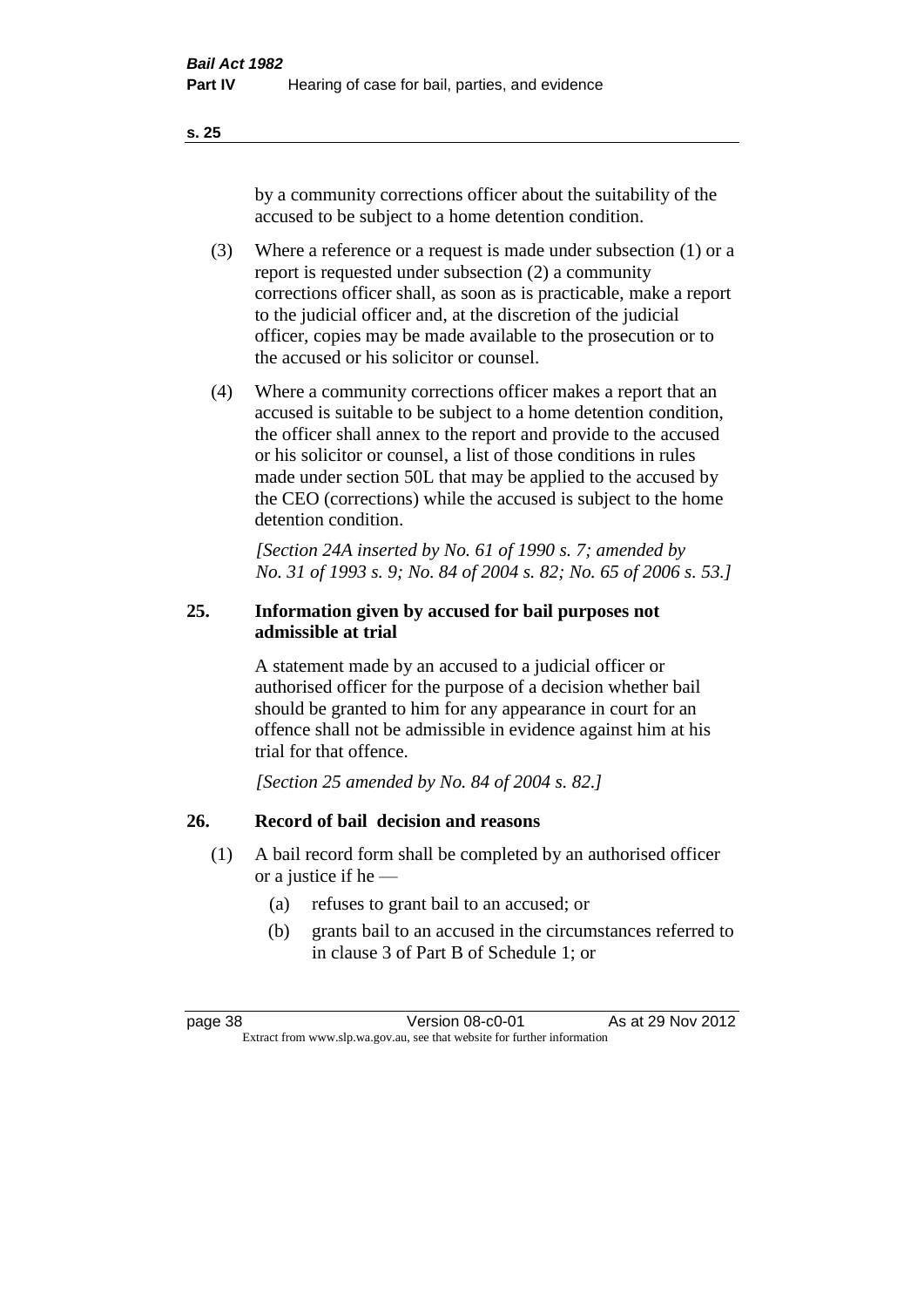- (ba) grants bail to an accused for a serious offence to which Schedule 1 Part C clause 3A applies; or
- (c) imposes any condition on a grant of bail and it appears to him that the accused is dissatisfied with the condition.
- (2) Where a judicial officer, other than a justice
	- (a) refuses to grant bail to an accused; or
	- (aa) grants bail to an accused for a serious offence to which Schedule 1 Part C clause 3A applies; or
	- (b) imposes any condition on a grant of bail and it appears to him that the accused is dissatisfied with the condition,

a record of the decision and of the reasons therefor shall be made.

- (3) The accused, the prosecutor or an intending prosecutor shall be entitled, upon request, to be furnished with a copy of the bail record form or, where subsection (2) applies, of the record made.
- (4) For the purposes of this section
	- (a) references to a justice do not include a magistrate or a judge of the District Court or the Supreme Court or the Children's Court who is a justice; and
	- (b) a bail record form is an approved form designed to contain a summary of the matters relevant to the decision as to the bail of an accused, including those matters set out in Part C of Schedule 1, the decision made, and the reasons for the decision.

*[Section 26 inserted by No. 15 of 1988 s. 10; amended by No. 49 of 1988 s. 85; No. 45 of 1993 s. 12; No. 59 of 2004 s. 141; No. 84 of 2004 s. 82; No. 6 of 2008 s. 17 and 43(1).]* 

# **27. Relevant papers to be sent to court where accused to appear**

(1) An authorised officer and a judicial officer who consider an accused's case for bail for an appearance for an offence and a

As at 29 Nov 2012 **Version 08-c0-01 Dage 39** Extract from www.slp.wa.gov.au, see that website for further information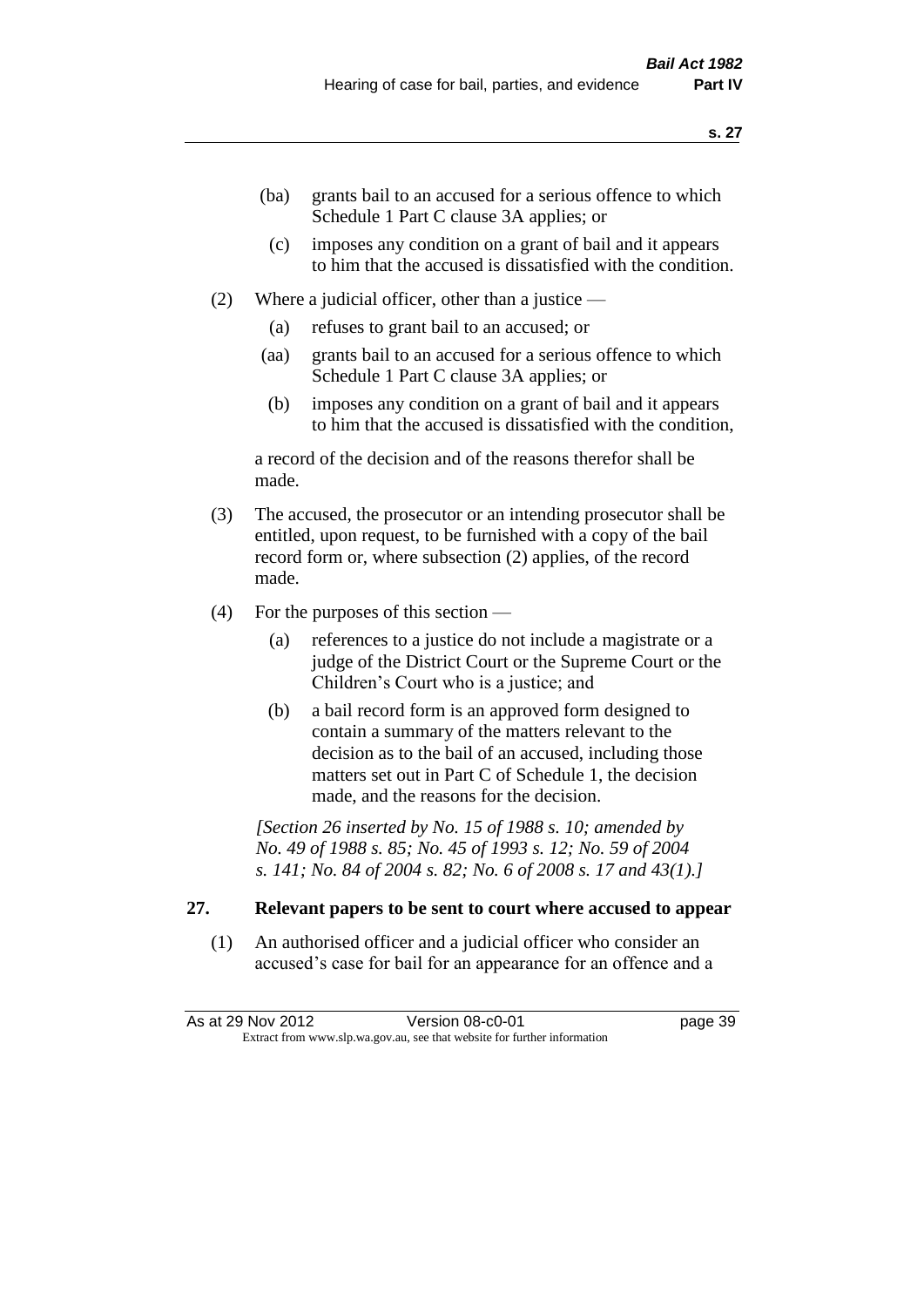**s. 27A**

person before whom a bail undertaking or a surety undertaking is entered into shall ensure that the relevant papers are sent as soon as is practicable, to the court before which the accused is required to appear.

(2) In subsection (1) the *relevant papers* in relation to any particular officer or person means such papers as are prescribed to be sent by that officer or person.

*[Section 27 amended by No. 84 of 2004 s. 82; No. 59 of 2006 s. 7(2).]* 

# **27A. Bail with home detention, papers to be sent to CEO (corrections)**

A judicial officer who grants bail subject to a home detention condition shall ensure that a copy of the bail record form and of the bail undertaking are sent as soon as is practicable to the CEO (corrections).

*[Section 27A inserted by No. 61 of 1990 s. 8; amended by No. 31 of 1993 s. 9; No. 65 of 2006 s. 53.]*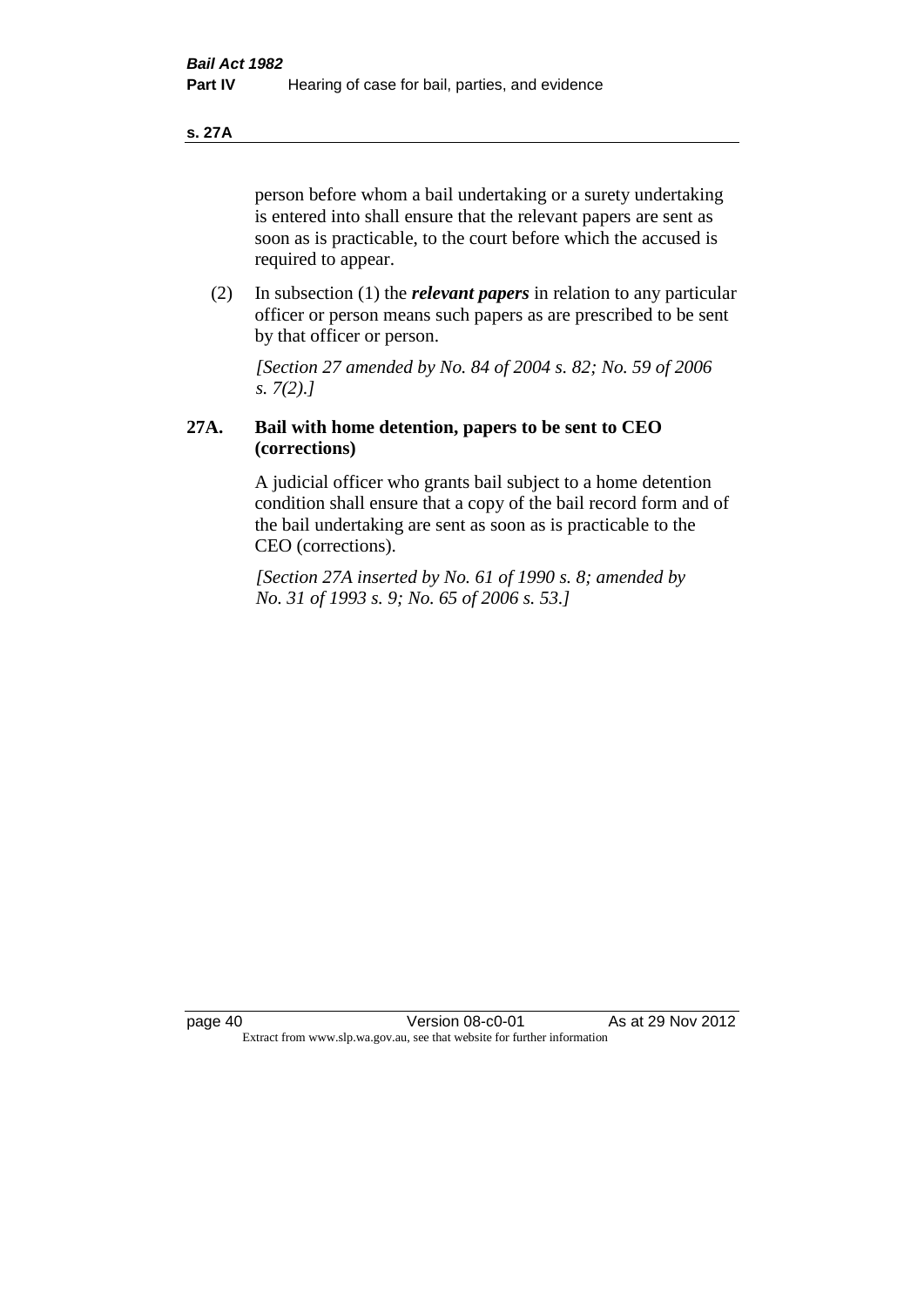# **Part V — Bail undertakings**

#### **28. Bail undertaking, when required and nature of**

- (1) A person shall not be released on bail for an appearance in court unless he has entered into a bail undertaking for that appearance or is deemed to have done so under section 31(3).
- (2) A bail undertaking is an undertaking in writing by an accused in the prescribed form —
	- (a) that he will appear at a time and place specified, or deemed by section 31(3) to be specified, in the undertaking; and
	- (b) that if the accused fails to appear at that time and place the accused will, as soon as is practicable, appear at the court at which the accused was required to appear, when that court is sitting; and
	- (c) that he will comply with such conditions as may be imposed on him under clause 2 of Part D of Schedule 1; and
	- (d) that he will comply with any home detention condition which may be imposed as a condition on a grant of bail to him pursuant to clause 3 of Part D of Schedule 1,

and containing any agreement as to forfeiture of money by the accused which may be required pursuant to clause 1 of that Part.

- (3) A bail undertaking for any appearance may be entered into in respect of more than one offence.
- (4) The undertakings mentioned in subsection (2)(a) and (b) are, subject to section 34, enforceable under sections 51, 57 and 58.

*[Section 28 amended by No. 61 of 1990 s. 9; No. 45 of 1993 s. 12; No. 59 of 2004 s. 141; No. 84 of 2004 s. 82; No. 6 of 2008 s. 18(1).]*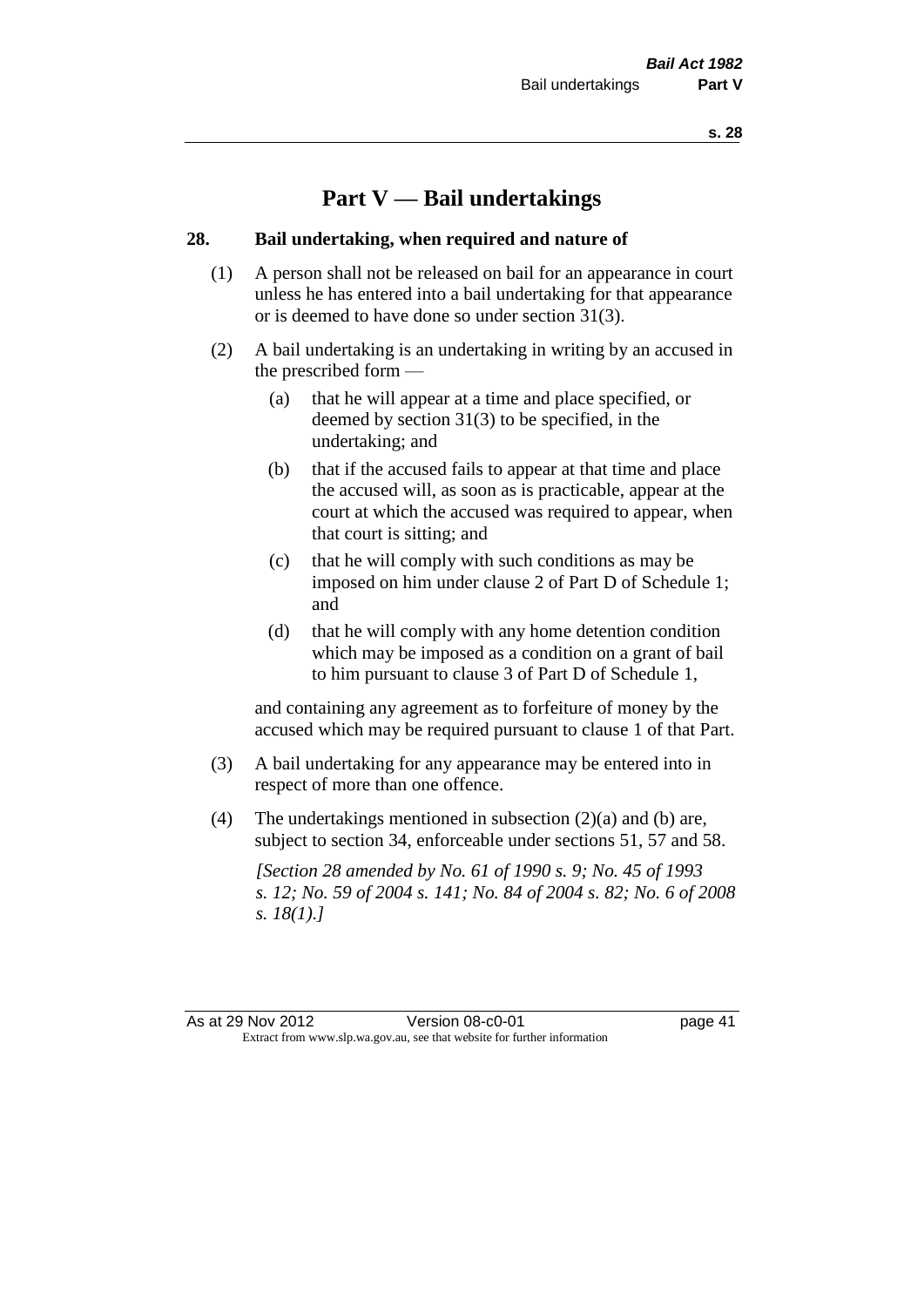# **29. Before whom bail undertaking may be entered into**

A bail undertaking need not be entered into before the judicial officer or authorised officer who granted bail but may be entered into before any of the following persons —

- (a) a judicial officer;
- (b) a registrar of a court, other than a deputy registrar of the Magistrates Court or the Children's Court;
- (c) an authorised police officer;
- (d) an associate of a judge of the Supreme Court, the District Court or the Children's Court;
- (e) where the accused is in a lock-up or prison, any person for the time being in charge of the lock-up or prison;
- (f) where the accused is in a court custody centre, any person for the time being in charge of the centre who is approved for the purposes of this paragraph by the chief executive officer of the department of the Public Service principally assisting in the administration of the *Court Security and Custodial Services Act 1999*;
- (g) where the accused is a child, any authorised community services officer.

*[Section 29 amended by No. 15 of 1988 s. 11; No. 49 of 1988 s. 86; No. 2 of 1996 s. 61; No. 59 of 2004 s. 141; No. 84 of 2004 s. 82; No. 6 of 2008 s. 19.]* 

# **30. Duties of person before whom bail undertaking is entered into**

- (1) The person before whom a bail undertaking is to be entered into by an accused shall before it is entered into —
	- $(a)$  either
		- (i) read it to the accused; or
		- (ii) be informed by the accused that the accused has read it; or
		- (iii) if necessary, have it translated to the accused; and

page 42 Version 08-c0-01 As at 29 Nov 2012 Extract from www.slp.wa.gov.au, see that website for further information

#### **s. 29**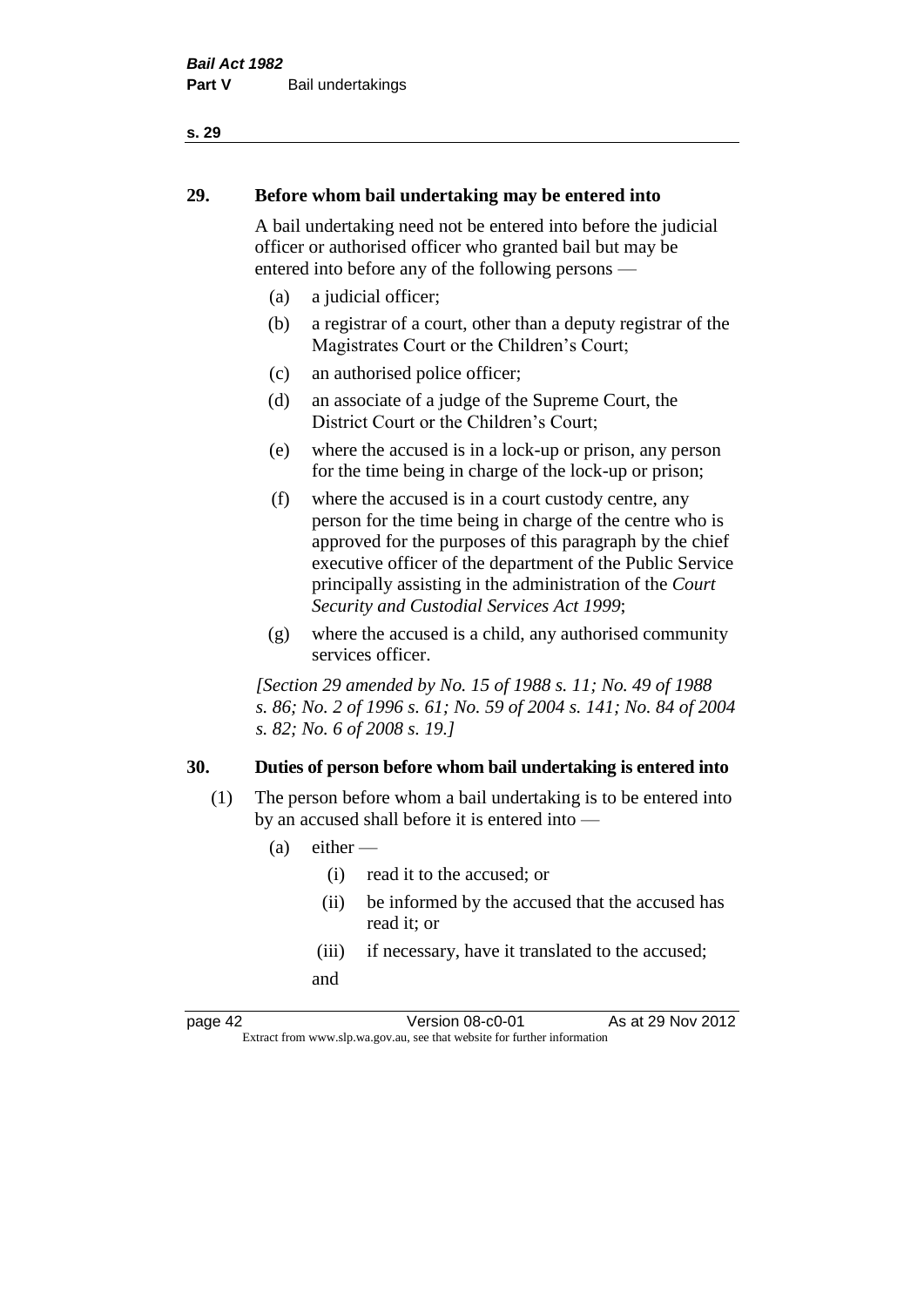- (b) ensure that all conditions which are to be complied with before the release of the accused have been complied with.
- (2) The person before whom a bail undertaking is entered into by an accused shall give to him, or cause to be given to him —
	- (a) a copy of the bail undertaking as duly completed; and
	- (b) a notice in writing in the approved form showing
		- (i) his obligations pursuant to the undertaking; and
		- (ii) the consequences of his failure to comply with them.
- (3) The person before whom a bail undertaking is entered into by an accused shall enquire of the accused whether he requires the notice referred to in subsection (2)(b) to be read or translated to him and shall take such steps as are necessary to comply with any such requirement of the accused.

*[Section 30 inserted by No. 15 of 1988 s. 12; amended by No. 84 of 2004 s. 82; No. 6 of 2008 s. 20 and 43(3).]* 

# **31. Different time and place for appearance, substituting**

- (1) A different time or a different time and place may be substituted in accordance with this section for the time and place for appearance specified, or deemed by this section to be specified, in a bail undertaking.
- (2) A different time, or a different time and place, for the appearance by the accused may be substituted as mentioned in subsection  $(1)$  —
	- (a) upon an adjournment of proceedings at which the accused is present, by the judicial officer, if he has power to grant bail for that appearance, fixing a time and place for the resumed proceedings and notifying the accused orally thereof;
	- (b) upon an adjournment of proceedings from which the accused is absent for reasonable cause, by the judicial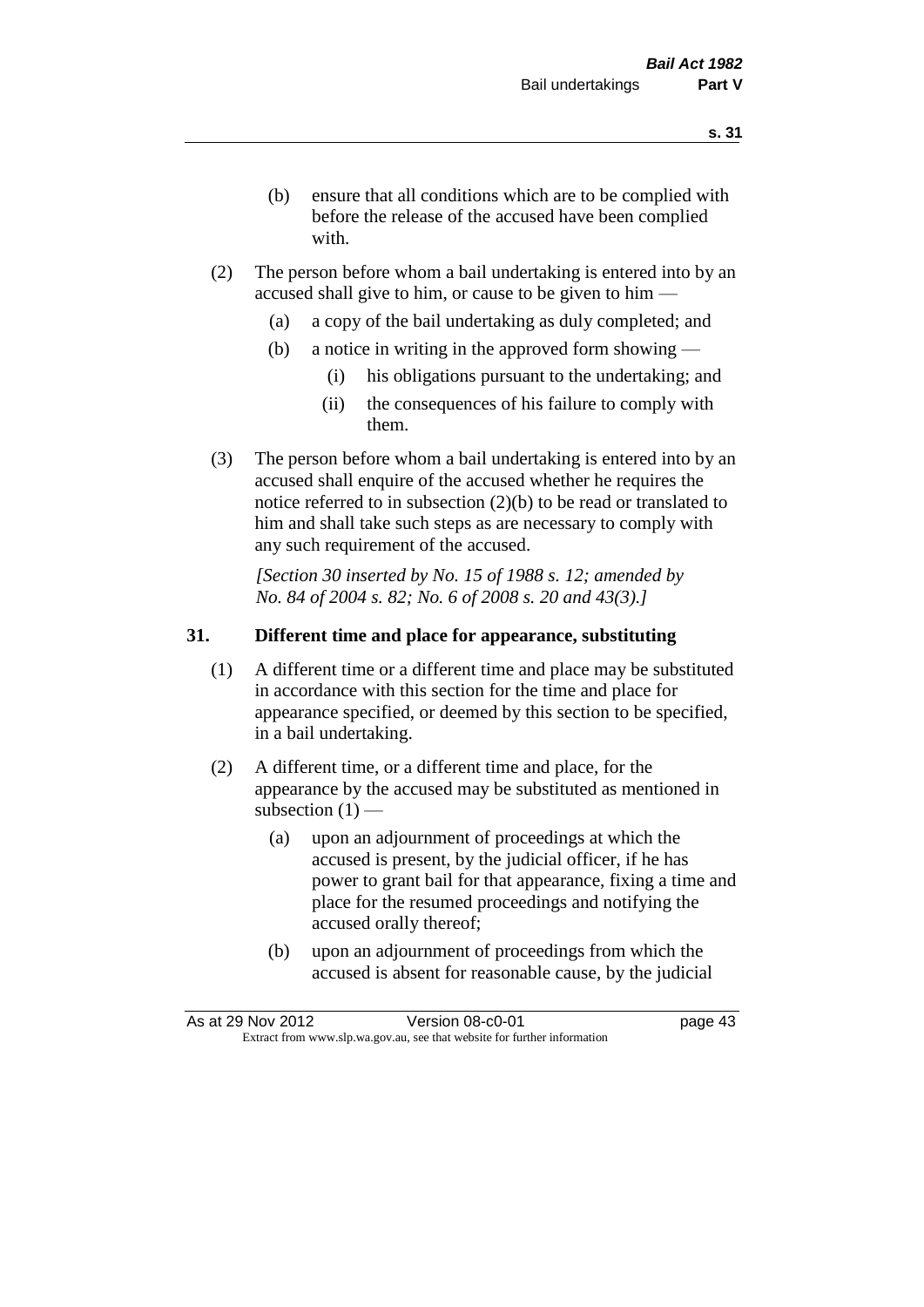officer, if he has power to grant bail for that appearance, fixing a time and place for the resumed proceedings and directing the registrar of the court to cause written notice of the time and place to be given to the accused;

- $(c)$  where
	- (i) a judge of the Supreme Court or a judge of the Children's Court has granted bail to an accused under section 15; and
	- (ii) a judicial officer, other than such a judge, has committed the accused to the Supreme Court,

by a judge of the Supreme Court or a judge of the Children's Court, as the case may require, notifying the accused orally, or directing the registrar of the court to cause written notice to be given to the accused of the time or time and place for the proceedings;

- $(d)$  where
	- (i) a judge of the Supreme Court or a judge of the Children's Court has granted bail to an accused under section 15;
	- *[(ii) deleted]*
	- (iii) the judicial officer is satisfied that there has been no material change in the facts or circumstances which applied on the grant of bail,

by the judicial officer notifying the accused orally, or directing the registrar of the court to cause written notice to be given to the accused, of the time or time and place for the resumed proceedings;

(e) upon a committal to the Supreme Court or District Court, by a judicial officer, if he has power to grant bail for that appearance, fixing a specified day in a specified sitting or session of that court and directing the registrar of the court to cause written notice of the day to be given to the accused;

**s. 31**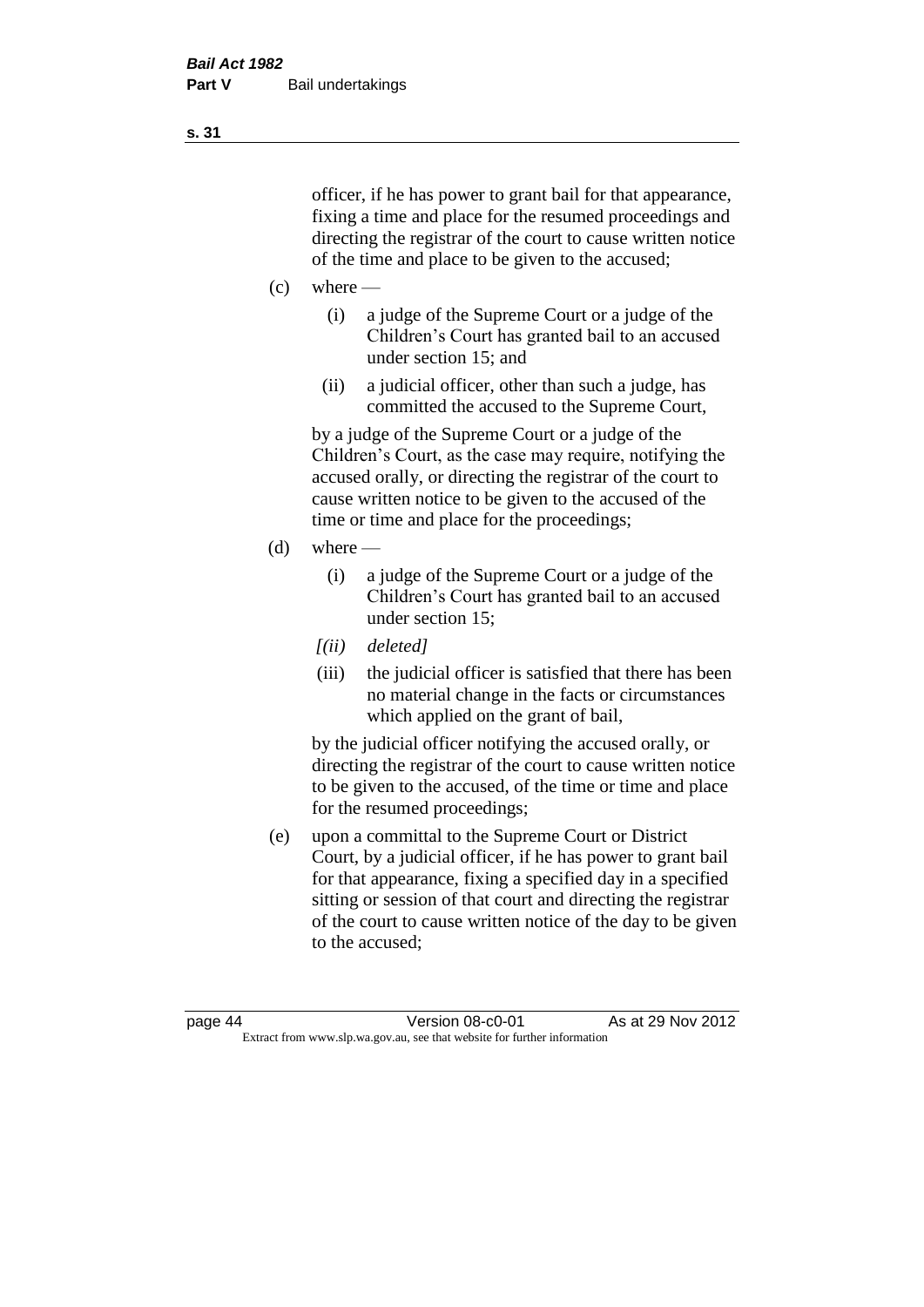- (f) where an accused has been committed for trial in the Supreme Court or the District Court in a specified sitting or session thereof or on a specified day in a specified sitting or session thereof, by an officer of the court, or a person authorised under subsection (5), fixing a time for the trial in that sitting or session and causing written notice of the time to be given to the accused;
- (g) if the parties agree to a different time or a different time and place for the proceedings, by an officer of the court giving written notice thereof to the accused.
- (3) Where a different time or a different time and place is notified to an accused pursuant to subsection (2) the bail undertaking shall be deemed to be amended to specify that time or that time and place for appearance, and the terms and conditions thereof shall continue to apply as so amended as if the accused had entered into the bail undertaking in that form.
- (4) Where the power in subsection (2)(b) is exercised upon an adjournment of proceedings the right of the accused to be at liberty under section 11(1) does not lapse by reason only that there is an interval between the adjournment of the proceedings and the time when he is notified of the time and place for the resumed proceedings.
- (5) The Chief Justice, in respect of committals to the Supreme Court, and the Chief Judge, in respect of committals to the District Court, may authorise a person or persons, by name or office, to perform the functions referred to in subsection (2)(f).

*[Section 31 amended by No. 15 of 1988 s. 13; No. 49 of 1988 s. 87; No. 27 of 2002 s. 21; No. 59 of 2004 s. 141; No. 84 of 2004 s. 82; No. 6 of 2008 s. 21(1) and (2).]* 

#### **31A. Conditions on bail, amending during trial**

(1) In this section —

*amendment* means an addition, variation or cancellation under subsection (2);

As at 29 Nov 2012 Version 08-c0-01 page 45 Extract from www.slp.wa.gov.au, see that website for further information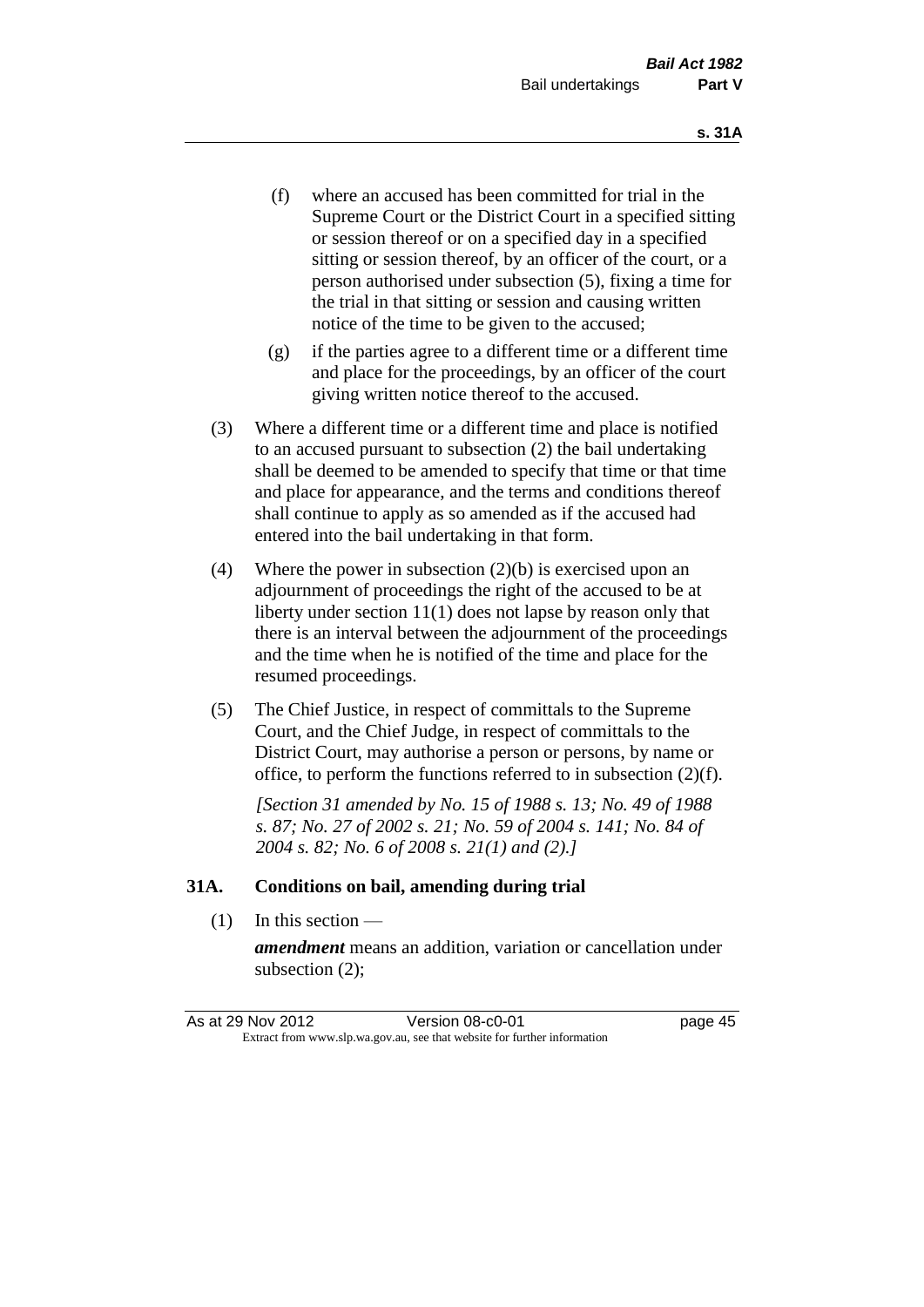#### **s. 31A**

*trial* means that part of proceedings for an offence when evidence is being received by the court in respect of the offence and also extends to any time when —

- (a) legal argument is being heard; or
- (b) a judicial officer or a jury is deliberating.

## $(2)$  Where —

- (a) an accused has been granted bail for the accused's appearance for trial for an offence; and
- (b) the trial extends beyond one day,

a judicial officer who grants bail for the next appearance by exercising the power in section  $31(2)(a)$  may also do one or more of the following —

- (c) add any condition to the extent that is authorised by clause 2 or 3 of Part D of Schedule 1;
- (d) vary a condition to that extent;
- (e) cancel a condition.
- (3) A judicial officer who adds, varies or cancels a condition under subsection (2) shall cause an officer of the court —
	- (a) to endorse the amendment on the accused's copy of the bail undertaking or, if that copy is not available for endorsement, to give written notice of the amendment to the accused; and
	- (b) to endorse on a file copy of the undertaking a certificate as to the amendment and the action taken under paragraph (a).
- (4) If the judicial officer considers that the amendment is of a minor nature, the judicial officer may, for the purposes of section 44(4), cause the officer of the court to include a statement to that effect in the endorsement or notice under subsection (3)(a) and the certificate under subsection (3)(b).

page 46 Version 08-c0-01 As at 29 Nov 2012 Extract from www.slp.wa.gov.au, see that website for further information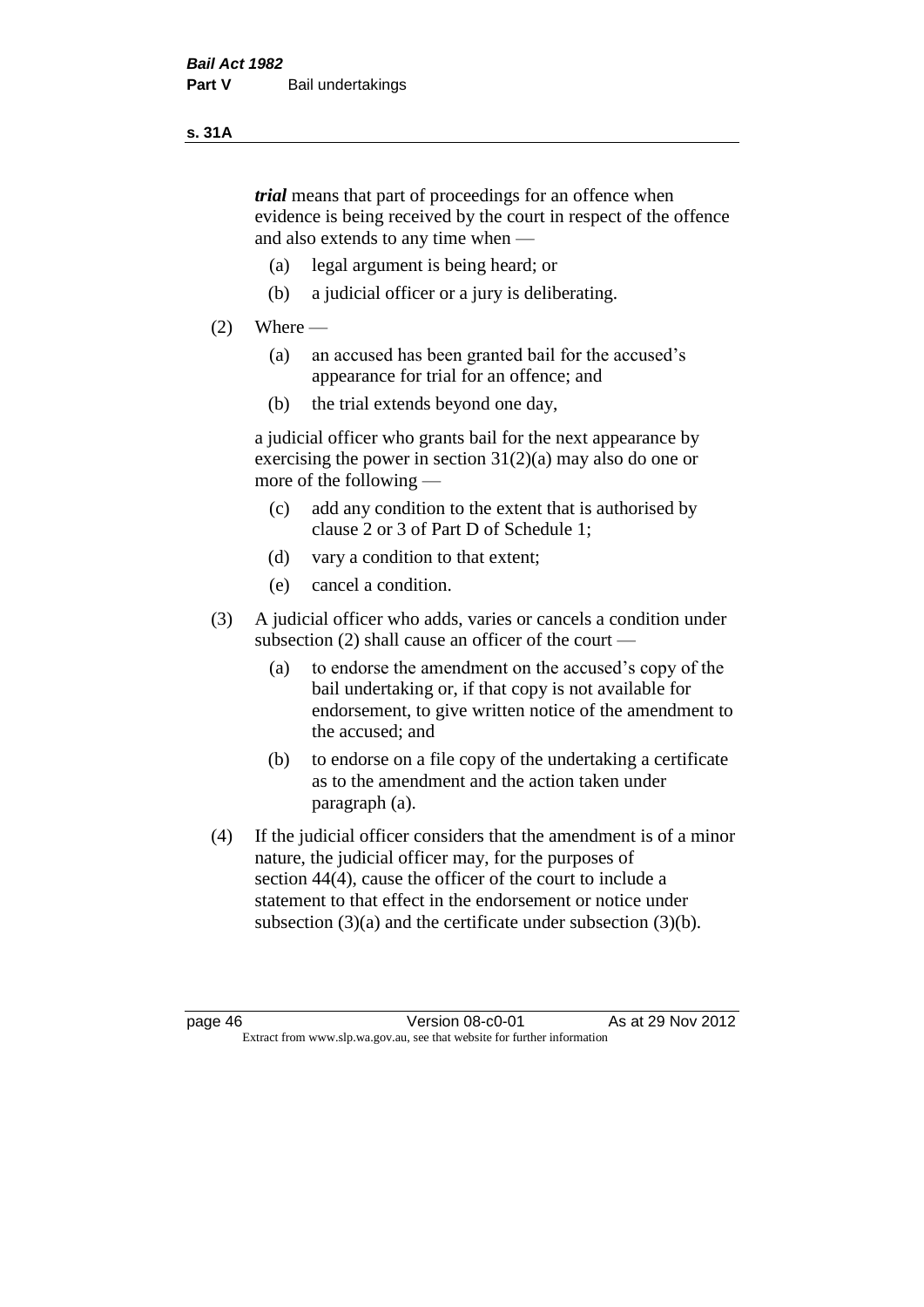- (5) When action is taken under subsection  $(3)(a)$ 
	- (a) the bail undertaking is to be regarded as having been amended as provided in the endorsement or notice, as the case requires; and
	- (b) the terms and conditions of the bail undertaking continue to apply as so amended as if the accused had entered into the bail undertaking in that form.
- (6) In any proceedings an endorsement on a copy of a bail undertaking referred to in subsection (3)(b) purporting to be a certificate referred to in that paragraph is evidence of the matters appearing in it without proof of the signature of the person who made the endorsement.

*[Section 31A inserted by No. 6 of 2008 s. 22(1).]*

#### **32. Notices under s. 31, service and proof of**

- (1) A written notice to an accused under section  $31(2)$ 
	- (a) shall be given to the accused personally; or
	- (b) shall be sent to the accused by post to the accused's address appearing in the records of the court; or
	- (c) in urgent cases or with the accused's consent, shall be sent to the accused by electronic communication.
- (2) A person who gives or sends a notice in accordance with subsection (1) shall endorse on a file copy of the notice a certificate showing —
	- (a) that the person has done so; and
	- (b) the time of doing so.
- (3) If a notice is sent by post under subsection  $(1)(b)$ , the notice is to be presumed, unless the contrary is shown, to have been received at the time when, in the ordinary course of events, it would have been delivered.
- (4) The judicial officer who under section  $31(2)(a)$  notifies an accused of the time and place for resumed proceedings shall

As at 29 Nov 2012 Version 08-c0-01 page 47 Extract from www.slp.wa.gov.au, see that website for further information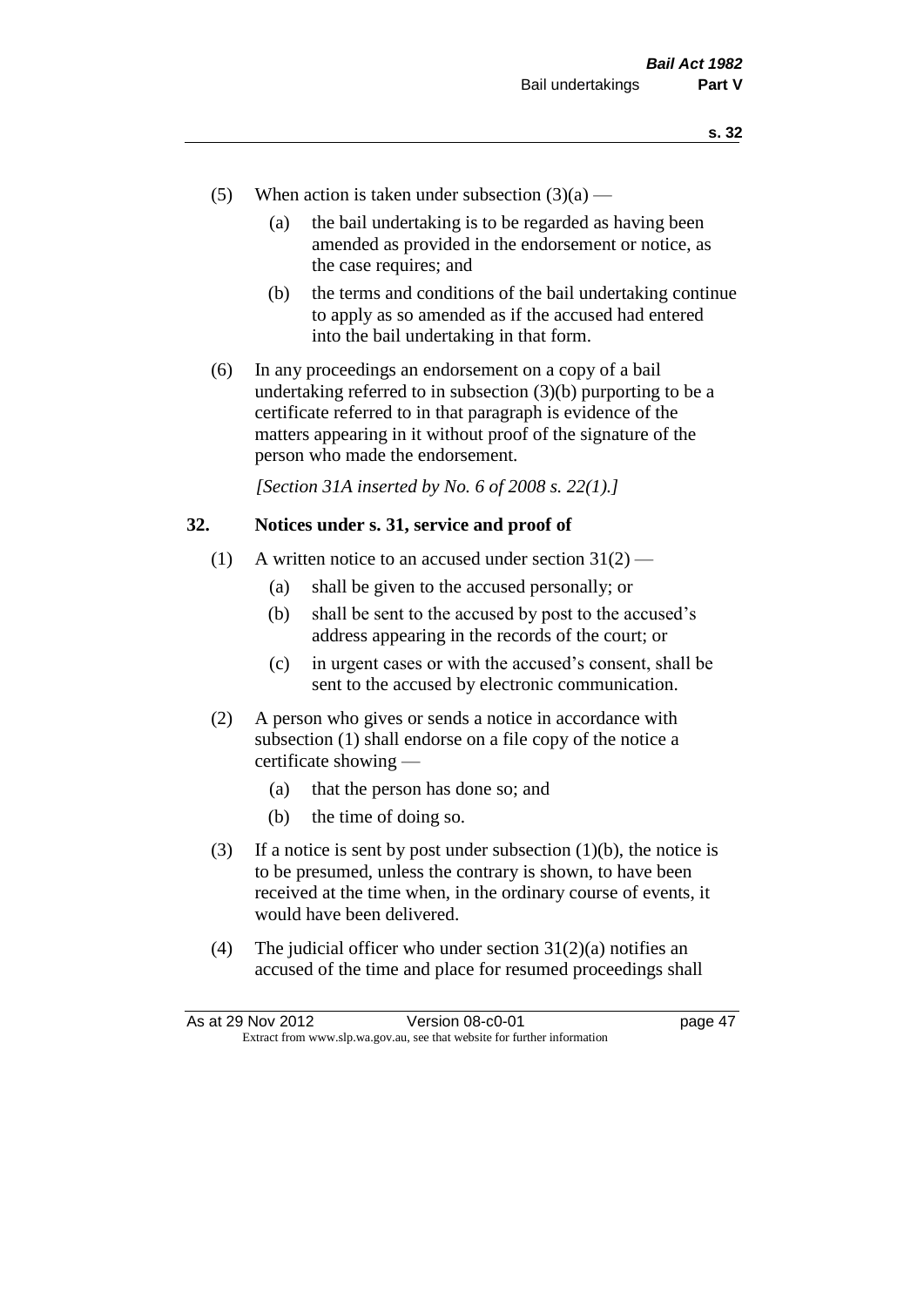cause to be endorsed on the accused's bail undertaking a certificate showing details of such time and place and that the accused has been notified of them.

- (5) In any proceedings
	- (a) a document purporting to be a copy of a notice referred to in subsection (1) shall be evidence of the terms of the notice; and
	- (b) an endorsement
		- (i) on a copy of a notice referred to in subsection (2); or
		- (ii) on a bail undertaking,

purporting to be a certificate referred to in subsection (2) or (4) is evidence of the matters appearing in it without proof of the signature of the person who made the endorsement.

*[Section 32 amended by No. 74 of 1984 s. 12; No. 84 of 2004 s. 82; No. 6 of 2008 s. 23(1)-(3).]* 

# **33. Judicial officer may order accused to enter into bail undertaking**

- (1) Where bail is granted to an accused by a judicial officer, whether with or without any condition being attached thereto, and the accused fails or refuses to enter into a bail undertaking in terms of the grant, the judicial officer who granted bail may, subject to subsection (3), order that the accused enter into the bail undertaking within such time as he may specify.
- (2) If an accused does not comply with an order under subsection (1), the judicial officer may, subject to subsection (3), further order that a bail undertaking, in such form as the judicial officer may approve, shall be deemed to have been entered into by the accused on the date of such further order, and thereupon that undertaking shall be treated as if it had been duly entered into by the accused for the purposes of this Act.

page 48 Version 08-c0-01 As at 29 Nov 2012 Extract from www.slp.wa.gov.au, see that website for further information

**s. 33**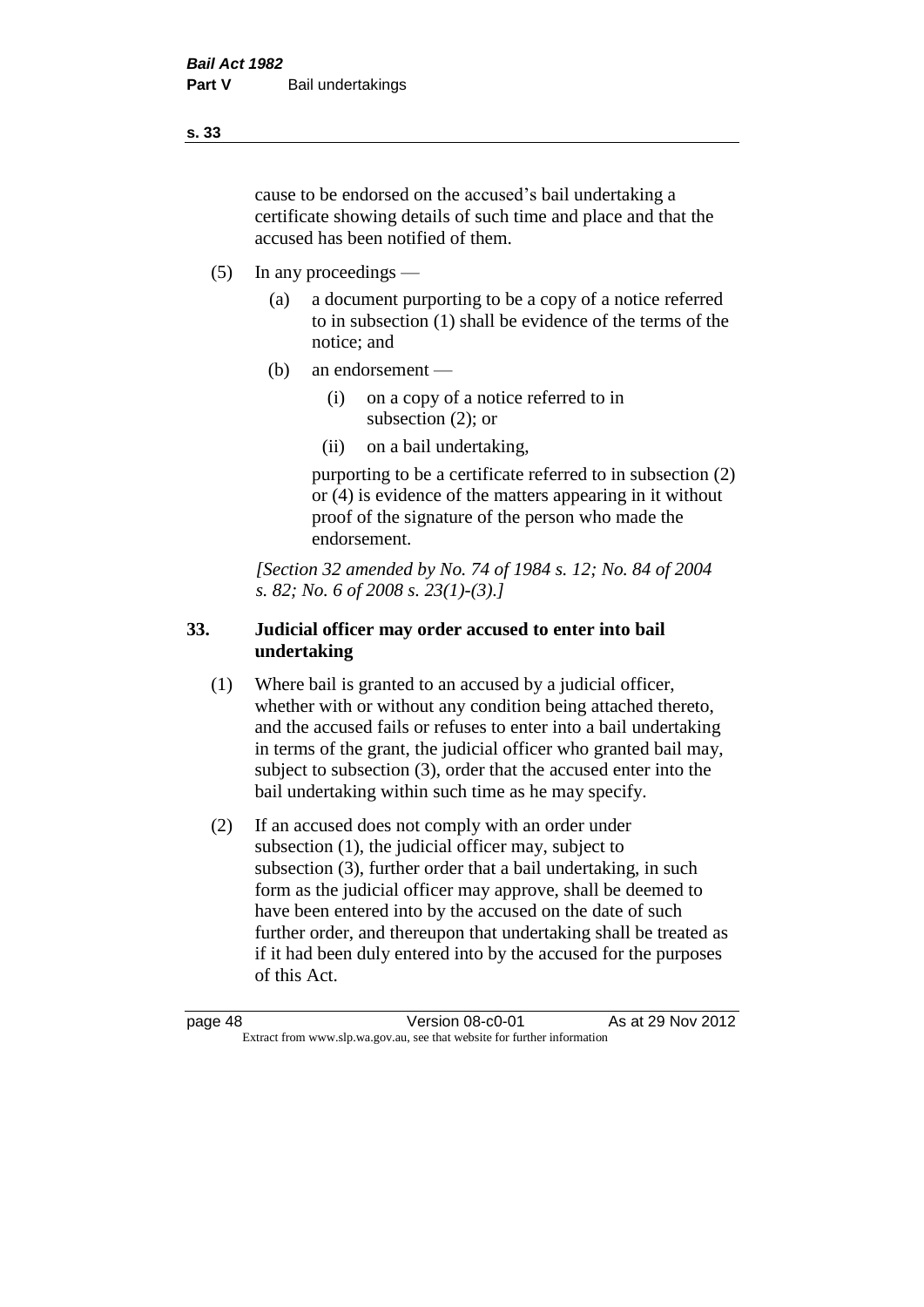- (3) A judicial officer shall not
	- (a) make an order under subsection (2) unless he has personally informed the accused of the terms and effect of the order made under subsection (1);
	- (b) exercise any of the powers conferred on him by this section unless he is satisfied that the accused has the capacity to enter into and comply with the undertaking.

*[Section 33 amended by No. 84 of 2004 s. 82.]* 

#### **34. When bail undertaking ceases to have effect**

A bail undertaking ceases to have effect —

- (a) upon the revocation of bail under section 55;
- (b) upon the death of the accused, but only if no order has been made under section 57;
- (c) subject to section 31, upon the appearance in court by the accused as required by his bail undertaking;
- (d) upon the discharge of the accused according to law from any further proceedings for the offence, or all of the offences, to which the bail undertaking relates;
- (e) during any period before the time at which the accused is required to appear in court when he is in custody for any other offence or reason.

*[Section 34 amended by No. 84 of 2004 s. 82.]*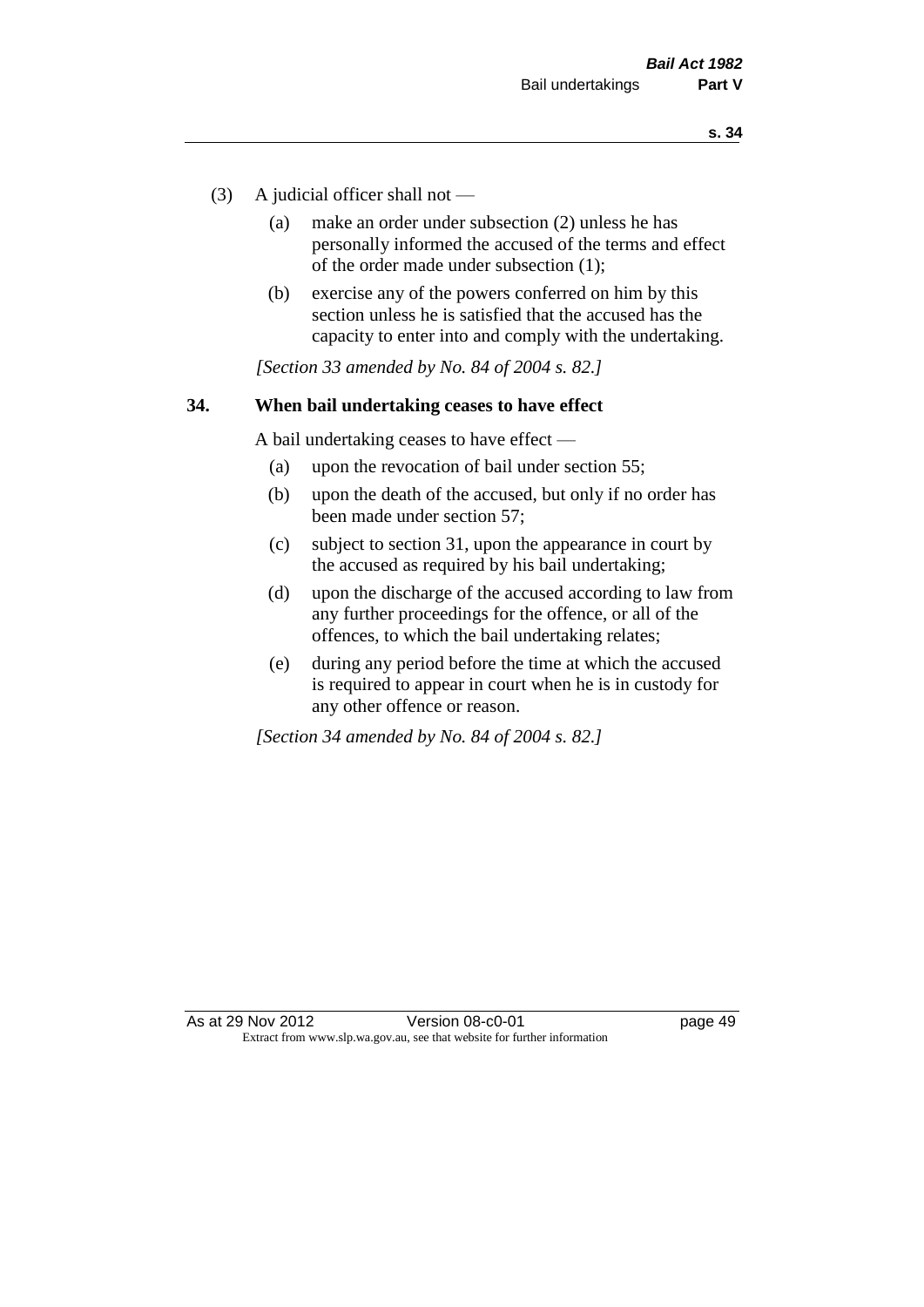**s. 35**

# **Part VI — Sureties and surety undertakings**

#### **35. Surety and surety undertaking, nature of etc.**

- (1) A surety is a person who, as a condition of the grant of bail to an accused, enters into a surety undertaking, that is to say, undertakes in writing that he will, subject to this Act, forfeit a specified amount of money if the accused fails to comply with any requirement of his bail undertaking mentioned in section  $28(2)(a)$  and (b).
- (2) A surety is required to be approved under section 40.
- (3) A forfeiture of money by a surety as mentioned in subsection (1) is enforceable as provided in section 49 but not otherwise.

*[Section 35 amended by No. 84 of 2004 s. 82; No. 6 of 2008 s. 18(3).]* 

#### **36. Sureties, who may approve**

- (1) The decision whether an applicant should be approved as a surety in any case is to be made —
	- (a) by a person referred to in section 29(a) to (d); or
	- (b) where the accused to whom bail has been granted is in prison, by a person for the time being in charge of the prison; or
	- (c) where the accused to whom bail has been granted is a child, by an authorised community services officer.
- (2) A judicial officer when granting bail to an accused subject to a requirement for a surety or sureties may make an order as to —
	- (a) the giving of notice to the prosecutor of an application for approval of any surety; or
	- (b) the person or persons who are to, or may, approve any surety,

and subsection (1) has effect subject to any such order. *[Section 36 inserted by No. 6 of 2008 s. 24(1).]*

page 50 Version 08-c0-01 As at 29 Nov 2012 Extract from www.slp.wa.gov.au, see that website for further information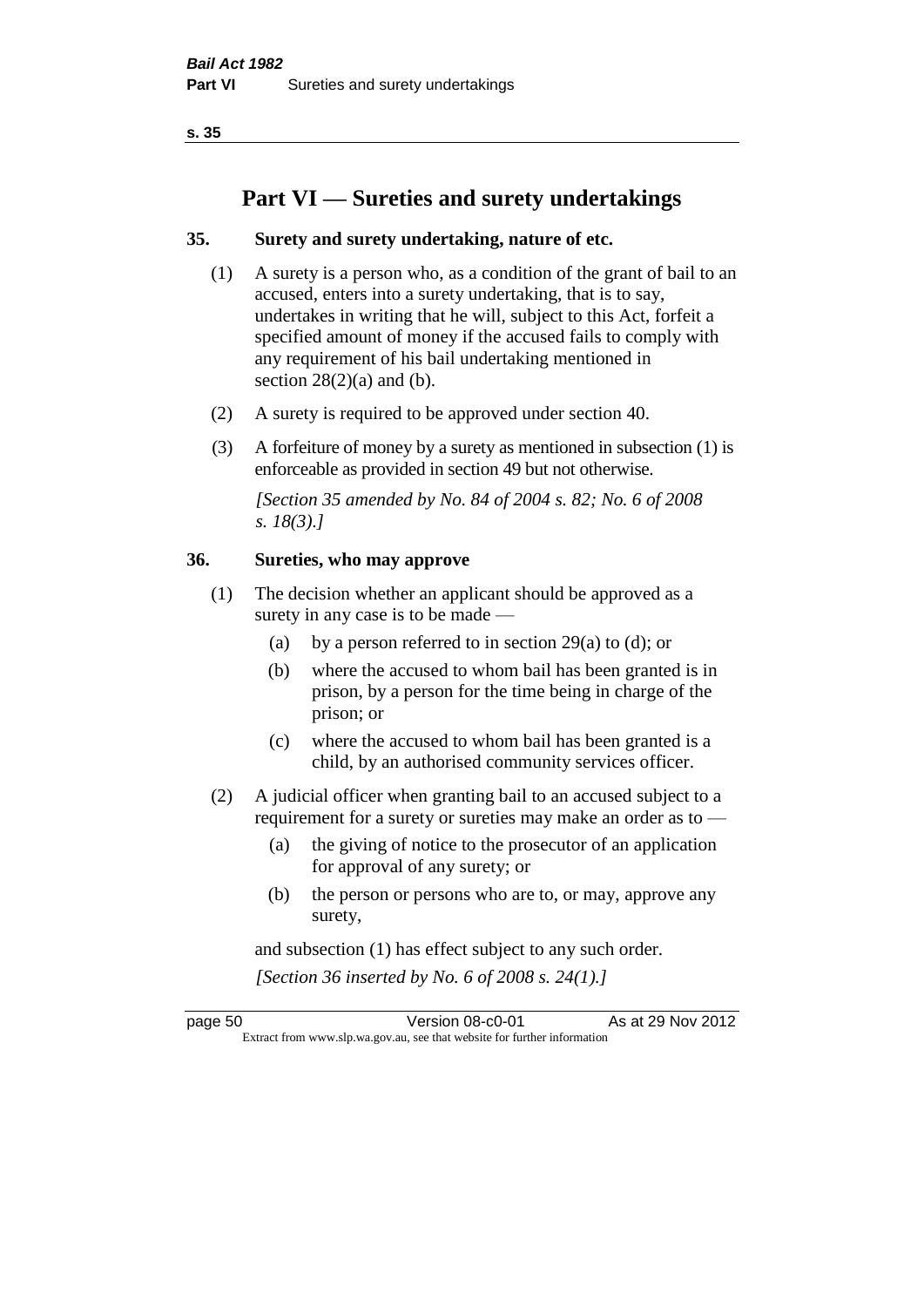#### **37. Proposed surety to receive certain information and form**

- (1) Whenever a surety approval officer is called upon to decide whether an applicant should be approved as a surety, he shall ensure that the applicant is, or has been, given —
	- (a) a duly completed notice in the prescribed form showing details of the terms and conditions on which bail has been granted to the accused in whose case the surety is required; and
	- (b) such information in writing as to the effect of this Act in relation to the rights, obligations and liabilities of sureties as is prescribed for the purposes of this paragraph; and
	- (c) a prescribed form of declaration for completion designed to disclose to the surety approval officer all information relevant to the decision.
- (2) Before he makes his decision, the surety approval officer shall ensure that the applicant furnishes to him the declaration referred to in subsection (1)(c) duly completed.
- (3) For the purposes of this section it is sufficient if  $-$ 
	- (a) the notice, information and declaration referred to in subsection (1) are sent by electronic communication to an electronic address provided by the applicant; and
	- (b) the declaration referred to in subsection  $(1)(c)$  duly completed is sent by electronic communication to an electronic address provided by the surety approval officer.

*[Section 37 amended by No. 84 of 2004 s. 82; No. 6 of 2008 s. 24(4), (5) and 25.]* 

#### **38. Persons disqualified from being sureties**

- (1) A person is not qualified to be approved as a surety if
	- (a) he is under 18 years of age; or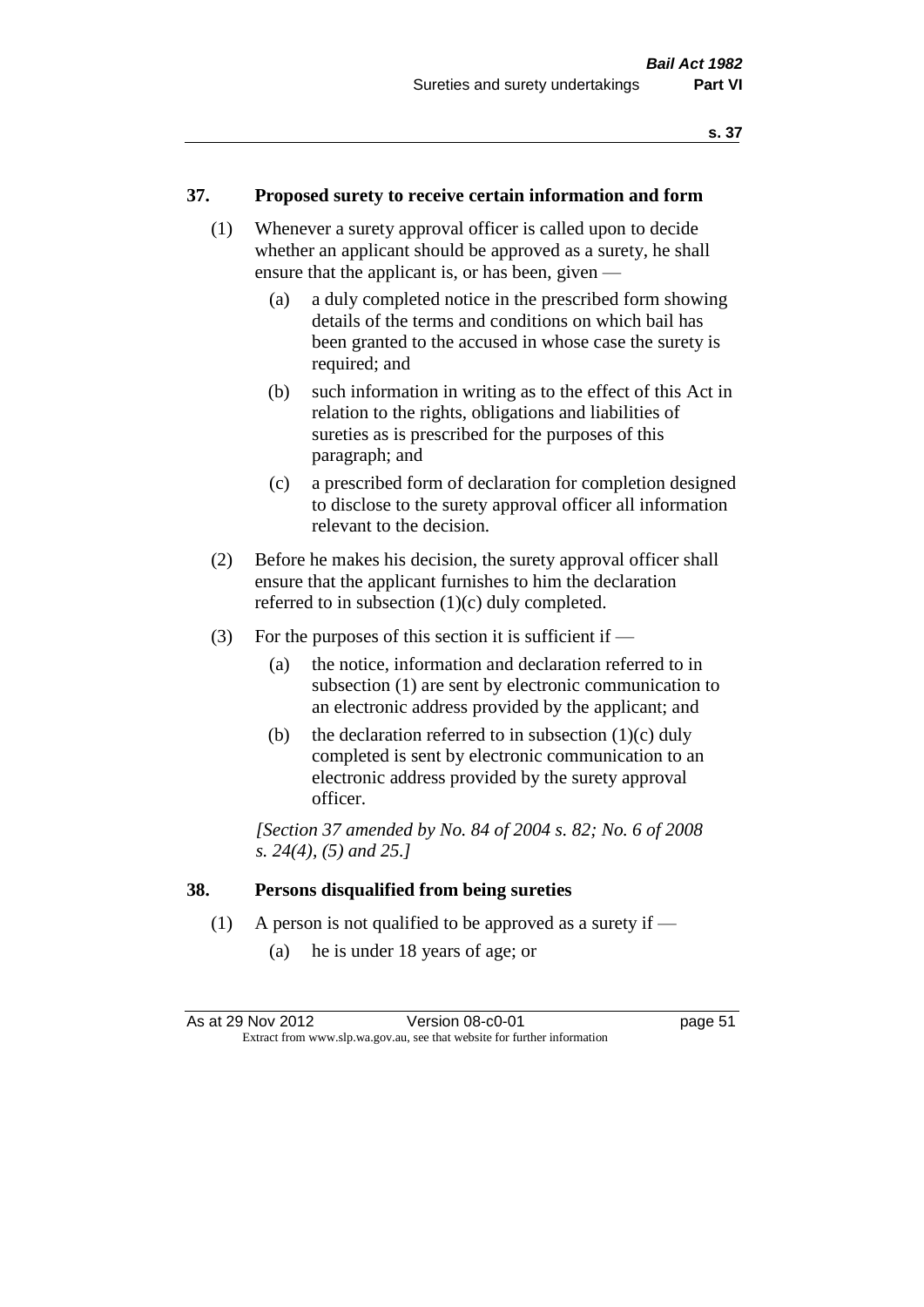(b) subject to subsection (2), the value of his assets, after provision is made for his debts and liabilities, is less than the amount which he might become liable to forfeit under his proposed surety undertaking; or

- (c) there are reasonable grounds for believing that he has been, or will be, indemnified by any person against any forfeiture referred to in paragraph (b).
- (2) Subsection (1)(b) does not apply where the applicant for approval is required to give security sufficient to cover the amount which he might become liable to forfeit.

#### **39. Matters to be regarded when approving sureties**

In determining whether an applicant is suitable to be a surety a surety approval officer shall have regard to all matters which appear to him to be relevant including, as well as any others, the following —

- (a) the character and antecedents of the applicant; and
- (b) his proximity to or connection with the accused, whether by kinship, place of residence or otherwise; and
- (c) his ability to pay, or give security for, the amount which he might become liable to forfeit under his proposed surety undertaking, without excessive hardship to himself or his dependants.

*[Section 39 amended by No. 84 of 2004 s. 82; No. 6 of 2008 s. 24(4).]* 

# **40. Decision on application by proposed surety**

(1) Upon receipt of the duly completed declaration referred to in section  $37(1)(c)$ , the surety approval officer shall, after making any enquiries which he thinks desirable, make a decision, as soon as is practicable, either to approve or not to approve of the applicant as a surety in that case.

page 52 Version 08-c0-01 As at 29 Nov 2012 Extract from www.slp.wa.gov.au, see that website for further information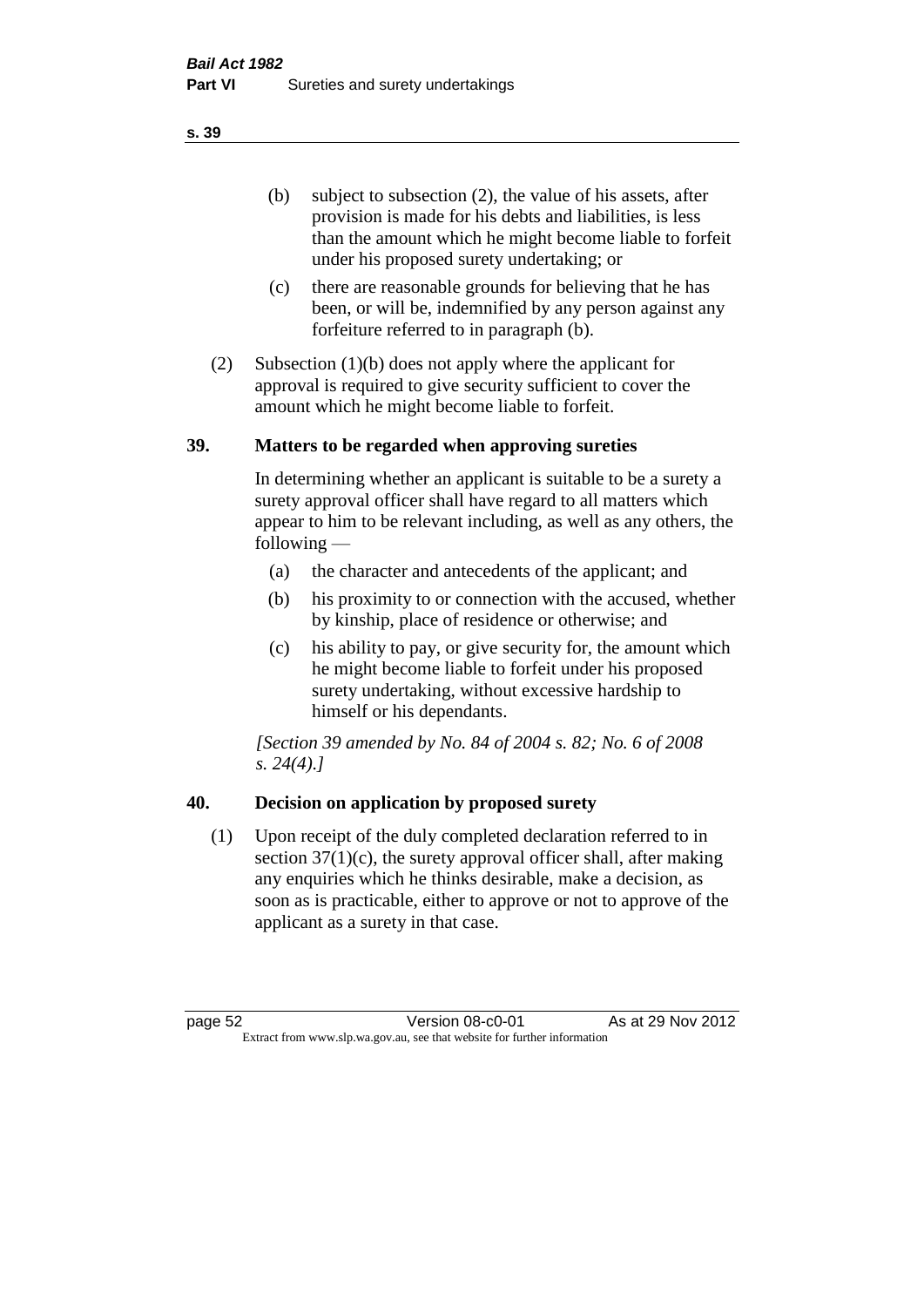(2) If the surety approval officer does not approve of the applicant as a surety he shall record the reasons for his doing so and inform the applicant and the accused thereof, or cause them to be so informed.

*[Section 40 amended by No. 15 of 1988 s. 15; No. 84 of 2004 s. 82; No. 6 of 2008 s. 24(5).]* 

#### **41. Finality of decision to refuse approval of surety**

- (1) A decision by a surety approval officer not to approve of the applicant as a surety is final unless the applicant becomes entitled to re-apply under subsection (2).
- (2) An applicant who is refused approval as a surety may re-apply for approval to the surety approval officer who made that decision, or if that officer is absent or unavailable to another surety approval officer, on the ground that —
	- (a) new facts have been discovered, new circumstances have arisen or the circumstances have changed since he was refused approval; or
	- (b) he failed to adequately present his case for approval on his previous application,

and the provisions of this Act, except section 37, shall, with necessary modifications, apply to any such further application and the decision thereon.

*[Section 41 amended by No. 6 of 2008 s. 24(3) and (4).]*

#### **42. Before whom surety undertaking may be entered into**

A surety undertaking need not be entered into before the surety approval officer who approved the surety but may be entered into before any person before whom the accused for whose appearance the surety is approved might enter into his bail undertaking under section 29.

*[Section 42 amended by No. 84 of 2004 s. 82; No. 6 of 2008 s. 24(5).]*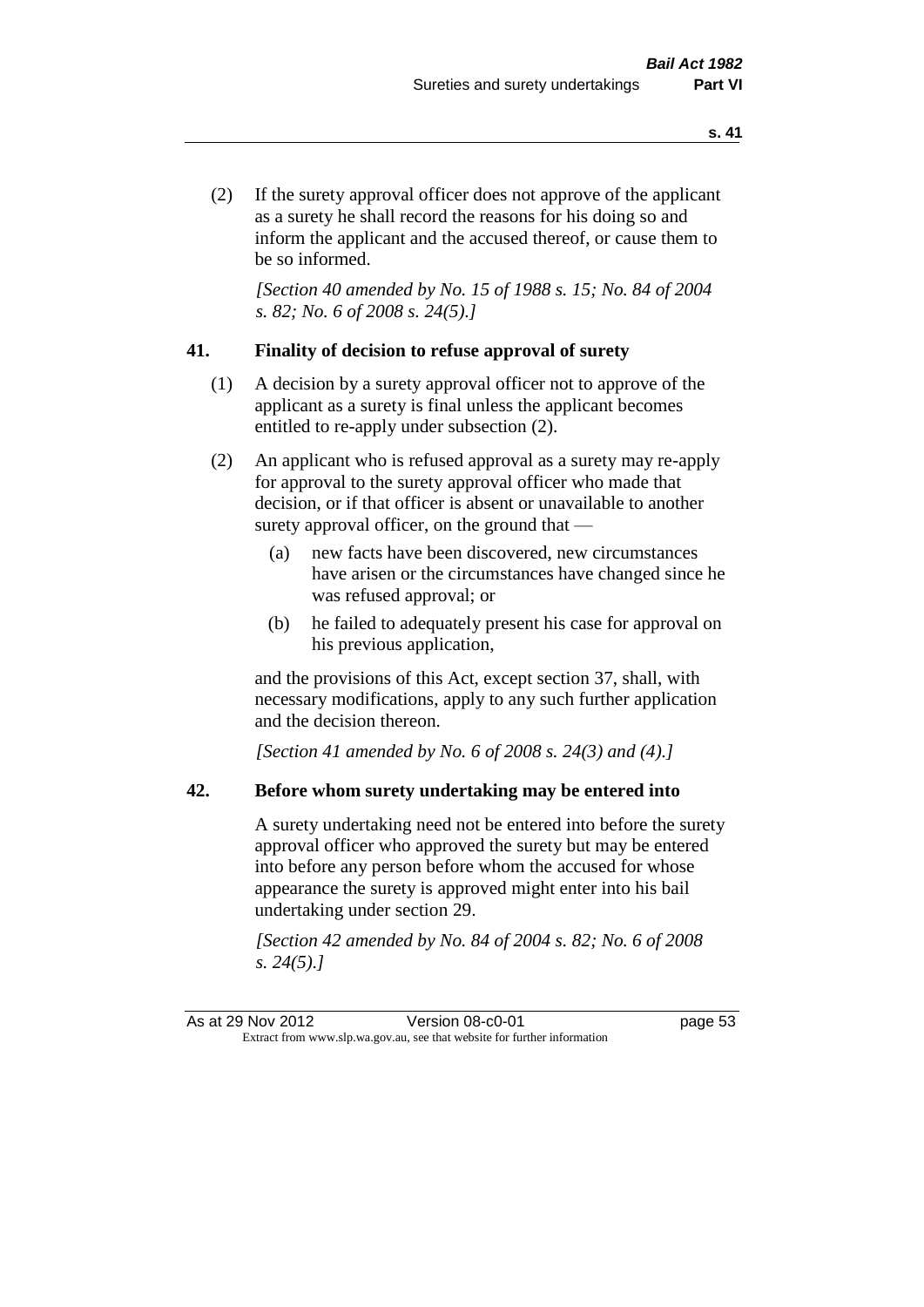#### **s. 43**

# **43. Duties of person before whom surety undertaking is entered into**

A person before whom a surety undertaking is to be entered into —

- $(a)$  shall
	- (i) read to the surety; or
	- (ii) be informed by the surety that he has read; or
	- (iii) if necessary, have translated to the surety,

the documents described in section  $37(1)(a)$  and (b), and the surety undertaking, before the surety enters into the undertaking; and

- (b) shall ensure that all conditions which are to be complied with by the surety have been complied with before the surety enters into his undertaking; and
- (c) shall give to the surety a copy of his surety undertaking as duly completed.

*[Section 43 amended by No. 74 of 1984 s. 13.]* 

# **43A. Interstate proposed surety, use of video link etc. in case of**

(1) In this section —

*proposed surety* means a person who is to enter into a surety undertaking;

*relevant official* means the person before whom the surety undertaking is to be entered into or was entered into, as the case requires;

*video link* means facilities (including closed circuit television) that enable, at the same time —

- (a) the relevant official to see and hear the proposed surety; and
- (b) the proposed surety to see and hear the relevant official.
- (2) This section applies if a proposed surety is in another State or a Territory.

page 54 Version 08-c0-01 As at 29 Nov 2012 Extract from www.slp.wa.gov.au, see that website for further information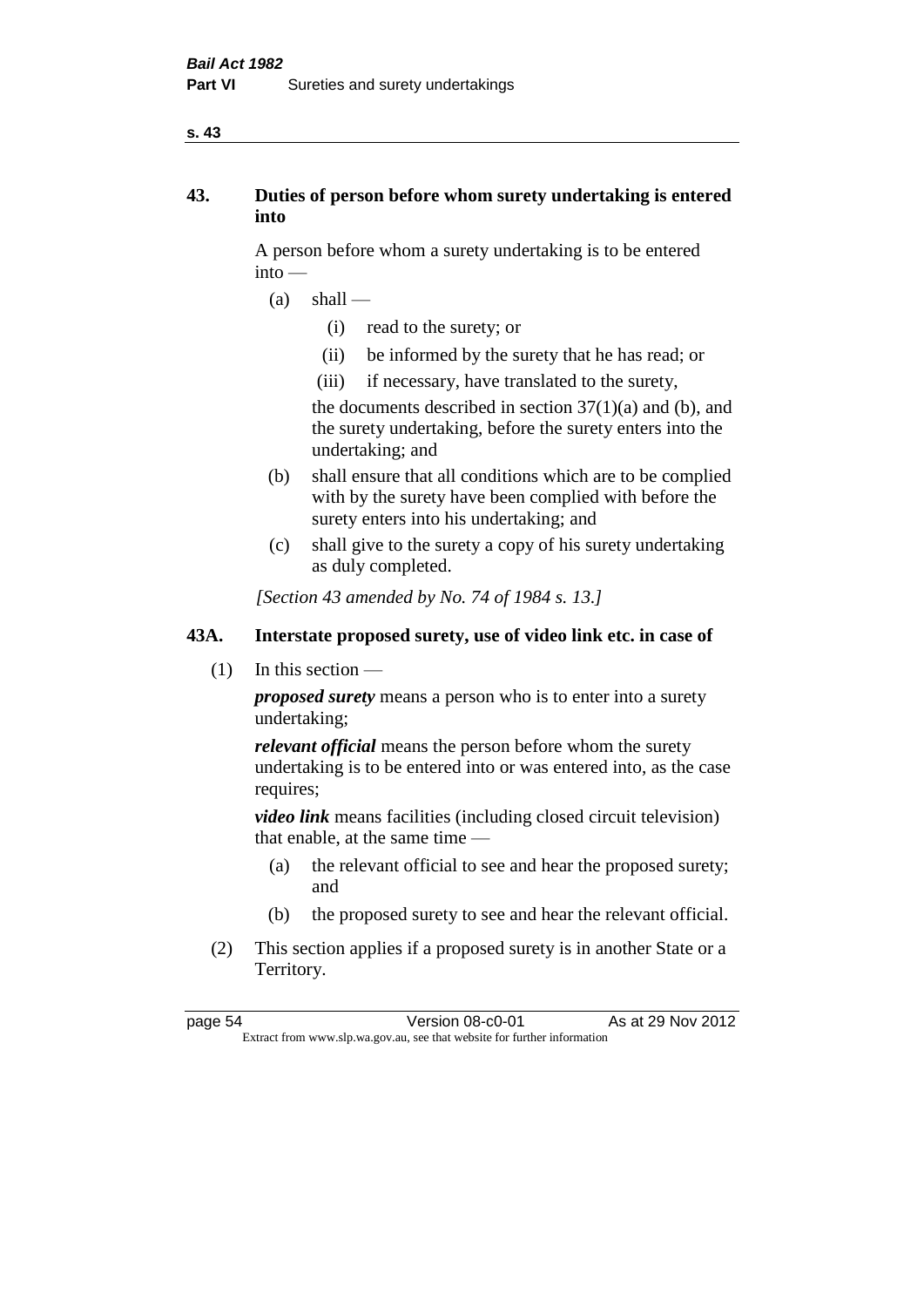- (3) The relevant official may comply with section  $43(a)$  and (b) by means of a video link.
- (4) The relevant official may send the surety undertaking to the proposed surety by electronic communication for completion.
- (5) The proposed surety may enter into the surety undertaking by sending the completed surety undertaking to the relevant official by electronic communication.
- (6) If the surety undertaking is sent by electronic communication under subsection (4) or (5), any requirement for the proposed surety or the relevant official to sign it is to be taken to have been complied with if the full name of the proposed surety or the relevant official, as the case requires, appears in the appropriate place in the undertaking.
- (7) The relevant official may comply with section 43(c) by sending a copy of the surety undertaking as duly completed to the surety by electronic communication.
- (8) A surety undertaking that is entered into in accordance with this section is to be taken to have been entered into before the relevant official.
- (9) In any proceedings a document purporting to be a copy of a surety undertaking and purporting to be certified by the relevant official to be a copy of a surety undertaking entered into in accordance with this section is evidence of the surety undertaking without proof of the signature of the relevant official.
- (10) A reference in this section to sending a surety undertaking or copy of a surety undertaking to a person by electronic communication is a reference to sending the undertaking or copy by electronic communication to an electronic address provided by the person.

*[Section 43A inserted by No. 6 of 2008 s. 26.]*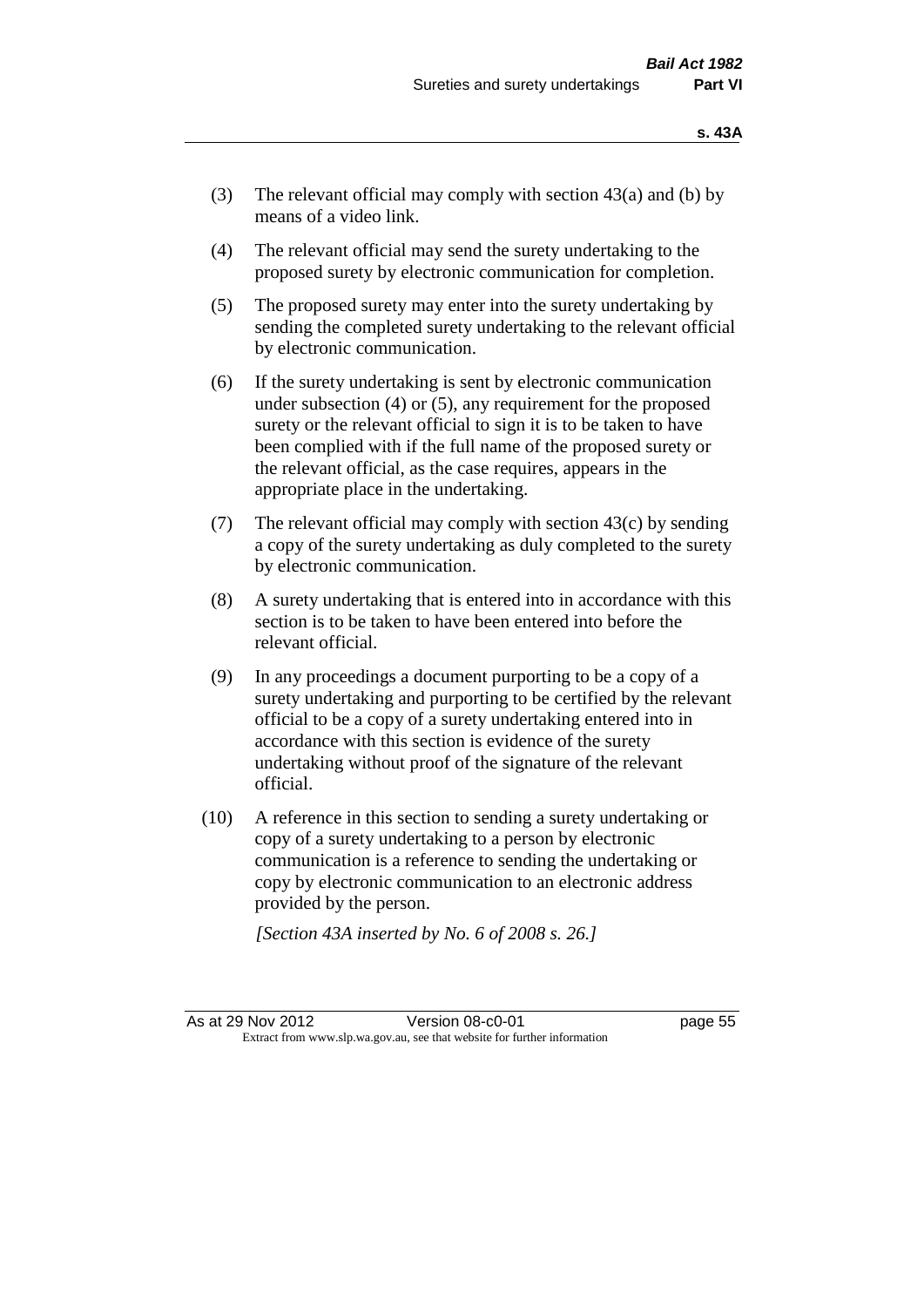#### **s. 44**

# **44. When surety undertaking extends to different time or different time and place substituted under s. 31**

- (1) A surety undertaking does not extend to the failure by the accused to appear at a different time or a different time and place substituted pursuant to section 31 unless —
	- (a) the surety undertaking contains a provision stating that it does so extend and, where applicable under subsection (5), the surety has received notice as mentioned in that subsection; or
	- (b) subsection (2) applies.
- (2) A surety undertaking extends to the failure by the accused to appear at a different time substituted pursuant to section 31 during a trial if, at the option of the surety, the undertaking contains a provision stating —
	- (a) that it does so extend; and
	- (b) the effect of subsection (4).
- (3) In subsection  $(2)$  —

*trial* means that part of proceedings for an offence when evidence is being received by the court in respect of the offence and also extends to any time when —

- (a) legal argument is being heard; or
- (b) a judicial officer or a jury is deliberating.
- (4) Subsection (2) applies despite any amendment as defined in section 31A(1) if the endorsement or notice under section 31A(3)(a) in respect of the amendment includes a statement referred to in section 31A(4).
- (5) A surety undertaking may, at the option of the surety, also contain a provision stating that where —
	- (a) a different time or a different time and place for the accused's appearance is substituted pursuant to section 31; and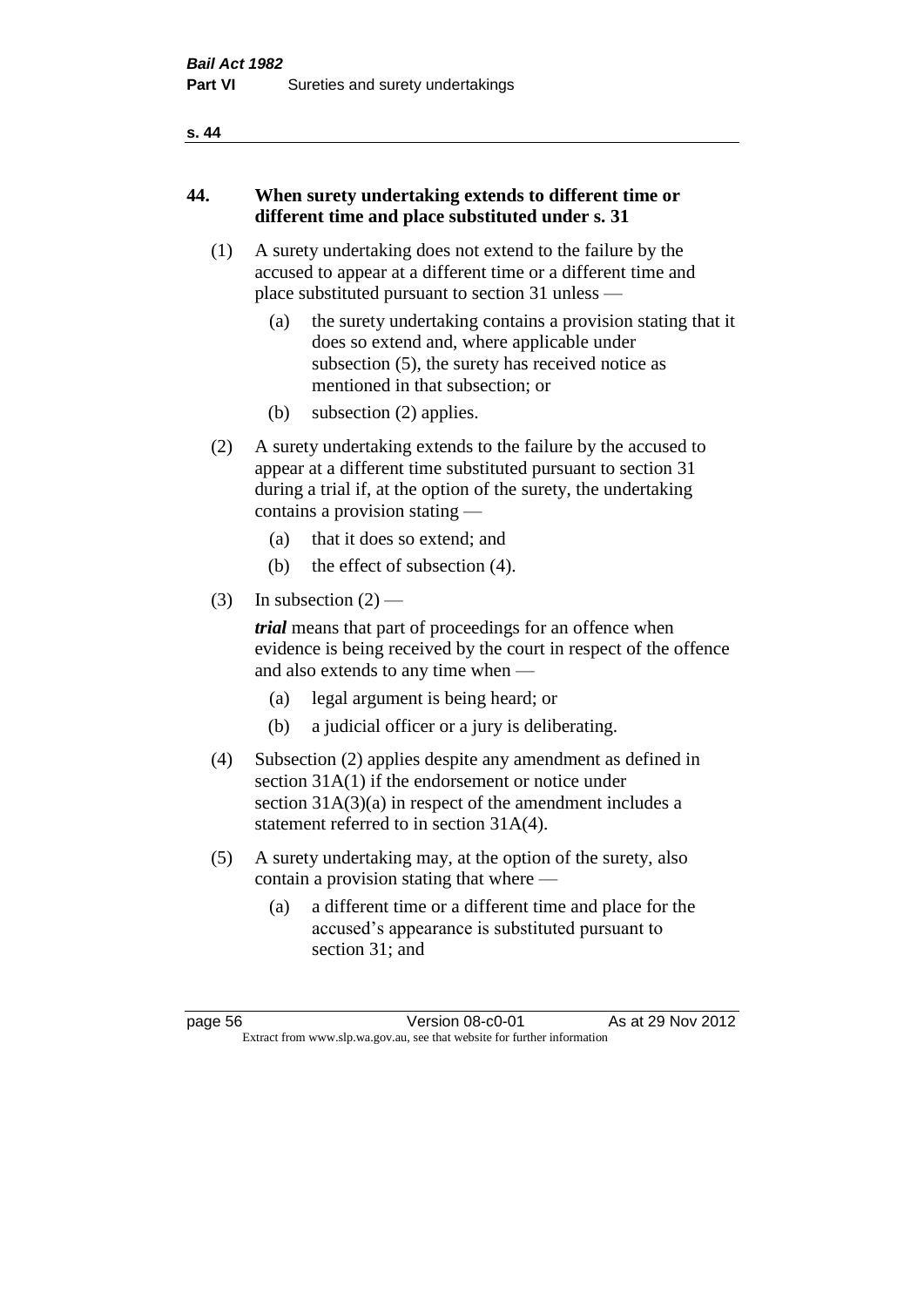(b) subsection (2) does not apply,

the surety's liability only arises if the surety is given notice, as soon as is practicable, of the different time or the different time and place.

(6) Where, by operation of this section, a surety undertaking would extend to the failure by the accused to appear at a different time or a different time and place substituted pursuant to section 31, that extension is not affected by a reduction in the number of offences to which the accused's bail undertaking relates.

*[Section 44 inserted by No. 6 of 2008 s. 27(1).]*

#### **45. Notices under s. 44, service and proof of**

- (1) For the purposes of section 44(5) notice to a surety may be given —
	- (a) orally to the surety by the judicial officer when he fixes a time and place for the proceedings or the resumed proceedings; or
	- (b) in the approved form to the surety personally; or
	- (c) by a person authorised under subsection (5) sending or causing to be sent the approved form to the surety —
		- (i) by post to the surety's address appearing in the records of the court; or
		- (ii) in urgent cases or with the surety's consent, by electronic communication.
- (2) A person who gives a notice in accordance with subsection  $(1)(b)$  or  $(c)$  shall endorse on a file copy of the notice a certificate showing —
	- (a) that the person has done so; and
	- (b) the time of doing so.
- (2a) If a notice is sent by post under subsection  $(1)(c)$ , the notice is to be presumed, unless the contrary is shown, to have been

As at 29 Nov 2012 **Version 08-c0-01 Dage 57** Extract from www.slp.wa.gov.au, see that website for further information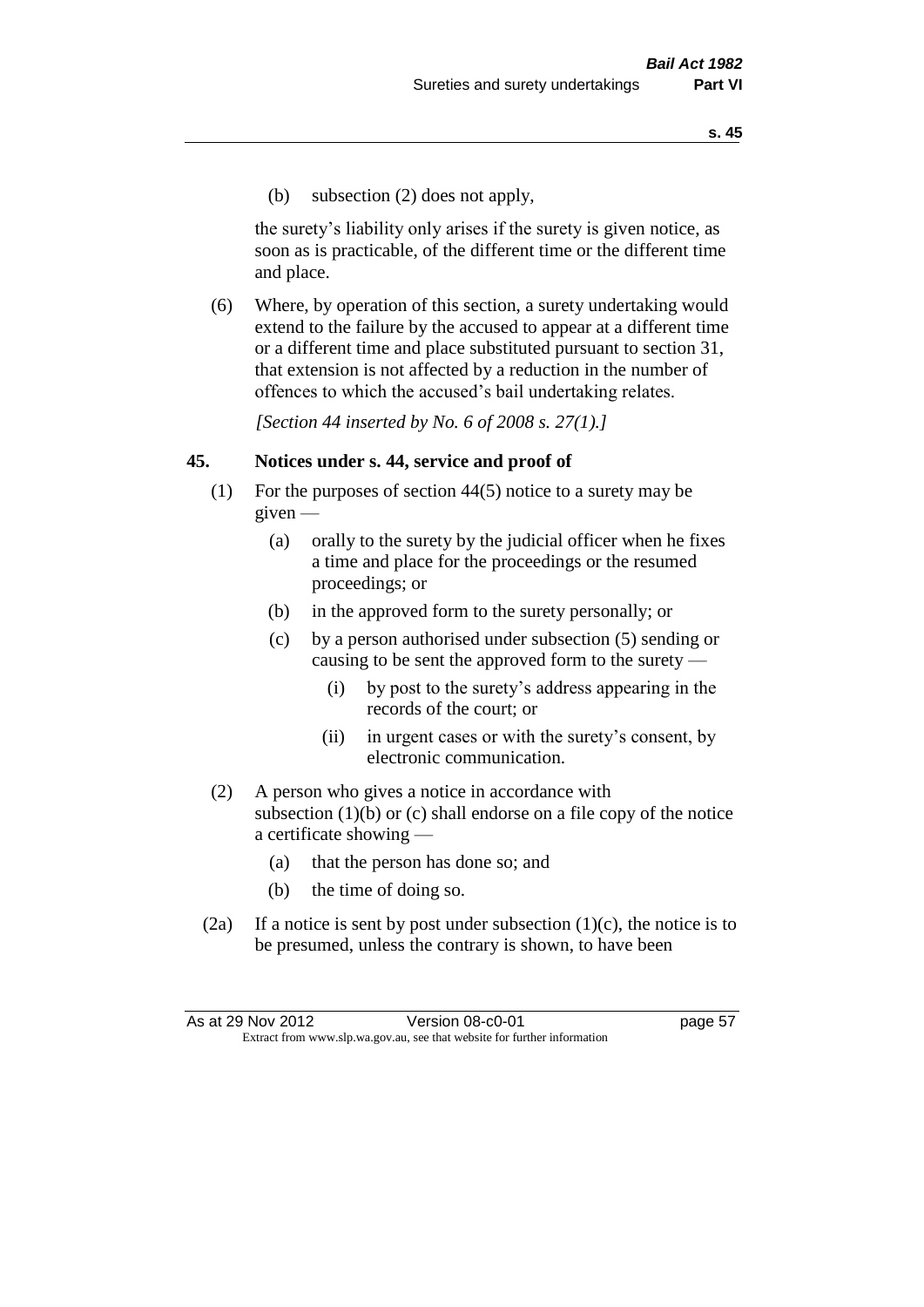received at the time when, in the ordinary course of events, it would have been delivered.

- (3) A judicial officer who, under subsection  $(1)(a)$ , notifies a surety of the time and place for the proceedings or the resumed proceedings shall cause to be endorsed on a file copy of the surety's undertaking a certificate showing details of such time and place and that the surety has been notified of them.
- (4) In any proceedings
	- (a) a document purporting to be a copy of a notice referred to in section 44(5) shall be evidence of the terms of the notice; and
	- (b) an endorsement
		- (i) on a file copy of a notice given under subsection  $(1)(b)$  or  $(c)$  purporting to be a certificate referred to in subsection (2); or
		- (ii) on a file copy of a surety undertaking purporting to be a certificate referred to in subsection (3),

is evidence of the matters appearing in the certificate without proof of the signature of the person who made the endorsement.

- (5) A registrar of the court, other than a deputy registrar of the Magistrates Court or the Children's Court, is an authorised person for the purposes of subsection (1)(c) and in addition —
	- (a) in respect of committals to the Supreme Court, the Chief Justice; and
	- (b) in respect of committals to the District Court, the Chief Judge,

may authorise a person or persons, by name or office, to perform the function referred to in subsection (1)(c).

*[Section 45 amended by No. 74 of 1984 s. 15; No. 59 of 2004 s. 141; No. 6 of 2008 s. 28(1)-(5).]* 

**s. 45**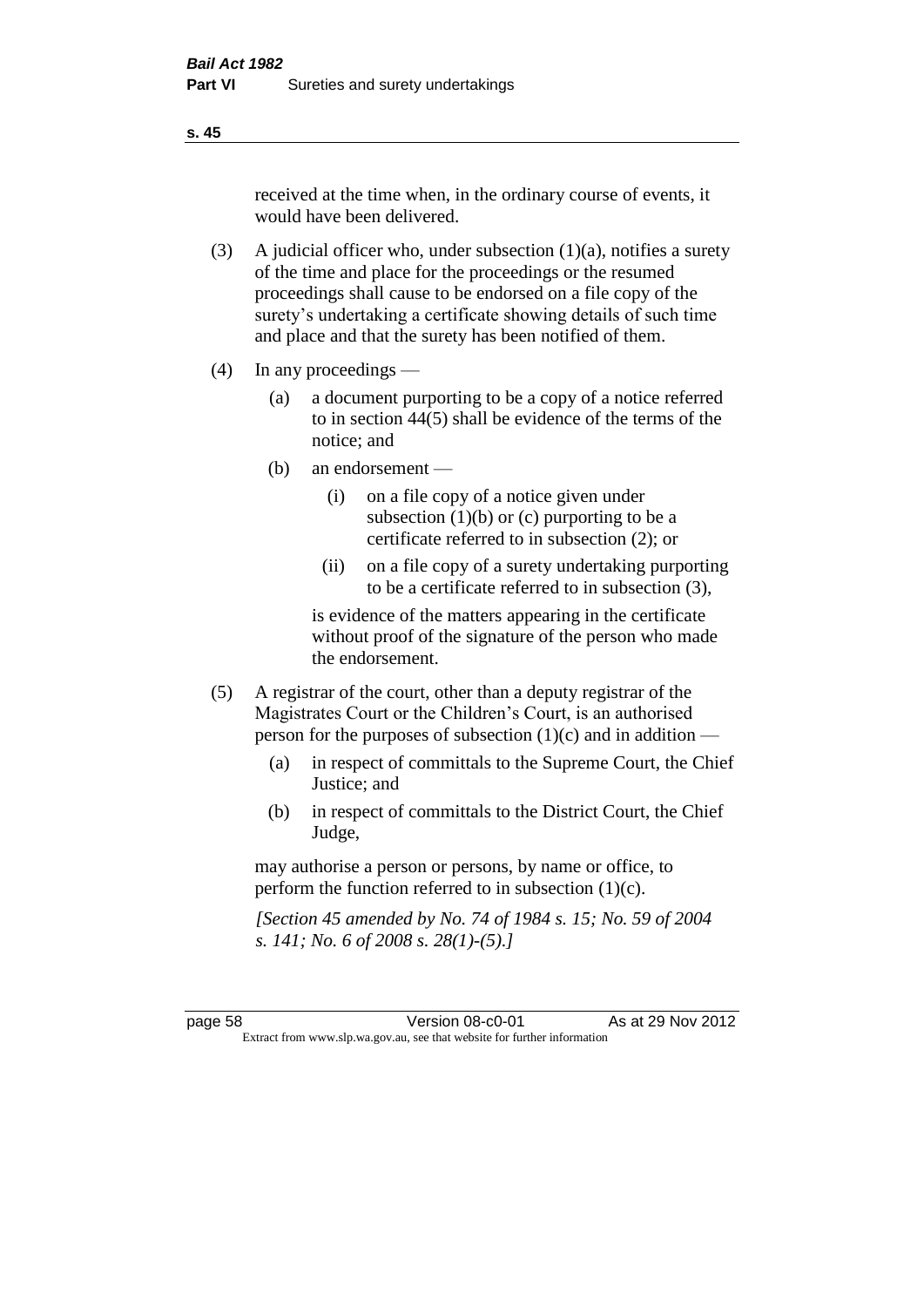#### **46. Surety's power to arrest accused**

- (1) A surety may arrest an accused for whose appearance in court he has entered into a surety undertaking if the surety has reasonable grounds to believe that —
	- (a) the accused
		- (i) is not likely to comply with the requirements of his bail undertaking mentioned in section  $28(2)(a)$  or (b); or
		- (ii) is, or has been, in breach of any condition of his bail undertaking mentioned in section 28(2)(c); or
		- (iii) is, or has been, in breach of a home detention condition mentioned in section 28(2)(d);

and

- (b) it is not expedient to invoke the assistance of the relevant officer under section 54(1) because the delay occasioned by doing so would defeat the purpose of that section.
- (2) A surety who arrests an accused under subsection (1) shall, as soon as is practicable, deliver him into the custody of a police officer and thereafter he shall be dealt with under section 54(4) and section 55, and those provisions shall apply, as if he had been arrested by a police officer under section 54(2).

*[Section 46 amended by No. 74 of 1984 s. 16; No. 61 of 1990 s. 10; No. 84 of 2004 s. 82; No. 6 of 2008 s. 33(5).]* 

#### **47. When surety undertaking ceases to have effect**

A surety undertaking ceases to have effect —

- (a) upon the revocation of bail under section 55(1); or
- (b) upon the release of an accused under section 55(2) if the surety does not consent to the continuance in force of his surety undertaking; or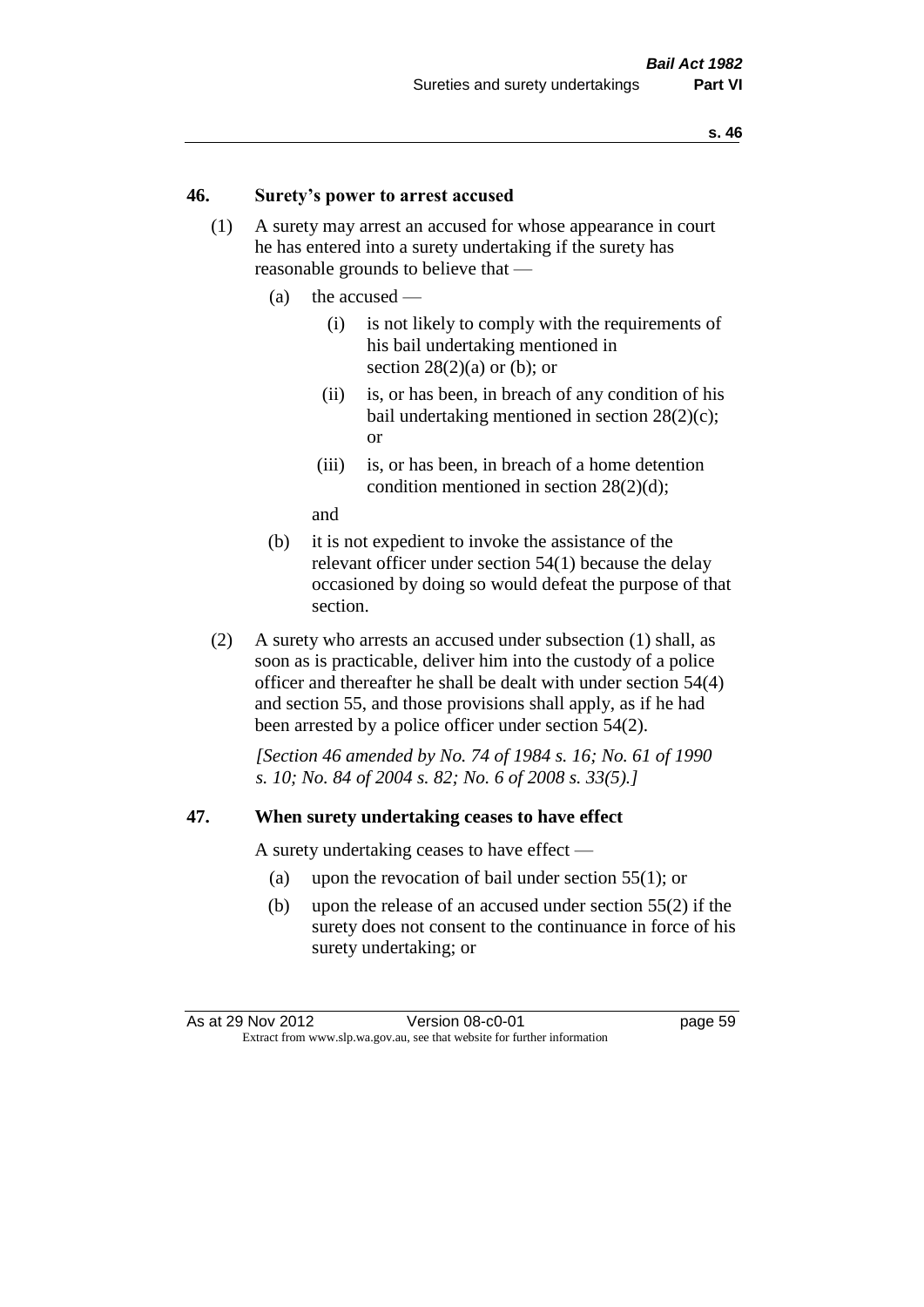- (d) upon the death of the surety, but only if no order under section 49(1) has been made before then; or
- (e) subject to sections 31 and 44, upon the appearance in court by the accused as required by his bail undertaking; or
- (f) upon the discharge of the accused according to law from any further proceedings for the offence, or all of the offences, to which the surety undertaking relates; or
- (g) during any period before the time at which the accused is required to appear in court when he is in custody for any other offence or reason.

*[Section 47 amended by No. 84 of 2004 s. 82.]* 

# **48. Surety may apply for cancellation of his undertaking**

- (1) A surety may apply to an appropriate judicial officer for cancellation of his undertaking.
- (2) An application under subsection (1) may be made at any time before that specified, or deemed by section 31(3) to be specified, in the accused's bail undertaking for his appearance in court.
- (3) Upon an application being made under subsection (1) an appropriate judicial officer shall cause the accused to appear before him or another such officer and may issue a warrant or summons for that purpose.
- (4) Upon the appearance of the accused before the time mentioned in subsection (2) an appropriate judicial officer shall —
	- (a) cancel the surety undertaking; and
	- (b) exercise one of the powers set out in section  $55(1)(d)$ or (e).

page 60 Version 08-c0-01 As at 29 Nov 2012 Extract from www.slp.wa.gov.au, see that website for further information

#### **s. 48**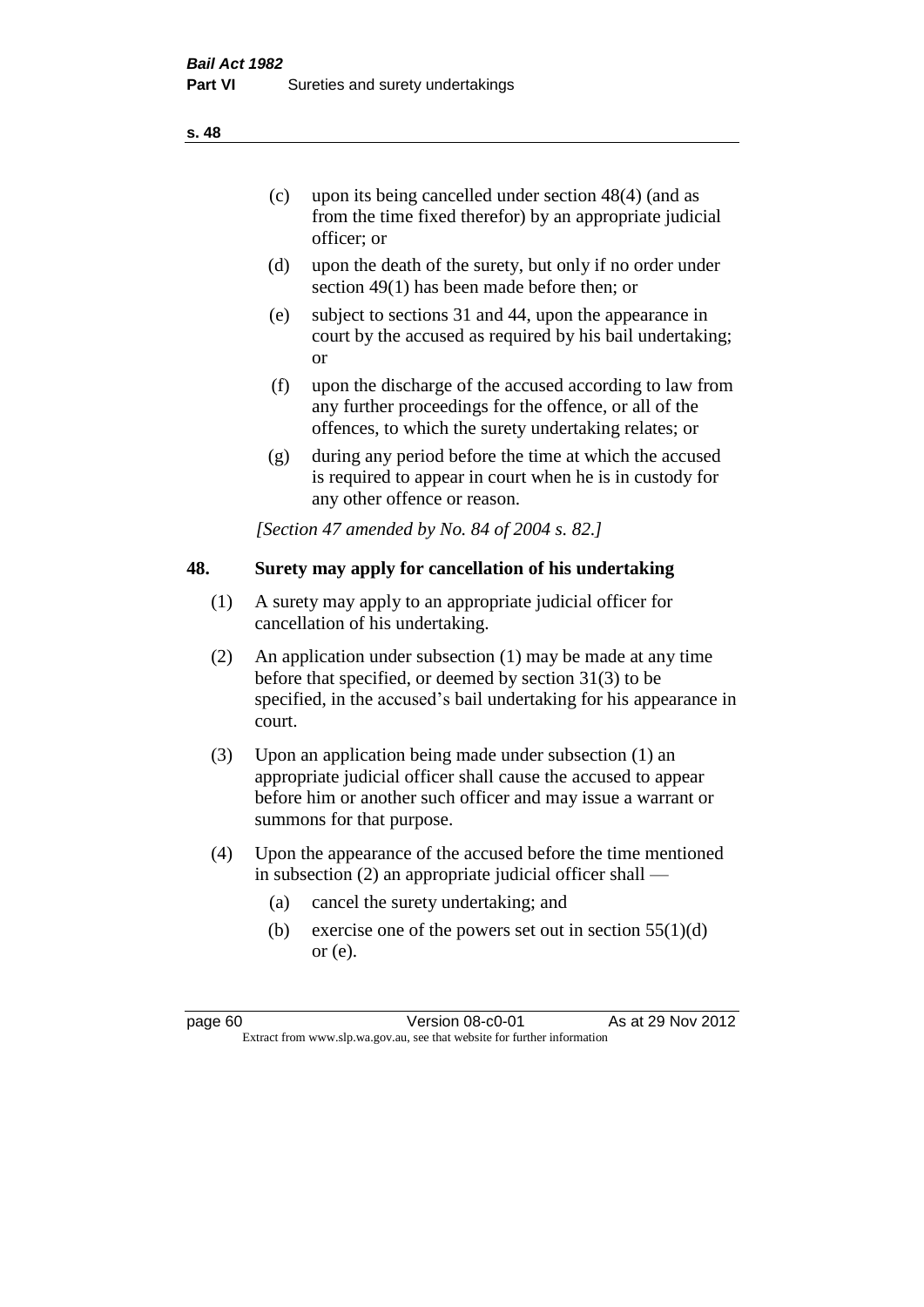- (5) An application under subsection (1) must be made, and proceedings on it are to be conducted —
	- (a) in a court of summary jurisdiction in accordance with the regulations;
	- (b) in the Supreme Court or the District Court in accordance with rules of court.

*[Section 48 amended by No. 59 of 2004 s. 141; No. 84 of 2004 s. 7 and 82; No. 6 of 2008 s. 29.]* 

#### **49. Surety's undertaking to pay money, enforcing**

- (1) Where an accused has failed to comply with any requirement of his bail undertaking mentioned in section 28(2)(a) or (b) the following provisions of this section apply for the purpose of enforcing payment to the State of any sum thereupon payable by a surety in terms of his surety undertaking —
	- (a) an application for an order that the sum be paid may be made to an appropriate judicial officer —
		- (i) by the Director of Public Prosecutions where the court before which the accused failed to appear was —
			- (I) the District Court, the Supreme Court or the Court of Appeal; or
			- (II) another court, if the Director of Public Prosecutions is the prosecutor in that court of the case against the accused;
			- or
		- (ii) in other cases, by the State Solicitor or the registrar of the court before which the accused failed to appear;
	- *[(b) deleted]*
	- (c) on the hearing of the application and upon proof of the surety's liability in terms of his undertaking, the judicial officer shall order forfeiture of the full amount specified

| As at 29 Nov 2012 | Version 08-c0-01                                                         | page 61 |
|-------------------|--------------------------------------------------------------------------|---------|
|                   | Extract from www.slp.wa.gov.au, see that website for further information |         |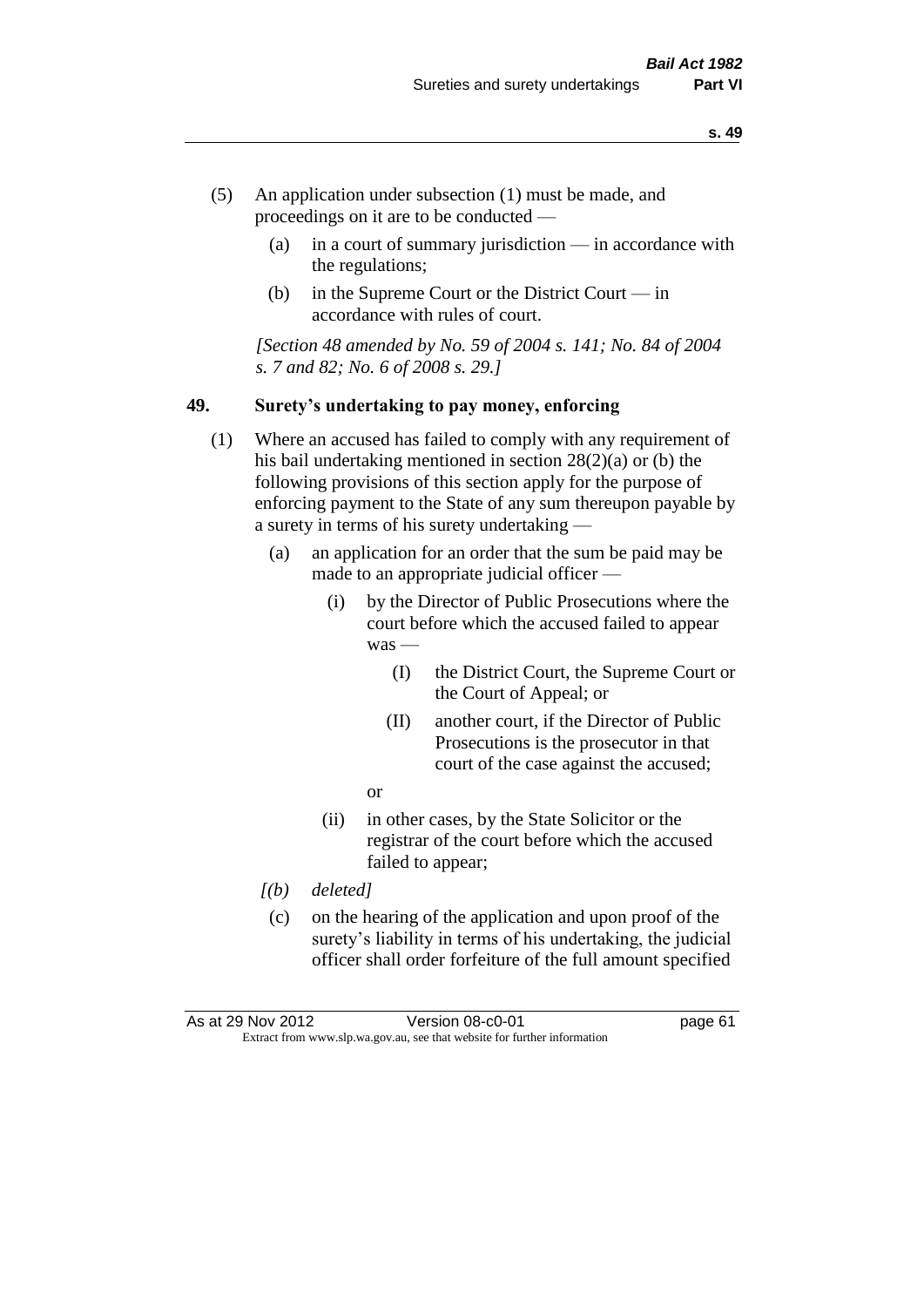in the undertaking unless the surety attends at the hearing and shows to the satisfaction of the judicial officer that there was reasonable cause for the failure of the accused to comply with the requirement to which the application relates;

- (d) notwithstanding paragraph (c), the judicial officer may decline to make an order under that paragraph or may order forfeiture in part only where the surety attends and shows to the satisfaction of the judicial officer —
	- (i) that, by reason of a change of circumstances since the undertaking was entered into, an order for forfeiture, or for forfeiture in full (as the case may be), would cause excessive hardship to the surety or his dependants; and
	- (ii) that such hardship would not be relieved by the exercise of one or more of the powers conferred by section 59;
- (e) an order may be made under this section whether or not the accused has been convicted of an offence against section 51(1) or (2) but if, after an order has been made, the surety satisfies the Governor that new facts have been discovered or new circumstances have arisen which show that there was reasonable cause for the failure of the accused as mentioned in paragraph (c), the Governor may exercise the power in section 139 of the *Sentencing Act 1995* as if the forfeiture were one to which that section applied.
- (2) An application under subsection (1) must be made, and proceedings on it are to be conducted —
	- (a) in a court of summary jurisdiction in accordance with the regulations;
	- (b) in the Supreme Court or the District Court in accordance with rules of court.

page 62 Version 08-c0-01 As at 29 Nov 2012 Extract from www.slp.wa.gov.au, see that website for further information

**s. 49**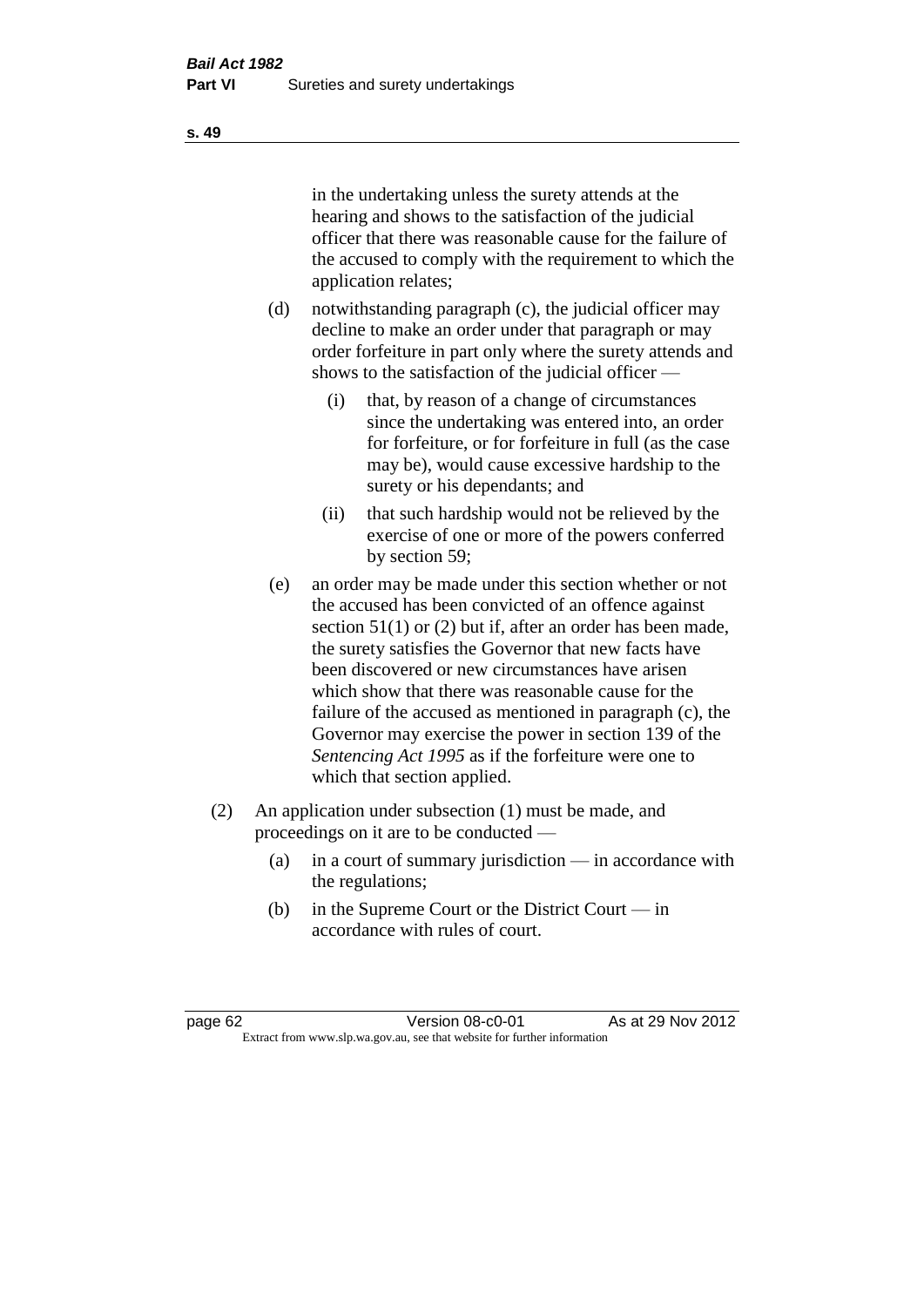- (3) Without prejudice to the recovery of such an amount as a civil debt due to the State, any amount to be paid under an order made under this section is to be paid, and its payment may be enforced under Part 5 of the *Fines, Penalties and Infringement Notices Enforcement Act 1994*, unless an order has been made under subsection (4).
- (4) If under this section the Supreme Court or the District Court makes an order requiring the payment of money, the court may make an order under section 59 of the *Sentencing Act 1995* in respect of the amount payable and for that purpose that section, with any necessary changes, applies as if the amount were a fine imposed on the surety.

*[Section 49 amended by No. 74 of 1984 s. 17; No. 92 of 1994 s. 5; No. 78 of 1995 s. 8; No. 65 of 2003 s. 121(3); No. 74 of 2003 s. 29; No. 59 of 2004 s. 141; No. 84 of 2004 s. 8, 11 and 82; No. 6 of 2008 s. 18(2) and 30(1) and (2).]* 

# **50. Indemnifying etc. surety, offence**

(1) If a person indemnifies, or agrees to indemnify, a surety or proposed surety against any liability which the surety or proposed surety may incur under this Act (including this section) he and the surety or proposed surety and any person with whom he agrees as aforesaid each commits an offence.

Penalty: \$1 000 or imprisonment for 12 months or both.

- (2) An offence is committed under subsection  $(1)$ 
	- (a) whether the agreement is made before or after the surety undertaking is entered into and whether or not a proposed surety actually becomes a surety; and
	- (b) whether the compensation is to be in money or in money's worth.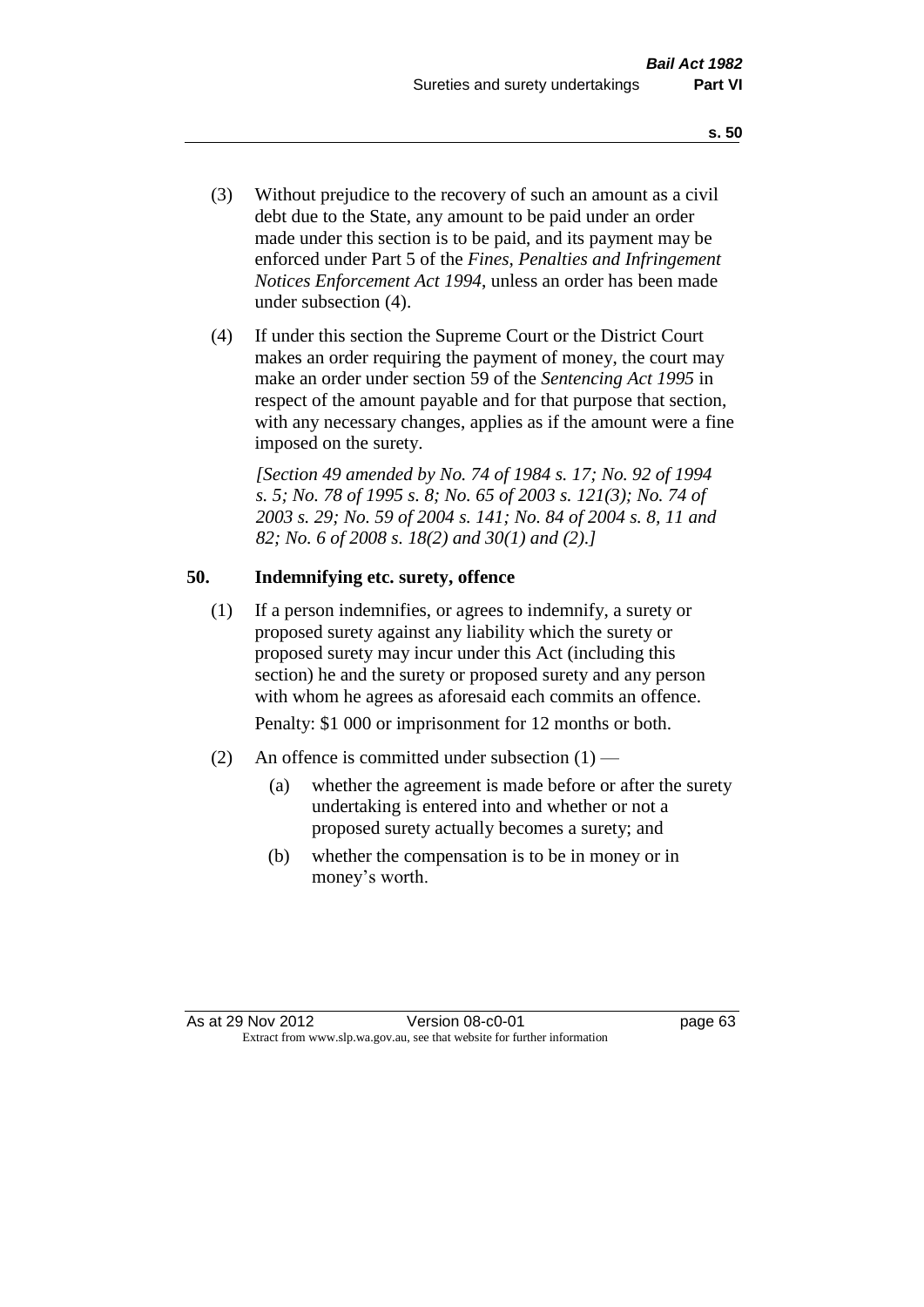| ÷<br>×<br>I<br>. .<br>×<br>۰.<br>×<br>۰.<br>v |
|-----------------------------------------------|
|-----------------------------------------------|

- (3) An offence is not committed under subsection (1) by a surety or proposed surety if he shows —
	- (a) that he had no knowledge of an agreement within the meaning of subsection  $(1)$  proposed to be entered into between 2 other persons; or
	- (b) that having such knowledge he took all steps reasonably available to him to prevent the agreement being entered into.

*[Section 50 amended by No. 74 of 1984 s. 18.]*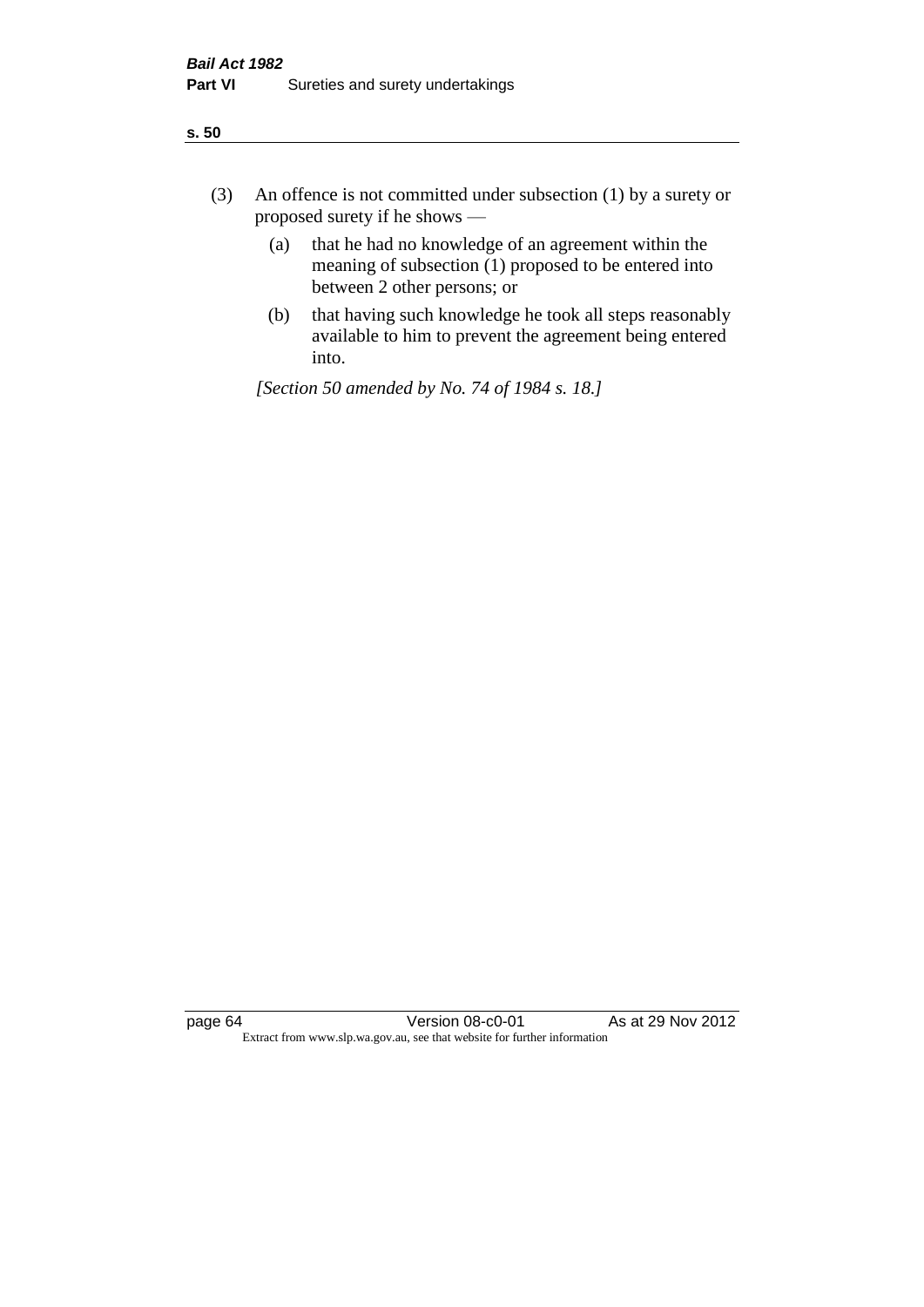#### **s. 50A**

# **Part VIA — Administration of home detention conditions**

*[Heading inserted by No. 61 of 1990 s. 11.]* 

## **50A. Powers of CEO (corrections)**

The CEO (corrections) has all of the powers conferred under this Act on a community corrections officer and may review, vary, or rescind a direction given by a community corrections officer.

*[Section 50A inserted by No. 61 of 1990 s. 11; amended by No. 31 of 1993 s. 9; No. 65 of 2006 s. 53.]* 

*[50B. Deleted by No. 78 of 1995 s. 8.]* 

## **50C. Powers and duties of community corrections officers**

- (1) A community corrections officer may give such reasonable directions to an accused subject to a home detention condition as are necessary for the proper administration of the condition and any other condition imposed on the grant of bail to the accused including, without limiting the generality of the foregoing, directions as to —
	- (a) when the accused may leave the place where he is required by the home detention condition to remain; and
	- (b) the period of any authorised absence from the place where he is required by the home detention condition to remain; and
	- (c) when the accused shall return to the place where he is required by the home detention condition to remain; and
	- (d) the method of travel to be used by the accused during any absence from the place where he is required by the home detention condition to remain; and
	- (e) the manner in which the accused shall report his whereabouts.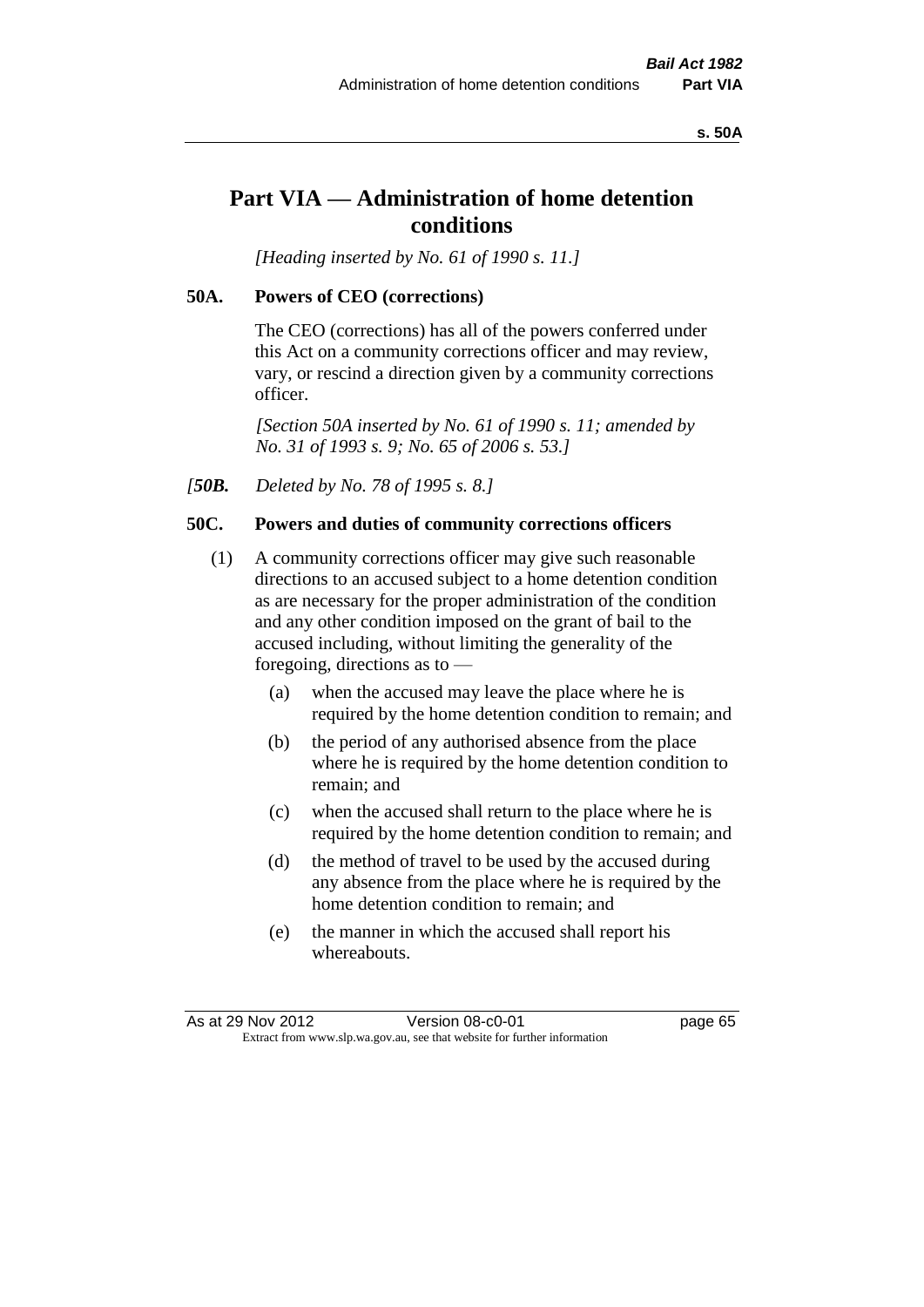**s. 50C**

| (2)     | For the purpose of ascertaining whether or not an accused is<br>complying with a home detention condition or any direction<br>given pursuant to subsection (1), a community corrections<br>officer may, at any time — |                                                                                                                                                                                              |  |
|---------|-----------------------------------------------------------------------------------------------------------------------------------------------------------------------------------------------------------------------|----------------------------------------------------------------------------------------------------------------------------------------------------------------------------------------------|--|
|         | (a)                                                                                                                                                                                                                   | enter or telephone the place where the accused is<br>required by a home detention condition to remain; or                                                                                    |  |
|         | (b)                                                                                                                                                                                                                   | enter or telephone the accused's place of employment or<br>any other place where the accused is permitted or<br>required to attend; or                                                       |  |
|         | (c)                                                                                                                                                                                                                   | question any person at any place referred to in<br>paragraph $(a)$ or $(b)$ .                                                                                                                |  |
| (3)     |                                                                                                                                                                                                                       | A person who $-$                                                                                                                                                                             |  |
|         | (a)                                                                                                                                                                                                                   | hinders a person exercising powers under subsection (2);<br><sub>or</sub>                                                                                                                    |  |
|         | (b)                                                                                                                                                                                                                   | fails to answer a question put pursuant to<br>subsection $(2)(c)$ or gives an answer that the person<br>knows is false or misleading in a material particular,                               |  |
|         |                                                                                                                                                                                                                       | commits an offence.                                                                                                                                                                          |  |
|         |                                                                                                                                                                                                                       | Penalty: \$2 000 and imprisonment for 12 months.                                                                                                                                             |  |
| (4)     |                                                                                                                                                                                                                       | A community corrections officer -                                                                                                                                                            |  |
|         | (a)                                                                                                                                                                                                                   | shall keep such records and make such returns and<br>reports in relation to accused persons subject to home<br>detention conditions as the CEO (corrections) directs;<br>and                 |  |
|         | (b)                                                                                                                                                                                                                   | shall make any records relating to an accused subject to<br>a home detention condition available on the request of<br>the CEO (corrections) to him.                                          |  |
|         |                                                                                                                                                                                                                       | [Section 50C inserted by No. 61 of 1990 s. 11; amended by<br>No. 31 of 1993 s. 9; No. 50 of 2003 s. 37(3); No. 84 of 2004<br>s. 82 and 83(3); No. 65 of 2006 s. 53; No. 2 of 2008 s. 56(2).] |  |
|         |                                                                                                                                                                                                                       |                                                                                                                                                                                              |  |
| page 66 |                                                                                                                                                                                                                       | Version 08-c0-01<br>As at 29 Nov 2012<br>Extract from www.slp.wa.gov.au, see that website for further information                                                                            |  |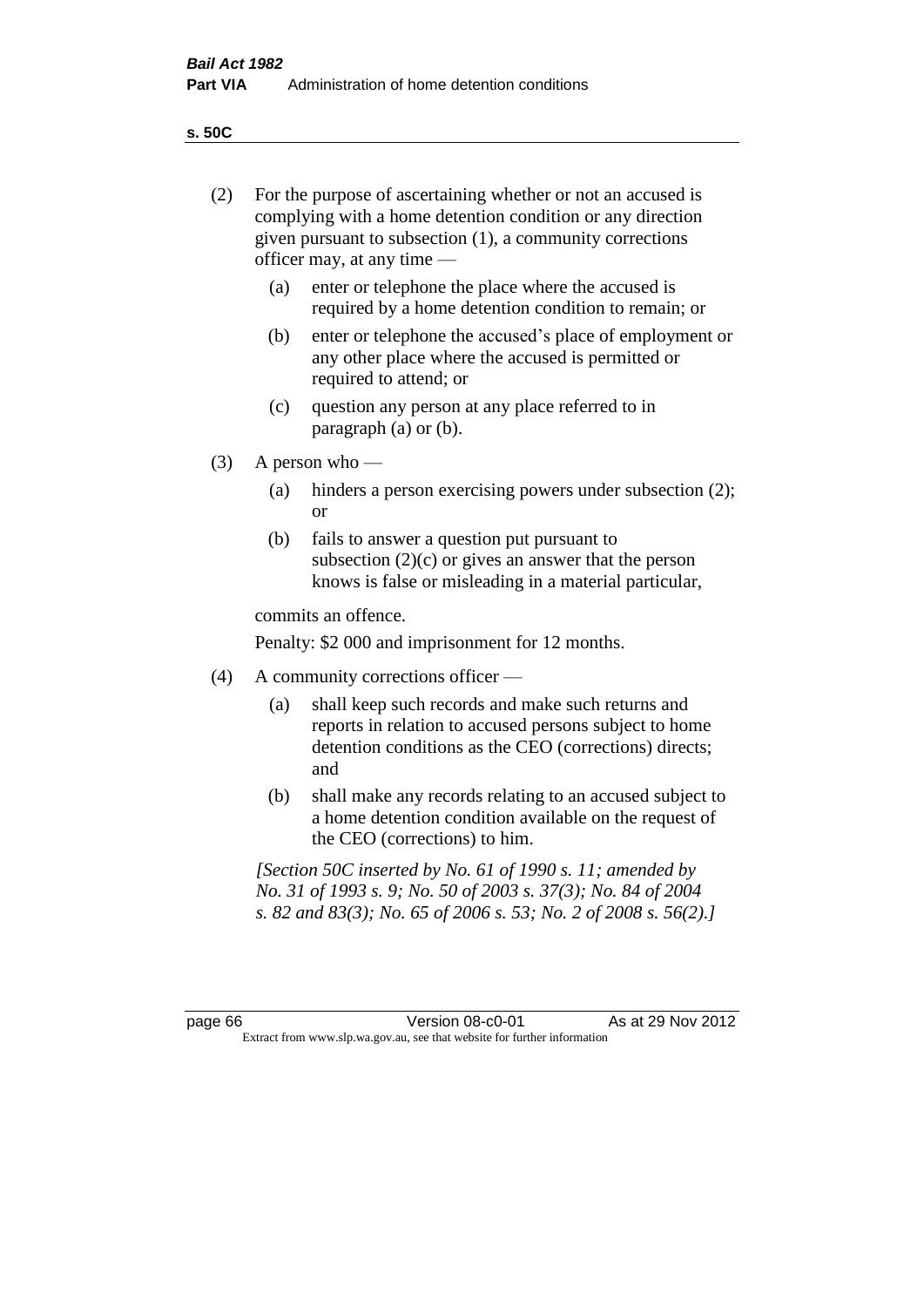## **50D. Powers of members of Police Force**

- (1) For the purpose of ascertaining whether or not an accused is complying with a home detention condition, a member of the Police Force may —
	- (a) require the accused to produce a copy of his bail undertaking and any notice by the CEO (corrections) under section 50E(a) for inspection; and
	- (b) require the accused to explain why he is absent from the place where he is required by the home detention condition to remain.
- (2) An accused who fails to comply with subsection  $(1)(a)$  or who fails to explain when required to do so under subsection  $(1)(b)$ or who gives an explanation that the accused knows is false or misleading in a material particular, commits an offence.

Penalty: \$2 000.

*[Section 50D inserted by No. 61 of 1990 s. 11; amended by No. 31 of 1993 s. 9; No. 50 of 2003 s. 37(4); No. 84 of 2004 s. 82; No. 65 of 2006 s. 53.]* 

## **50E. CEO (corrections) may substitute different place of detention and apply conditions**

The CEO (corrections) may, at any time, by notice in writing given to an accused granted bail subject to a home detention condition —

- (a) substitute a different place for the place where an accused is required by a home detention condition to remain;
- (b) require the accused to comply with such of the conditions specified in the list provided to the accused under section 24A(4) as are specified in the notice.

*[Section 50E inserted by No. 61 of 1990 s. 11; amended by No. 31 of 1993 s. 9; No. 84 of 2004 s. 82; No. 65 of 2006 s. 53.]*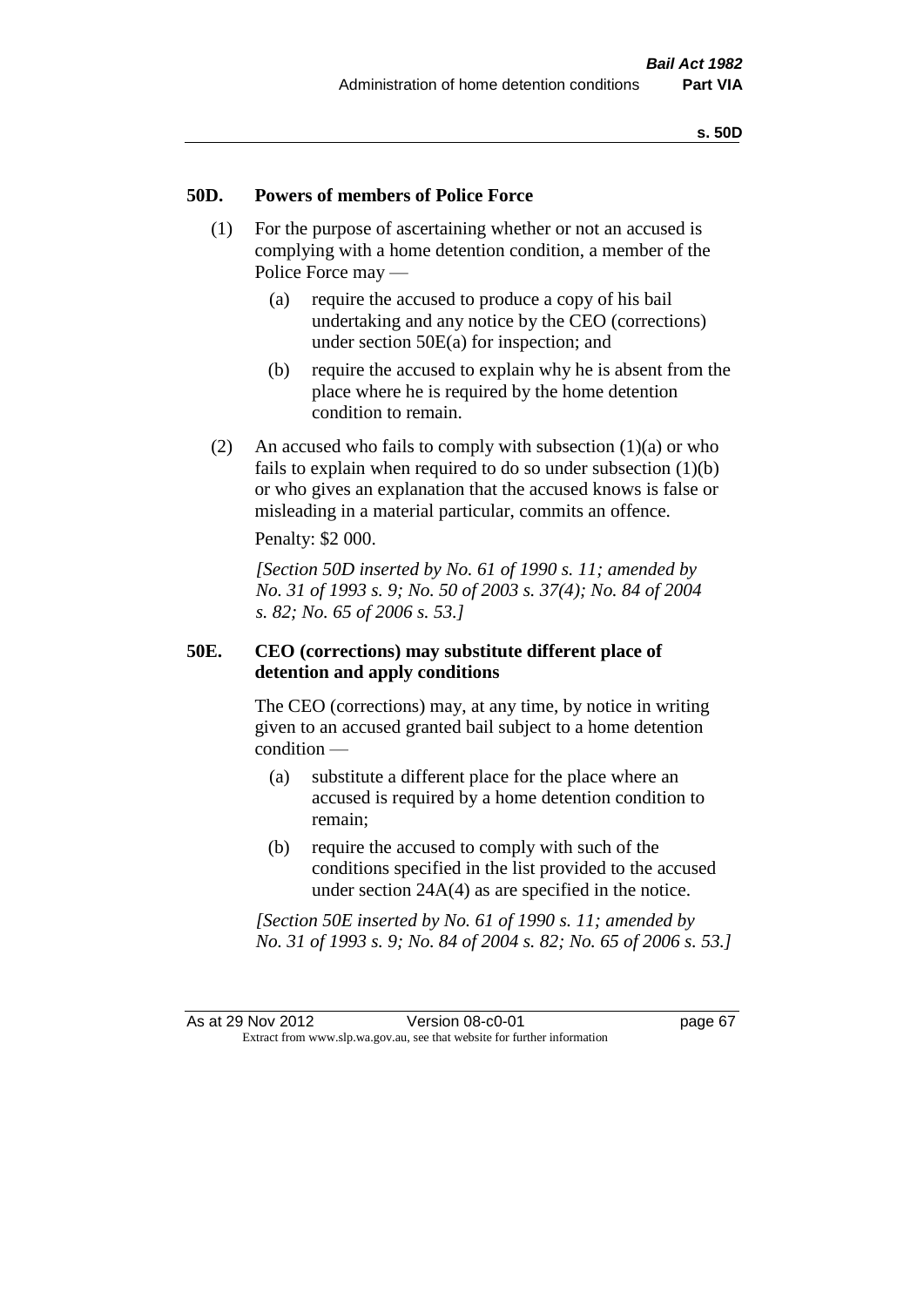| ۰.<br>×<br>-<br>۰.<br>× |  |
|-------------------------|--|
|-------------------------|--|

## **50F. CEO (corrections) may revoke bail**

- (1) Where a home detention condition has been imposed as a condition on a grant of bail to an accused the CEO (corrections) may, in his absolute discretion, by instrument signed by him and if practicable, given to the accused, revoke the bail.
- (2) Without limiting the generality of subsection (1), the power to revoke bail may be exercised where the accused —
	- (a) is not likely to comply with any requirement of his bail undertaking mentioned in section 28(2)(a) or (b); or
	- (b) is, or has been, or is likely to be in breach of any condition of his bail undertaking mentioned in section  $28(2)(c)$ .
- (3) Subject to subsection (4), where the CEO (corrections) revokes bail he shall include a statement of his reasons for the cancellation in the instrument cancelling the bail.
- (4) Where the CEO (corrections) is of the opinion that it would be in the interest of the accused or any other person, or the public, to withhold from the accused any or all of the reasons referred to in subsection (3), the CEO (corrections) may so withhold the reason or reasons.
- (5) Where the CEO (corrections) revokes bail, he may, whenever necessary, issue a warrant directed to all members of the Police Force to have the accused arrested and brought before an appropriate judicial officer.

*[Section 50F inserted by No. 61 of 1990 s. 11; amended by No. 31 of 1993 s. 9; No. 84 of 2004 s. 82; No. 65 of 2006 s. 53.]* 

## **50G. Procedure on arrest after revocation under s. 50F**

(1) An accused arrested pursuant to a warrant issued under section 50F shall be taken as soon as is practicable before an appropriate judicial officer unless he is arrested less than 24 hours before the time at which he is due to appear in

page 68 Version 08-c0-01 As at 29 Nov 2012 Extract from www.slp.wa.gov.au, see that website for further information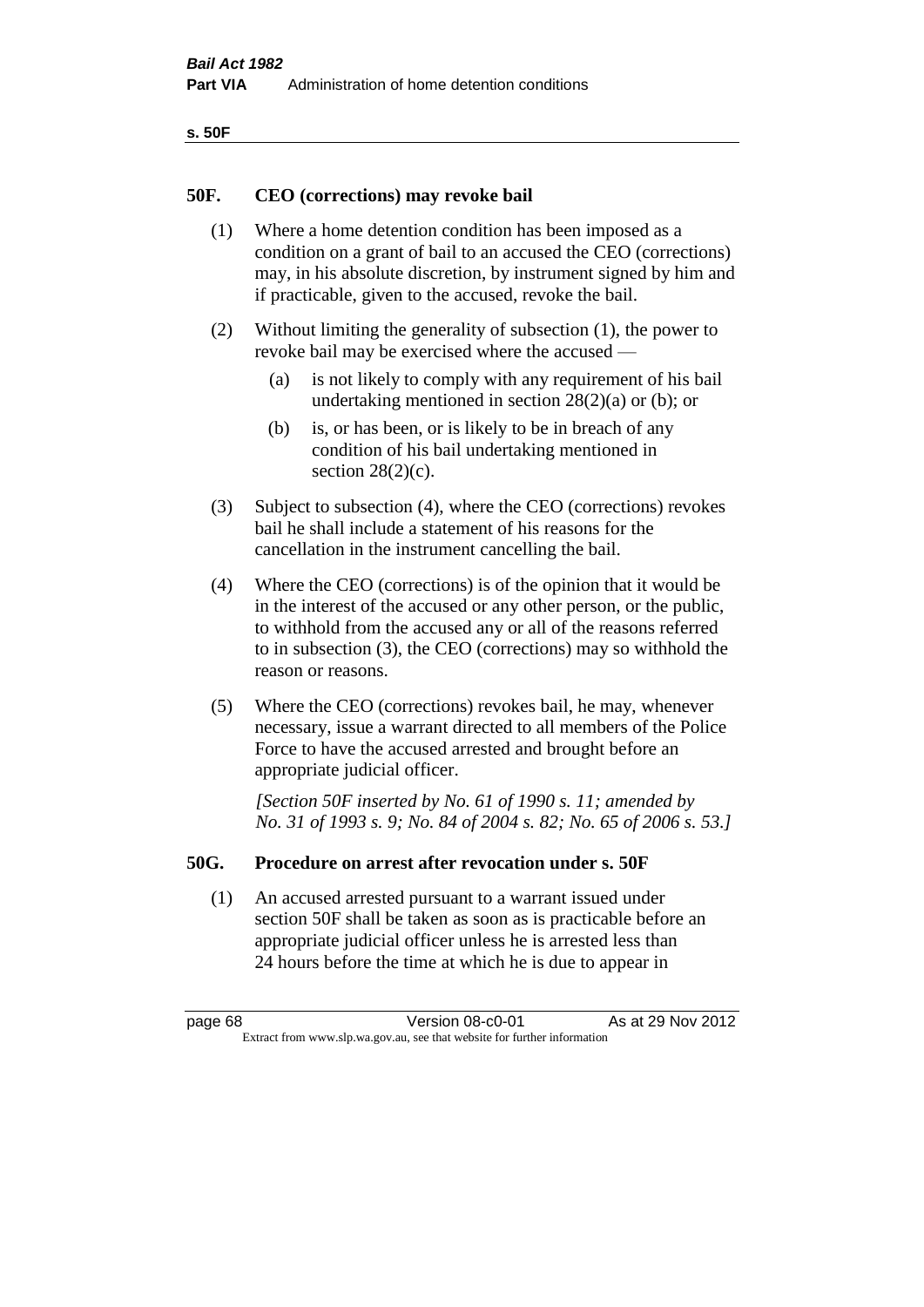accordance with his bail undertaking, in which case he shall be held in custody and brought before an appropriate judicial officer at that time.

- (2) The judicial officer before whom an accused appears under this section may —
	- (a) remand the accused in custody to appear at the time and place specified, or deemed by section 31(3) to be specified, in his bail undertaking; or
	- (b) grant fresh bail to the accused in accordance with this Act, other than clause 2 of Part B of Schedule 1.

*[Section 50G inserted by No. 61 of 1990 s. 11; amended by No. 45 of 1993 s. 12; No. 84 of 2004 s. 82.]* 

# **50H. Rules of natural justice excluded**

The rules known as the rules of natural justice (including any duty of procedural fairness) do not apply to or in relation to the doing or omission of any act, matter or thing under this Part by the CEO (corrections).

*[Section 50H inserted by No. 61 of 1990 s. 11; amended by No. 31 of 1993 s. 9; No. 65 of 2006 s. 53.]* 

## **50J. Delegation by CEO (corrections)**

The CEO (corrections) may, either generally or as otherwise provided by the instrument of delegation, by writing signed by him, delegate to any person any power or duty under this Part, other than this power of delegation.

*[Section 50J inserted by No. 61 of 1990 s. 11; amended by No. 31 of 1993 s. 9; No. 65 of 2006 s. 53.]* 

## **50K. Monitoring equipment, retrieving**

If under rules made under section 50L any device or equipment has been installed at the place where an accused is required by a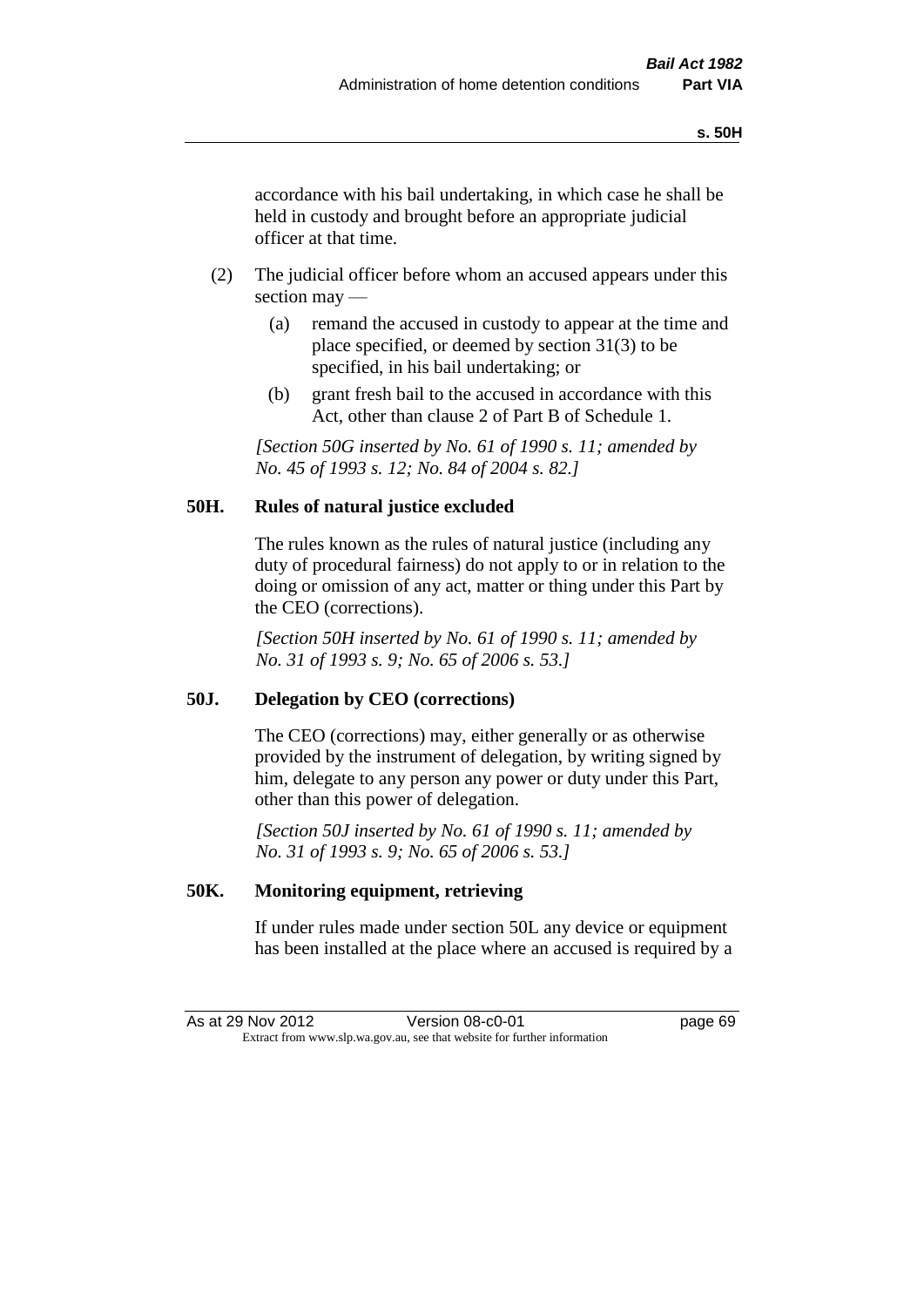#### **s. 50L**

home detention condition to remain, section 118 of the *Sentence Administration Act 2003* applies.

*[Section 50K inserted by No. 78 of 1995 s. 8; amended by No. 50 of 2003 s. 29(3); No. 84 of 2004 s. 82.]* 

# **50L. Rules for this Part**

- (1) The CEO (corrections) may, with the approval of the Minister, make rules for the purposes of this Part which may provide for the manner of ensuring that accused persons are complying with home detention conditions and for conditions to be applied to accused persons granted bail subject to home detention conditions including conditions —
	- (a) requiring an accused to wear any device;
	- (b) requiring an accused to permit the CEO (corrections) to install any device or equipment at the place where the accused is required by a home detention condition to remain.
- (2) Rules made under this section may confer a discretionary authority on any person or class of persons.
- (3) Sections 41 and 42 of the *Interpretation Act 1984* do not apply to rules made under this section.

*[Section 50L inserted by No. 61 of 1990 s. 11; amended by No. 31 of 1993 s. 9; No. 84 of 2004 s. 82 and 83(3); No. 65 of 2006 s. 53; No. 2 of 2008 s. 56(3) and (4).]*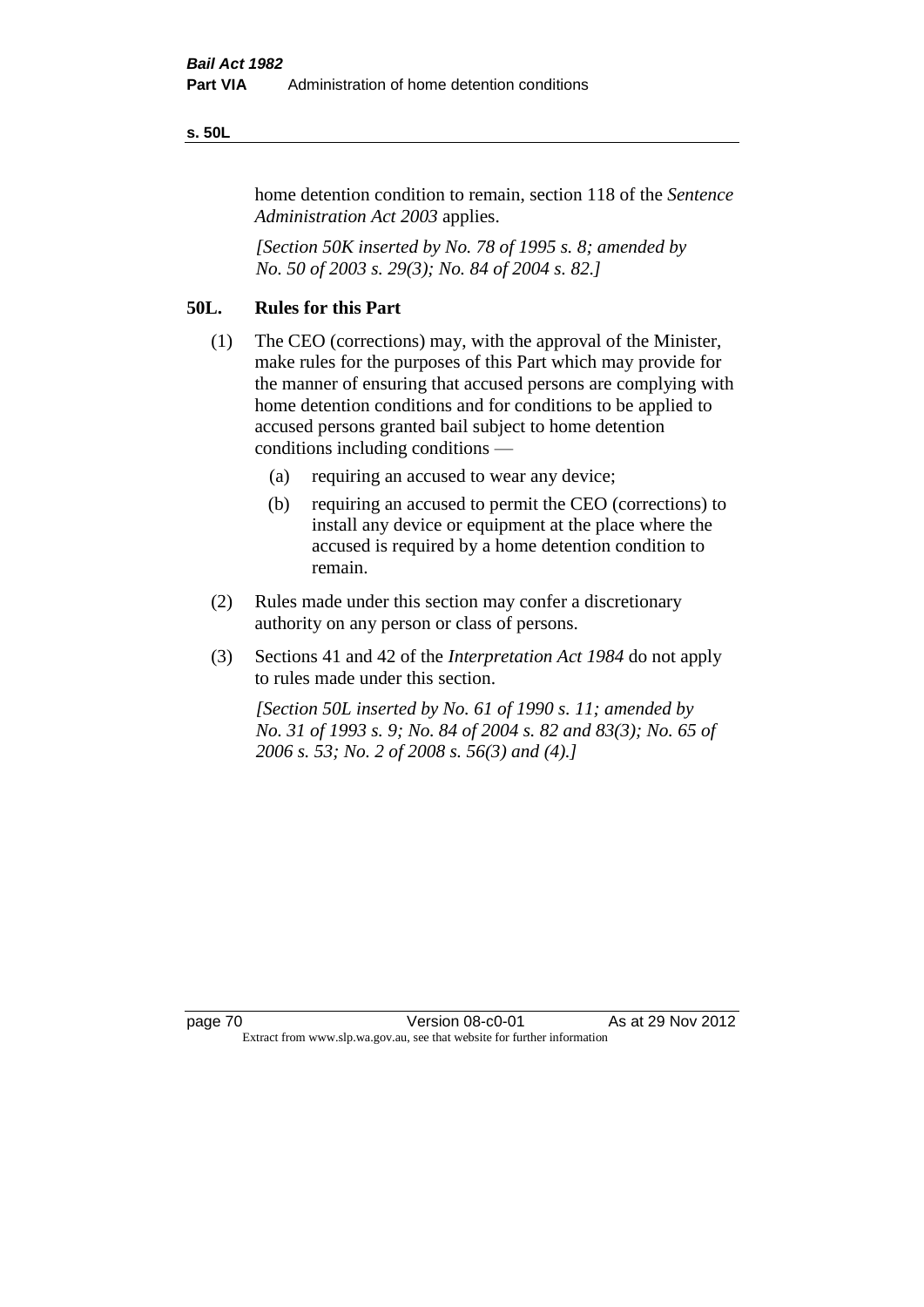# **Part VII — Enforcement of bail undertakings**

## **51. Failing to comply with bail undertaking, offence**

- (1) An accused who, without reasonable cause, fails to comply with the requirement of his bail undertaking mentioned in section 28(2)(a) commits an offence.
- (2) An accused who fails to comply with the requirement of his bail undertaking mentioned in section 28(2)(b) commits an offence.
- $(2a)$  An accused
	- (a) whose bail undertaking includes any condition imposed for a purpose mentioned in clause  $2(2)(c)$  or (d) of Part D of Schedule 1; and
	- (b) who fails to comply with the condition,

commits an offence.

- (3) An accused shall not be convicted in his absence of an offence against this section.
- (4) An accused who is charged with an offence against subsection (1) or (2) may be convicted of the other of those offences if that other offence is proved by the evidence.
- (5) A prosecution for an offence against subsection (1), (2) or (2a) may be brought at any time.
- (6) A person who is convicted of an offence against subsection (1), (2) or (2a) is liable to a fine not exceeding \$10 000 or imprisonment for a term not exceeding 3 years, or both.
- (7) A court which convicts an accused of an offence against this section may, in addition to any penalty which it may impose, order that the accused pay such sum as it may fix in or towards defraying the costs and expenses of and consequent upon his apprehension following the failure to comply with his bail undertaking for which he was convicted.

As at 29 Nov 2012 Version 08-c0-01 page 71 Extract from www.slp.wa.gov.au, see that website for further information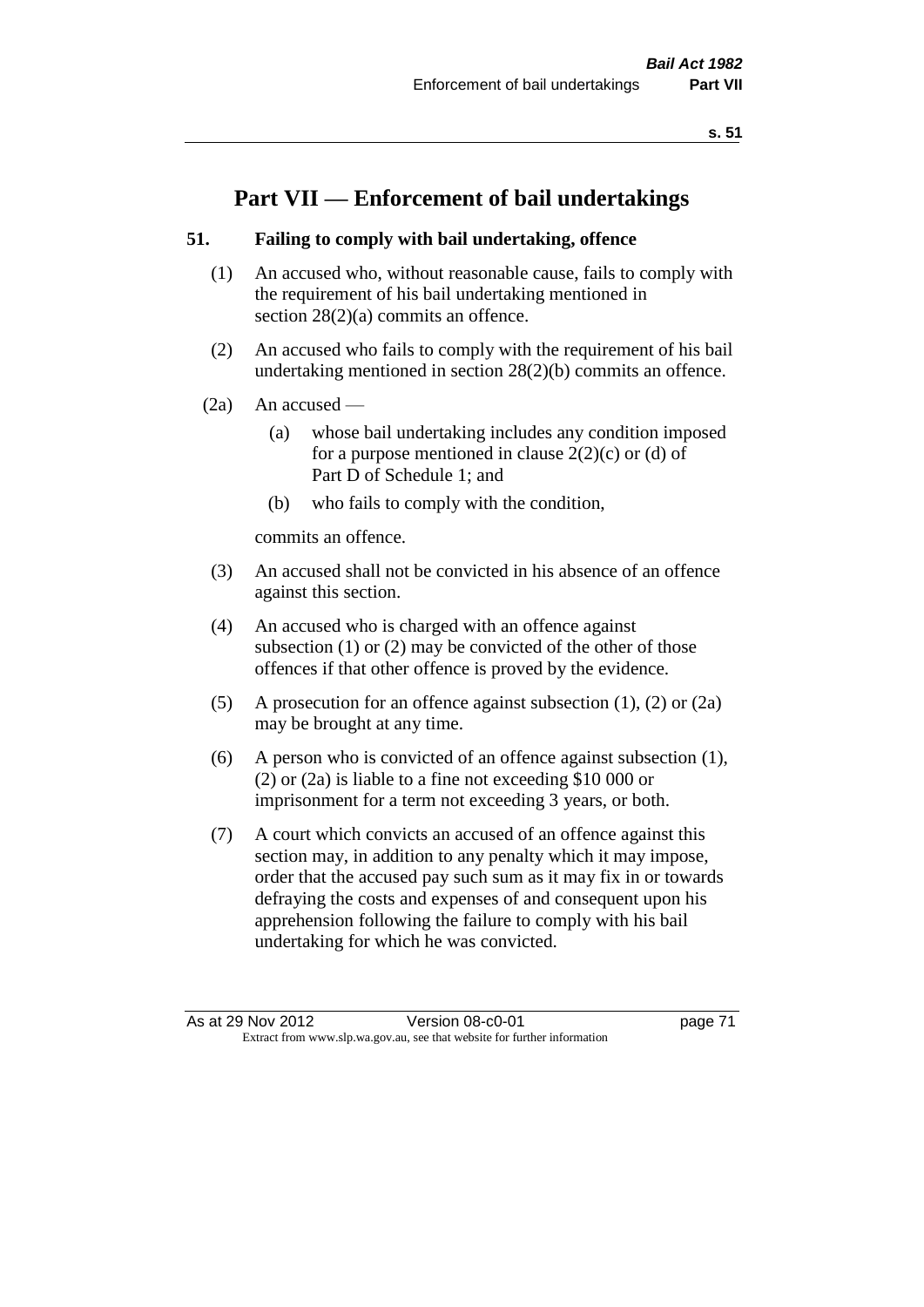#### **s. 51A**

- (8) An order made under subsection (7)
	- (a) shall specify to whom and in what manner the sum shall be paid; and
	- (b) may be enforced as though the sum were a penalty imposed under this section.

*[Section 51 amended by No. 54 of 1998 s. 9; No. 59 of 2004 s. 141; No. 84 of 2004 s. 11 and 82; No. 6 of 2008 s. 18(3).]*

## **51A. Prosecuting s. 51 offence for non-appearance etc. in court of summary jurisdiction**

- (1) This section applies for the purpose of prosecuting an offence against section  $51(1)$ ,  $(2)$  or  $(2a)$  where the court before which the accused is bound to appear at the time when the accused fails to comply with the accused's bail undertaking is a court of summary jurisdiction.
- (2) Where this section applies, the prosecution shall be commenced and conducted by the person who was conducting the proceedings in which the accused failed to comply with the accused's bail undertaking or by a police officer.
- (3) Where this section applies, the registrar of the court before which the accused was bound to appear shall cause to be issued to the Commissioner of Police a certificate under section 64 as to the accused's failure to appear.

*[Section 51A inserted by No. 6 of 2008 s. 31(1).]*

## **52. Prosecuting s. 51 offence for non-appearance etc. in superior court**

(1) This section applies, notwithstanding any other Act, for the purpose of prosecuting an offence against section 51(1), (2) or (2a) where the court before which the accused is bound to appear at the time when he fails to comply with his bail undertaking is the Supreme Court or the District Court.

page 72 Version 08-c0-01 As at 29 Nov 2012 Extract from www.slp.wa.gov.au, see that website for further information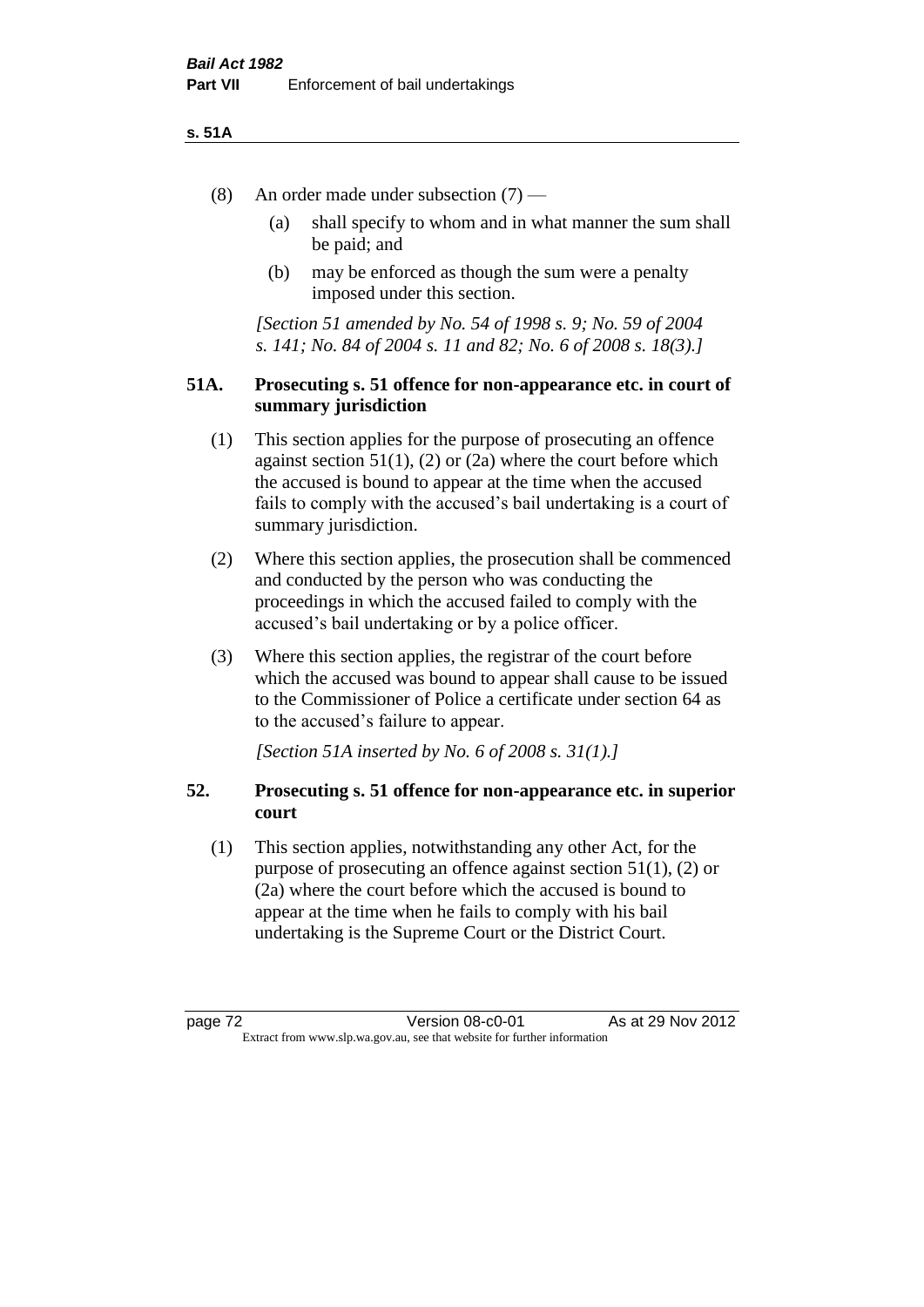- (2) Where this section applies, the accused shall be dealt with summarily for the offence and shall be so dealt with —
	- (a) by a judge of the Supreme Court in any case where the accused was bound to appear before the General Division of the Supreme Court;
	- (ab) by a judge of appeal in any case where the accused was bound to appear before the Court of Appeal;
	- (b) by a judge of the District Court in any case where the accused was bound to appear before that Court.
- (3) A prosecution for an offence which is to be dealt with under this section shall be commenced by the authorised officer (as defined in section 80 of the *Criminal Procedure Act 2004*) who was conducting the proceedings in which the accused failed to comply with his bail undertaking or by a police officer —
	- (a) where subsection  $(2)(a)$  or (ab) applies, in the Supreme Court; and
	- (b) where subsection (2)(b) applies, in the District Court.
- (3a) Where this section applies, a person authorised under subsection (3b) shall cause to be issued to the Commissioner of Police a certificate under section 64 as to the accused's failure to appear.
- (3b) The Chief Justice, in respect of cases where the court before which the accused was bound to appear is the Supreme Court, and the Chief Judge, in respect of cases where the court before which the accused was bound to appear is the District Court, may authorise a person or persons, by name or office, to perform the function referred to in subsection (3a).
- (3c) A prosecution that has been commenced under subsection (3) by a police officer shall be conducted by the Director of Public Prosecutions.
- (4) Subject to section 51(3) and (5), a prosecution for an offence which is to be dealt with under this section is to be commenced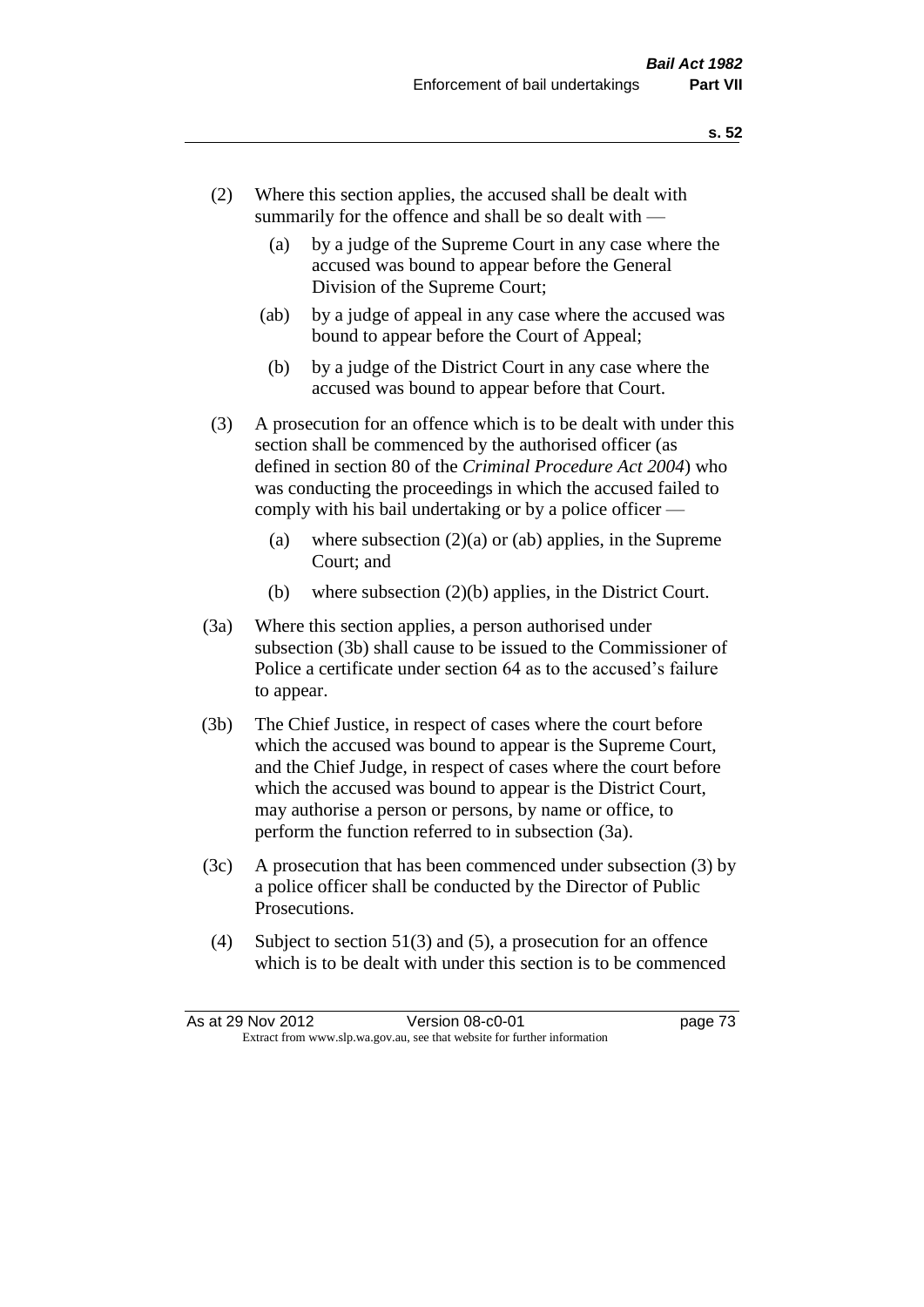and conducted under the *Criminal Procedure Act 2004* as if it were a prosecution of a simple offence in a court of summary jurisdiction, but —

- (a) no fees shall be charged by the Supreme Court or District Court for or in respect of any act or proceeding that relates to the prosecution; and
- (b) the Supreme Court or District Court cannot order a party to the prosecution to pay another party's costs of or relating to the prosecution, except under section 166(2) of the *Criminal Procedure Act 2004*.
- (5) If under section 51(6) or (7) the Supreme Court or the District Court imposes a pecuniary penalty the court may make an order under section 59 of the *Sentencing Act 1995* in respect of the amount payable.

*[Section 52 amended by No. 92 of 1994 s. 6; No. 78 of 1995 s. 8; No. 54 of 1998 s. 10; No. 45 of 2004 s. 28(2) and (4); No. 59 of 2004 s. 141; No. 84 of 2004 s. 11 and 82; No. 2 of 2008 s. 56(5); No. 6 of 2008 s. 32(1) and (2).]* 

# **53. Appeal against decision made under s. 52**

- (1) A person who is dissatisfied with a decision (as defined in section 6 of the *Criminal Appeals Act 2004*) made under section 52 may, with the leave of the Court of Appeal, appeal against it.
- (2) For the purposes of subsection (1), Part 2 of the *Criminal Appeals Act 2004*, with any necessary changes, applies as if —
	- (a) the decision referred to in subsection (1) were a decision of a court of summary jurisdiction; and
	- (b) a reference in that Part to a court of summary jurisdiction were a reference to the court that made the decision referred to in subsection (1); and
	- (c) a reference in that Part to commencing an appeal were a reference to applying for leave to appeal.

**s. 53**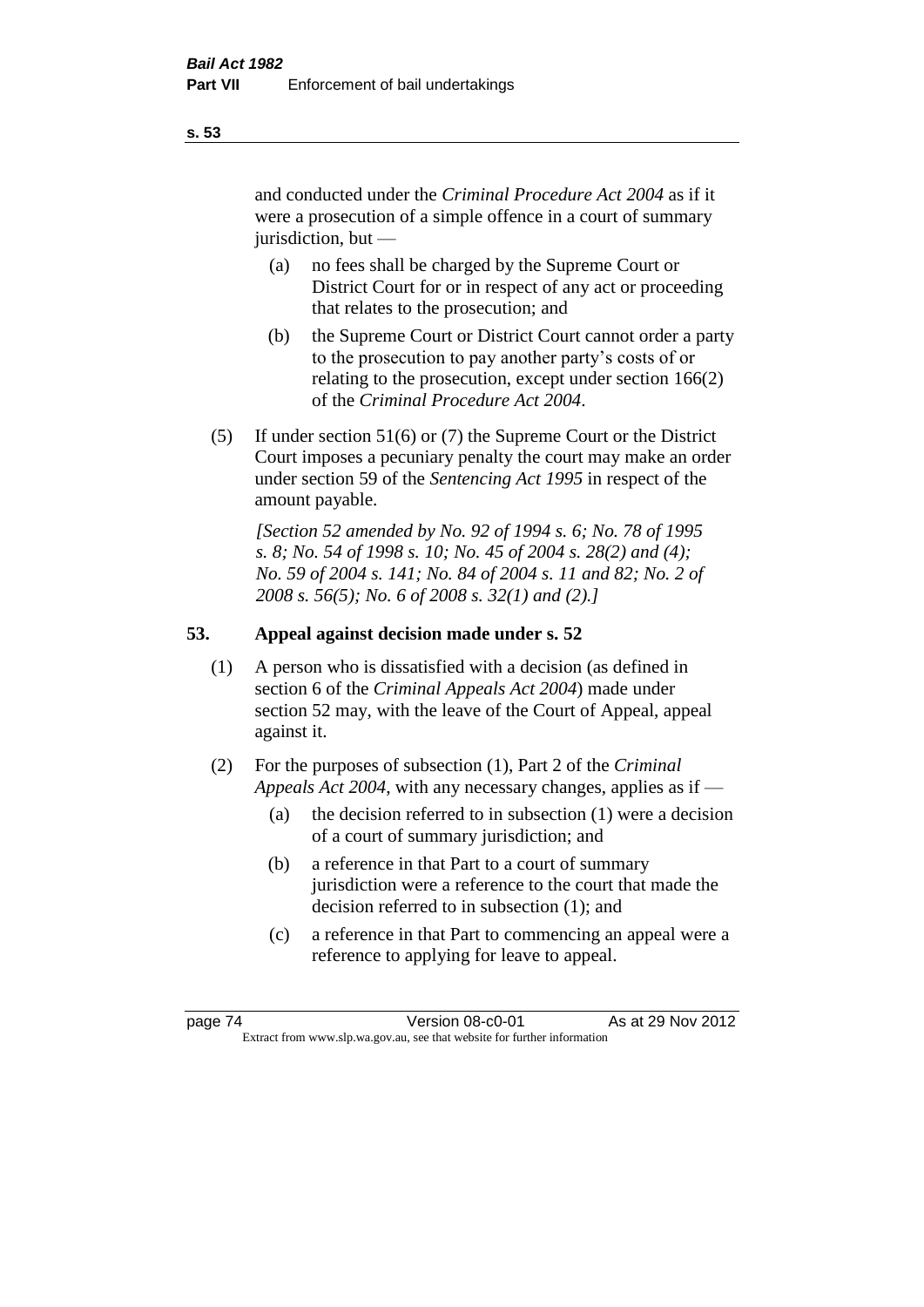(3) Despite section 13(1) of the *Criminal Appeals Act 2004*, the appeal is to be dealt with by the Court of Appeal.

*[Section 53 inserted by No. 45 of 2004 s. 28(3); amended by No. 84 of 2004 s. 11 and 82.]*

## **54. Bailed accused, prosecutor etc. may take before court to show cause against variation or revocation of bail**

 $(1a)$  In this section —

*relevant officer* means —

- (a) if the court before which the accused is required to appear is the District Court, the Supreme Court or the Court of Appeal — the prosecutor; or
- (b) in any other case the prosecutor or a police officer.
- (1) Where an accused has been released on bail the relevant officer may cause the accused to appear before an appropriate judicial officer to show cause why the accused's bail should not be varied or revoked if the relevant officer —
	- (a) has reasonable grounds to believe, or is notified in writing by a surety for the accused that the surety has reasonable grounds to believe, that the accused —
		- (i) is not likely to comply with any requirement of his bail undertaking mentioned in section  $28(2)(a)$  or (b); or
		- (ii) is, or has been, or is likely to be in breach of any condition of his bail undertaking mentioned in section  $28(2)(c)$ ; or
		- (iii) is, or has been, in breach of a home detention condition mentioned in section 28(2)(d);
	- (b) has reasonable grounds to believe that
		- (i) any surety for the accused's appearance is no longer suitable under section 39 to be a surety, or is dead; or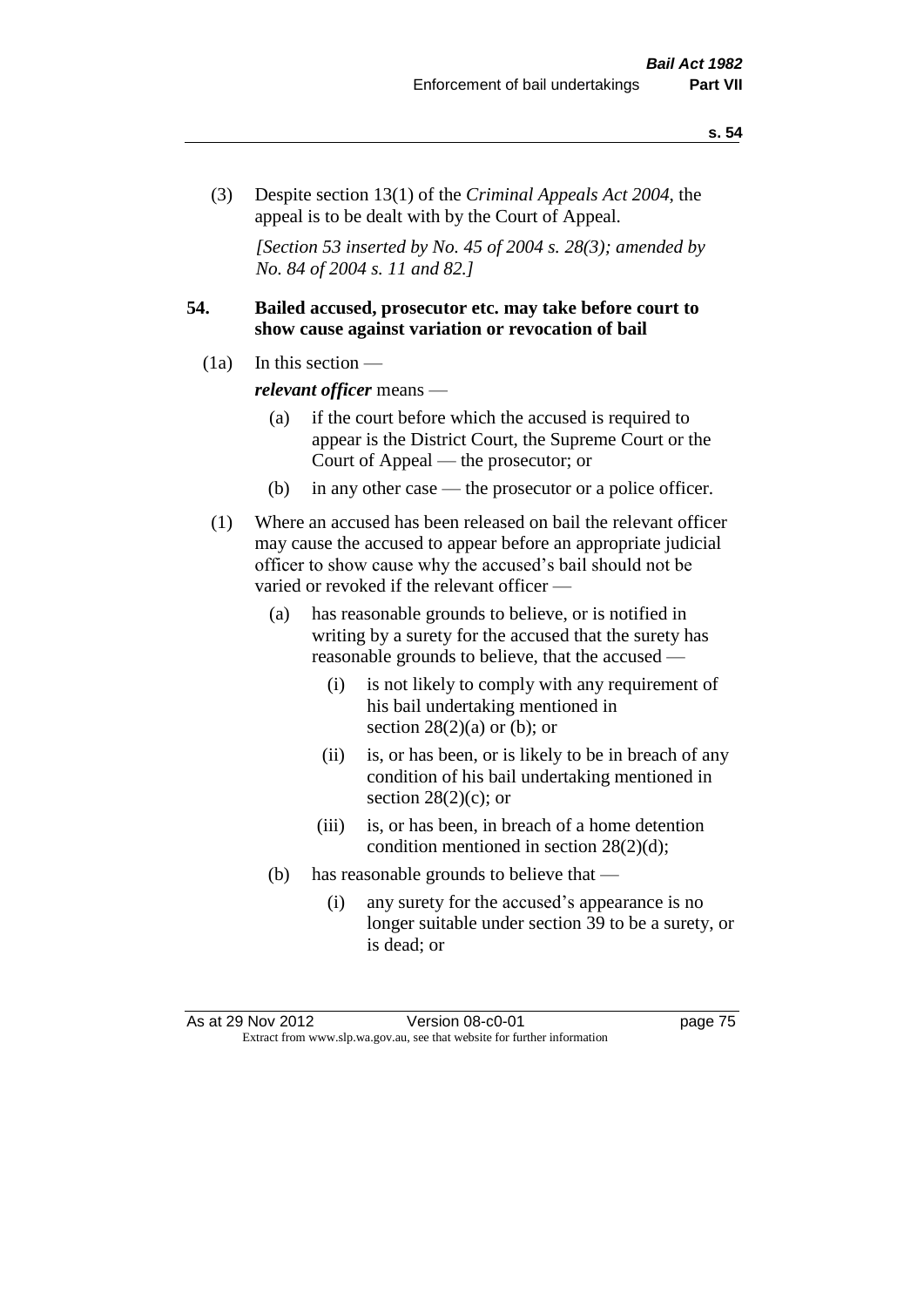| (11)  | for any reason any security required under Part D<br>of Schedule 1 is no longer sufficient; or                                                                                     |
|-------|------------------------------------------------------------------------------------------------------------------------------------------------------------------------------------|
| (iii) | in a case where the accused has been granted bail<br>for the purposes of an appeal, the accused has<br>discontinued the appeal or has not prosecuted it<br>with all due diligence. |

- (2) For the purposes of causing an accused to appear before an appropriate judicial officer as provided in subsection  $(1)$  —
	- (a) a police officer may arrest the accused without warrant and bring the accused before an appropriate judicial officer; or
	- (b) the relevant officer may apply to an appropriate judicial officer for a summons or warrant on any ground specified in subsection  $(1)$ .
- (2a) A police officer shall not exercise the power conferred by subsection (2)(a) unless the police officer is the relevant officer or is requested in writing to do so by the relevant officer.
- (3) An application under subsection (2)(b) must be made, and proceedings on it are to be conducted —
	- (a) in a court of summary jurisdiction in accordance with regulations made under the *Criminal Procedure Act 2004*;
	- (b) in the Supreme Court or the District Court in accordance with rules of court made under the *Criminal Procedure Act 2004*.
- (4) An accused arrested under this section shall be taken as soon as is practicable before an appropriate judicial officer unless he is arrested less than 24 hours before the time at which he is due to appear in accordance with his bail undertaking, in which case he shall be held in custody and brought before an appropriate judicial officer at that time.

**s. 54**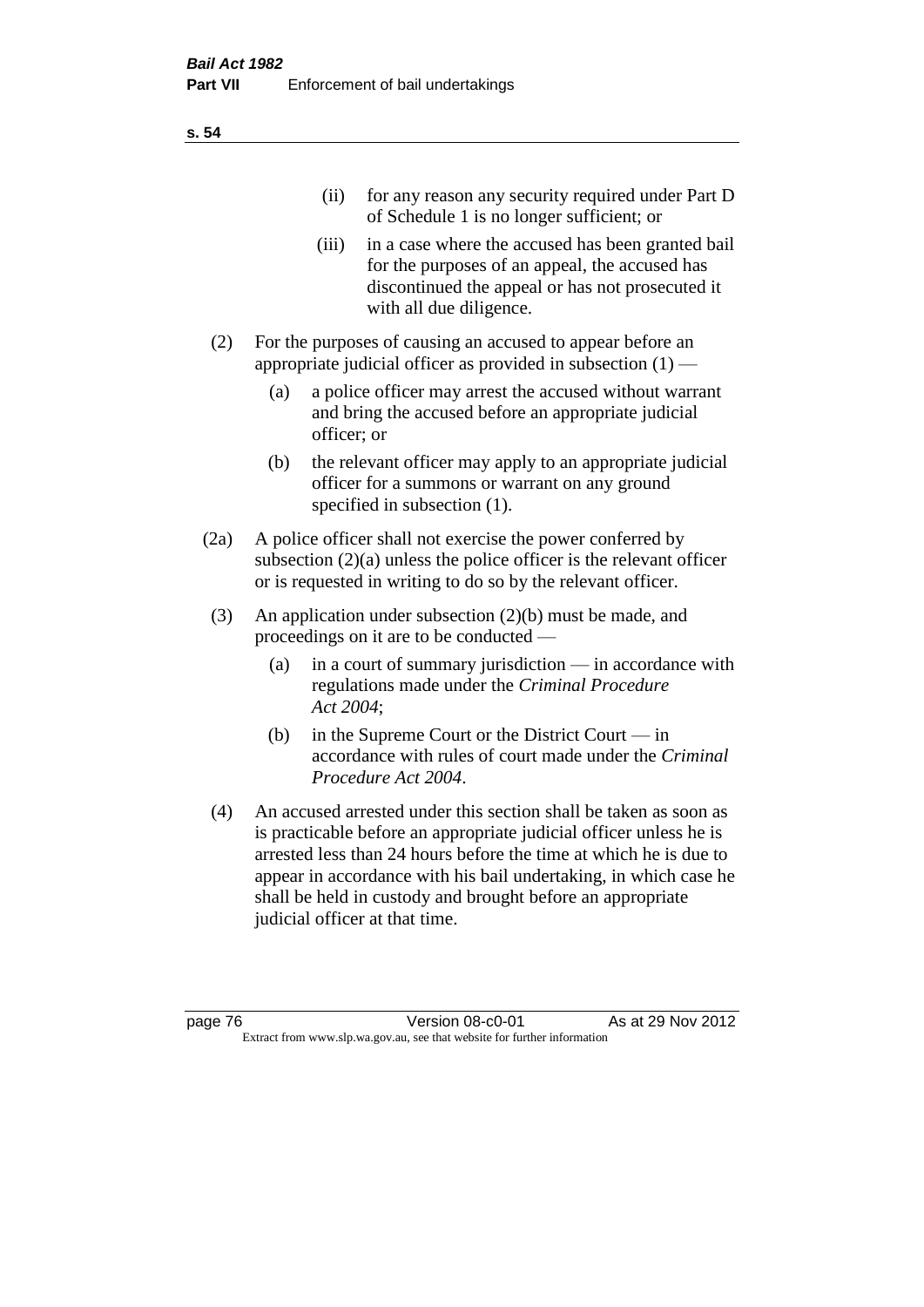- $(5)$  If
	- (a) the court before which the accused is required to appear is the District Court, the Supreme Court or the Court of Appeal; and
	- (b) a police officer is satisfied that because of the urgency of the case it is not practicable for the prosecutor to exercise the power conferred by subsection (1),

the police officer may exercise that power.

(6) If a police officer, acting under subsection (5), exercises the power conferred by subsection (1), the police officer is to be regarded as the relevant officer for the purposes of this section.

*[Section 54 amended by No. 33 of 1989 s. 18; No. 61 of 1990 s. 12; No. 45 of 1993 s. 12; No. 59 of 2004 s. 141; No. 84 of 2004 s. 9, 11 and 82; No. 6 of 2008 s. 33(1)-(4).]* 

## **54A. Accused on committal may be taken for purposes of s. 54 before court by which committed**

- (1) This section applies to an accused
	- (a) who has been released on bail following the accused's committal to the District Court or the Supreme Court to be tried (otherwise than for murder) or sentenced or otherwise dealt with; and
	- (b) who has not made an appearance in that court on the committal; and
	- (c) who, in the opinion of the relevant officer under section 54, should be made to show cause in terms of subsection (1) of that section.
- (2) The relevant officer may, under section 54, cause an accused to whom this section applies to appear before a judicial officer who is empowered to exercise jurisdiction in the court in which the committal order was made, instead of before an appropriate judicial officer.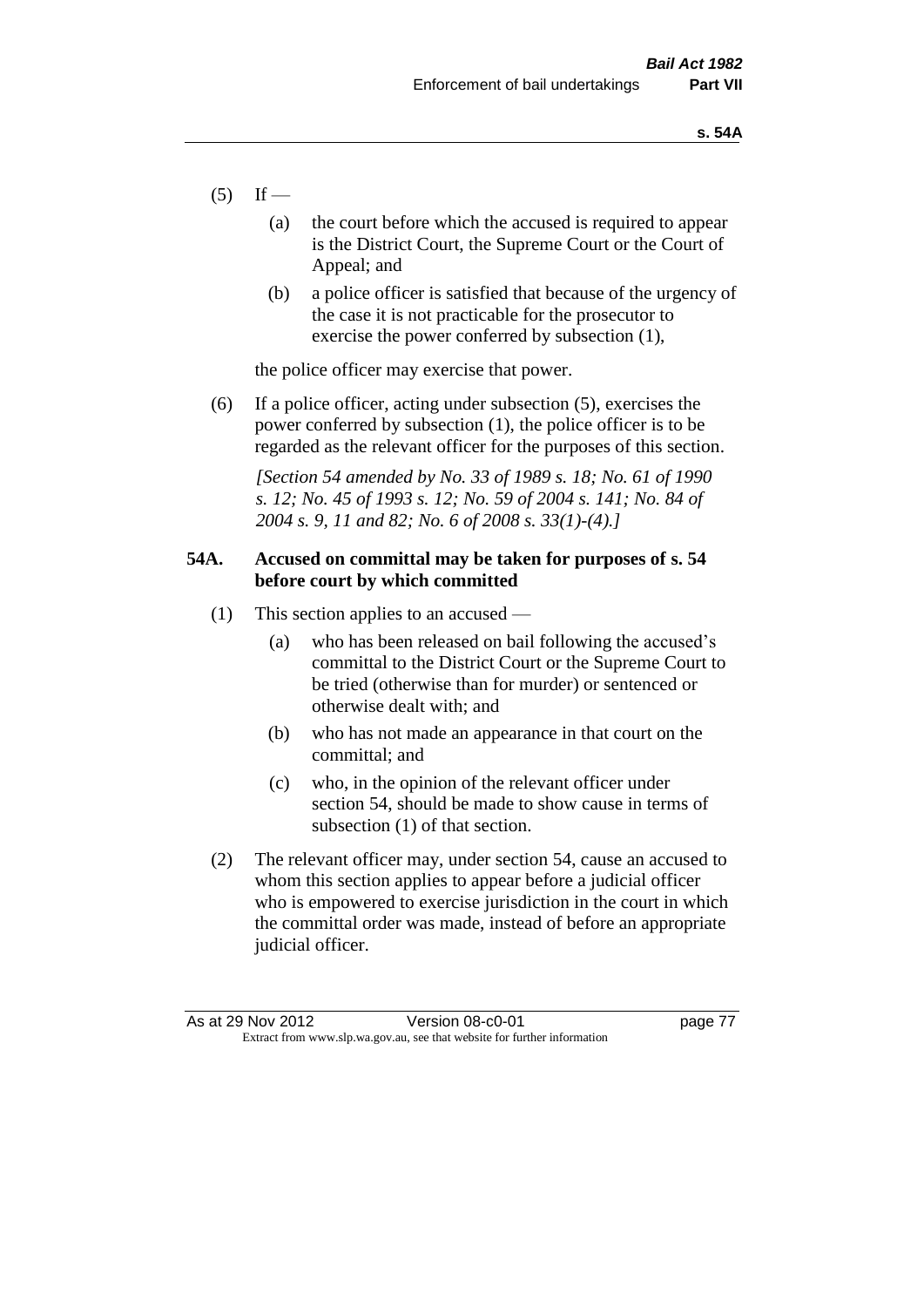(3) A judicial officer before whom an accused so appears is to be regarded as an appropriate judicial officer for the purposes of section 54(2).

- (4) A judicial officer before whom an accused so appears is not obliged to exercise any power conferred by section 55 but may refuse to do so and direct the relevant officer to cause the accused to appear before an appropriate judicial officer.
- (5) A relevant officer shall comply with a direction given to that officer under subsection (4).

*[Section 54A inserted by No. 6 of 2008 s. 34; amended by No. 29 of 2008 s. 24(6).]*

## **55. Accused before court under s. 54, judicial officer may revoke bail of etc.**

- (1) If the judicial officer before whom an accused appears under section 54 is satisfied that —
	- (a) the accused is not likely to comply with any requirement of his bail undertaking mentioned in section 28(2)(a) or  $(b)$ ; or
	- (b) he is, or has been, or is likely to be, in breach of any condition of his bail undertaking mentioned in section  $28(2)(c)$ ; or
	- (ba) he is, or has been, in breach of a home detention condition mentioned in section 28(2)(d); or
	- (c) any of the grounds set out in section  $54(1)(b)$  has been established,

he may —

- (d) revoke the bail and remand the accused in custody to appear at the time and place specified, or deemed by section 31(3) to be specified, in his bail undertaking; or
- (e) revoke the bail and grant fresh bail to the accused in accordance with this Act, other than clause 2 of Part B of Schedule 1.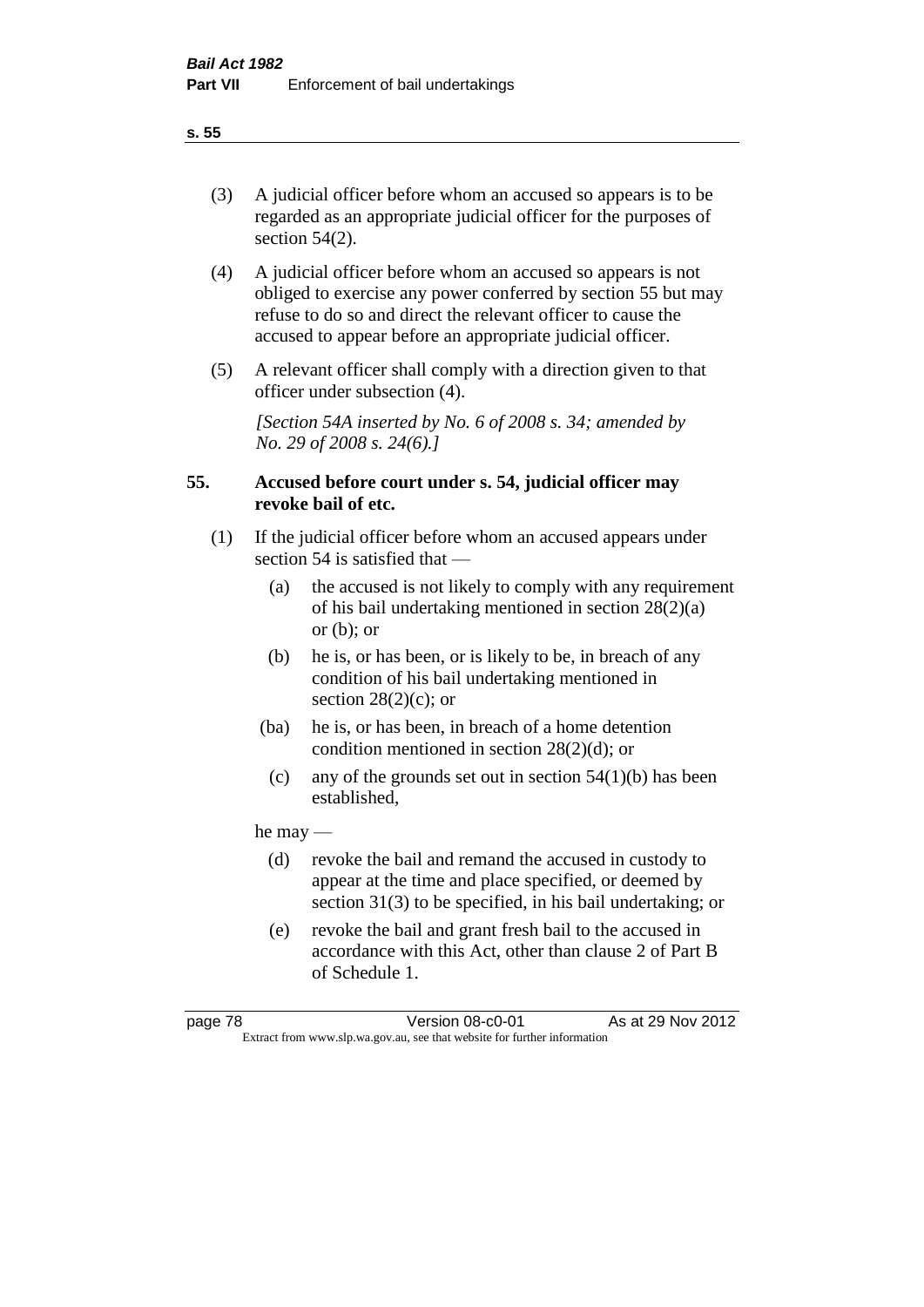(2) If the judicial officer before whom the accused so appears is not satisfied as to any of the matters mentioned in subsection (1)(a), (b), or (c) he shall release the accused on his existing bail undertaking and, with the consent in writing of the surety, on any existing surety undertaking.

*[Section 55 amended by No. 61 of 1990 s. 13; No. 45 of 1993 s. 12; No. 84 of 2004 s. 82.]* 

## *[56. Deleted by No. 6 of 2008 s. 35.]*

## **57. Offence under s. 51, court to order forfeiture of money under bail undertaking**

- (1) Where an accused is convicted of an offence against section  $51(1)$ ,  $(2)$  or  $(2a)$ , the court by which he is convicted shall, whether or not an application is made therefor by the prosecutor, order that the full amount agreed to be forfeited, in the accused's bail undertaking, be forfeited to the State.
- (2) Notwithstanding subsection (1), the court may decline to make an order thereunder or may order forfeiture in part only where the accused shows to the satisfaction of the judicial officer —
	- (a) that, by reason of a change of circumstances since the bail undertaking was entered into, an order for forfeiture, or for forfeiture in full (as the case may be), would cause excessive hardship to the accused or his dependants; and
	- (b) that such hardship would not be relieved by the exercise of one of the powers conferred by section 59.
- (3) Without prejudice to the recovery of such an amount as a civil debt due to the State, any amount to be paid under an order made under this section is to be paid, and its payment may be enforced under Part 5 of the *Fines, Penalties and Infringement Notices Enforcement Act 1994*, unless an order has been made under subsection (4).
- (4) If under this section the Supreme Court or the District Court makes an order requiring the payment of money, the court may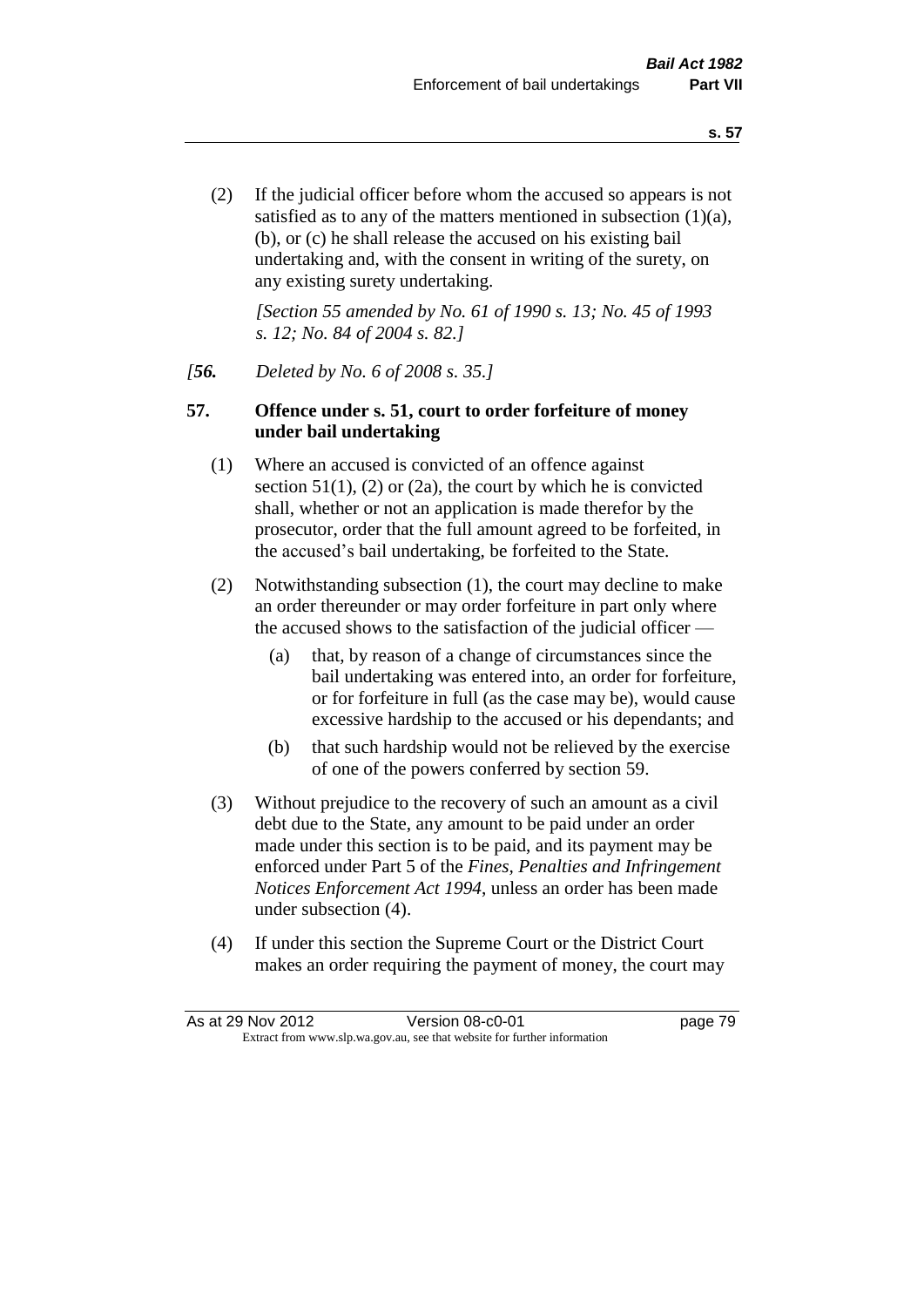make an order under section 59 of the *Sentencing Act 1995* in respect of the amount payable and for that purpose that section, with any necessary changes, applies as if the amount were a fine imposed on the accused.

*[Section 57 amended by No. 74 of 1984 s. 19; No. 92 of 1994 s. 7; No. 78 of 1995 s. 8; No. 54 of 1998 s. 11; No. 65 of 2003 s. 121(3); No. 84 of 2004 s. 82.]* 

# **58. Automatic forfeiture of money on expiration of one year after absconding**

- (1) If after the expiration of one year from the day on which the accused is required to appear in court in accordance with the requirement of his bail undertaking mentioned in section  $28(2)(a)$  he has not —
	- (a) been arrested under section 59B; or
	- (b) appeared in court in accordance with the requirement of his bail undertaking mentioned in section 28(2)(b); or
	- (c) otherwise surrendered himself or been taken into custody to be dealt with on the charge or charges for which the bail undertaking was entered into,

the full amount specified in the bail undertaking shall, on the expiration of the said period, be forfeited to the State by virtue of this section without any order of the court or other formality.

(2) Upon the occurrence of a forfeiture under subsection (1) any security given by the accused may be resorted to by the State as if an order of forfeiture had been made under section 57(1).

*[Section 58 amended by No. 65 of 2003 s. 121(3); No. 84 of 2004 s. 82; No. 6 of 2008 s. 18(3) and 36(2).]*

page 80 Version 08-c0-01 As at 29 Nov 2012 Extract from www.slp.wa.gov.au, see that website for further information

**s. 58**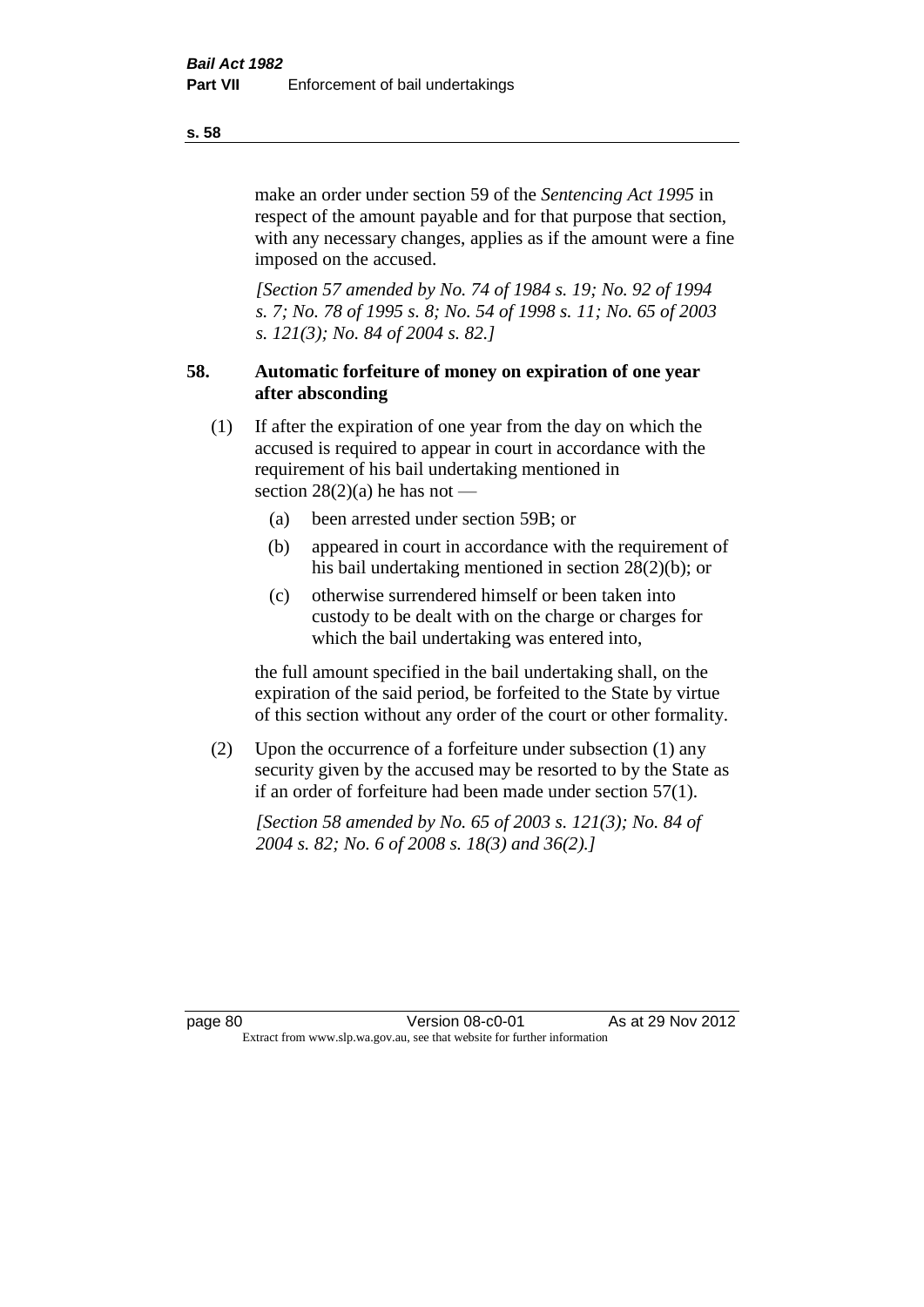# **Part VIII — Miscellaneous**

## **59. Order for forfeiture, court's additional powers as to**

A court or an appropriate judicial officer who makes an order for forfeiture under section 49 or 57 may, when doing so, or at any time thereafter, further order —

- (a) that payment of any sum be made by specified instalments or be postponed to a specified date; or
- (b) that any security given be applied in or towards payment of the sum forfeited; or
- (c) that the accused or the surety, as the case may be, do all such things and execute all such documents as may be necessary, or as may be specified in the order, for the purpose of vesting any security in the State or enabling the State to realize the same or to resort thereto to recover the sum forfeited,

and the court or an appropriate judicial officer may at any time vary or revoke an order made under paragraph (a), (b), or (c).

*[Section 59 amended by No. 65 of 2003 s. 121(3); No. 84 of 2004 s. 82.]*

# **59A. If bail dispensed with, accused may be taken before judicial officer for reconsideration of matter**

(1) In this section —

*relevant officer* has the meaning given in section 54(1a).

(2) Where the requirement for bail has been dispensed with for an accused under section 7A, the relevant officer may cause the accused to appear before an appropriate judicial officer for reconsideration of the matter, if the relevant officer has reasonable grounds to believe that the accused is not likely to appear at the time and place specified in a notice under section 13A(3).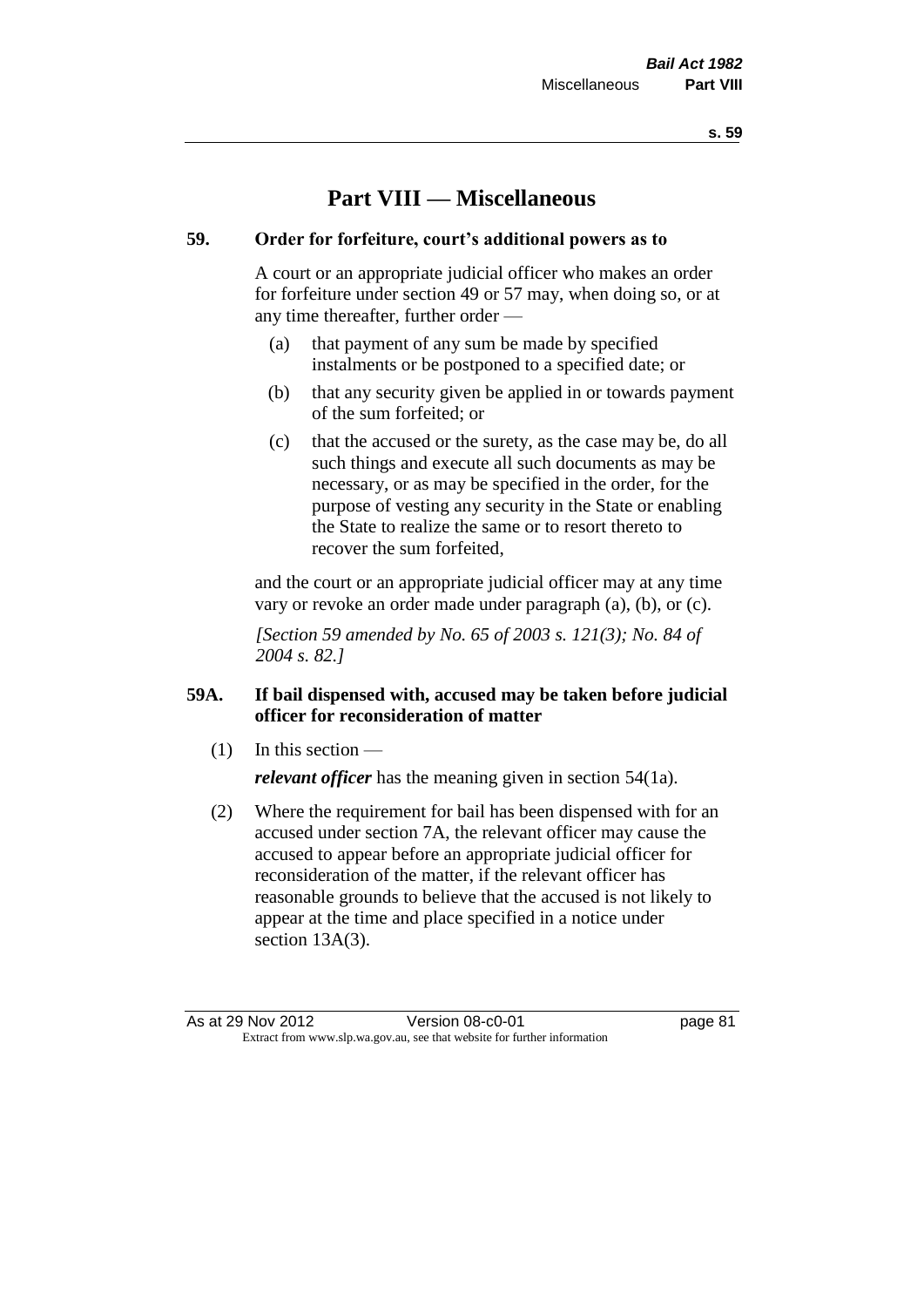- (3) Section 54(2), (2a), (3) and (4) apply, with necessary modifications, for the purposes of subsection (2).
- (4) The judicial officer before whom an accused appears under subsection (2) shall reconsider the accused's case and may, notwithstanding section 13 —
	- (a) again dispense with the requirement for bail; or
	- (b) grant bail; or
	- (c) refuse to grant bail,

in accordance with this Act, for the accused's appearance in court.

- $(5)$  If
	- (a) the court before which the accused is required to appear is the District Court, the Supreme Court or the Court of Appeal; and
	- (b) a police officer is satisfied that because of the urgency of the case it is not practicable for the prosecutor to exercise the power conferred by subsection (2),

the police officer may exercise that power.

(6) If a police officer, acting under subsection (5), exercises the power conferred by subsection (2), the police officer is to be regarded as the relevant officer for the purposes of this section.

*[Section 59A inserted by No. 6 of 2008 s. 36(1).]*

## **59B. Absconding accused, warrant for arrest of**

Where —

(a) at any time after that specified in an accused's bail undertaking for an accused's appearance the accused has failed to comply with the requirements of the accused's bail undertaking mentioned in section  $28(2)(a)$  or (b); or

page 82 Version 08-c0-01 As at 29 Nov 2012 Extract from www.slp.wa.gov.au, see that website for further information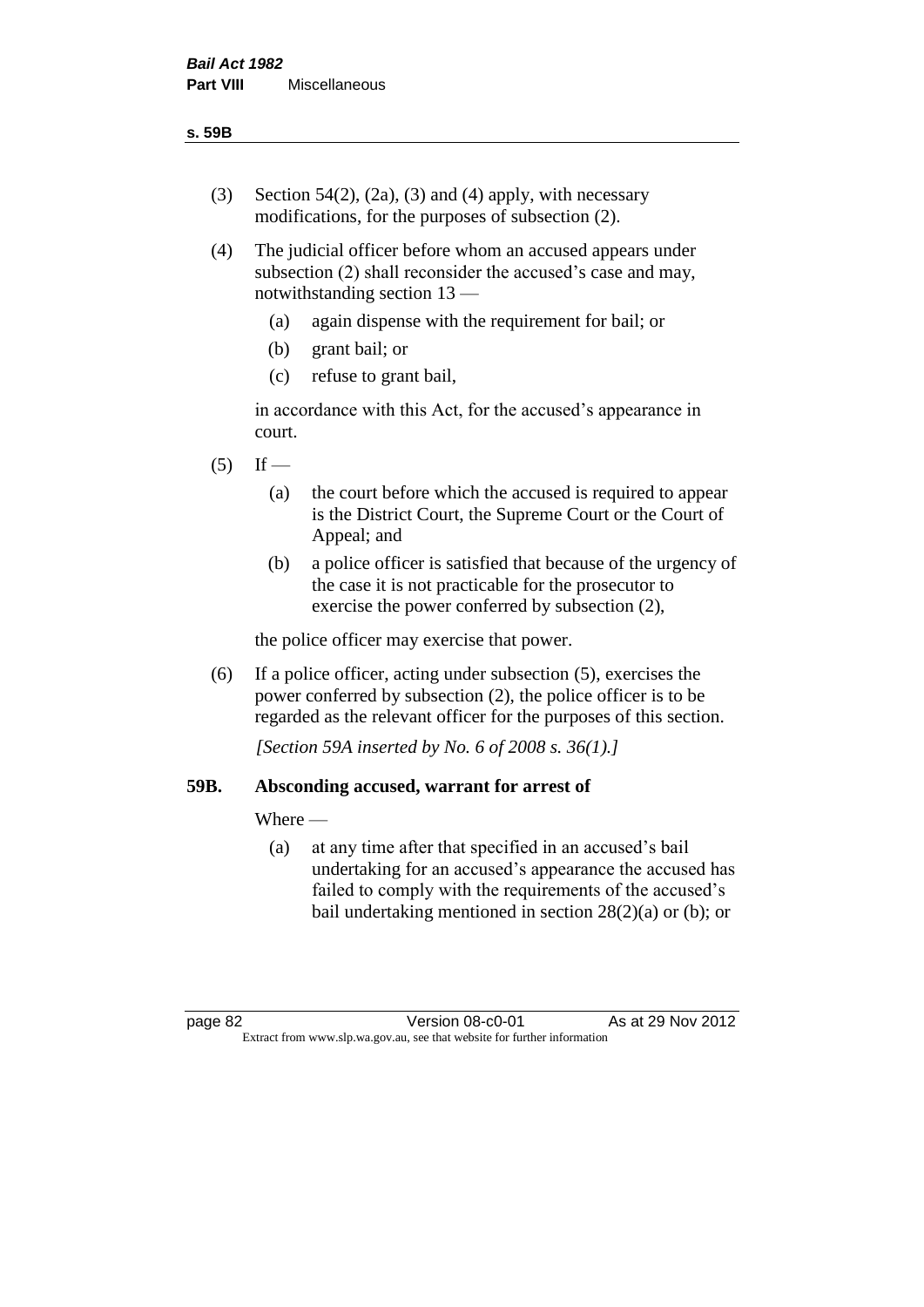(b) an accused has failed to appear at the time and place specified in a notice under section 13A(3).

the court before which the accused was required to appear may issue a warrant to arrest the accused and bring the accused before that court or a court of like jurisdiction.

*[Section 59B inserted by No. 6 of 2008 s. 36(1).]*

## **60. Change of address, accused and surety to notify**

Where the residential address of —

- (a) an accused who has been released on bail or for whom the requirement for bail has been dispensed with; or
- (b) a surety,

changes from that appearing on his bail undertaking, surety undertaking or notice under section 13A(3), as the case may be, he shall forthwith, in writing, notify details of the change to the registrar of the court before which, at the time when the change occurs, the accused is required to appear, and if without reasonable cause he fails to do so he commits an offence.

Penalty: \$1 000.

*[Section 60 amended by No. 50 of 2003 s. 37(5); No. 59 of 2004 s. 141; No. 84 of 2004 s. 82; No. 6 of 2008 s. 37.]*

# **61. Failing to bring arrested person before court or person able to grant bail, offence**

- (1) A person to whom this section applies commits an offence if, having arrested another for an offence, he wilfully and without reasonable excuse fails to take that other person, or cause him to be taken, as soon as is practicable —
	- (a) before an authorised officer or judicial officer empowered by this Act to grant bail for that offence; or
	- (b) before a court.

Penalty: \$1 000 or imprisonment for 12 months or both.

As at 29 Nov 2012 Version 08-c0-01 Page 83 Extract from www.slp.wa.gov.au, see that website for further information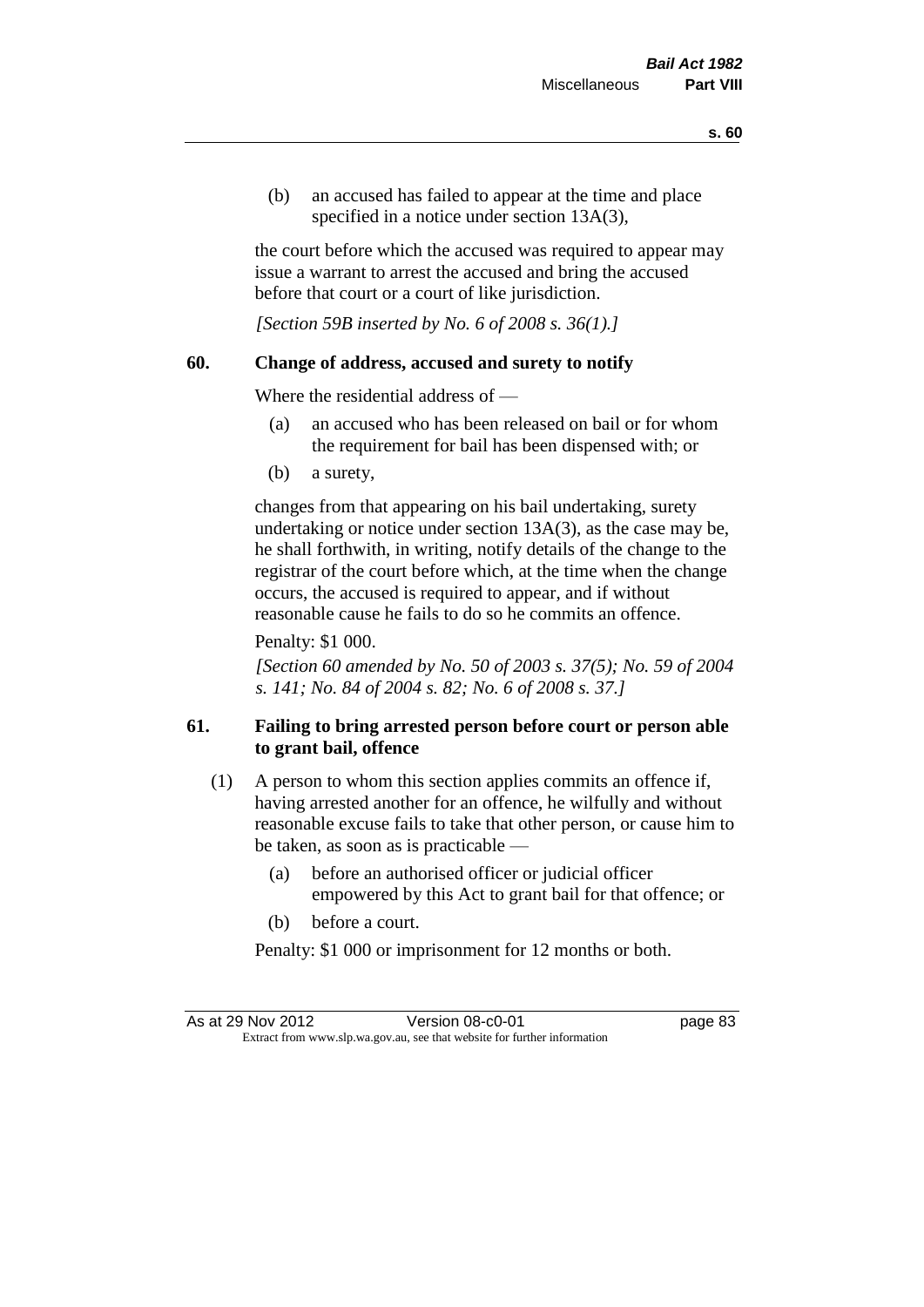#### **s. 62**

- (2) This section applies to a person who
	- (a) is not empowered by this Act to grant bail for the offence; or
	- (b) being so empowered, elects to act under section 6(7).

*[Section 61 amended by No. 15 of 1988 s. 17; No. 59 of 2006 s. 4(4); No. 6 of 2008 s. 38.]* 

## **62. Giving false information for bail purposes, offence**

A person who for the purpose of obtaining —

- (a) a grant of bail for himself or a variation of the terms and conditions thereof; or
- (b) approval of himself as a surety,

makes any statement which he knows is false in a material particular, or recklessly makes any statement which is false in a material particular, commits an offence.

Penalty: \$1 000 or imprisonment for 12 months or both.

## **63. Protection from personal liability**

A person shall not be liable in civil proceedings on account of anything done, or omitted to be done, by him in good faith in the course of carrying out any provision of this Act, or purporting to be so done or omitted; but the liability (if any) of any other person (including the State or the Commonwealth) as his employer is not affected by this section and shall be determined as if it had not been passed.

*[Section 63 amended by No. 65 of 2003 s. 121(4).]*

## **64. Non-appearance etc. by an accused, proving**

Where it is required for the purposes of this Act to prove —

(a) that an accused did not appear before a particular court, at a particular place, on a particular day, at a particular time or during a particular period; or

page 84 Version 08-c0-01 As at 29 Nov 2012 Extract from www.slp.wa.gov.au, see that website for further information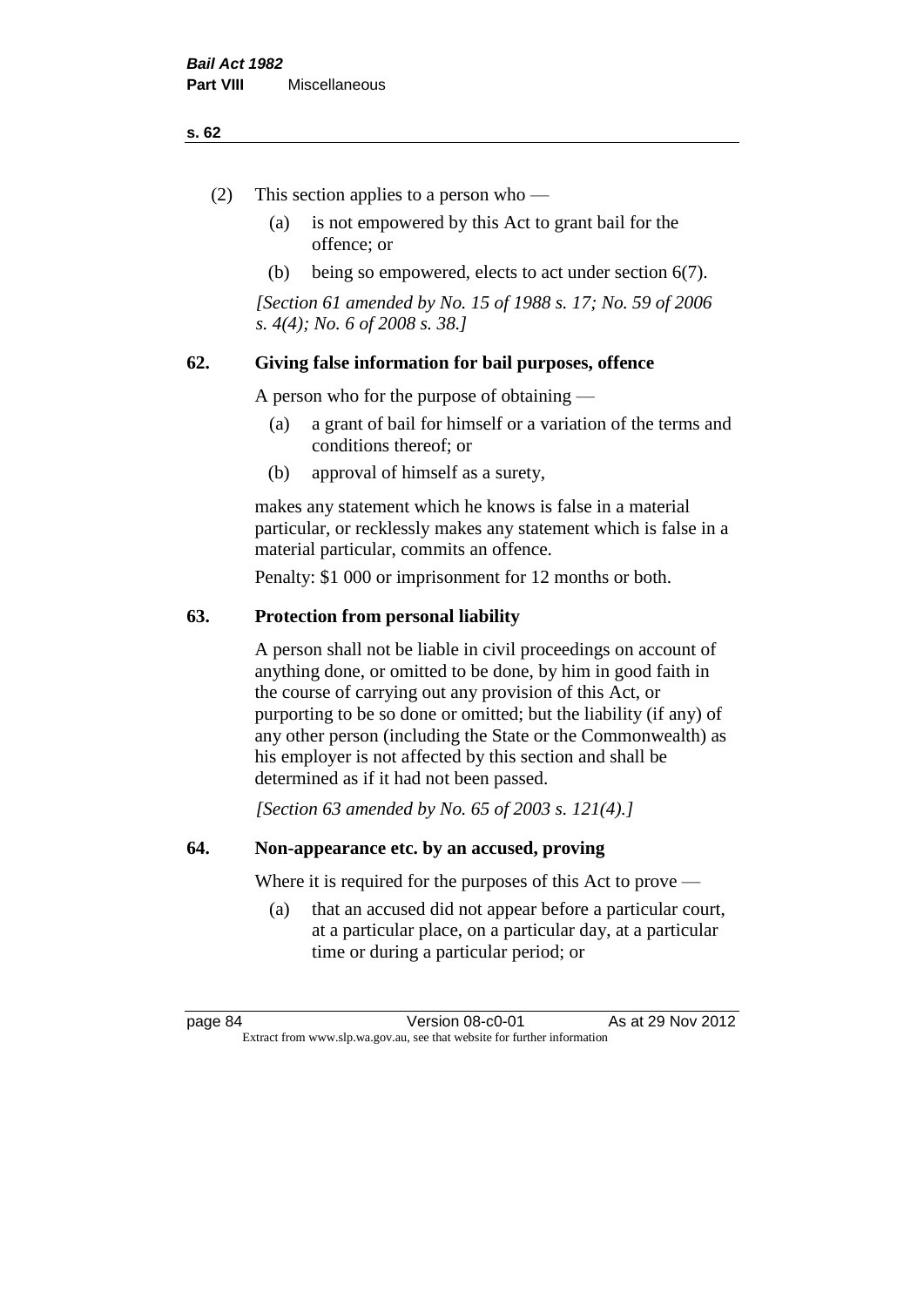(b) the day, time or period when or during which an accused did appear before a particular court at a particular place,

a certificate as to any such matter, purporting to be signed by a judicial officer or registrar of the court before which the accused was required to appear, shall be evidence of the matter so certified.

*[Section 64 amended by No. 59 of 2004 s. 141; No. 84 of 2004 s. 82.]* 

## **65. Bail undertakings by child, effect of**

A bail undertaking entered into by a person who is under the age of 18 years shall bind him as if he were of full age.

#### **66. Other powers etc. to grant bail abolished**

- (1) Any power or duty that, at the commencement of this Act, exists apart from statute to grant bail to an accused awaiting an appearance in court for an offence, is abolished.
- (2) Subsection (1) has effect notwithstanding anything in section 16 of the *Supreme Court Act 1935*.
- (3) In subsection (1) *statute* means an Act of the Parliament of Western Australia, other than the *Supreme Court Act 1935*.

*[Section 66 amended by No. 84 of 2004 s. 82.]*

## **66A. Delegation by registrar of court**

- (1) The registrar of a court may, either generally or as otherwise provided by the instrument of delegation, by instrument signed by him, delegate to an officer of that court any function conferred on him by or under this Act other than —
	- (a) this power of delegation; or
	- (aa) a function conferred by section  $11(3)$  or  $36(1)(a)$ ; or
	- (b) any function that a judicial officer has required him to perform personally.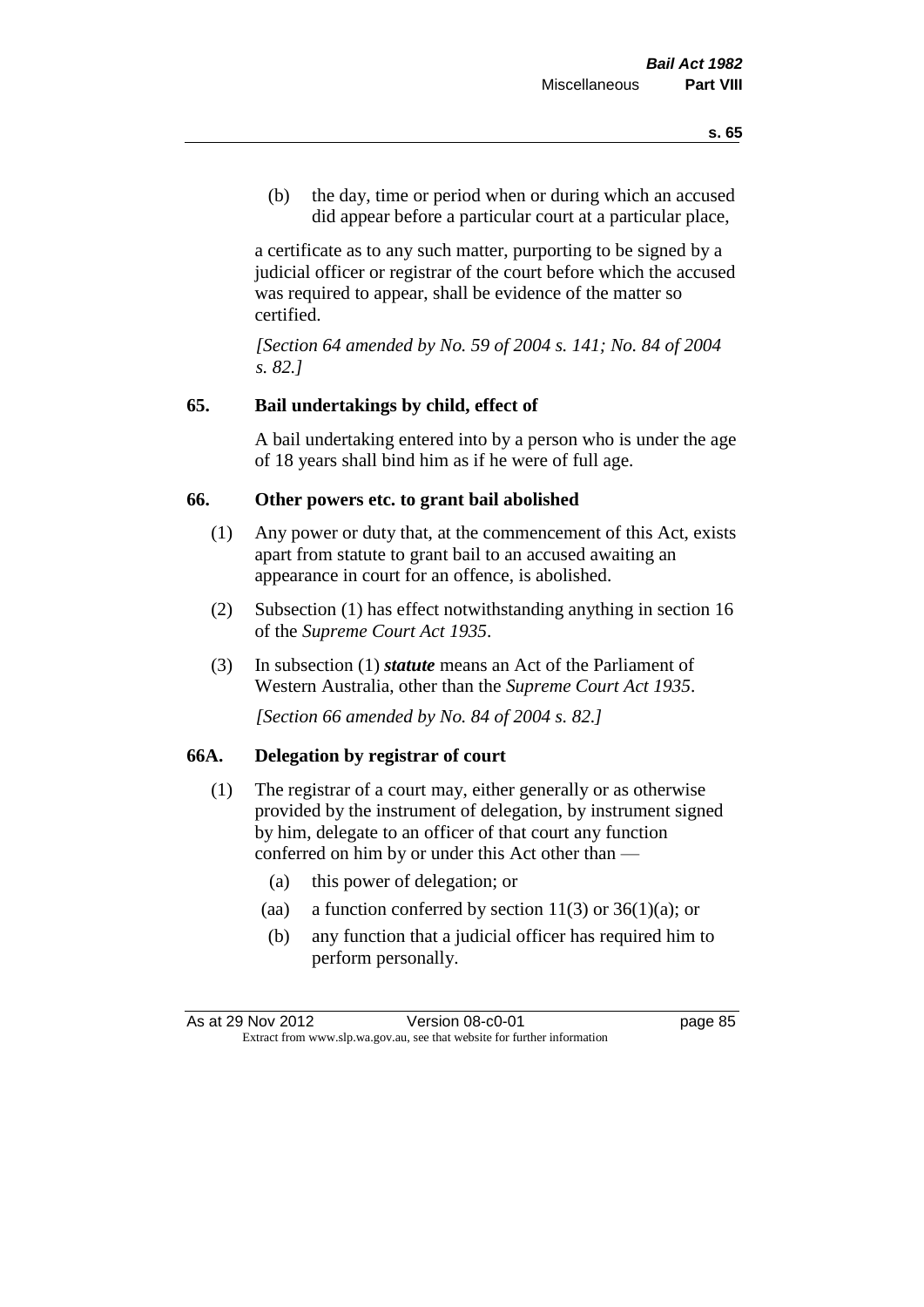**s. 66B**

(2) The superintendent of a detention centre under the *Young Offenders Act 1994* may, either generally or as otherwise provided by the instrument of delegation, by instrument signed by him, delegate to an officer of the Public Sector agency principally assisting the Minister administering that Act in its administration any function conferred on him by or under this Act, other than this power of delegation.

*[Section 66A inserted by No. 15 of 1988 s. 18; amended by No. 49 of 1988 s. 89; No. 31 of 1993 s. 8; No. 59 of 2004 s. 141; No. 65 of 2006 s. 52; No. 6 of 2008 s. 39.]* 

# **66B. Video link or audio link, use of in bail proceedings**

(1) In this section —

*audio link* means facilities (including telephone) that enable, at the same time, a judicial officer or authorised officer at one place to hear the accused at another place and vice versa;

*bail proceedings* means any proceedings under this Act including —

- (a) proceedings on a case for bail;
- (b) proceedings relating to the variation or revocation of bail;
- (c) proceedings on an application under section 48 or 49;
- (d) proceedings on an appeal under section 15A or 53;

*video link* means facilities (including closed circuit television) that enable, at the same time, a judicial officer or authorised officer at one place to see and hear the accused at another place and vice versa.

- (2) Bail proceedings may be conducted by means of a video link or an audio link.
- (3) Without limiting subsection (2), if a provision of this Act requires or authorises an accused to be brought before, or appear before, a court, judicial officer or authorised officer, the accused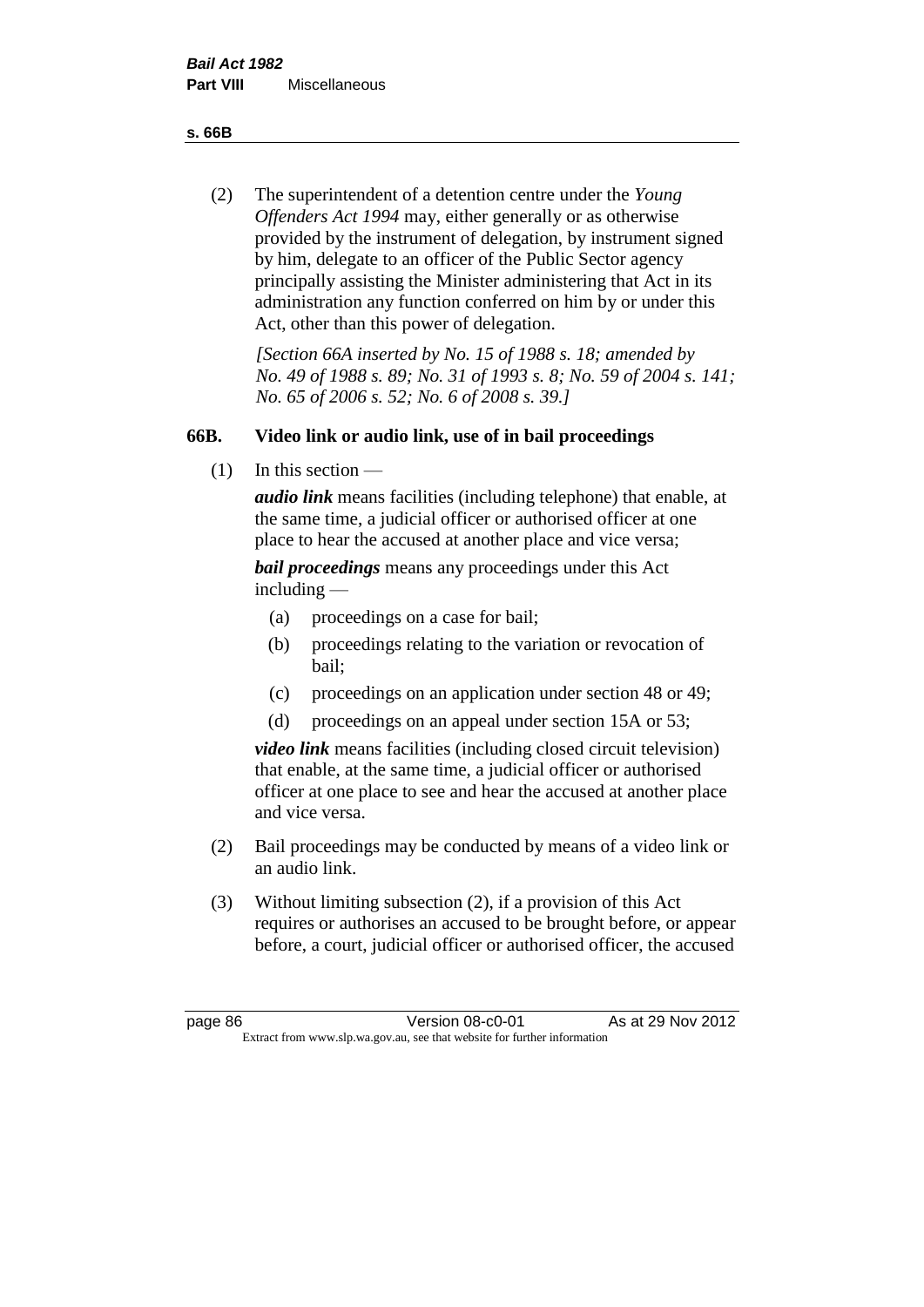may be brought before, or appear before, the court or officer by means of a video link or an audio link.

- (4) An audio link is not to be used under this section unless a video link is not available and cannot reasonably be made available.
- (5) Nothing in this section prevents a court, judicial officer or authorised officer from requiring that an accused be brought before, or appear before, the court or officer in person for the purposes of bail proceedings.

*[Section 66B inserted by No. 6 of 2008 s. 40(1).]*

## **67. Regulations**

- (1) The Governor may make regulations, not inconsistent with this Act, prescribing such things as are required or permitted by this Act to be prescribed or as it is necessary or expedient to prescribe for the purposes thereof.
- (2) Without limiting the generality of subsection (1) regulations  $\text{max}$  —
	- (a) make provision for or with respect to the making of applications —
		- (i) for or in relation to bail;
		- (ii) for the approval of sureties;
		- (iii) for the approval of security to be given by accused persons and sureties;
		- (iv) for the cancellation of a surety undertaking;
		- (v) for an order under section 49,

and for the manner in which such applications are to be made and the procedure to be followed on such applications;

(b) for the purposes of clause 5 of Part A of Schedule 1, prescribe the officer or officers who may grant bail for any prescribed appearance or class of appearance in court by an accused who is in custody;

As at 29 Nov 2012 **Version 08-c0-01 Dage 87** Extract from www.slp.wa.gov.au, see that website for further information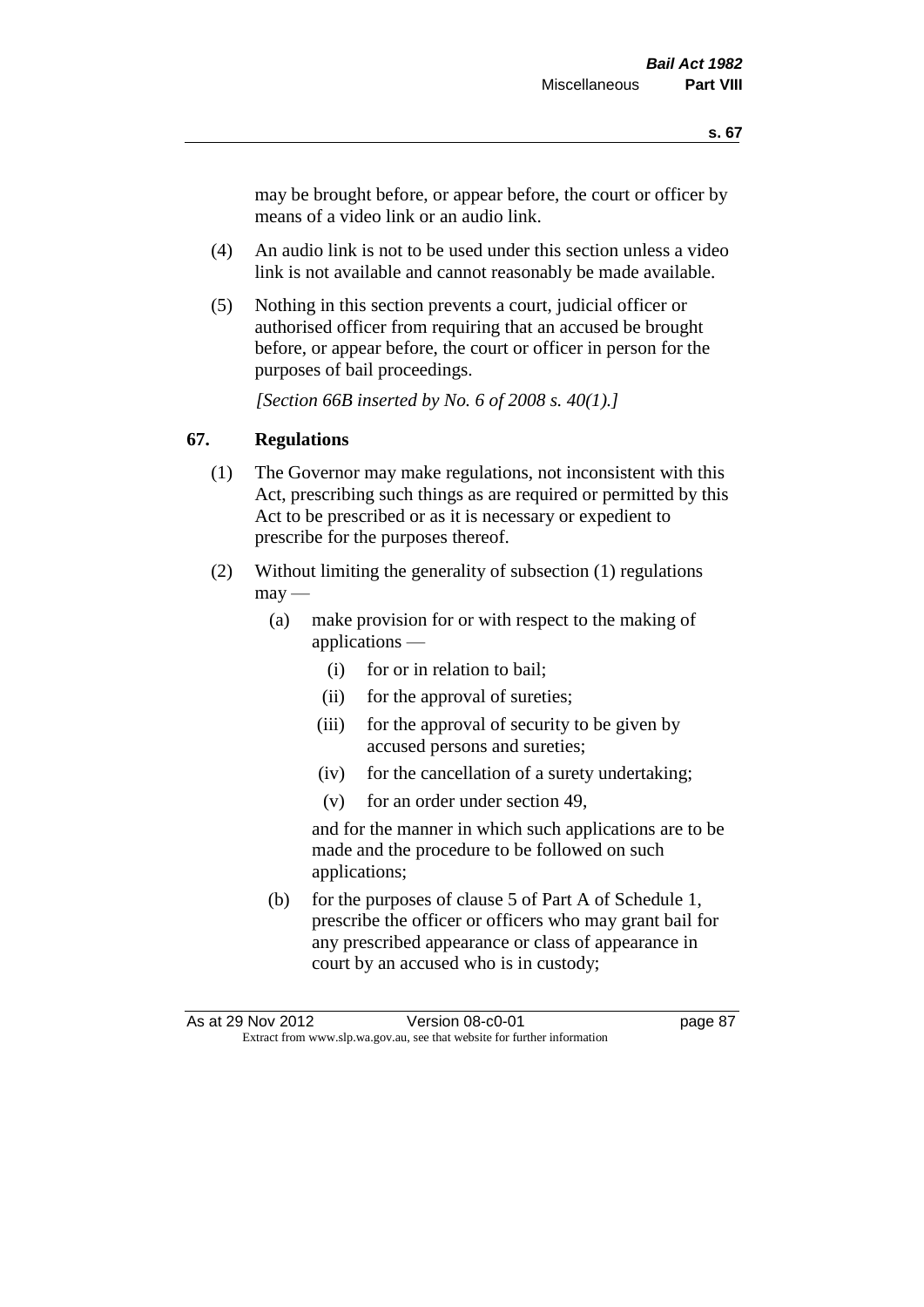**s. 67**

- (c) make provision for, or with respect to the management, control, supervision and good order of premises established for the accommodation of persons to whom bail has been granted.
- (3) Regulations made under this section may provide that a contravention or failure to comply with a regulation constitutes an offence and may provide for penalties not exceeding a fine of \$500 for offences against the regulations.

*[Section 67 amended by No. 45 of 1993 s. 12; No. 84 of 2004 s. 83(3); No. 2 of 2008 s. 56(6); No. 6 of 2008 s. 30(3).]* 

*[68. Omitted under the Reprints Act 1984 s. 7(4)(g).]*

page 88 Version 08-c0-01 As at 29 Nov 2012 Extract from www.slp.wa.gov.au, see that website for further information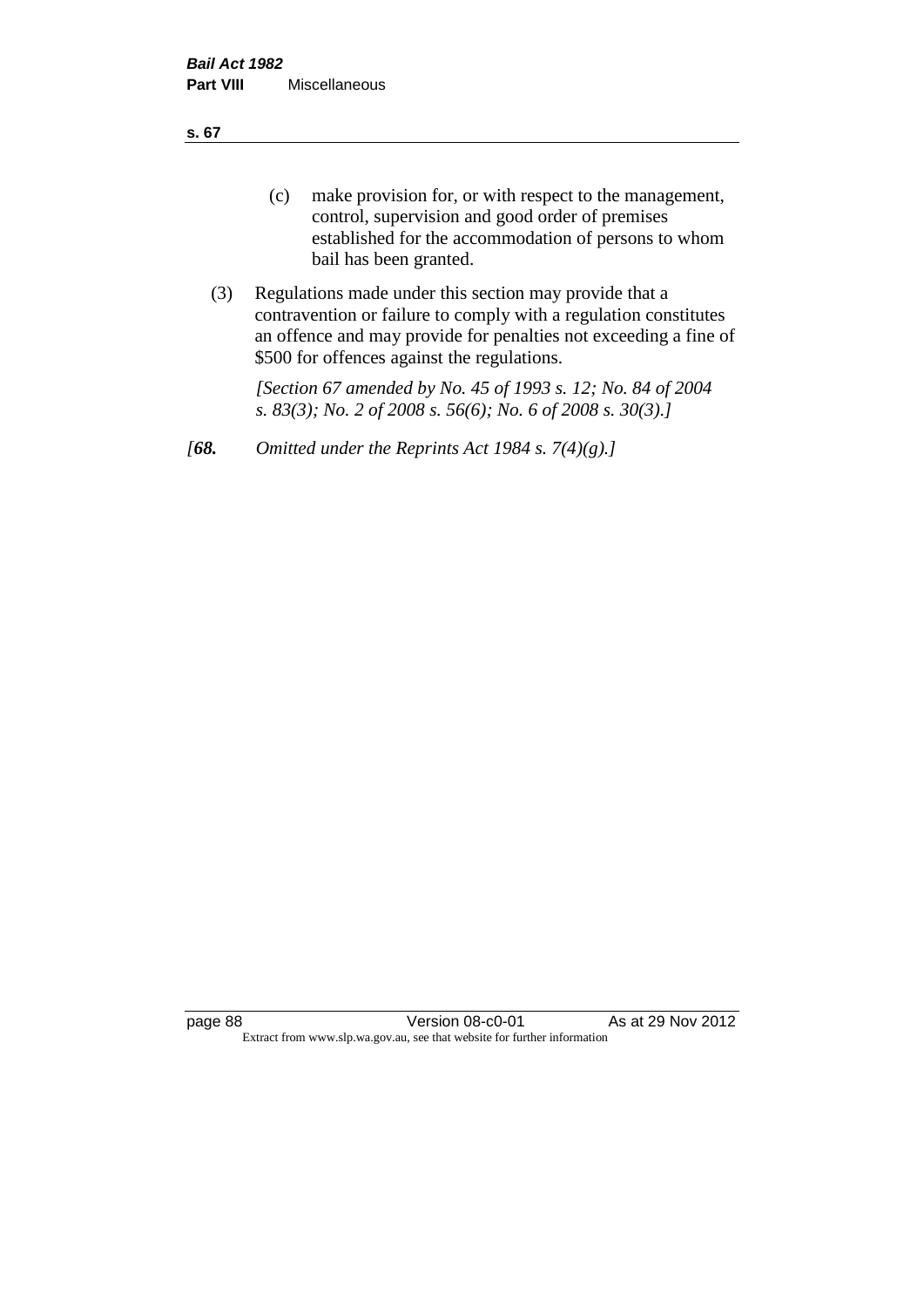# **Schedule 1 — Jurisdiction as to bail and related matters**

[s. 13, 17]

*[Heading inserted by No. 6 of 2008 s. 41(1).]*

## **Part A** — **Jurisdiction relating to bail**

*[Heading inserted by No. 6 of 2008 s. 41(2)(a).]*

#### **First Column**

#### **Second Column**

*Appearances in court*

*By whom bail may be granted or (where applicable) dispensed with*

*[Heading amended by No. 6 of 2008 s. 41(2)(b) and (c).]*

## **1. Initial appearance**

(1) The initial appearance in a court of summary jurisdiction or the Children's Court by an accused in, or in connection with, proceedings for an offence.

In any case —

- (a) a justice; or
- (b) an authorised police officer; and

in addition, in the case of a child, an authorised community services officer.

(2) The initial appearance in the District Court or the Supreme Court, not being the initial appearance to which clause 3 applies.

A judge of the District Court or a judge of the Supreme Court, as the case requires.

*[Clause 1 amended by No. 15 of 1988 s. 19; No. 49 of 1988 s. 90(a)(i); No. 59 of 2004 s. 141; No. 84 of 2004 s. 10(1) and 82.]*

As at 29 Nov 2012 Version 08-c0-01 page 89 Extract from www.slp.wa.gov.au, see that website for further information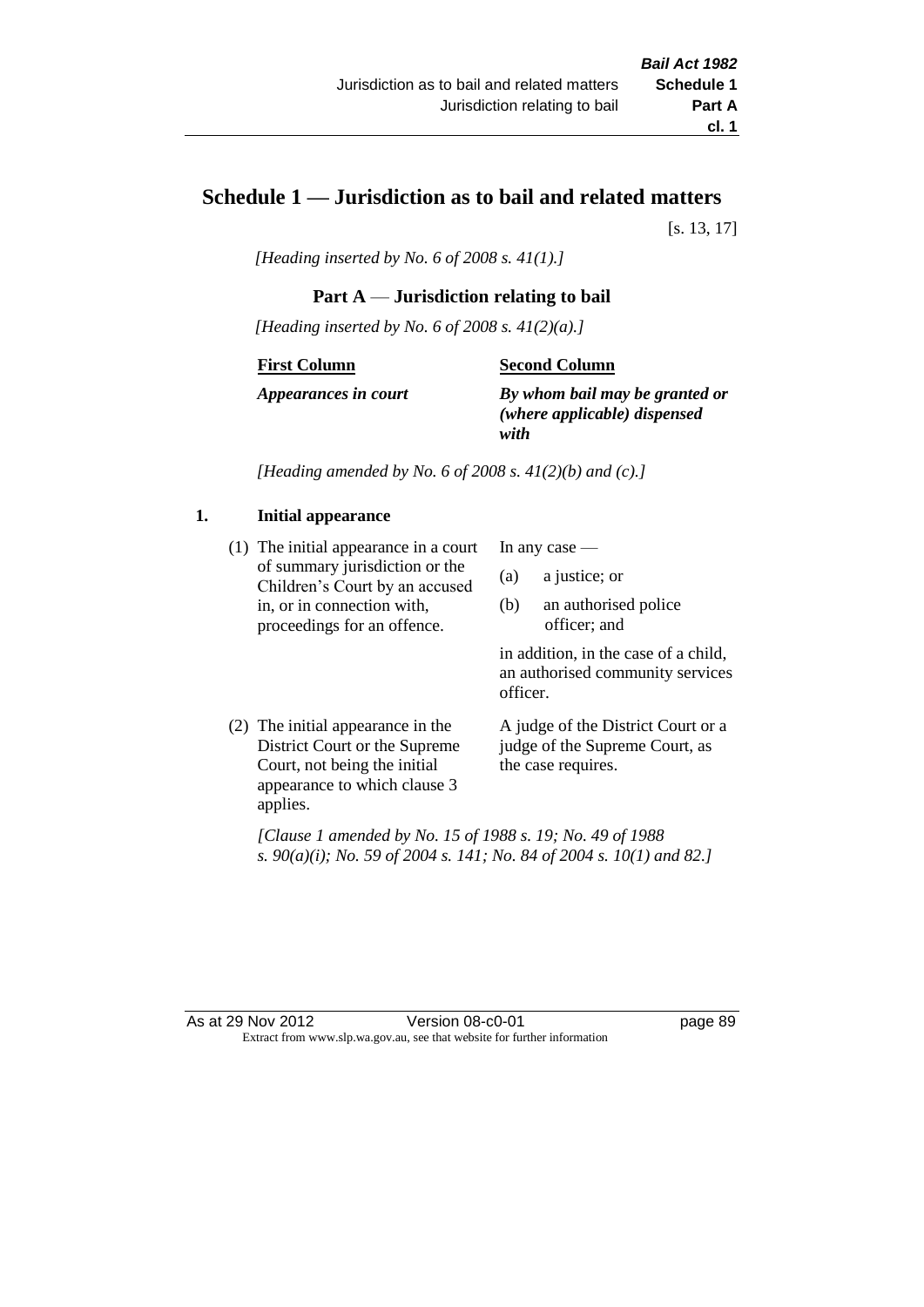| <b>First Column</b>  | <b>Second Column</b>                                                   |
|----------------------|------------------------------------------------------------------------|
| Appearances in court | By whom bail may be granted or<br>(where applicable) dispensed<br>with |

## **2. Appearance after adjournment**

Appearance in any court or before The judicial officer who orders a judicial officer by an accused after any adjournment of proceedings for an offence, not being a committal under clause 3.

the adjournment.

*[Clause 2 amended by No. 84 of 2004 s. 82.]*

## **3**. **Appearance on committal to Supreme Court or District Court**

The initial appearance by an accused in the Supreme Court or District Court after he has been committed thereto under any Act to be tried or sentenced or otherwise dealt with. The judicial officer who orders the committal.

*[Clause 3 amended by No. 84 of 2004 s. 82.]*

#### **4. Appearance in connection with appeal etc.**

| (1) Appearance in connection with an If the appeal is being determined<br>application or appeal made under<br>the Criminal Appeals Act 2004 or<br>with any order made in<br>determining the application or<br>appeal. | by a single judge of the Supreme<br>Court, a single judge of the<br>Supreme Court;<br>If the appeal is being determined<br>by the Court of Appeal, the Court<br>of Appeal or a single judge of<br>appeal. |
|-----------------------------------------------------------------------------------------------------------------------------------------------------------------------------------------------------------------------|-----------------------------------------------------------------------------------------------------------------------------------------------------------------------------------------------------------|
| (2) Appearance in connection with a<br>rehearing of proceedings ordered<br>under section 28 of the<br>Children's Court of Western<br>Australia Act 1988.                                                              | The Children's Court.                                                                                                                                                                                     |

page 90 Version 08-c0-01 As at 29 Nov 2012 Extract from www.slp.wa.gov.au, see that website for further information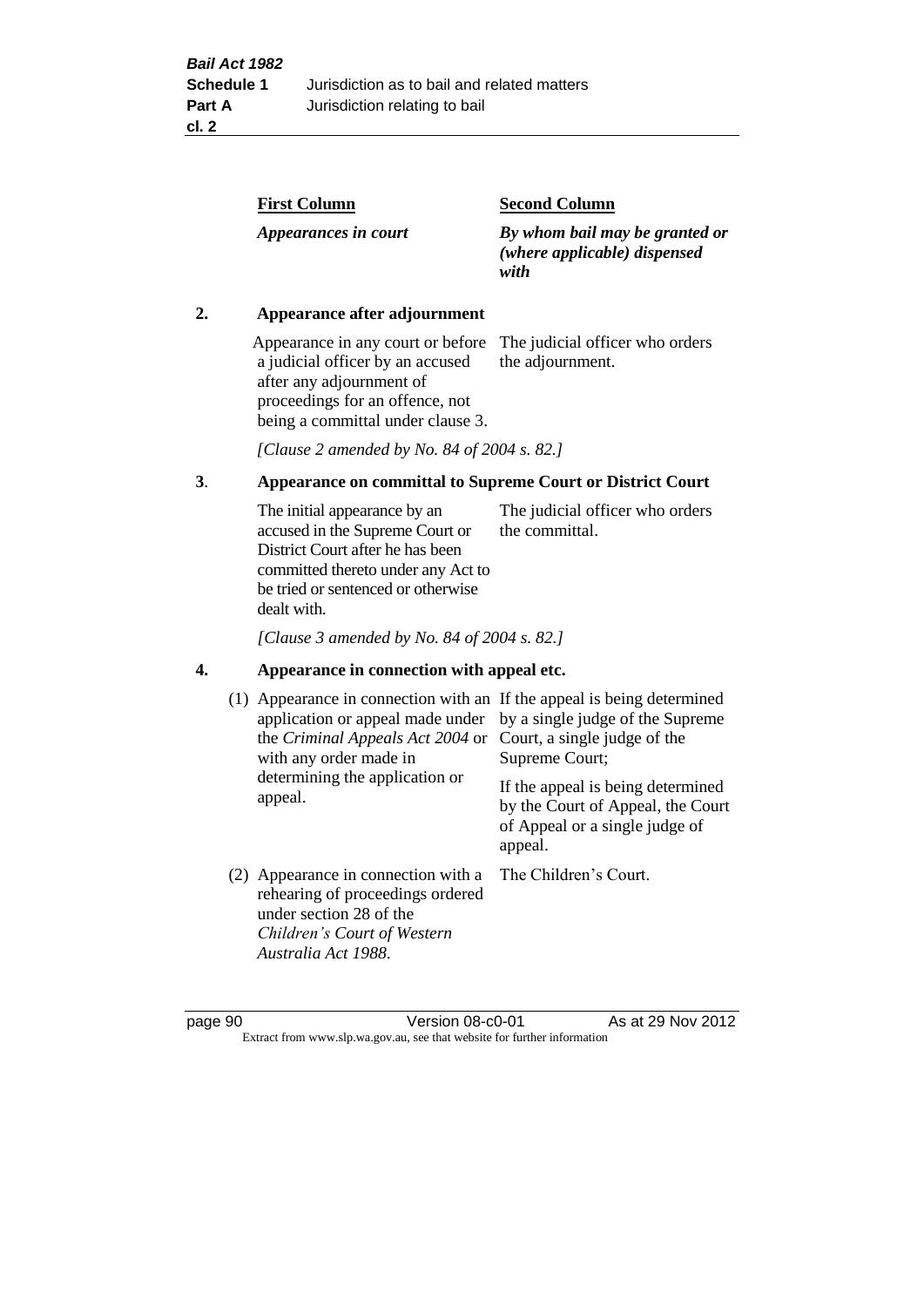| <b>First Column</b>                                                  | <b>Second Column</b>                                                   |  |
|----------------------------------------------------------------------|------------------------------------------------------------------------|--|
| Appearances in court                                                 | By whom bail may be granted or<br>(where applicable) dispensed<br>with |  |
| (3) Appearance in connection with<br>the reconsideration of an order | The Children's Court constituted<br>by the President.                  |  |

*[Clause 4 inserted by No. 84 of 2004 s. 10(2).]*

## **5. Appearance prescribed by regulation**

under section 40 of the *Children's Court of Western* 

*Australia Act 1988*.

| Appearance in a court for any  | The judicial or other officer   |
|--------------------------------|---------------------------------|
| other purpose or following any | prescribed by such regulations. |
| other occurrence prescribed by |                                 |
| regulations under this Act.    |                                 |

## **6. Appearances not otherwise provided for**

Any appearance in a court not otherwise provided for in this Part or by regulations under this Act.

The judicial officer who, or court which, orders the appearance.

#### **7. Term used: proceedings for an offence**

In this Part, unless the contrary intention appears —

*proceedings for an offence* in clause 2 (but not in clause 1) includes any of the following proceedings relating to that offence —

- (a) appeal proceedings; and
- (b) proceedings on a writ of *habeas corpus*; and
- (c) proceedings on the re-appearance of an offender under section 50 of the *Sentencing Act 1995*.

*[Clause 7 inserted by No. 84 of 2004 s. 10(3).]*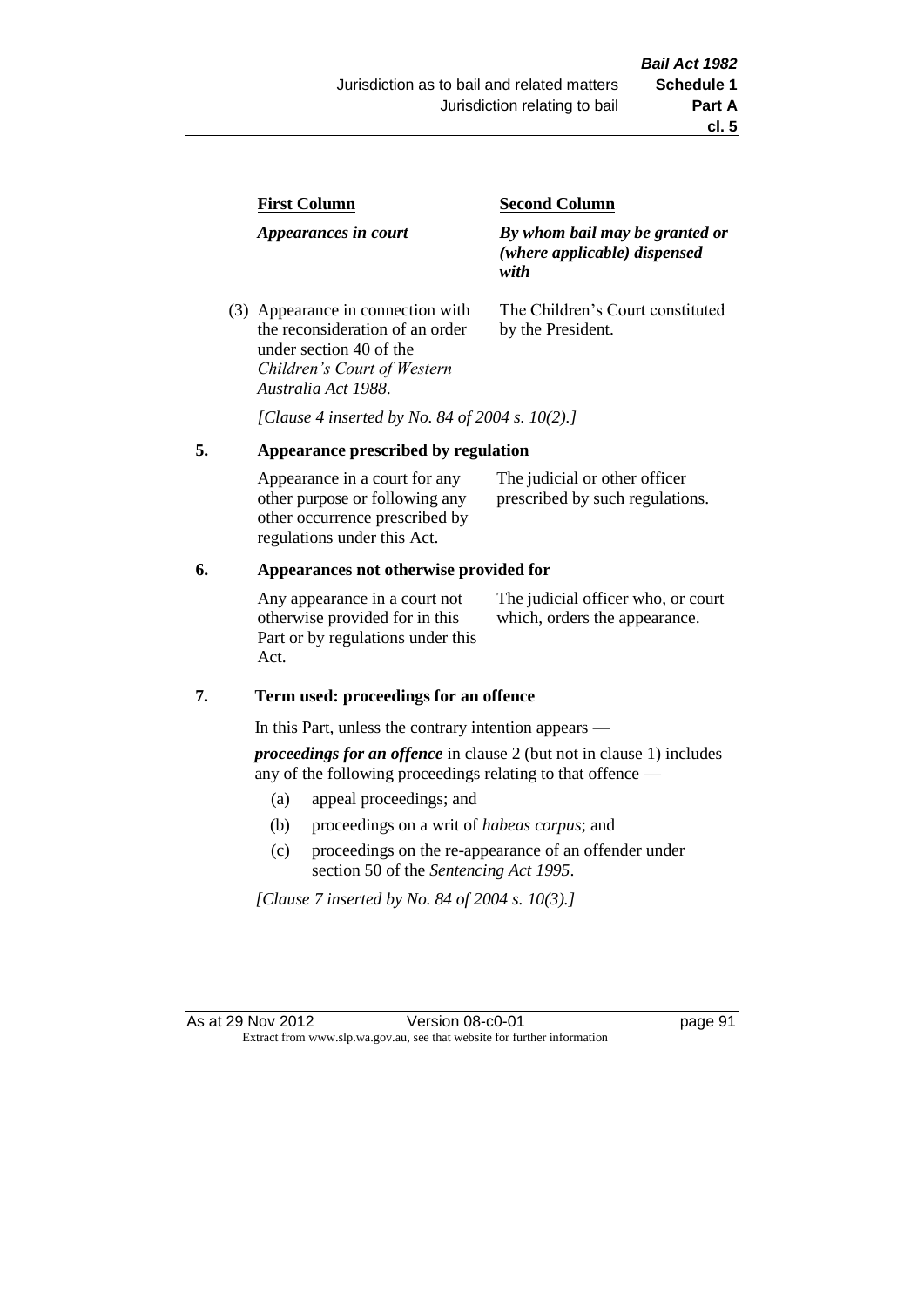## **Part B** — **Cessation of powers relating to bail**

*[Heading inserted by No. 6 of 2008 s. 41(3)(a).]*

#### **1. Upon decision by judge, power of other officers ceases**

 $(1)$  In this clause —

*judge* means a judge of the Supreme Court, the Children's Court or the District Court.

- (2) After a judge has granted or refused bail for an appearance by an accused the power to grant bail for that appearance ceases to be vested  $in -$ 
	- (a) any judicial officer whose jurisdiction is inferior to that of the judge; or
	- (b) any authorised officer.
- (3) After a judge has dispensed with the requirement for bail for an appearance by an accused the power to grant or refuse bail for that appearance ceases to be vested in any officer referred to in subclause  $(2)(a)$  or  $(b)$ .

*[Clause 1 inserted by No. 6 of 2008 s. 41(3)(b).]*

#### **1A. Upon decision by Court of Appeal, other powers cease**

After the Court of Appeal on an appeal under section 15A —

- (a) has granted or refused bail for an appearance by an accused, the power to grant or refuse bail for that appearance; or
- (b) has dispensed with the requirement for bail for an appearance by an accused, the power to grant or refuse bail for that appearance,

ceases to be vested in any judicial officer or in any authorised officer.

*[Clause 1A inserted by No. 6 of 2008 s. 41(3)(b).]*

### **2. Upon decision by judicial officer, his power and that of his peers ceases**

Except where clause 4 applies, the power to grant, refuse or dispense with bail for an appearance by an accused ceases to be vested in any judicial officer (including a judge of the Supreme Court) after he, or

page 92 Version 08-c0-01 As at 29 Nov 2012 Extract from www.slp.wa.gov.au, see that website for further information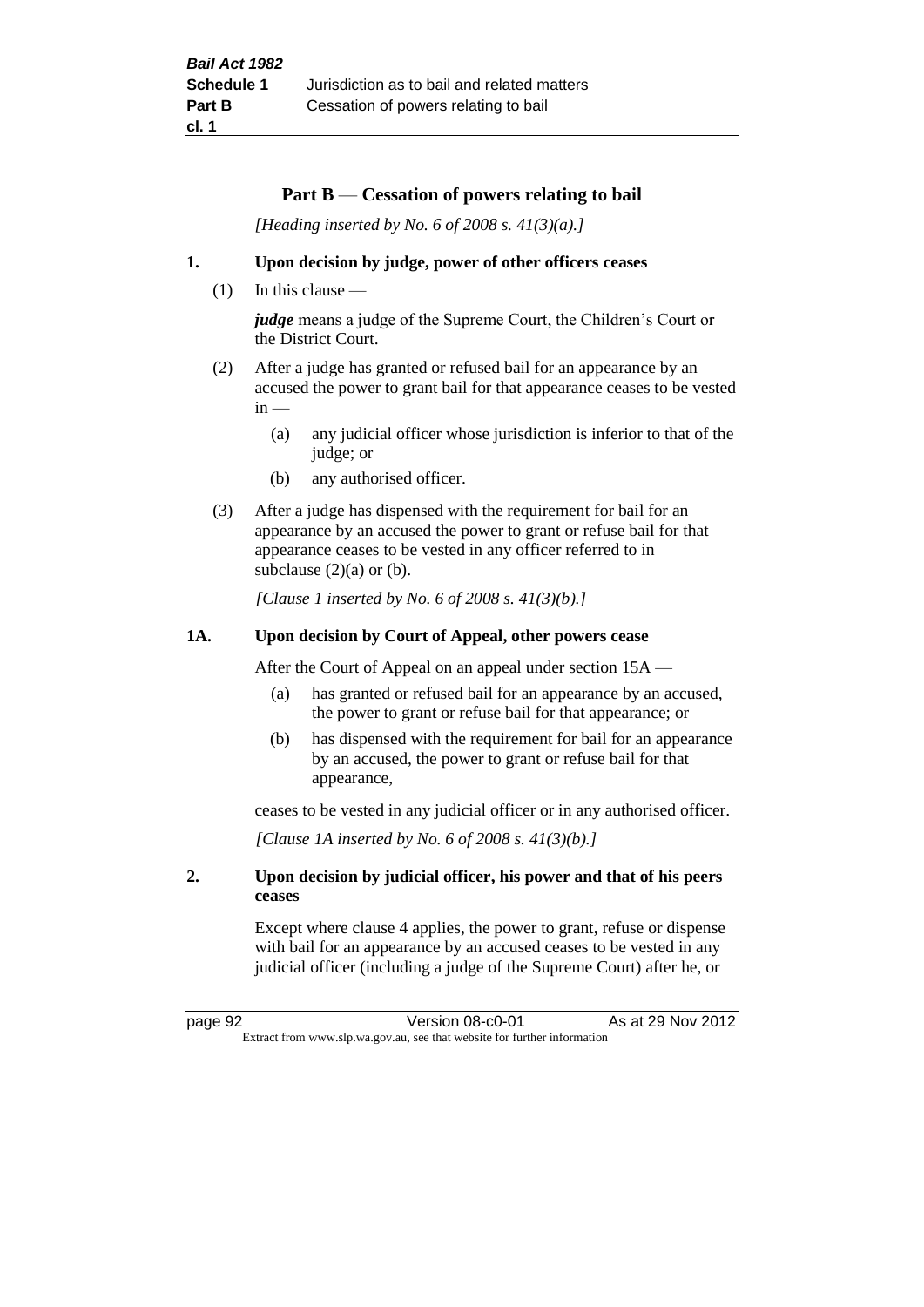another judicial officer whose jurisdiction is co-extensive with his, has granted, refused or dispensed with bail for that appearance.

*[Clause 2 amended by No. 84 of 2004 s. 82; No. 6 of 2008 s. 41(3)(c) and (d).]*

#### **3. Upon refusal of bail for initial appearance, certain powers cease**

- (1) After an authorised officer has refused bail for an initial appearance by an accused, the power to grant bail for that appearance ceases to be vested in another authorised officer, but a justice may nevertheless grant bail for that appearance.
- (2) After a justice has refused bail for an initial appearance by an accused, the power to grant bail for that appearance ceases to be vested in an authorised officer or another justice.

*[Clause 3 inserted by No. 6 of 2008 s. 41(3)(e).]*

#### **4. Judicial officer's powers if accused proves new facts or changed circumstances**

Notwithstanding clause 2, where an accused has been refused bail for an appearance or has been granted bail therefor on terms or conditions with which he is unable or unwilling to comply, the judicial officer who granted or refused bail or another judicial officer whose jurisdiction is co-extensive with his has power to grant bail for that appearance or to vary the terms or conditions of bail previously granted therefor if the accused makes application and satisfies him that —

- (a) new facts have been discovered, new circumstances have arisen or the circumstances have changed since bail was previously granted or refused for that appearance; or
- (b) he failed to adequately present his case for bail on the previous occasion when it was considered; or
- (c) where bail was granted subject to a home detention condition, he has, since the previous occasion when his case for bail was considered, complied with the home detention condition for a period of one month or more.

*[Clause 4 amended by No. 61 of 1990 s. 14; No. 84 of 2004 s. 82.]*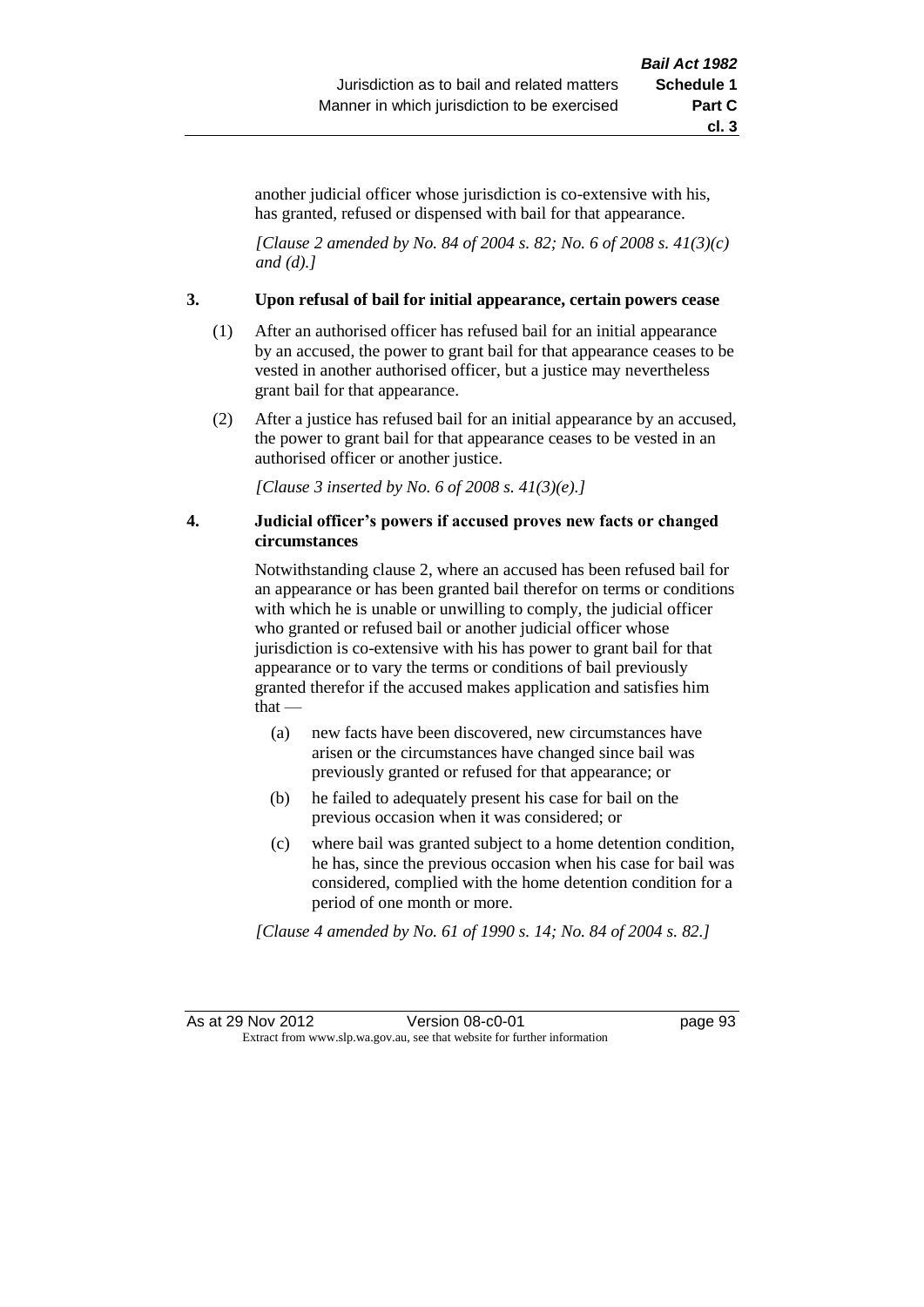## **Part C — Manner in which jurisdiction to be exercised**

*[Heading deleted by No. 6 of 2008 s. 41(4)(a).]*

#### **1. Bail before conviction at discretion of court etc., except for child**

Subject to clauses 3A and 3C, the grant or refusal of bail to an accused, other than a child, who is in custody awaiting an appearance in court before conviction for an offence shall be at the discretion of the judicial officer or authorised officer in whom jurisdiction is vested, and that discretion shall be exercised having regard to the following questions as well as to any others which he considers relevant —

- (a) whether, if the accused is not kept in custody, he may
	- (i) fail to appear in court in accordance with his bail undertaking; or
	- (ii) commit an offence; or
	- (iii) endanger the safety, welfare, or property of any person; or
	- (iv) interfere with witnesses or otherwise obstruct the course of justice, whether in relation to himself or any other person;
- (b) whether the accused needs to be held in custody for his own protection;
- (c) whether the prosecutor has put forward grounds for opposing the grant of bail;
- (d) whether, as regards the period when the accused is on trial, there are grounds for believing that, if he is not kept in custody, the proper conduct of the trial may be prejudiced;
- (e) whether there is any condition which could reasonably be imposed under Part D which would —
	- (i) sufficiently remove the possibility referred to in paragraphs (a) and (d); or
	- (ii) obviate the need referred to in paragraph (b); or
	- (iii) remove the grounds for opposition referred to in paragraph (c);
- (f) where the accused is charged with an offence that is alleged to have been committed in respect of a child, whether a

page 94 Version 08-c0-01 As at 29 Nov 2012 Extract from www.slp.wa.gov.au, see that website for further information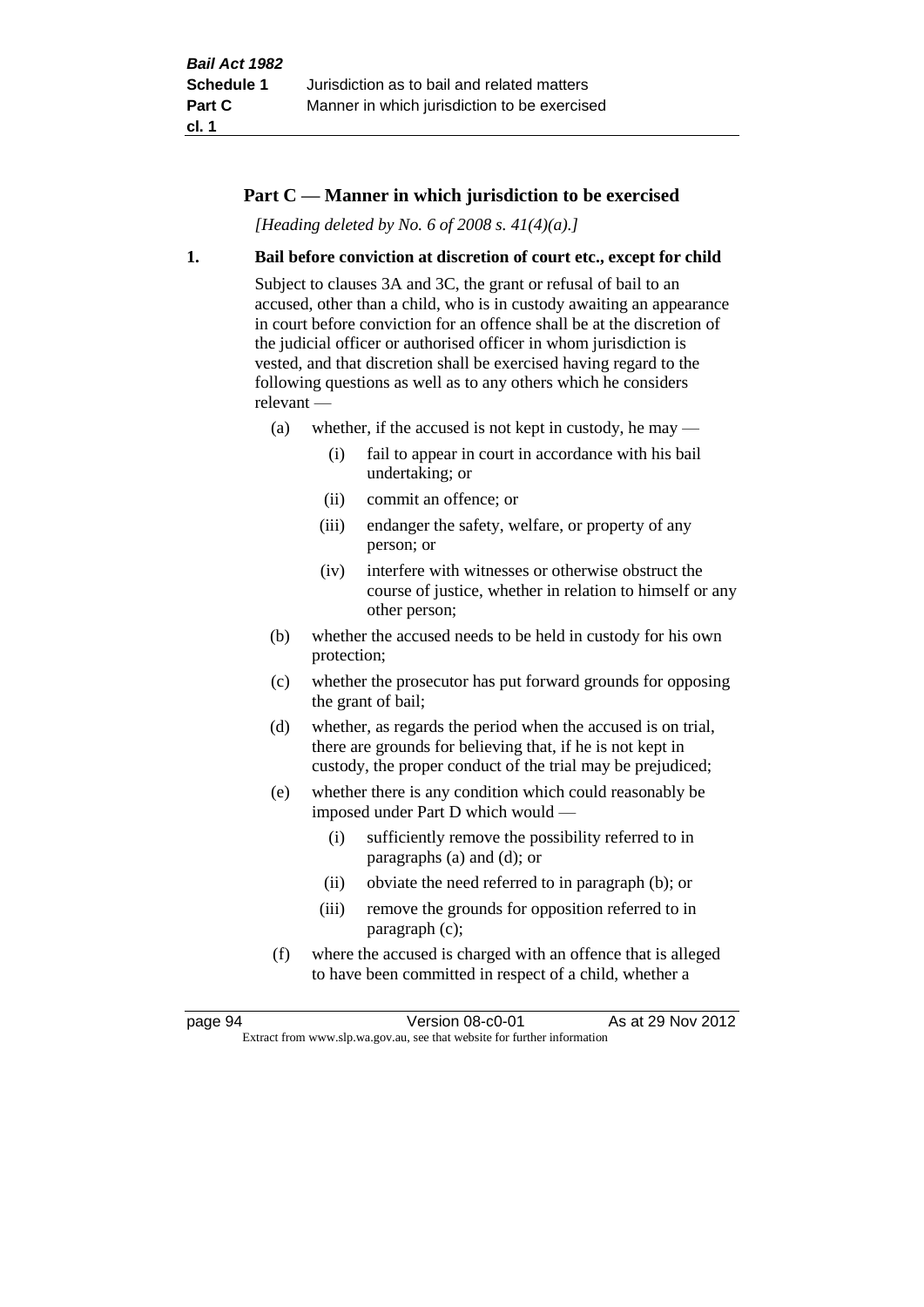**cl. 2**

condition should be imposed under Part D requiring the accused to reside at a place other than the place where the child resides;

(g) whether the alleged circumstances of the offence or offences amount to wrongdoing of such a serious nature as to make a grant of bail inappropriate.

*[Clause 1 amended by No. 14 of 1992 s. 11; No. 45 of 1993 s. 10(2)(a); No. 54 of 1998 s. 8(a) and (b); No. 84 of 2004 s. 82; No. 6 of 2008 s. 41(4)(b).]*

## **2. Child to have qualified right to bail**

(1) In this clause —

*responsible person* means a parent, relative, employer or other person who, in the opinion of the judicial officer or authorised officer, is in a position to both influence the conduct of the child and provide the child with support and direction.

- (2) Subject to subclause (3), a child accused who is in custody awaiting an appearance in court before conviction for an offence has a right to be granted bail unless —
	- (a) in the opinion of the judicial officer or authorised officer in whom jurisdiction is vested —
		- (i) one or more of the questions set out in clause  $1(a)$ , (b), (d) and (g) must be answered in the affirmative; and
		- (ii) there is no condition which he could reasonably impose under Part D which would satisfy the relevant provision of clause 1(e);

or

(b) there is no responsible person willing to enter into an undertaking of the kind described in subclause  $(3)(c)$ ,

and if the child is refused bail he shall be dealt with in accordance with section 19(2) of the *Young Offenders Act 1994*.

- (3) The right of a child accused under subclause (2) is subject to  $-$ 
	- (a) clauses 3A and 3C; and
	- *[(b) deleted]*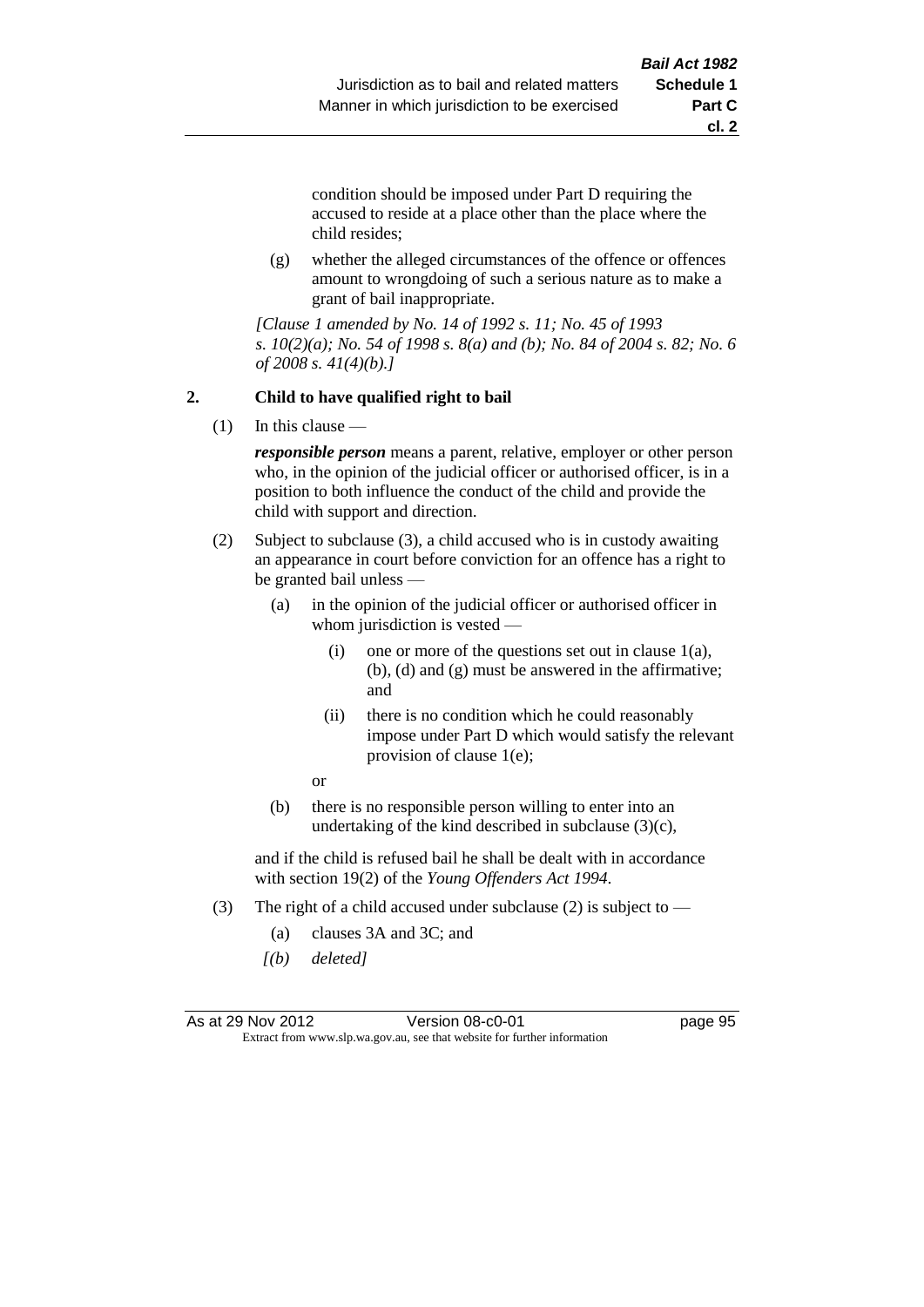| (c) | there being imposed as a condition on the grant of bail a<br>requirement that before the release of the child on bail a |
|-----|-------------------------------------------------------------------------------------------------------------------------|
|     | responsible person undertakes in writing in the approved form                                                           |
|     | to ensure that the child complies with any requirement of his                                                           |
|     | bail undertaking mentioned in section $28(2)(a)$ , (b), (c)                                                             |
|     | and $(d)$ .                                                                                                             |

(4) Subclauses  $(2)(b)$  and  $(3)(c)$  do not apply to a child accused if it appears to the judicial officer or authorised officer that the accused —

- (a) is over the age of 17 years; and
- (b) has sufficient maturity to live independently without the guidance or control of a parent or guardian.
- (5) For the purposes of this clause, the provisions of sections 46, 47, 48, 54, 55(2), 60 and  $67(2)(a)(iv)$  apply with all necessary changes as  $if -$ 
	- (a) references in those provisions to a surety and a surety undertaking were references to a responsible person and to an undertaking referred to in subclause (3)(c) respectively; and
	- (b) section  $54(1)(b)(i)$  read as follows
		- (i) a person who has entered into an undertaking referred to in clause 2(3)(c) of Part C of Schedule 1 should no longer be regarded as a responsible person for the purposes of that clause, or is dead;
- (6) Where a child accused is released on bail his right to be at liberty is subject to the exercise of the powers in section 17A.

*[Clause 2 inserted by No. 45 of 1993 s. 10(2)(b); amended by No. 57 of 1997 s. 21(3)(a); No. 54 of 1998 s. 8(c); No. 34 of 2004 Sch. 2 cl. 3(3); No. 84 of 2004 s. 82; No. 6 of 2008 s. 41(4)(c) and 43(4).]*

#### **3. Matters relevant to cl. 1(a)**

In considering whether an accused may do any of the things mentioned in clause 1(a), the judicial officer or authorised officer shall have regard to the following matters, as well as to any others which he considers relevant —

(a) the nature and seriousness of the offence or offences (including any other offence or offences for which he is

| page 96                                                                  | Version 08-c0-01 | As at 29 Nov 2012 |
|--------------------------------------------------------------------------|------------------|-------------------|
| Extract from www.slp.wa.gov.au, see that website for further information |                  |                   |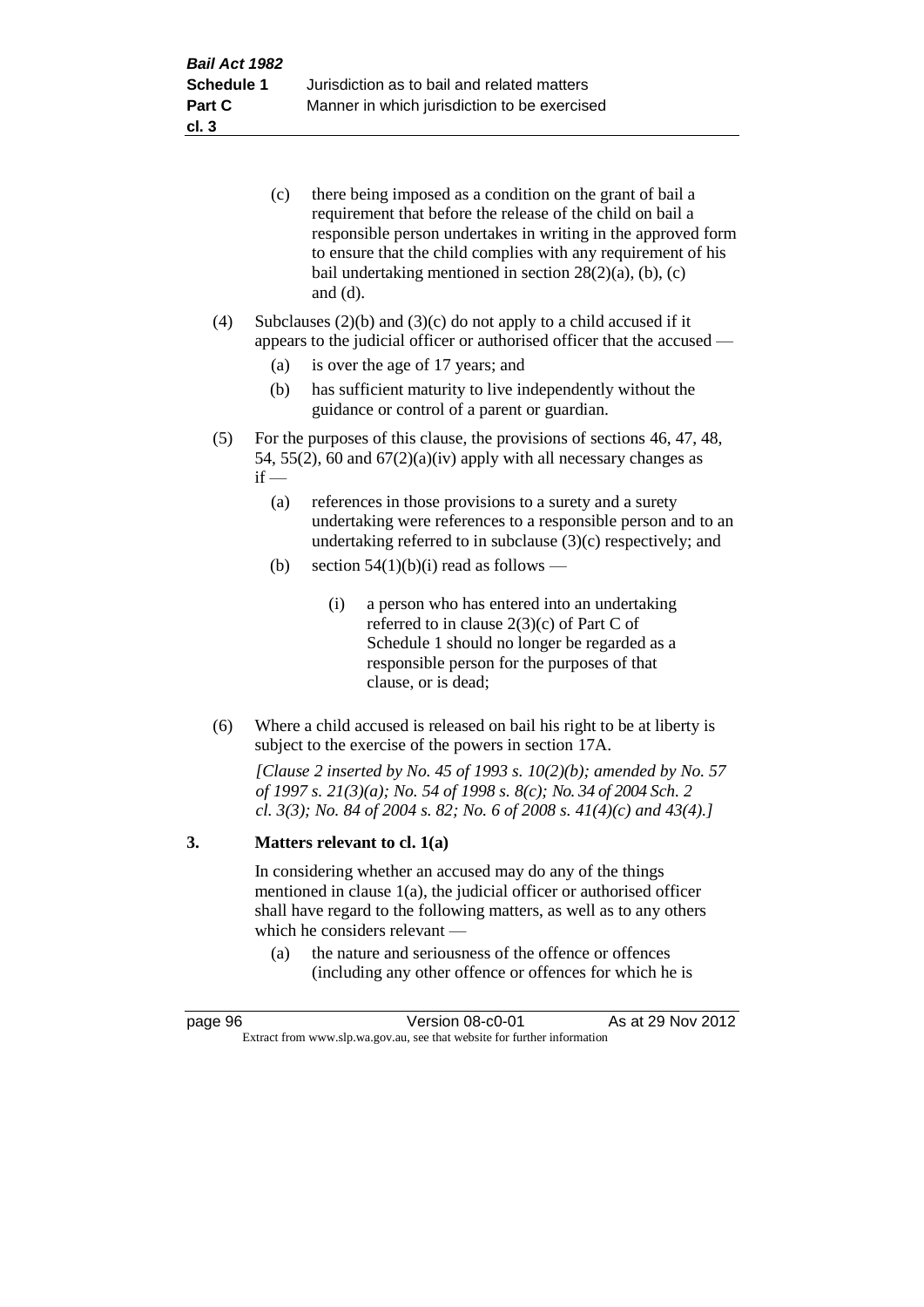awaiting trial) and the probable method of dealing with the accused for it or them, if he is convicted; and

- (b) the character, previous convictions, antecedents, associations, home environment, background, place of residence, and financial position of the accused; and
- (c) the history of any previous grants of bail to him; and
- (d) the strength of the evidence against him.

*[Clause 3 amended by No. 84 of 2004 s. 82.]*

#### **3A. Accused charged with etc. serious offence committed while on bail etc. for another serious offence, bail for**

- (1) Notwithstanding clause 1, 2 or 4 or any other provision of this Act, where -
	- (a) an accused is in custody
		- (i) awaiting an appearance in court before conviction for a serious offence; or
		- (ii) waiting to be sentenced or otherwise dealt with for a serious offence of which the accused has been convicted;

and

- (b) the serious offence is alleged to have been committed while the accused was
	- (i) on bail for; or
	- (ii) at liberty under an early release order made in respect of,

another serious offence,

the judicial officer or (if section 16A does not apply) the authorised officer in whom jurisdiction is vested shall refuse to grant bail for the serious offence referred to in paragraph (a) unless the judicial officer or authorised officer —

(c) is satisfied that there are exceptional reasons why the accused should not be kept in custody and, if clause 3B applies, is so satisfied only after complying with that clause; and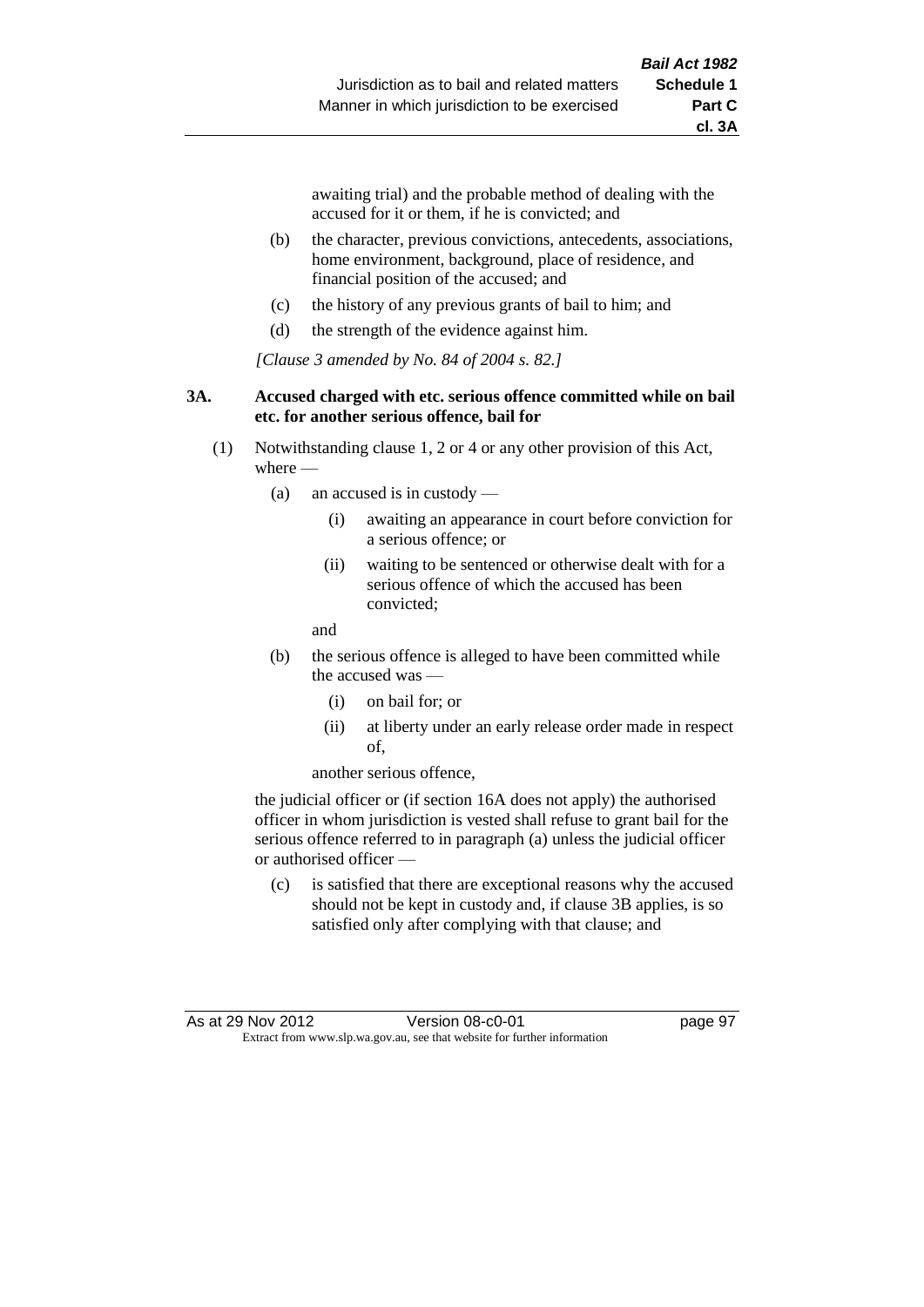- (d) is also satisfied that bail may properly be granted having regard to the provisions of clauses 1 and 3 or, in the case of a child accused, clauses 2 and 3.
- (2) Notwithstanding section 7(1), where an accused is refused bail under subclause (1) for an appearance for a serious offence his case for bail need not be considered again under that subsection for an appearance for that offence unless he satisfies the judicial officer who may order his detention that —
	- (a) new facts have been discovered, new circumstances have arisen or the circumstances have changed since bail was refused; or
	- (b) he failed to adequately present his case for bail on the occasion of that refusal.
- (3) Where a child accused is refused bail under subclause (1) he shall be dealt with in accordance with section 19(2) of the *Young Offenders Act 1994*.

*[Clause 3A inserted by No. 45 of 1993 s. 10(2)(c); amended by No. 57 of 1997 s. 21(3)(b); No. 54 of 1998 s. 7 and 13(1); No. 84 of 2004 s. 82; No. 6 of 2008 s. 41(4)(d).]*

## **3B. Exceptional reasons under cl. 3A(1), determining**

- (1) This clause applies where it appears to the judicial officer or (if section 16A does not apply) the authorised officer that all or any of the acts alleged to constitute a serious offence referred to in clause 3A(1)(b) would, if proved in the appropriate proceedings, amount to a breach by the accused of a protective condition or order.
- (2) The judicial officer or authorised officer shall, before making a decision that there are exceptional reasons for the purposes of clause  $3A(1)(c)$ , make enquiry, or cause enquiry to be made, whether there has already been —
	- (a) any breach by the accused of the protective condition or order that has been proved in proceedings; or
	- (b) any alleged breach by the accused of the protective condition or order that has not been so proved, including an allegation that has not been the subject of a prosecution or any other communication to any relevant official; or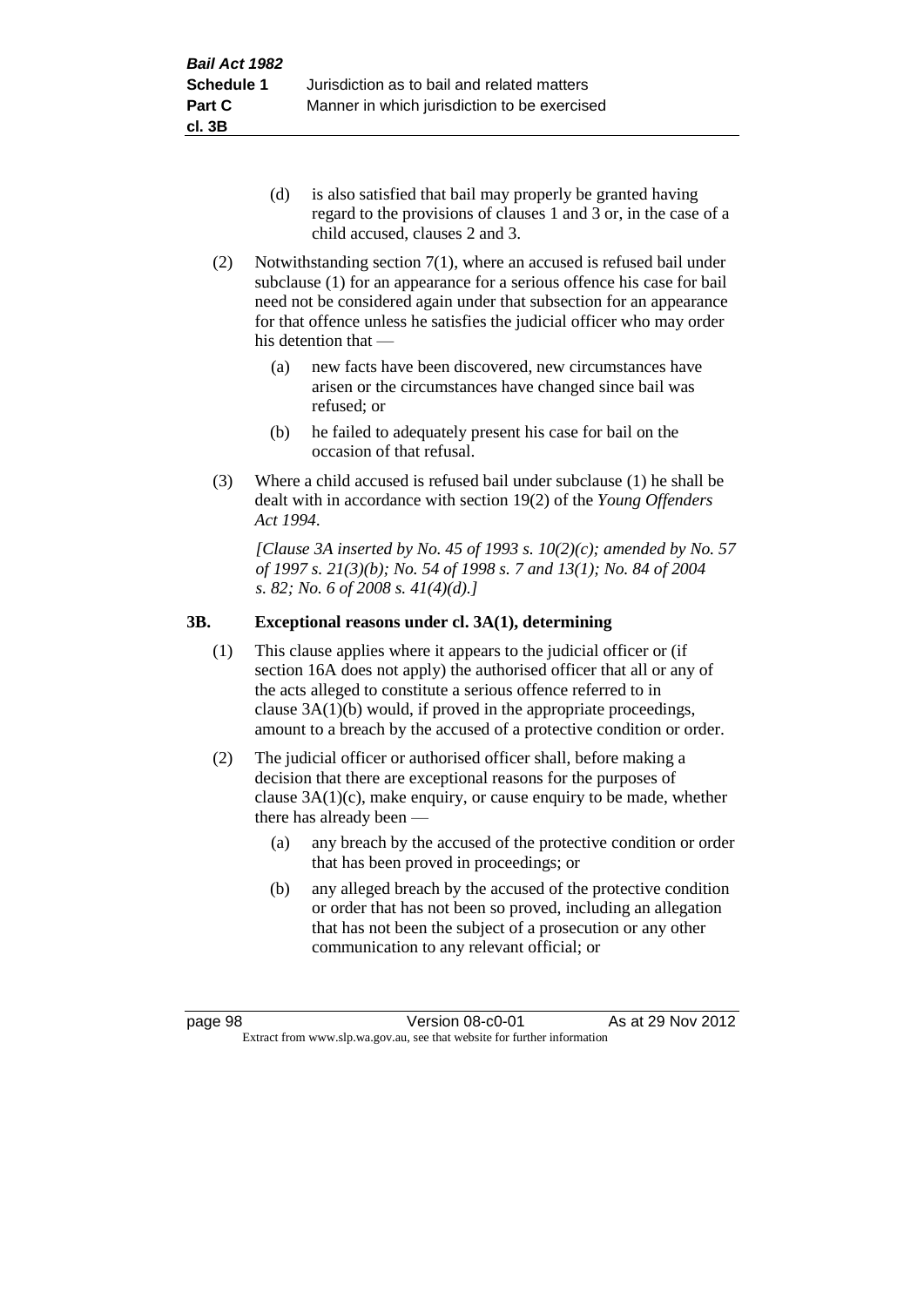- (c) any alleged breach by the accused of any other protective condition or order that has been the subject of a prosecution.
- (3) On becoming aware of any such alleged breach, the judicial officer or authorised officer shall give each person for whose protection a protective condition or order referred to in subclause (2) was imposed or made (a *relevant person*) a reasonable opportunity to give evidence by affidavit on matters relating to that protective condition or order.
- (4) The judicial officer or authorised officer shall in making any decision for the purposes of clause  $3A(1)(c)$  —
	- (a) give due weight to  $-$ 
		- (i) any evidence given under subclause (3); and
		- (ii) any adverse effect that a grant of bail to the accused would have on a relevant person; and
		- (iii) any difficulty that a relevant person might have in proving any future breach of a protective condition or order;

and

- (b) consider whether it would be appropriate to refuse bail and make a hospital order under section 5 of the *Criminal Law (Mentally Impaired Accused) Act 1996*; and
- (c) in the case of a condition imposed for a purpose mentioned in clause 2(2)(c) or (d) of Part D, treat any alleged breach of the condition as a serious matter even if the conduct alleged to amount to the breach in itself appears to be trivial; and
- (d) consider whether any alleged breach of a protective condition or order that has occurred shows that the purpose of the condition or order has not been achieved and that the accused should be kept in custody.
- (5) The provisions of this clause do not limit the matters that the judicial officer or authorised officer may take into account for the purposes of clause  $3A(1)(c)$ .
- (6) In this clause —

#### *protective condition or order* means —

(a) a condition imposed for a purpose mentioned in clause  $2(2)(c)$  or (d) of Part D; or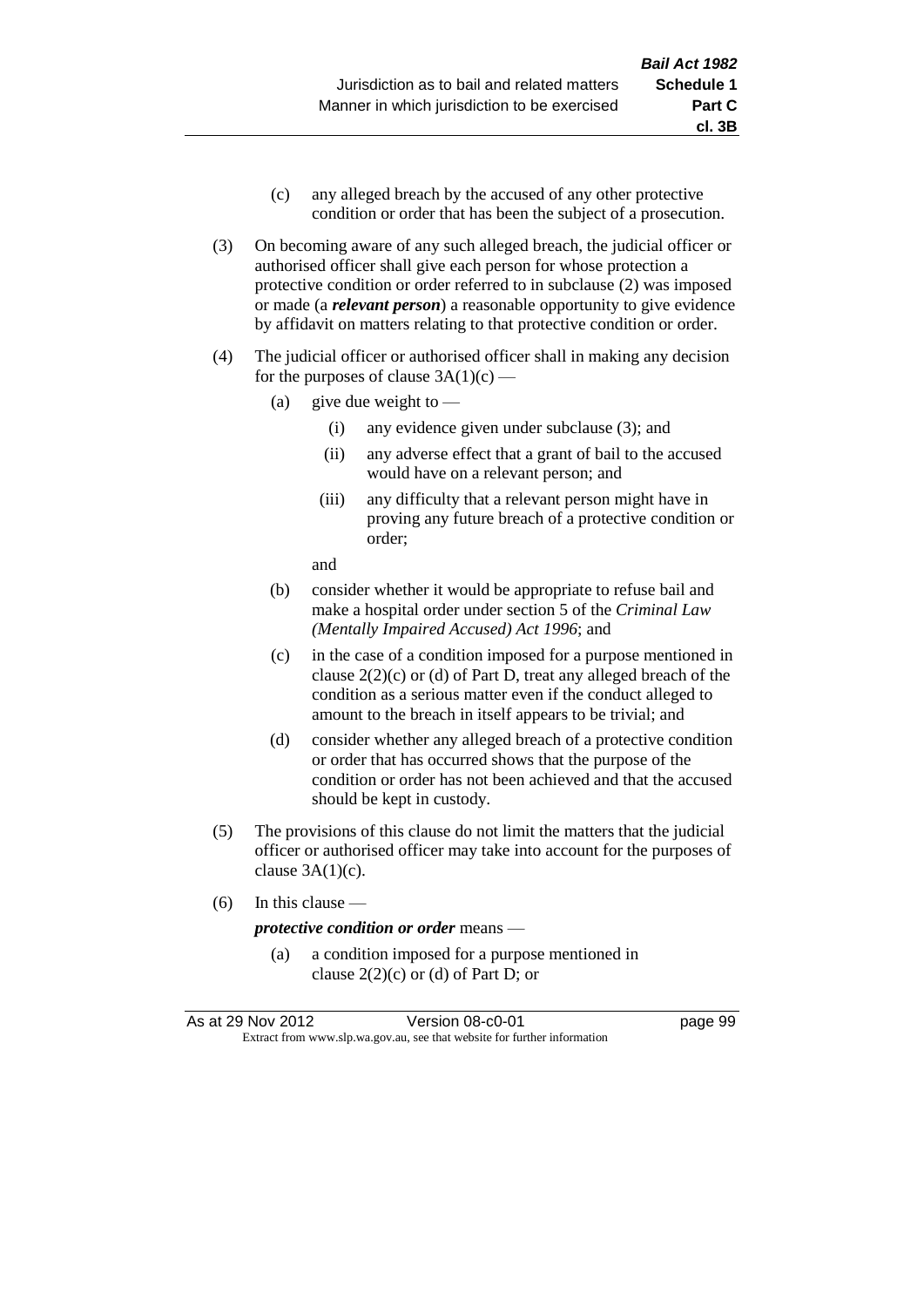- (b) a violence restraining order or a police order under the *Restraining Orders Act 1997*; or
- (c) a Part VII order under the *Justices Act 1902* <sup>3</sup>
	- (i) that under section 86 of the *Restraining Orders Act 1997* is taken to be a misconduct restraining order under that Act; and
	- (ii) that shows on the face of the order that the causing or threatening of personal injury by the accused was a ground for the making of the order.

*[Clause 3B inserted by No. 54 of 1998 s. 13(2); amended by No. 38 of 2004 s. 60; No. 59 of 2004 s. 141; No. 84 of 2004 s. 11 and 82.]*

## **3C. Bail in murder cases**

Notwithstanding clause 1, 2 or 4 or any other provision of this Act, where an accused is in custody —

- (a) awaiting an appearance in court before conviction for an offence of murder; or
- (b) waiting to be sentenced or otherwise dealt with for an offence of murder of which the accused has been convicted,

the judicial officer in whom jurisdiction is vested shall refuse to grant bail for the offence unless the judicial officer is satisfied that —

- (c) there are exceptional reasons why the accused should not be kept in custody; and
- (d) bail may properly be granted having regard to the provisions of clauses 1 and 3 or, in the case of a child, clauses 2 and 3.

*[Clause 3C inserted by No. 6 of 2008 s. 41(4)(e); amended by No. 29 of 2008 s. 24(7).]*

## **4. Bail after conviction for accused awaiting sentence**

(1) Subject to clauses 3A and 3C, the grant or refusal of bail to an accused, other than a child, who is in custody waiting to be sentenced or otherwise dealt with for an offence of which the accused has been convicted shall be at the discretion of the judicial officer in whom jurisdiction is vested, and that discretion shall be exercised having regard to the questions set out in clause 1 as well as to any others which the judicial officer considers relevant.

| page 100                                                                 | Version 08-c0-01 | As at 29 Nov 2012 |
|--------------------------------------------------------------------------|------------------|-------------------|
| Extract from www.slp.wa.gov.au, see that website for further information |                  |                   |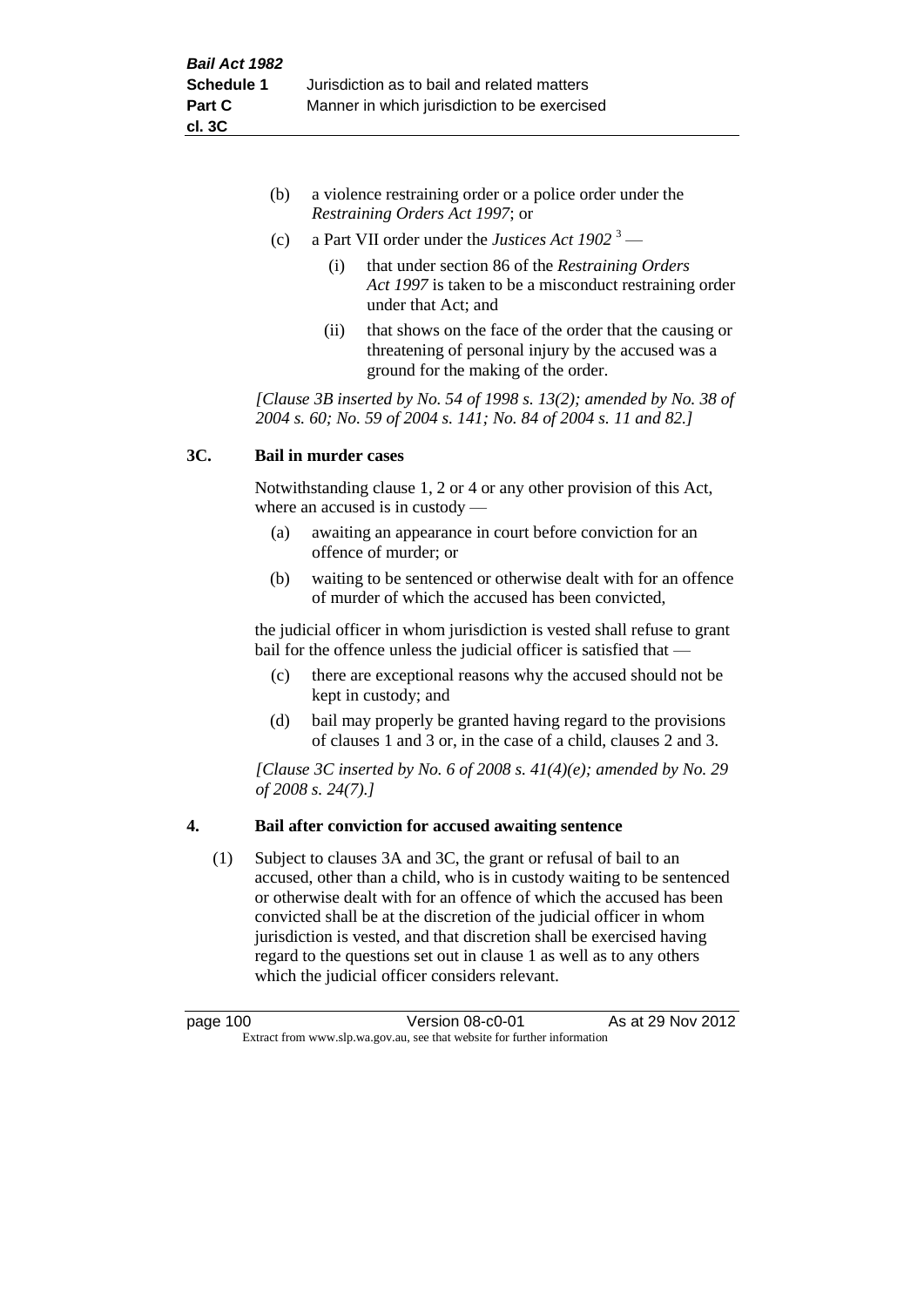- **cl. 4A**
- (2) A child accused who is in custody waiting to be sentenced or otherwise dealt with for an offence of which the child accused has been convicted has the same right to be granted bail as a child accused referred to in clause 2(2), and the provisions of clause 2 apply accordingly.

*[Clause 4 inserted by No. 6 of 2008 s. 41(4)(f).]*

#### **4A. Bail after conviction for accused awaiting disposal of appeal**

In deciding whether or not to grant bail to an accused who is in custody waiting for the disposal of appeal proceedings, the judicial officer shall consider whether there are exceptional reasons why the accused should not be kept in custody, and shall only grant bail to the accused if satisfied that —

- (a) exceptional reasons exist; and
- (b) it is proper to do so having regard to the provisions of clauses 1 and 3 or, in the case of a child, clauses 2 and 3.

*[Clause 4A inserted by No. 6 of 2008 s. 41(4)(f).]*

#### **5. Exception to cl. 4A for bail in appeal under** *Criminal Appeals Act 2004* **Part 2**

Clause 4A does not apply to the bail of a person who is awaiting the disposal of appeal proceedings under Part 2 of the *Criminal Appeals Act 2004*; such a person shall be deemed for the purposes of this Part to be awaiting an appearance in court before conviction for an offence.

*[Clause 5 inserted by No. 33 of 1989 s. 18; amended by No. 59 of 2004 s. 141; No. 84 of 2004 s. 11; No. 6 of 2008 s. 41(4)(g).]*

#### **6. Bail of people on community orders etc.**

For the purpose of determining whether clause 4 applies, a person in custody —

(a) under section 50, 79, 84E, 128, 129 or 132 of the *Sentencing Act 1995* in connection with a possible breach of a conditional release order, a sentence of suspended imprisonment or conditional suspended imprisonment or a community order imposed under that Act; or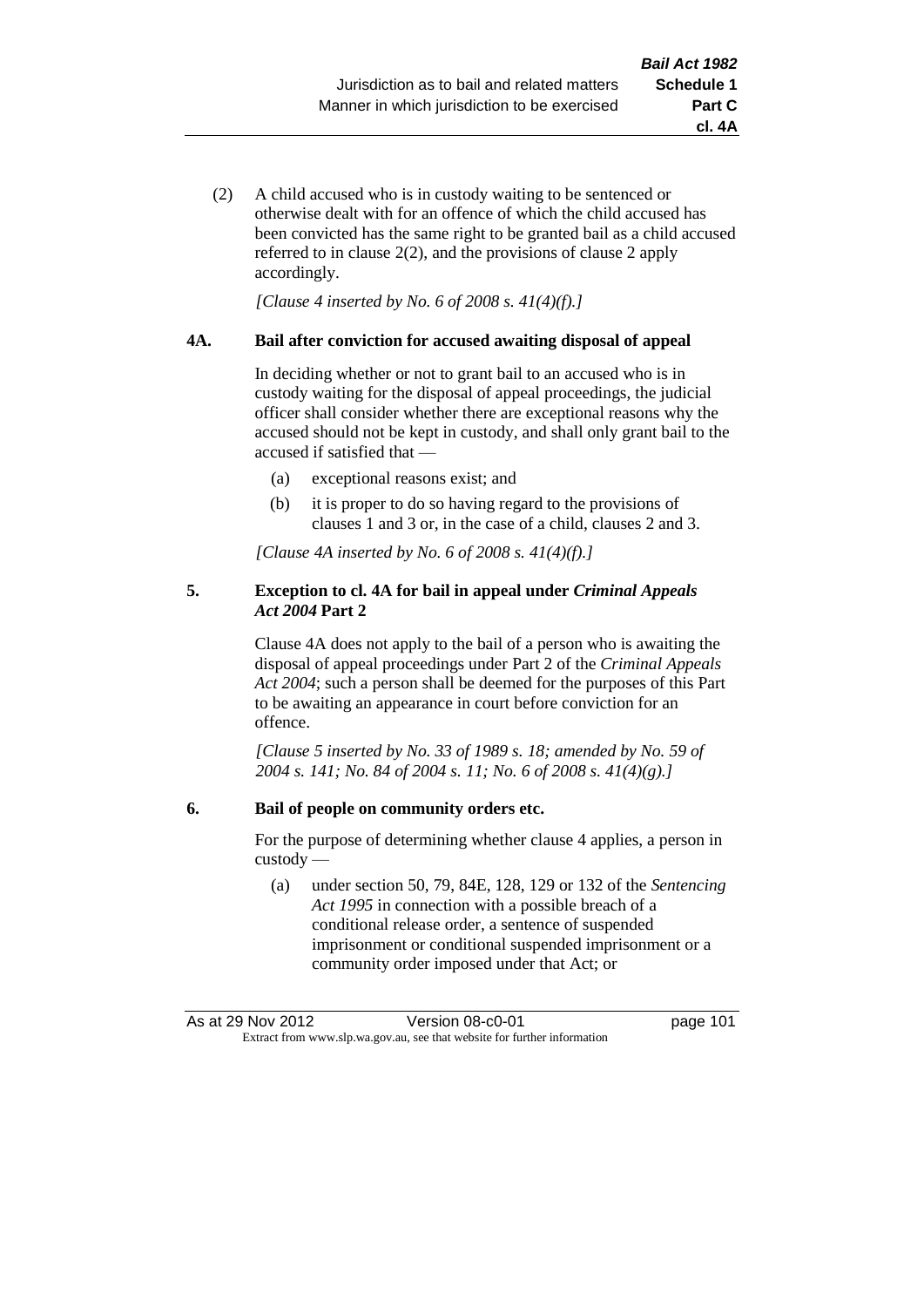(b) under section 43 of the *Young Offenders Act 1994* in respect of an alleged breach of a youth community based order, an intensive youth supervision order or a conditional release order made under that Act,

is to be taken as not having been convicted of the offence for which the sentence was imposed.

*[Clause 6 inserted by No. 78 of 1995 s. 8; amended by No. 27 of 2004 s. 13(3).]*

*[Heading deleted by No. 6 of 2008 s. 41(4)(h).]*

#### **7. Bail for initial appearance to be for not more than 30 days**

In fixing the terms of bail of an accused for his initial appearance in court for an offence, a justice or an authorised officer shall require him to make the appearance within the period of 30 days commencing on and including the day on which the accused was arrested for the offence.

*[Clause 7 amended by No. 84 of 2004 s. 82; No. 6 of 2008 s. 41(4)(i).]*

#### **8. Bail on adjournment in court of summary jurisdiction to be for not more than 30 days except by consent**

In fixing the terms of bail of an accused for an appearance in court after an adjournment of proceedings for an offence, a judicial officer sitting as a court of summary jurisdiction shall require him to make the appearance within the period of 30 days commencing on and including the day on which the proceedings are adjourned, unless the accused consents to appear on a later day.

*[Clause 8 amended by No. 49 of 1988 s. 90(c); No. 59 of 2004 s. 141; No. 84 of 2004 s. 82.]*

#### **9. Calculating periods for cl. 7 and 8**

The periods specified in clauses 7 and 8 shall be calculated to include any Sunday or public holiday.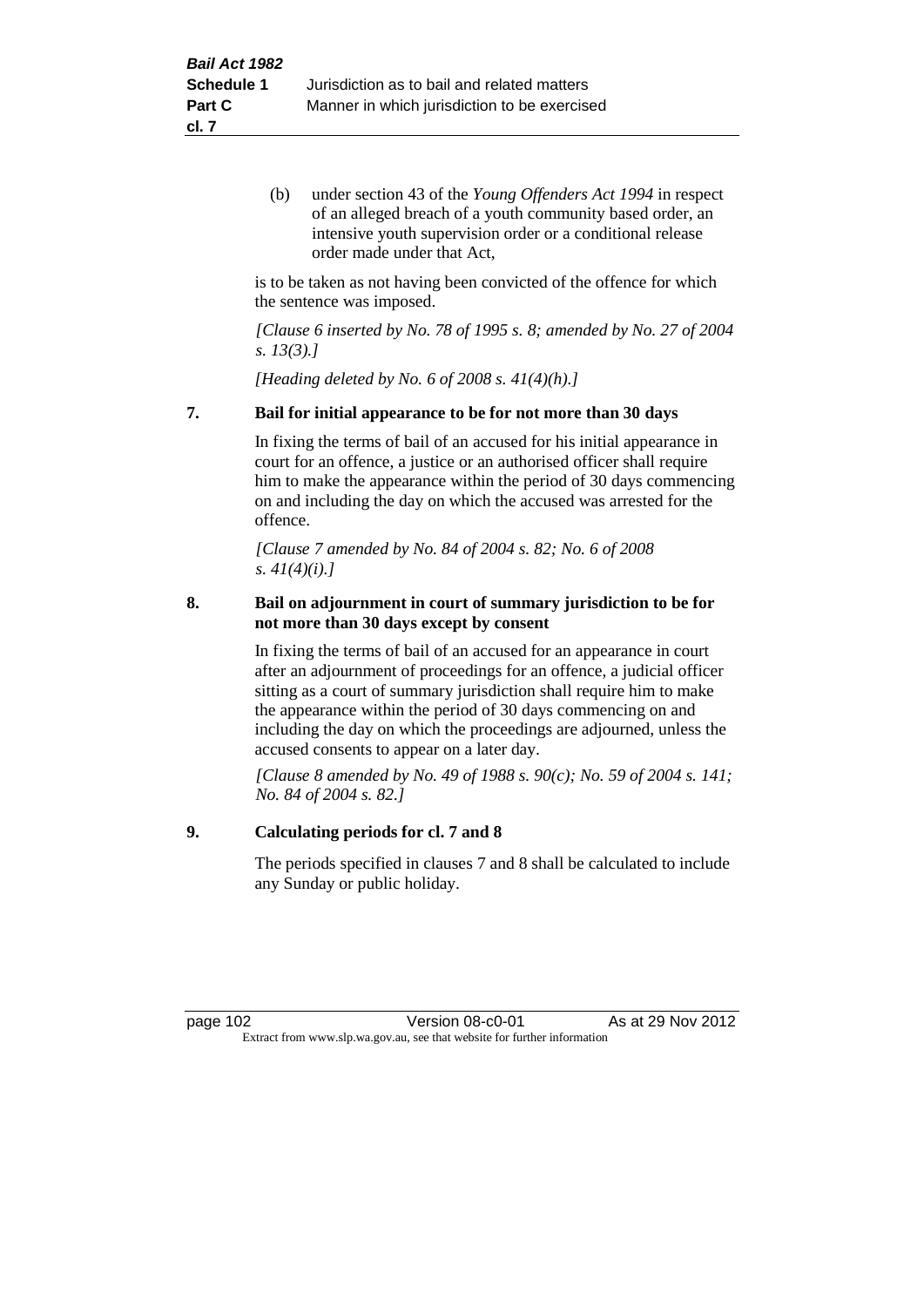#### **Part D — Conditions which may be imposed on a grant of bail**

#### **1. Conditions as to forfeiture, sureties, security etc.**

- (1) A judicial officer or authorised officer, on a grant of bail, may impose conditions under this clause if he considers that it is desirable to do so to ensure the performance of the accused's bail undertaking.
- (2) If a judicial officer or authorised officer considers that it is desirable as mentioned in subclause (1), he may in addition to releasing the accused on his bail undertaking impose any one or more of the following conditions —
	- (a) that the accused in his bail undertaking agree to forfeit a specified amount of money if he fails to comply with any requirement of his bail undertaking mentioned in section  $28(2)(a)$  or (b); or
	- (b) that a surety or a specified number of sureties enter into a surety undertaking or surety undertakings whereby he or they agree to forfeit a specified amount or specified amounts of money if the accused fails to comply with any requirement of his bail undertaking mentioned in section 28(2)(a) or (b); or
	- (c) that any of them the accused and the surety or sureties give security of a specified value, including the deposit of a specified amount of cash, for the performance of their respective obligations; or
	- (d) that any of them the accused and the surety or sureties deposit with a specified officer any specified passbook or document relating to the title to, or ownership of, any account or other asset offered as security for the performance of their respective obligations; or
	- (e) that any of them the accused and the surety or sureties, at his or their own expense or otherwise, enter into such mortgage, charge, assignment or other transaction, or take such other step, as may be required, including completion of the necessary documents, to render any security effective and enforceable by the State.

As at 29 Nov 2012 Version 08-c0-01 page 103 Extract from www.slp.wa.gov.au, see that website for further information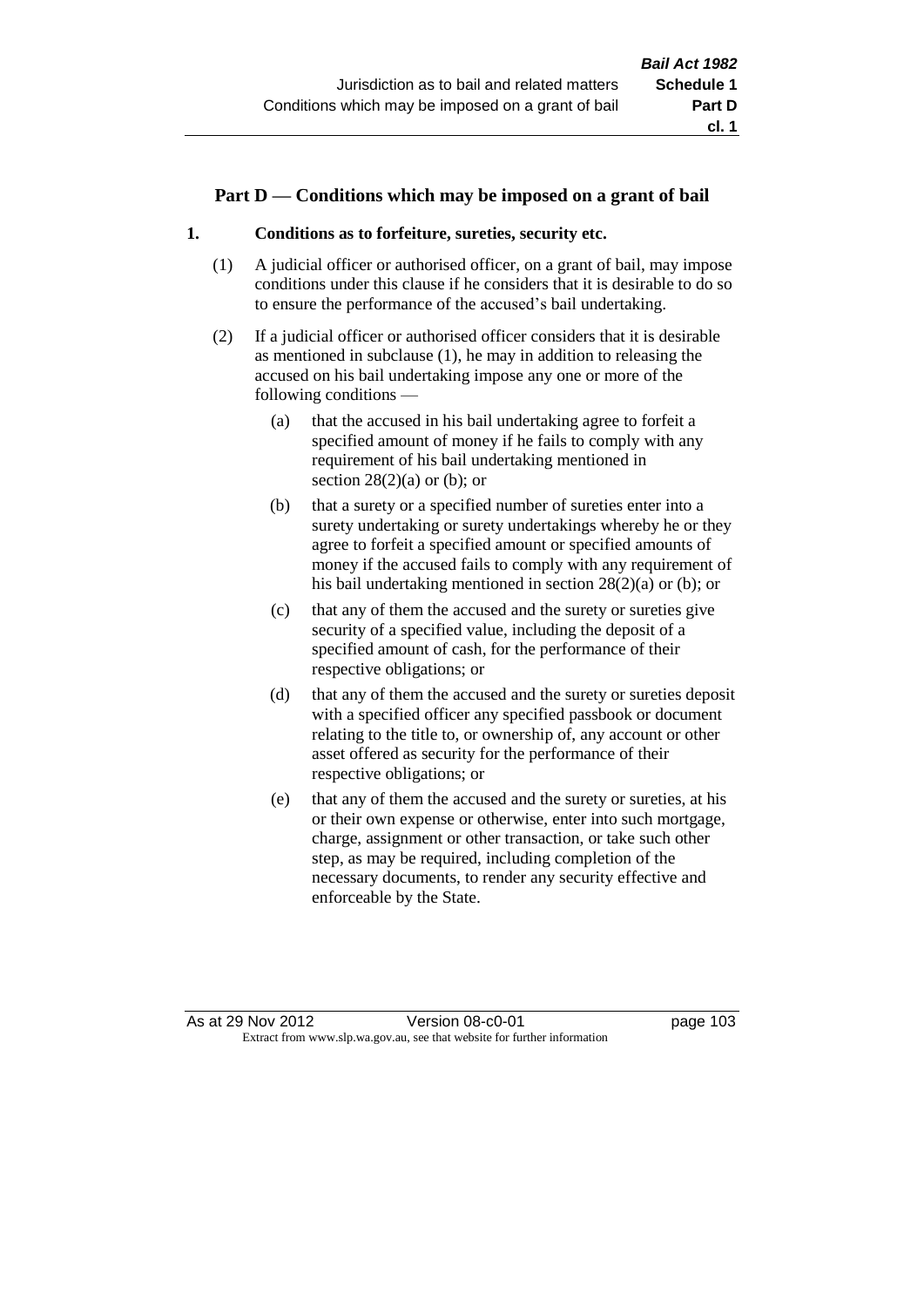- (3) The nature and sufficiency of any security, and the documentation therefor, required under subclause (2) shall be determined by the judicial officer or authorised officer who imposed the condition or, if no determination is so made —
	- (a) by the person before whom the bail undertaking is entered into, where the security is to be given by the accused; and
	- (b) where the security is to be given by a surety, by any person authorised under section 36 to approve the surety or before whom the surety undertaking is entered into.
- (4) When a bail undertaking ceases to have effect as provided in section 34(a) to (d), or upon an accused being acquitted of a charge under section 51(1) or (2) or discharged from further proceedings therefor, each of them the accused, or where section 34(b) applies his personal representative, and any surety is entitled to have returned to him any security given under subclause (2).
- (5) When a surety undertaking ceases to have effect as provided in section 47(a) to (f), a surety is entitled to have returned to him any security given under subclause  $(2)$ .

*[Clause 1 amended by No. 65 of 2003 s. 121(3); No. 84 of 2004 s. 82; No. 6 of 2008 s. 18(3).]*

### **2. Other conditions**

- (1) A judicial officer or authorised officer, on a grant of bail, may impose conditions —
	- (a) to be complied with before the accused is released on bail or while the accused is on bail; or
	- (b) as to the accused's conduct while on bail; or
	- (c) as to where the accused shall reside while on bail,

if he considers that it is desirable for any purpose mentioned in subclause (2), (2b), (3) or (4).

- (1a) Without limiting subclause (1), a judicial officer or authorised officer shall, on a grant of bail to a child accused, consider whether it is desirable for any purpose mentioned in subclause (2) to impose a condition as to —
	- (a) any period in each day during which the child is to remain at a particular place; or

| page 104 | Version 08-c0-01                                                         | As at 29 Nov 2012 |
|----------|--------------------------------------------------------------------------|-------------------|
|          | Extract from www.slp.wa.gov.au, see that website for further information |                   |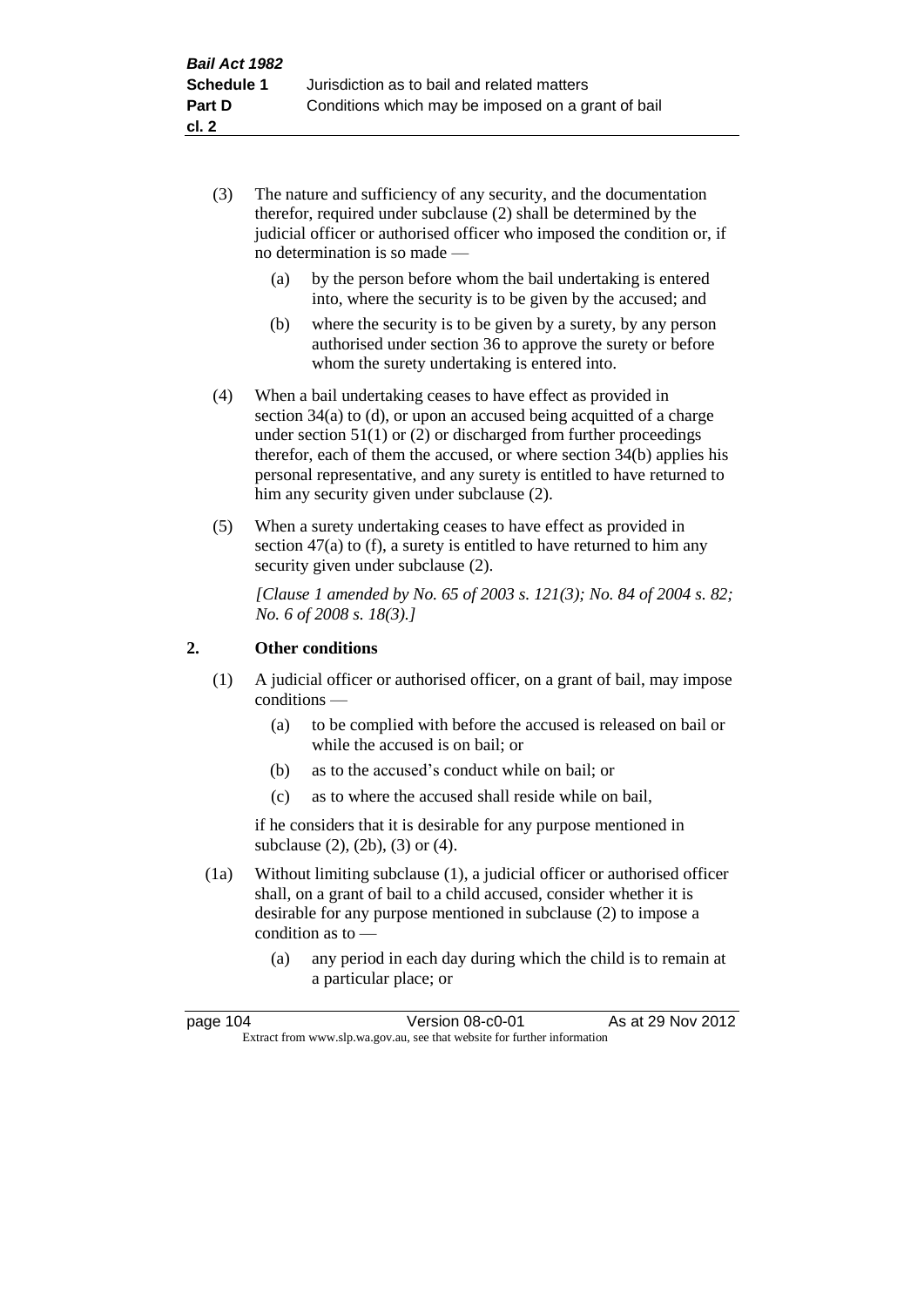- (b) any person with whom the child is not to associate or communicate; or
- (c) any place that the child is not to frequent; or
- (d) the attendance by the child at a school or other educational institution; or
- (e) any other matter,

and the judicial officer or authorised officer may impose any such condition.

- (2) Any condition may be imposed under subclause (1) or (1a) to ensure that an accused —
	- (a) appears in court in accordance with his bail undertaking; or
	- (b) does not while on bail commit an offence; or
	- (c) does not endanger the safety, welfare or property of any person; or
	- (d) does not interfere with witnesses or otherwise obstruct the course of justice, whether in relation to himself or any other person; or
	- (e) as regards the period when the accused is on trial, does not prejudice the proper conduct of the trial.
- (2a) Before imposing a condition on a grant of bail for a purpose mentioned in subclause (2)(c) or (d) a judicial officer or authorised officer is to consider whether that purpose would be better served, or could be better assisted, by a restraining order made under the *Restraining Orders Act 1997* and whether, in the case of a judicial officer, to exercise the power in section 63 of that Act or, in the case of an authorised officer, to make a telephone application under that Act.
- (2b) Where a judicial officer is of the opinion that the accused should while on bail —
	- (a) be counselled for a behavioural problem; or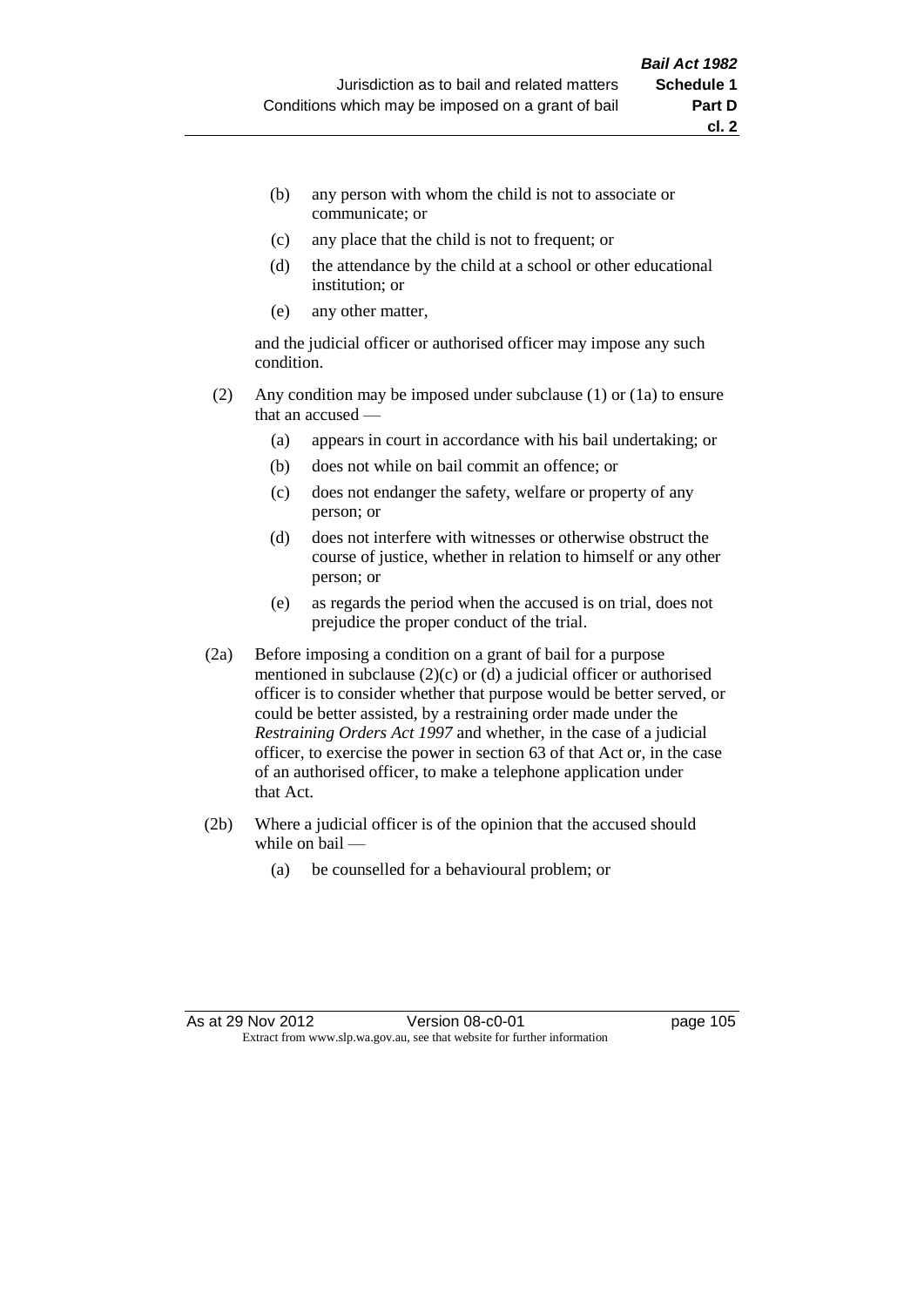(b) attend a course or programme that may assist with such a problem,

the judicial officer may under subclause (1) impose a condition for that purpose that requires the accused to —

- (c) attend a prescribed person to be counselled; or
- (d) attend a prescribed course or programme,

that is specified by the judicial officer in the condition.

- (3) Where a judicial officer who grants bail to an accused is of the opinion that the accused's physical condition ought to be examined the officer may, under subclause (1), impose any condition which the officer considers desirable for the purpose of ensuring that the accused is examined by a medical practitioner.
- (3a) Where a judicial officer who grants bail to an accused is of the opinion that the accused's mental condition ought to be examined the officer may, under subclause (1), impose any condition which the officer considers desirable for the purpose of ensuring that the accused's mental condition is examined including a condition —
	- (a) that the accused be examined by a medical practitioner or an authorised mental health practitioner (as defined in the *Mental Health Act 1996*) for the purpose of deciding whether to make a referral under section 29 of that Act;
	- (b) that the accused be admitted to an authorised hospital (as defined in the *Mental Health Act 1996*);
	- (c) that the accused be examined by a psychiatrist.
- (4) Where a judicial officer is of the opinion that an accused is suffering from alcohol or drug abuse and is in need of care or treatment either on that account, or to enable him to be prepared for his trial, the judicial officer may, under subclause (1), impose any condition which he considers desirable for the purpose of ensuring that the accused receives such care or treatment, including that he lives in, or from time to time attends at, a specified institution or place in order to receive such care or treatment.

page 106 **Version 08-c0-01** As at 29 Nov 2012 Extract from www.slp.wa.gov.au, see that website for further information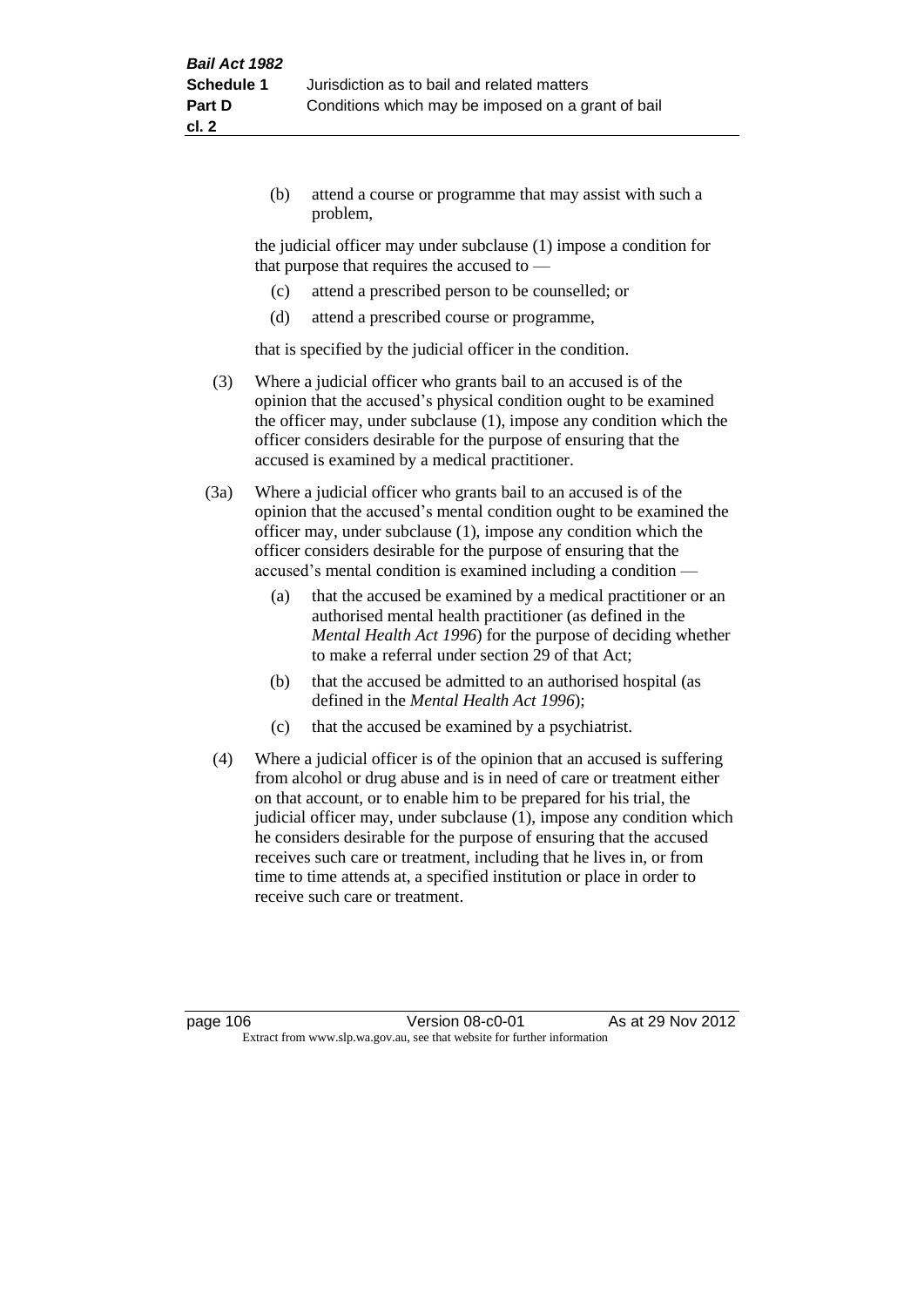- (5) Where a judicial officer imposes a condition for a purpose mentioned in subclause (2b), (3), (3a) or (4), the judicial officer shall cause to be sent to the person who is to counsel or examine the accused, or the place at which the accused is to attend, a statement of the reasons for imposing the condition.
- (6) Where a condition is imposed under this clause that an accused shall reside in premises established for the accommodation of persons to whom bail has been granted, that condition shall be deemed to include a further condition that the accused shall comply with such rules as are for the time being laid down for the maintenance of the good order of those premises, whether such rules are made under section 67 or by the authority responsible for the good order of the premises.
- (7) In this clause —

*medical practitioner* means a person registered under the *Health Practitioner Regulation National Law (Western Australia)* in the medical profession;

*psychiatrist* has the same meaning as it has in the *Mental Health Act 1996*.

*[Clause 2 amended by No. 45 of 1993 s. 10(3); No. 69 of 1996 s. 3; No. 54 of 1998 s. 12; No. 84 of 2004 s. 82; No. 22 of 2008 Sch. 3 cl. 4; No. 35 of 2010 s. 29.]*

*[Clause 2. Modifications to be applied in order to give effect to Cross-border Justice Act 2008: clause altered 1 Nov 2009. See endnote 1M.]*

## **3. Home detention condition**

- (1) A judicial officer may, subject to this clause, impose a home detention condition as a condition on a grant of bail.
- (2) A home detention condition shall not be imposed unless the accused is over the age of 17 years and the judicial officer is satisfied —
	- (a) after considering a report from a community corrections officer about the accused and his circumstances, that the accused is suitable to be subject to a home detention condition; and

**cl. 3**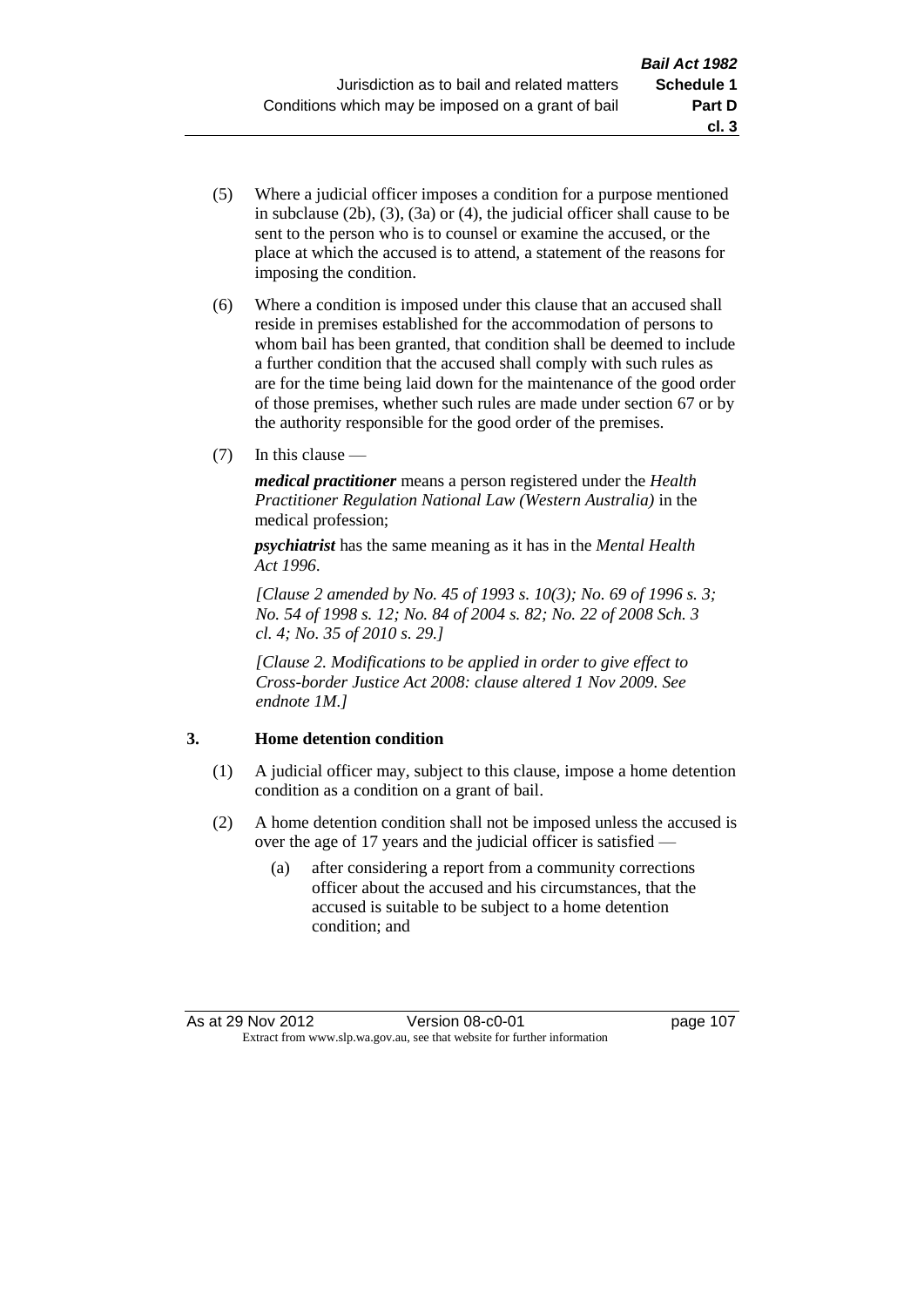- (b) that the place where it is proposed the accused will remain while subject to the home detention condition is a suitable place; and
- (c) that unless a home detention condition is imposed, the accused will not be released on bail.
- (3) A home detention condition is a condition that while the accused is on bail the accused shall —
	- (a) remain at and not leave the place specified in the bail record form and in the bail undertaking (or in a notice under section 50E) until the time specified, or deemed by section 31(3) to be specified, in the bail undertaking except —
		- (i) to work in gainful employment approved by a community corrections officer; or
		- (ii) with the approval of a community corrections officer, to seek gainful employment; or
		- (iii) to obtain urgent medical or dental treatment for the accused; or
		- (iv) for the purpose of averting or minimizing a serious risk of death or injury to the accused or to another person; or
		- (v) to obey an order issued under a written law (such as a summons) requiring the accused's presence elsewhere; or
		- (vi) for a purpose approved of by a community corrections officer; or
		- (vii) on the direction of a community corrections officer; and
	- (b) not leave the State; and
	- (c) comply with every reasonable direction of a community corrections officer; and
	- (d) comply with such of the conditions specified in the list provided under section 24A(4) as may be specified in a notice given under section 50E(b); and

page 108 **Version 08-c0-01** As at 29 Nov 2012 Extract from www.slp.wa.gov.au, see that website for further information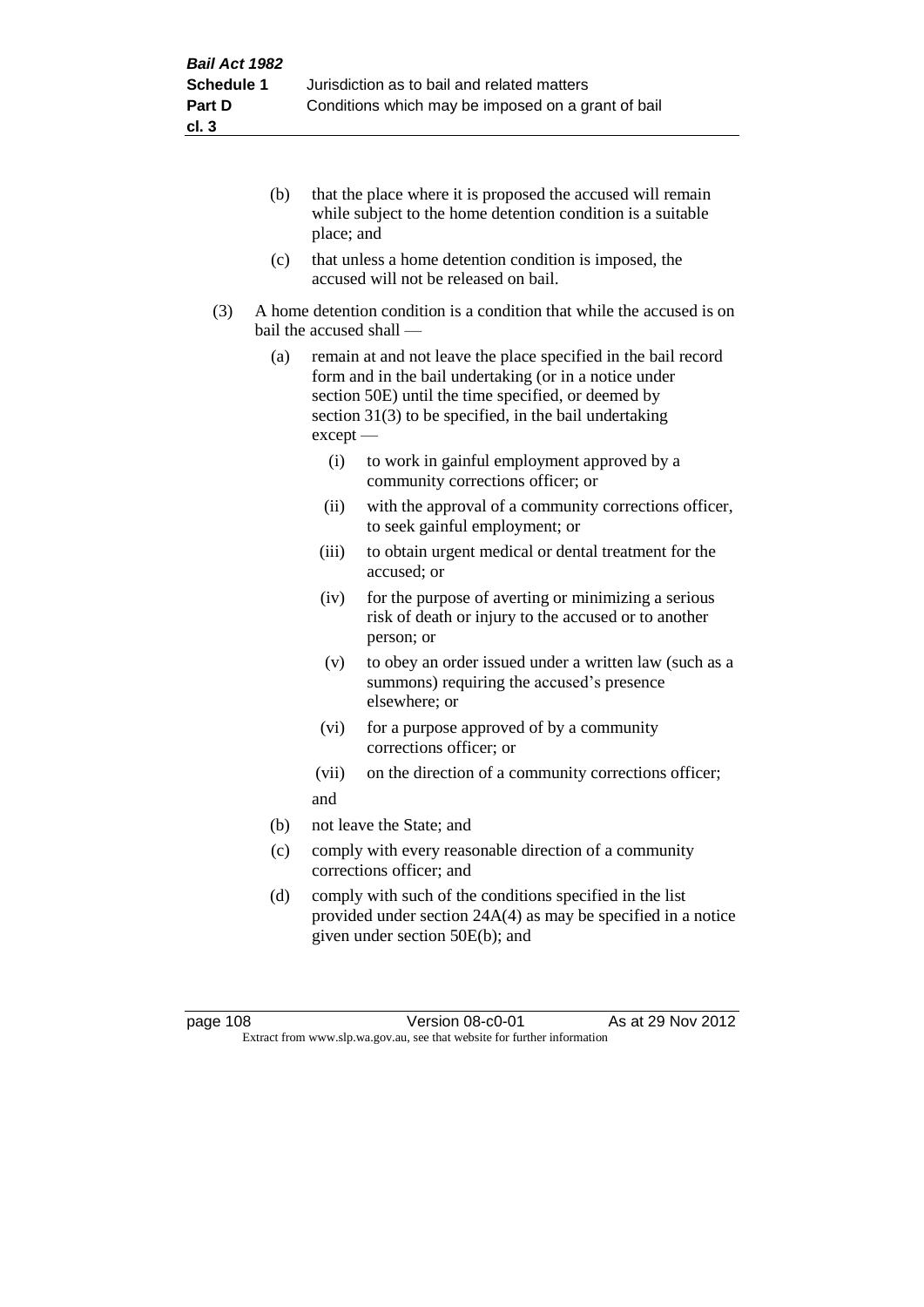(e) when requested to do so, produce a copy of his bail undertaking and any notice by the CEO (corrections) under section 50E for inspection by a community corrections officer or a member of the Police Force.

*[Clause 3 inserted by No. 61 of 1990 s. 15; amended by No. 31 of 1993 s. 9; No. 84 of 2004 s. 82; No. 65 of 2006 s. 53.]*

*[Clause 3. Modifications to be applied in order to give effect to Cross-border Justice Act 2008: clause altered 1 Nov 2009. See endnote 1M.]*

As at 29 Nov 2012 <br>
Version 08-c0-01 <br>
page 109 Extract from www.slp.wa.gov.au, see that website for further information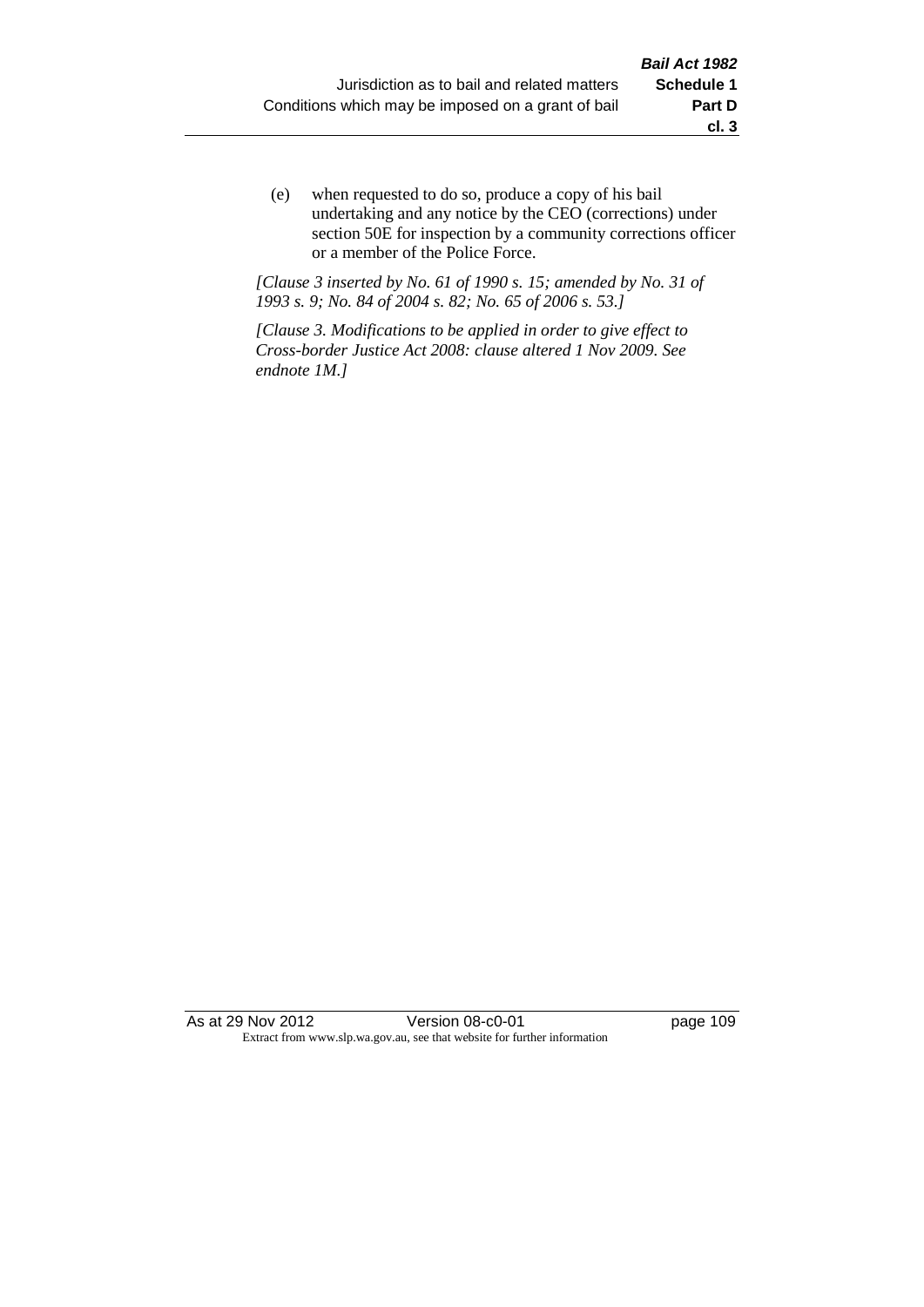**cl. 1**

# **Schedule 2 — Serious offences**

 $[s. 3(1)]$ 

*[Heading inserted by No. 6 of 2008 s. 42(1).]*

|    | <b>Enactment</b>         | <b>Description of offence</b>                                                    |
|----|--------------------------|----------------------------------------------------------------------------------|
| 1. | <b>The Criminal Code</b> |                                                                                  |
|    | s. 279                   | Murder                                                                           |
|    | s. 280                   | Manslaughter                                                                     |
|    | s. 281                   | Unlawful assault causing death                                                   |
|    | s. 283                   | Attempt to murder                                                                |
|    | s. 292                   | Disabling in order to commit<br>indictable offence                               |
|    | s. 294                   | Acts intended to cause grievous<br>bodily harm or to resist or prevent<br>arrest |
|    | s. 297                   | Grievous bodily harm                                                             |
|    | s. 301                   | Wounding and similar acts                                                        |
|    | s. $304(2)$              | Acts or omissions, with intent to<br>harm, causing bodily harm or<br>danger      |
|    | s. 317                   | Assault occasioning bodily harm                                                  |
|    | s. $317A(a)$             | Assault with intent to commit or<br>facilitate a crime                           |
|    | s. $317A(b)$             | Assault with intent to do grievous<br>bodily harm                                |
|    | s. 318                   | Serious assaults                                                                 |
|    | s. 323                   | Indecent assault                                                                 |
|    | s. 324                   | Aggravated indecent assault                                                      |
|    | s. 325                   | Sexual penetration without consent                                               |
|    |                          |                                                                                  |

page 110 Version 08-c0-01 As at 29 Nov 2012 Extract from www.slp.wa.gov.au, see that website for further information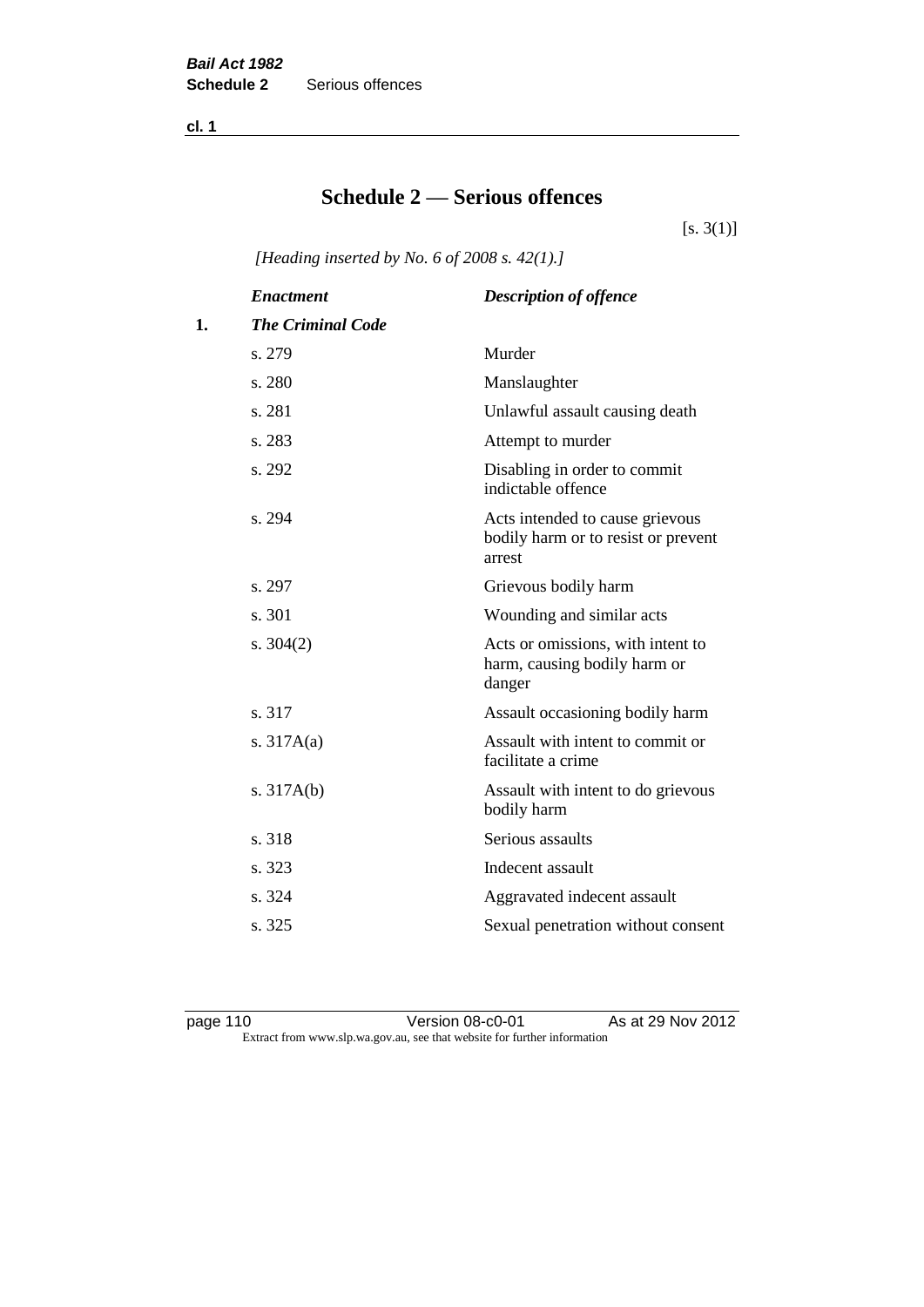|     | <b>Enactment</b>                | <b>Description of offence</b>                                                                                                                      |
|-----|---------------------------------|----------------------------------------------------------------------------------------------------------------------------------------------------|
|     | s. 326                          | Aggravated sexual penetration<br>without consent                                                                                                   |
|     | s. 331B                         | Sexual servitude                                                                                                                                   |
|     | s. 331C                         | Conducting business involving<br>sexual servitude                                                                                                  |
|     | s. 331D                         | Deceptive recruiting for<br>commercial sexual services                                                                                             |
|     | s. 332                          | Kidnapping                                                                                                                                         |
|     | s. 333                          | Deprivation of liberty                                                                                                                             |
|     | s. 338E                         | Stalking                                                                                                                                           |
|     | s. 378                          | Stealing a motor vehicle                                                                                                                           |
|     | s. 392                          | Robbery                                                                                                                                            |
|     | s. 393                          | Assault with intent to rob                                                                                                                         |
|     | s. 401                          | <b>Burglary</b>                                                                                                                                    |
|     | s. 444                          | Criminal damage, if the property is<br>destroyed or damaged by fire                                                                                |
| 2.  | <b>Bush Fires Act 1954</b>      |                                                                                                                                                    |
|     | s. 32                           | Wilfully lighting a fire or causing a<br>fire to be lit under such<br>circumstances as to be likely to<br>injure or damage a person or<br>property |
| 2a. | <b>Misuse of Drugs Act 1981</b> |                                                                                                                                                    |
|     | s. $6(1)$                       | Offences concerned with<br>prohibited drugs generally                                                                                              |
|     | s. $7(1)$                       | Offences concerned with<br>prohibited plants generally                                                                                             |

As at 29 Nov 2012 **Disk Contact Version 08-c0-01 page 111** Extract from www.slp.wa.gov.au, see that website for further information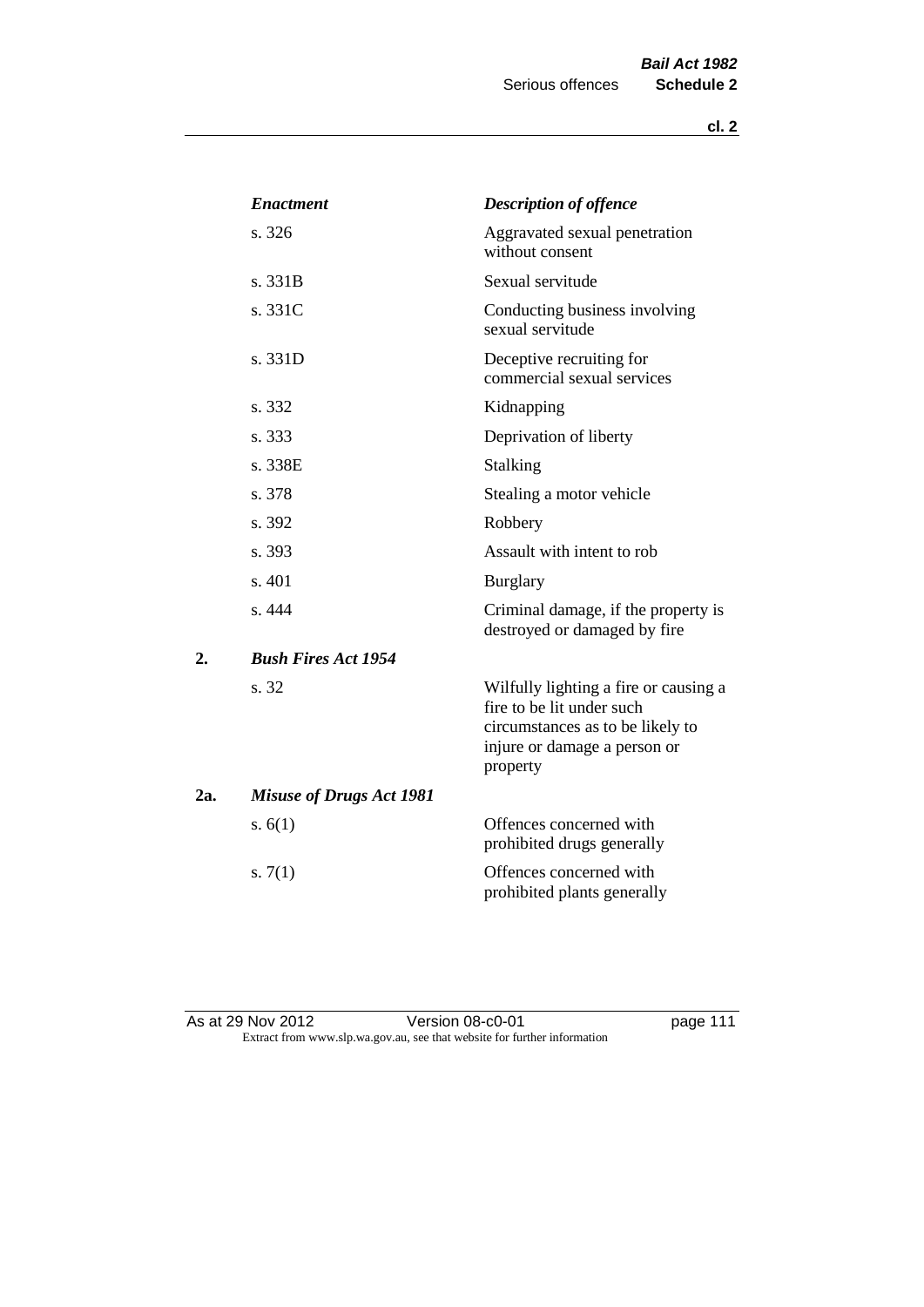**cl. 2b**

|     | <b>Enactment</b>                   |       | <b>Description of offence</b>                                                                                                                                                                                                                                                                                                             |
|-----|------------------------------------|-------|-------------------------------------------------------------------------------------------------------------------------------------------------------------------------------------------------------------------------------------------------------------------------------------------------------------------------------------------|
|     | s. $14(1)$                         |       | Possessing a quantity of a<br>category 1 item or a category 2<br>item in circumstances where the<br>life, health or safety of a child<br>under 16 years of age was<br>endangered, or bodily harm (as<br>defined in The Criminal Code<br>section $1(1)$ and $(4)$ ) was caused to<br>such a child, by the acts<br>constituting the offence |
|     | s. $33(1)(a)$                      |       | Attempting to commit an offence<br>under section $6(1)$ or $7(1)$                                                                                                                                                                                                                                                                         |
|     | s. $33(2)(a)$                      |       | Conspiracy to commit an offence<br>under s. $6(1)$ or $7(1)$                                                                                                                                                                                                                                                                              |
| 2b. | <b>Restraining Orders Act 1997</b> |       |                                                                                                                                                                                                                                                                                                                                           |
|     | s. $61(1)$                         | order | Breach of a violence restraining                                                                                                                                                                                                                                                                                                          |
|     | s. $61(2a)$                        |       | Breach of a police order                                                                                                                                                                                                                                                                                                                  |
|     | s. $86(2)$                         |       | Breach of a Part VII order under<br>the Justices Act 1902 <sup>3</sup> —                                                                                                                                                                                                                                                                  |
|     |                                    | (a)   | that under section 86 of the<br><b>Restraining Orders Act 1997</b><br>is taken to be a misconduct<br>restraining order under that<br>Act; and                                                                                                                                                                                             |
|     |                                    | (b)   | that shows on the face of the<br>order that the causing or<br>threatening of personal<br>injury by the accused was a<br>ground for the making of the<br>order.                                                                                                                                                                            |
|     |                                    |       |                                                                                                                                                                                                                                                                                                                                           |

page 112 **Detail Contract Version 08-c0-01** As at 29 Nov 2012 Extract from www.slp.wa.gov.au, see that website for further information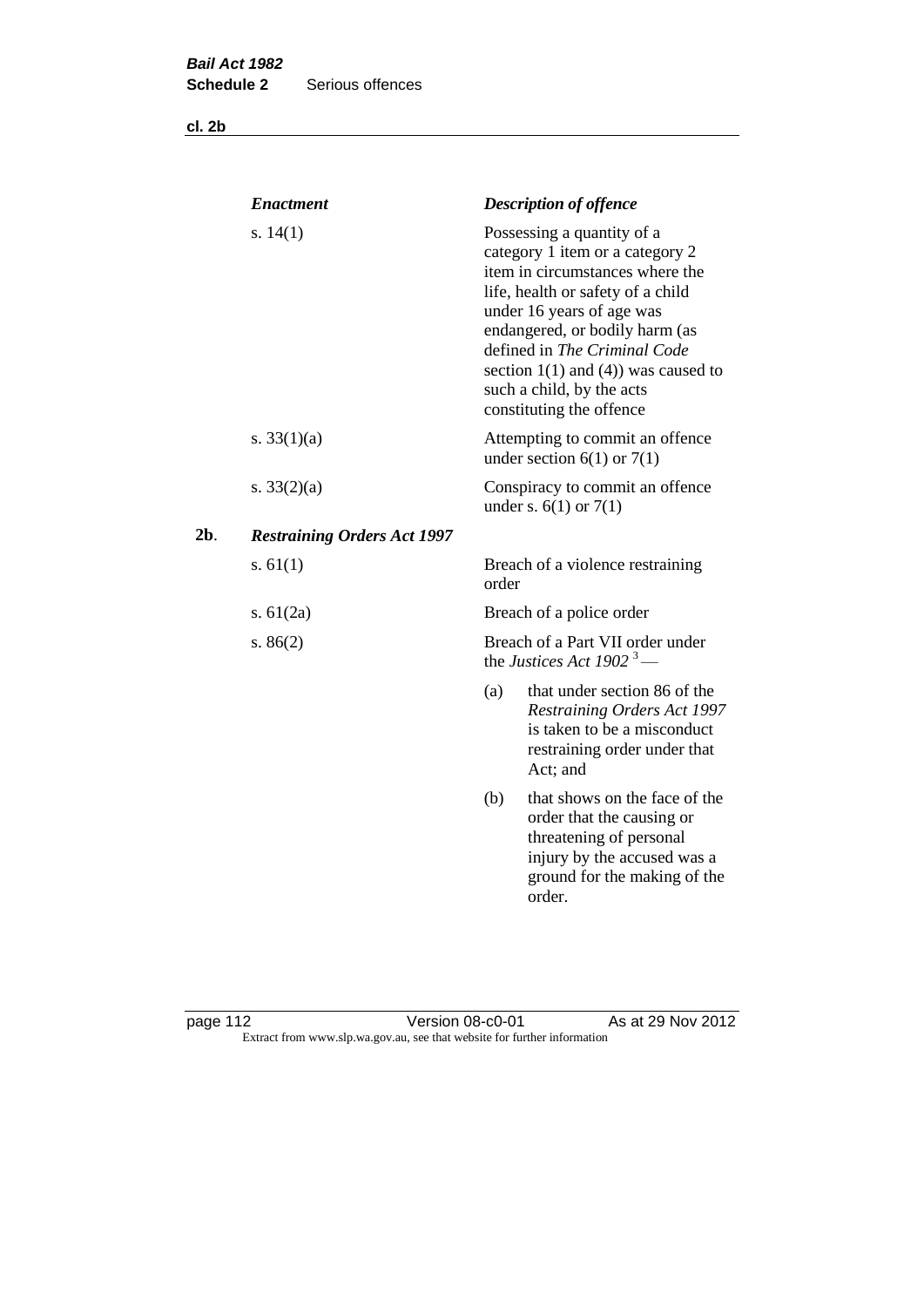**cl. 3**

|    | <i><b>Enactment</b></i> | <b>Description of offence</b>                                                                                                                                                                                                                                                          |
|----|-------------------------|----------------------------------------------------------------------------------------------------------------------------------------------------------------------------------------------------------------------------------------------------------------------------------------|
| 3. | Road Traffic Act 1974   |                                                                                                                                                                                                                                                                                        |
|    | s.59                    | Dangerous driving causing death,<br>injury, etc.                                                                                                                                                                                                                                       |
|    | s. 59A                  | Dangerous driving causing bodily<br>harm                                                                                                                                                                                                                                               |
|    |                         | [Schedule 2 inserted by No. 45 of 1993 s. 11; amended by No. 82 of<br>1994 s. 13; No. 38 of 1998 s. 4(2); No. 54 of 1998 s. 15; No. 23 of<br>2001 s. 10(1); No. 4 of 2004 s. 24 and 26; No. 38 of 2004 s. 61;<br>No. 62 of 2004 s. 9(1); No. 84 of 2004 s. 82; No. 6 of 2008 s. 42(2); |

*No. 29 of 2008 s. 24(8); No. 47 of 2011 s. 19; No. 56 of 2011 s. 11.]* 

As at 29 Nov 2012 Version 08-c0-01 page 113 Extract from www.slp.wa.gov.au, see that website for further information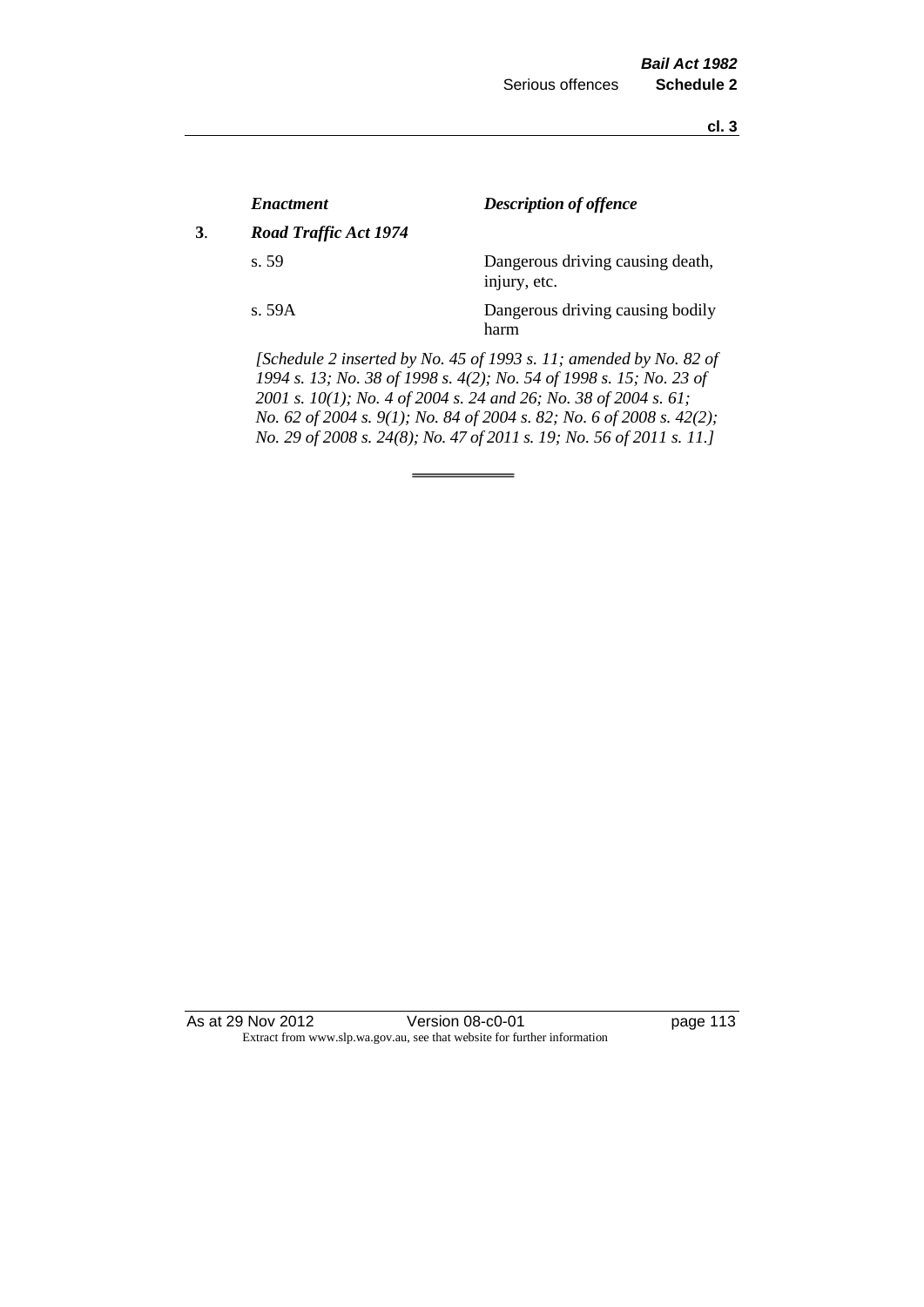### **Notes**

<sup>1</sup> This is a compilation of the *Bail Act 1982* and includes the amendments made by the other written laws referred to in the following table  $^{1M, 1a, 4, 5}$ . The table also contains information about any reprint.

## **Compilation table**

| <b>Short title</b>                                                                                                                                          | <b>Number</b><br>and year                              | Assent      | Commencement                                                  |
|-------------------------------------------------------------------------------------------------------------------------------------------------------------|--------------------------------------------------------|-------------|---------------------------------------------------------------|
| Bail Act 1982                                                                                                                                               | 86 of 1982                                             | 18 Nov 1982 | 6 Feb 1989 (see s. 2 and<br>Gazette 27 Jan 1989 p. 263)       |
| <b>Acts Amendment</b><br>(Abolition of Capital<br>Punishment) Act 1984<br>Pt. III                                                                           | 52 of 1984                                             | 5 Sep 1984  | 3 Oct 1984                                                    |
| <b>Bail Amendment</b><br>Act 1984 <sup>6</sup>                                                                                                              | 74 of 1984<br>(as amended<br>by $15$ of<br>1980 s. 20) | 29 Nov 1984 | 6 Feb 1989 (see s. 2 and<br>Gazette 27 Jan 1989 p. 263)       |
| <b>Bail Amendment</b><br>Act 1988                                                                                                                           | 15 of 1988                                             | 6 Sep 1988  | 6 Feb 1989 (see s. 2 and<br>Gazette 27 Jan 1989 p. 263)       |
| Reprint of the Bail Act 1982 under the Reprints Act 1984 and s. 21 of the Bail<br><b>Amendment Act 1988</b> <sup>7</sup> (includes amendments listed above) |                                                        |             |                                                               |
| Criminal Law<br>Amendment Act 1988<br>Pt.4                                                                                                                  | 70 of 1988                                             | 15 Dec 1988 | 6 Feb 1989 (see s. 2(2)(b) and<br>Gazette 27 Jan 1989 p. 263) |
| <b>Acts Amendment</b><br>(Children's Court)<br>Act 1988 Pt. 13                                                                                              | 49 of 1988                                             | 22 Dec 1988 | 1 Dec 1989 (see s. 2 and<br>Gazette 24 Nov 1989 p. 4327)      |
| Justices Amendment<br>Act 1989 s. 18                                                                                                                        | 33 of 1989                                             | 22 Dec 1989 | 1 Jun 1991 (see s. 2 and<br>Gazette 17 May 1991 p. 2455)      |
| <b>Community Corrections</b><br><b>Legislation Amendment</b><br>Act 1990 Pt. 2                                                                              | 61 of 1990                                             | 17 Dec 1990 | 3 Apr 1991 (see s. 2 and<br>Gazette 22 Mar 1991 p. 1209)      |
| Child Welfare<br>Amendment Act<br>$(No. 2)$ 1990 s. 15                                                                                                      | 83 of 1990                                             | 22 Dec 1990 | 1 Aug 1991 (see s. 2 and<br>Gazette 1 Aug 1991 p. 3983)       |
| Children's Court of<br>Western Australia<br>Amendment Act<br>$(No. 2)$ 1991 s. 21                                                                           | 15 of 1991                                             | 21 Jun 1991 | 9 Aug 1991 (see s. 2(2) and<br>Gazette 9 Aug 1991 p. 4101)    |

page 114 Version 08-c0-01 As at 29 Nov 2012 Extract from www.slp.wa.gov.au, see that website for further information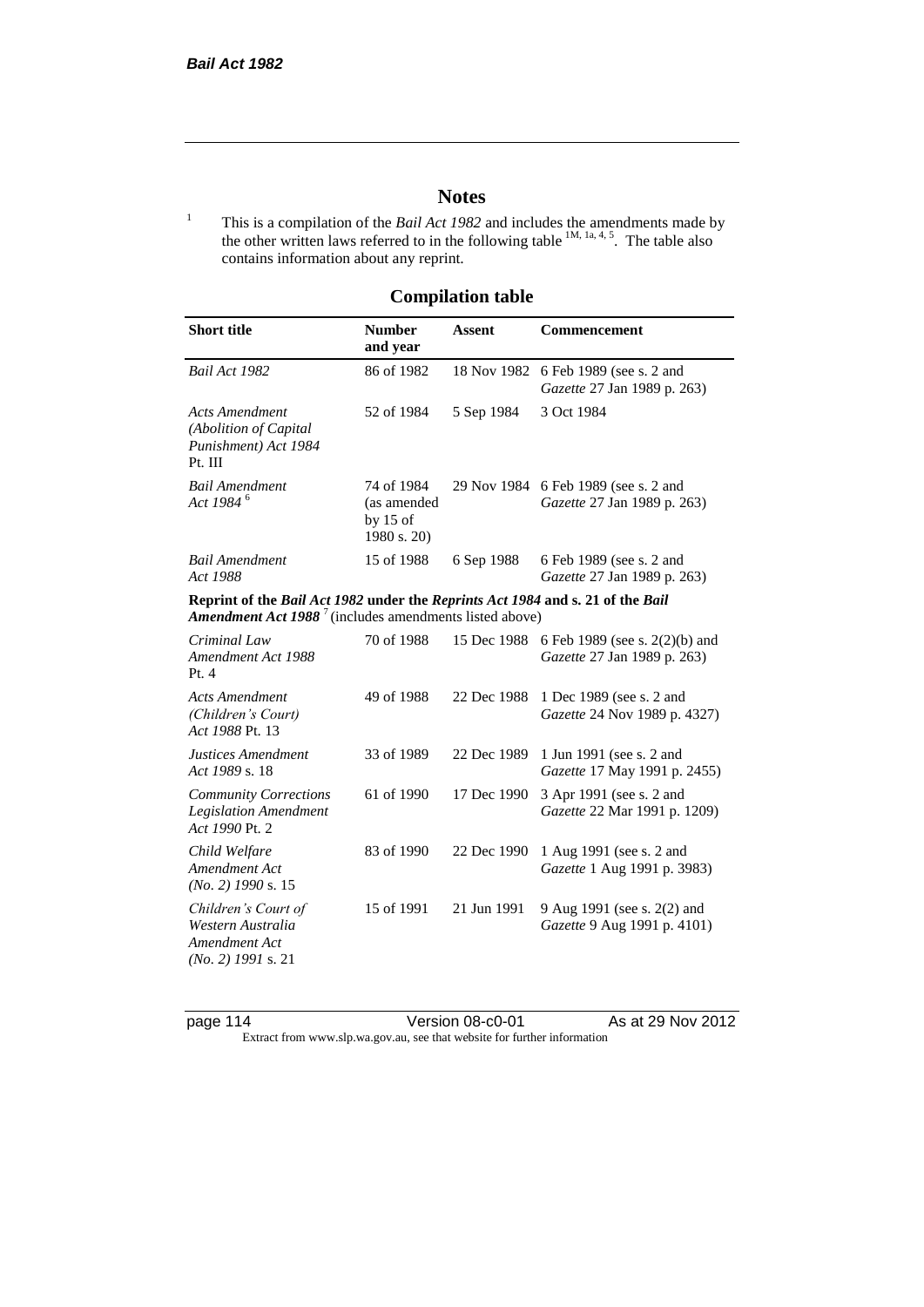| <b>Short title</b>                                                                         | <b>Number</b><br>and year | Assent      | <b>Commencement</b>                                                                                                                                                        |  |
|--------------------------------------------------------------------------------------------|---------------------------|-------------|----------------------------------------------------------------------------------------------------------------------------------------------------------------------------|--|
| Reprint of the <i>Bail Act 1982</i> as at 17 Oct 1991 (includes amendments listed above)   |                           |             |                                                                                                                                                                            |  |
| <b>Acts Amendment (Sexual</b><br>Offences) Act 1992 Pt. 3                                  | 14 of 1992                | 17 Jun 1992 | 1 Aug 1992 (see s. 2 and<br>Gazette 28 Jul 1992 p. 3671)                                                                                                                   |  |
| <b>Acts Amendment</b><br>(Ministry of Justice)<br>Act 1993 Pt. 3 $^{8}$                    | 31 of 1993                | 15 Dec 1993 | 1 Jul 1993 (see s. 2)                                                                                                                                                      |  |
| Criminal Procedure<br>Amendment Act 1993<br>Pt. $2^9$                                      | 45 of 1993                | 20 Dec 1993 | Act other than s. 7-9 and<br>$10(2)(b)$ : 17 Jan 1994 (see<br>s. $2(1)$ ;<br>s. 7-9 and $10(2)(b)$ : 4 Mar 1994<br>(see s. $2(2)$ and <i>Gazette</i><br>4 Mar 1994 p. 915) |  |
| Criminal Law<br>Amendment Act 1994<br>s. $13(1)$ and $(2)$                                 | 82 of 1994                | 23 Dec 1994 | 20 Jan 1995 (see s. 2(2))                                                                                                                                                  |  |
| Acts Amendment (Fines,<br>Penalties and<br><b>Infringement Notices</b> )<br>Act 1994 Pt. 3 | 92 of 1994                | 23 Dec 1994 | 1 Jan 1995 (see s. 2(1) and<br>Gazette 30 Dec 1994 p. 7211)                                                                                                                |  |
| Sentencing<br>(Consequential<br>Provisions) Act 1995 Pt. 5                                 | 78 of 1995                | 16 Jan 1996 | 4 Nov 1996 (see s. 2 and<br>Gazette 25 Oct 1996 p. 5632)                                                                                                                   |  |
| Coroners Act 1996 s. 61                                                                    | 2 of 1996                 |             | 24 May 1996 7 Apr 1997 (see s. 2 and<br>Gazette 18 Mar 1997 p. 1529)                                                                                                       |  |
| <b>Mental Health</b><br>(Consequential<br>Provisions) Act 1996 Pt. 2                       | 69 of 1996                | 13 Nov 1996 | 13 Nov 1997 (see s. 2)                                                                                                                                                     |  |

**Reprint of the** *Bail Act 1982* **as at 13 Mar 1997** (includes amendments listed above except those in the *Coroners Act 1996* and the *Mental Health (Consequential Provisions) Act 1996*) (corrections in *Gazette* 25 Jul 1997 p. 3909 and 14 Nov 1997 p. 6426)

*Statutes (Repeals and Minor Amendments) Act 1997* s. 21 57 of 1997 15 Dec 1997 15 Dec 1997 (see s. 2(1)) *Criminal Law Amendment Act (No. 1) 1998* s. 4(2) 38 of 1998 25 Sep 1998 23 Oct 1998

As at 29 Nov 2012 <br>Version 08-c0-01 **page 115** Extract from www.slp.wa.gov.au, see that website for further information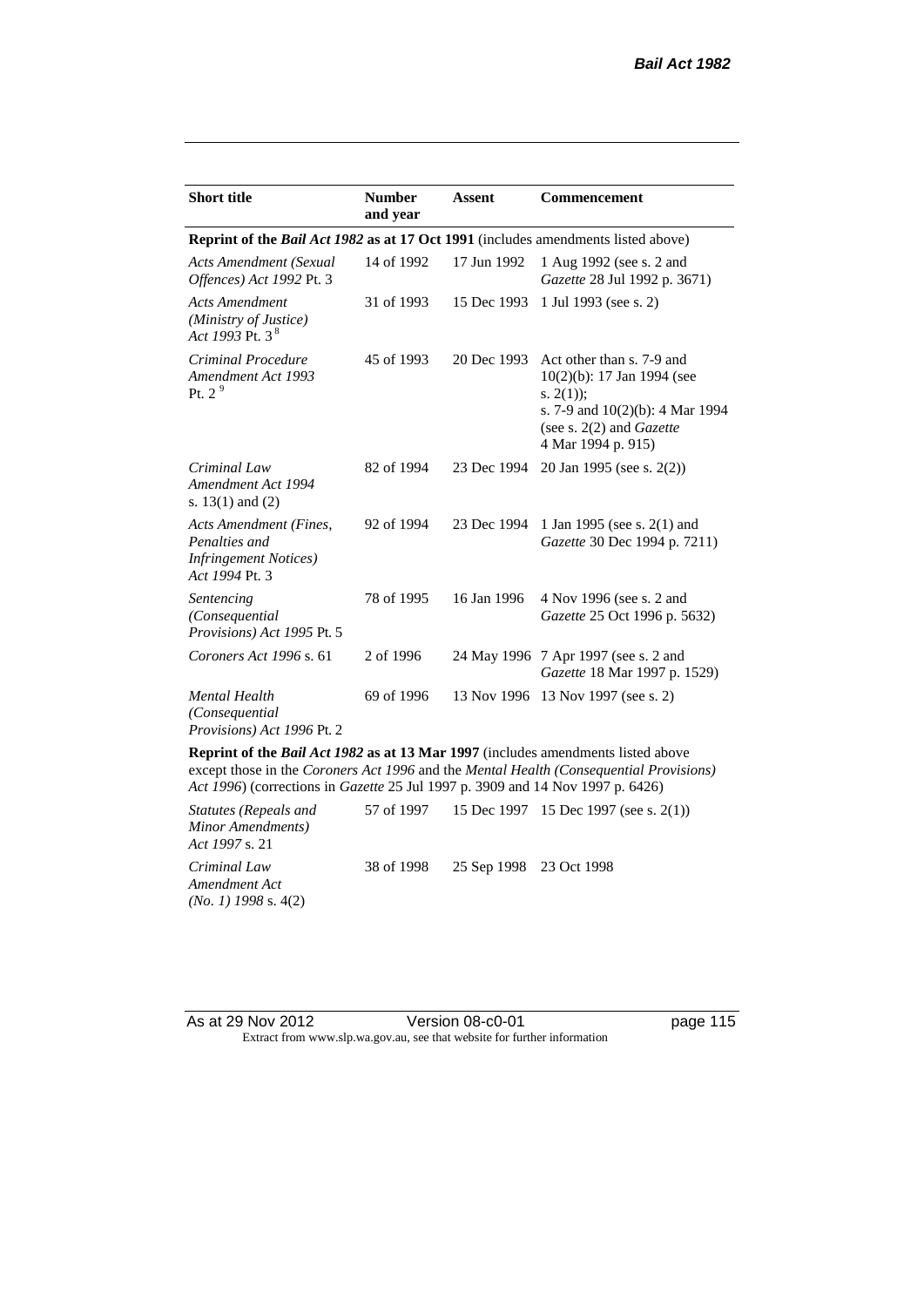| <b>Short title</b>                                                                                                                                 | <b>Number</b><br>and year | Assent      | Commencement                                                                                                                                                                                                                                                                                                                                            |
|----------------------------------------------------------------------------------------------------------------------------------------------------|---------------------------|-------------|---------------------------------------------------------------------------------------------------------------------------------------------------------------------------------------------------------------------------------------------------------------------------------------------------------------------------------------------------------|
| <b>Bail Amendment</b><br>Act 1998 <sup>10</sup>                                                                                                    | 54 of 1998                | 11 Jan 1999 | s. 1 and 2: 11 Jan 1999;<br>Pt. 4 and 7: 15 May 1999<br>(see s. 2 and <i>Gazette</i> )<br>11 May 1999 p. 1905);<br>Pt. 2, 3 and 5 (other than s. 12):<br>8 Mar 2000 (see s. 2 and<br>Gazette 7 Mar 2000 p. 1039);<br>s. 12: 1 Sep 2000 (see s. 2 and<br>Gazette 29 Aug 2000 p. 4985);<br>Pt. 6: 4 Dec 2000 (see s. 2 and<br>Gazette 4 Dec 2000 p. 6799) |
| Reprint of the Bail Act 1982 as at 27 Aug 1999 (includes amendments listed above<br>except those in the Bail Amendment Act 1998 Pt. 2, 3, 5 and 6) |                           |             |                                                                                                                                                                                                                                                                                                                                                         |
| Court Security and<br><b>Custodial Services</b><br>(Consequential<br>Provisions) Act 1999 Pt. 3                                                    | 47 of 1999                | 8 Dec 1999  | 18 Dec 1999 (see s. 2 and<br>Gazette 17 Dec 1999 p. 6175-6)                                                                                                                                                                                                                                                                                             |
| Criminal Law Amendment<br>Act 2001 s. $10(1)$                                                                                                      | 23 of 2001                | 26 Nov 2001 | 24 Dec 2001                                                                                                                                                                                                                                                                                                                                             |
| Criminal Investigation<br>(Identifying People)<br>Act 2002 Sch. 2 cl. 1                                                                            | 6 of 2002                 | 4 Jun 2002  | 20 Nov 2002 (see s. 2 and<br>Gazette 19 Nov 2002 p. 5505)                                                                                                                                                                                                                                                                                               |
| Criminal Law (Procedure)<br>Amendment Act 2002 Pt. 4<br>Div. 1                                                                                     | 27 of 2002                | 25 Sep 2002 | 27 Sep 2002 (see s. 2 and<br>Gazette 27 Sep 2002 p. 4875)                                                                                                                                                                                                                                                                                               |
| Sentencing Legislation<br>Amendment and Repeal<br>Act 2003 s. 29(3) and 37                                                                         | 50 of 2003                | 9 Jul 2003  | s. 29(3): 31 Aug 2003 (see s. 2)<br>and Gazette 29 Aug 2003<br>p. 3833);<br>s. 37: 15 May 2004 (see s. 2 and<br>Gazette 14 May 2004 p. 1445)                                                                                                                                                                                                            |
| Acts Amendment and<br>Repeal (Courts and Legal<br>Practice) Act 2003 s. 88<br>and 121 <sup>11</sup>                                                | 65 of 2003                | 4 Dec 2003  | 1 Jan 2004 (see s. 2 and Gazette<br>30 Dec 2003 p. 5722)                                                                                                                                                                                                                                                                                                |
| <b>Statutes (Repeals and</b><br>Minor Amendments)<br>Act 2003 s. 29                                                                                | 74 of 2003                | 15 Dec 2003 | 15 Dec 2003 (see s. 2)                                                                                                                                                                                                                                                                                                                                  |
| Criminal Code Amendment<br>Act 2004 s. 24, 26 and 58                                                                                               | 4 of 2004                 | 23 Apr 2004 | 21 May 2004 (see s. 2)                                                                                                                                                                                                                                                                                                                                  |

page 116 **Details 12 Update 12 Version 08-c0-01** As at 29 Nov 2012 Extract from www.slp.wa.gov.au, see that website for further information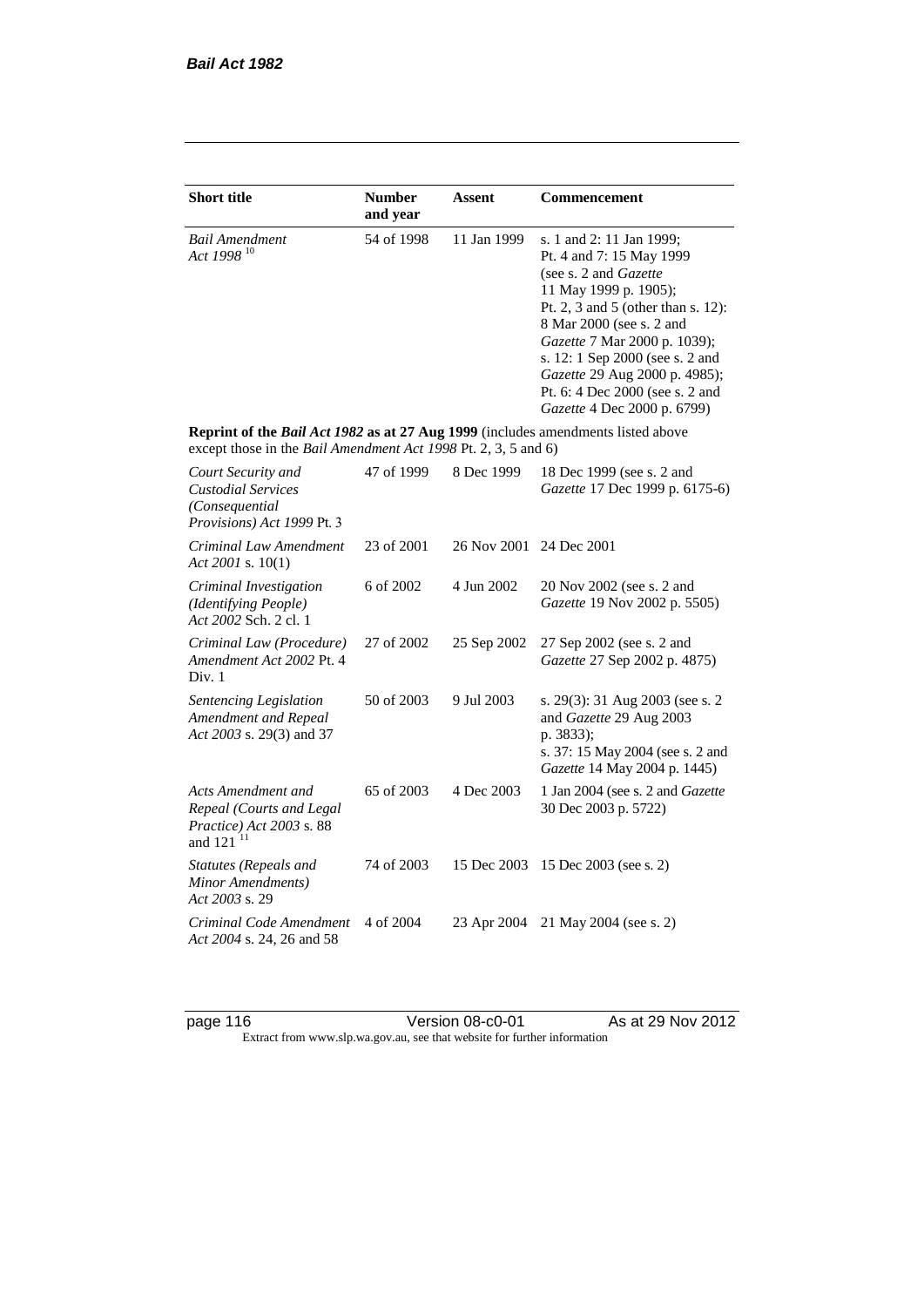| <b>Short title</b>                                                                                           | <b>Number</b><br>and year | Assent      | Commencement                                                                                                                                                                                                                                                                                                                                                        |
|--------------------------------------------------------------------------------------------------------------|---------------------------|-------------|---------------------------------------------------------------------------------------------------------------------------------------------------------------------------------------------------------------------------------------------------------------------------------------------------------------------------------------------------------------------|
| Sentencing Legislation<br>Amendment Act 2004 s. 13                                                           | 27 of 2004                | 14 Oct 2004 | 31 May 2006 (see s. 2 and<br>Gazette 30 May 2006 p. 1965)                                                                                                                                                                                                                                                                                                           |
| Children and Community<br>Services Act 2004 Sch. 2<br>cl.3                                                   | 34 of 2004                | 20 Oct 2004 | 1 Mar 2006 (see s. 2 and<br>Gazette 14 Feb 2006 p. 695)                                                                                                                                                                                                                                                                                                             |
| <b>Acts Amendment (Family</b><br>and Domestic Violence)<br>Act 2004 Pt. 3                                    | 38 of 2004                | 9 Nov 2004  | 1 Dec 2004 (see s. 2 and<br>Gazette 26 Nov 2004 p. 5309)                                                                                                                                                                                                                                                                                                            |
| Acts Amendment (Court of<br>Appeal) Act 2004 s. 28                                                           | 45 of 2004                | 9 Nov 2004  | s. $28(1)$ , (2) and (4) (other than<br>the amendment to s. $7A(1)$ :<br>1 Feb 2005 (see. s. 2 and<br>Gazette 14 Jan 2005 p. 163);<br>s. $28(3)$ and $(4)$ (the<br>amendment to s. $7A(1)$ :<br>2 May 2005 (see. s. 2 and<br>Gazette 14 Jan 2005 p. 163)                                                                                                            |
| <b>Courts Legislation</b><br>Amendment and Repeal<br>Act 2004 s. 141 $^{12}$                                 | 59 of 2004                | 23 Nov 2004 | 1 May 2005 (see s. 2 and<br>Gazette 31 Dec 2004 p. 7128)                                                                                                                                                                                                                                                                                                            |
| Misuse of Drugs<br>Amendment Act 2004 s. 9(1)                                                                | 62 of 2004                | 24 Nov 2004 | 1 Jan 2005 (see s. 2 and <i>Gazette</i><br>10 Dec 2004 p. 5965)                                                                                                                                                                                                                                                                                                     |
| Criminal Procedure and<br>Appeals (Consequential and<br>Other Provisions) Act 2004<br>Pt. 3 and s. 82 and 83 | 84 of 2004                | 16 Dec 2004 | 2 May 2005 (see s. 2 and<br>Gazette 31 Dec 2004 p. 7129<br>(correction in Gazette<br>7 Jan 2005 p. 53))                                                                                                                                                                                                                                                             |
| Appeal) Act 2004 s. 28(3) and (4) (the amendment to s. 7A(1)), the Children and                              |                           |             | <b>Reprint 5: The Bail Act 1982 as at 1 Apr 2005</b> (includes amendments listed above except<br>those in the Sentencing Legislation Amendment Act 2004, the Acts Amendment (Court of<br>Community Services Act 2004, the Courts Legislation Amendment and Repeal Act 2004<br>and the Criminal Procedure and Appeals (Consequential and Other Provisions) Act 2004) |
| Planning and Development<br>(Consequential and<br><b>Transitional Provisions</b> )<br>Act 2005 s. 15         | 38 of 2005                | 12 Dec 2005 | 9 Apr 2006 (see s. 2 and<br>Gazette 21 Mar 2006 p. 1078)                                                                                                                                                                                                                                                                                                            |

*Criminal Investigation (Consequential Provisions) Act 2006* Pt. 2 59 of 2006 16 Nov 2006 1 Jul 2007 (see s. 2 and *Gazette* 22 Jun 2007 p. 2838)

*Prisons and Sentencing Legislation Amendment Act 2006* Pt. 5 65 of 2006 8 Dec 2006 4 Apr 2007 (see s. 2 and *Gazette* 3 Apr 2007 p. 1491)

As at 29 Nov 2012 Version 08-c0-01 page 117 Extract from www.slp.wa.gov.au, see that website for further information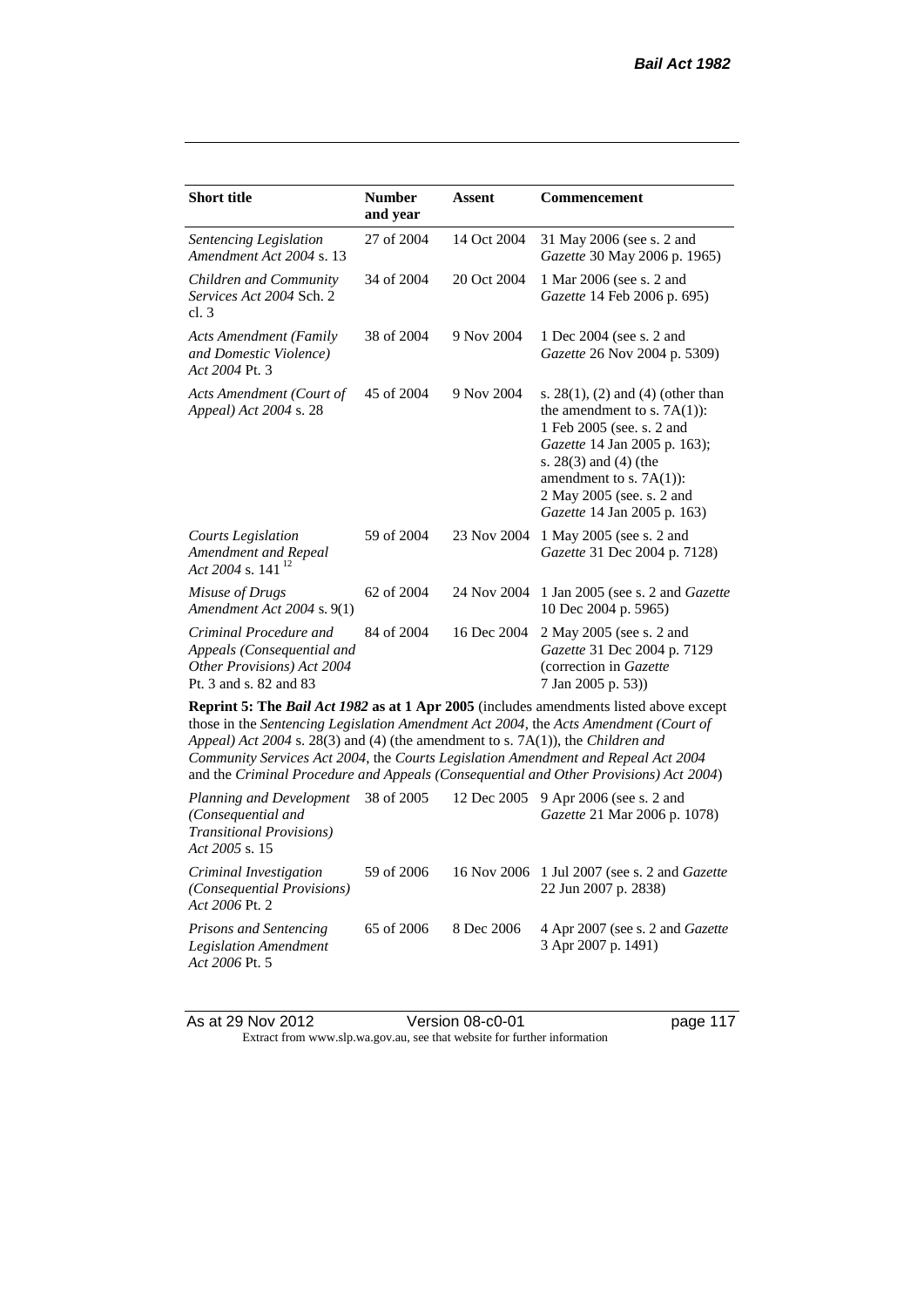| <b>Short title</b>                                                                            | <b>Number</b><br>and year | Assent      | <b>Commencement</b>                                           |  |  |
|-----------------------------------------------------------------------------------------------|---------------------------|-------------|---------------------------------------------------------------|--|--|
| <b>Reprint 6: The Bail Act 1982 as at 14 Sep 2007</b> (includes amendments listed above)      |                           |             |                                                               |  |  |
| Criminal Law and Evidence 2 of 2008<br>Amendment Act 2008 s. 56                               |                           | 12 Mar 2008 | 27 Apr 2008 (see s. 2 and<br>Gazette 24 Apr 2008 p. 1559)     |  |  |
| <b>Bail Amendment Act 2008</b><br>Pt. $2^{13}$                                                | 6 of 2008                 | 31 Mar 2008 | 1 Mar 2009 (see s. 2(b) and<br>Gazette 27 Feb 2009 p. 511)    |  |  |
| <i>Medical Practitioners</i><br>Act 2008 Sch. 3 cl. 4                                         | 22 of 2008                | 27 May 2008 | 1 Dec 2008 (see s. 2 and<br>Gazette 25 Nov 2008 p. 4989)      |  |  |
| Criminal Law Amendment<br>(Homicide) Act 2008 s. 24                                           | 29 of 2008                | 27 Jun 2008 | 1 Aug 2008 (see s. 2(d) and<br>Gazette 22 Jul 2008 p. 3353)   |  |  |
| <b>Reprint 7: The Bail Act 1982 as at 6 Mar 2009</b> (includes amendments listed above)       |                           |             |                                                               |  |  |
| Police Amendment<br>Act 2009 s. 12                                                            | 42 of 2009                | 3 Dec 2009  | 13 Mar 2010 (see s. 2(b) and<br>Gazette 12 Mar 2010 p. 941)   |  |  |
| <b>Health Practitioner</b><br><b>Regulation National Law</b><br>$(WA)$ Act 2010 Pt. 5 Div. 4  | 35 of 2010                | 30 Aug 2010 | 18 Oct 2010 (see s. 2(b) and<br>Gazette 1 Oct 2010 p. 5075-6) |  |  |
| <b>Electronic Transactions</b><br>Act 2011 s. 25                                              | 46 of 2011                | 25 Oct 2011 | 1 Aug 2012 (see s. 2(c) and<br>Gazette 31 Jul 2012 p. 3683)   |  |  |
| Statutes (Repeals and<br>Minor Amendments)<br>Act 2011 s. 19                                  | 47 of 2011                | 25 Oct 2011 | 26 Oct 2011 (see s. 2(b))                                     |  |  |
| Misuse of Drugs<br>Amendment Act 2011 Pt. 3                                                   | 56 of 2011                | 21 Nov 2011 | 24 Mar 2012 (see s. 2(b) and<br>Gazette 23 Mar 2012 p. 1363)  |  |  |
| <b>Reprint 8: The Bail Act 1982 as at 6 Jul 2012</b> (includes amendments listed above except |                           |             |                                                               |  |  |

those in the *Electronic Transactions Act 2011* s. 25)

<sup>1M</sup> Under the *Cross-border Justice Act 2008* section 14, in order to give effect to that Act, this Act must be applied with the modifications prescribed by the *Cross-border Justice Regulations 2009* Part 3 Division 3 as if this Act had been altered in that way. If a modification is to replace or insert a numbered provision, the new provision is identified by the superscript 1M appearing after the provision number. If a modification is to replace or insert a definition, the new definition is identified by the superscript 1M appearing after the defined term.

<sup>1a</sup> On the date as at which this compilation was prepared, provisions referred to in the following table had not come into operation and were therefore not included in this compilation. For the text of the provisions see the endnotes referred to in the table.

page 118 Version 08-c0-01 As at 29 Nov 2012 Extract from www.slp.wa.gov.au, see that website for further information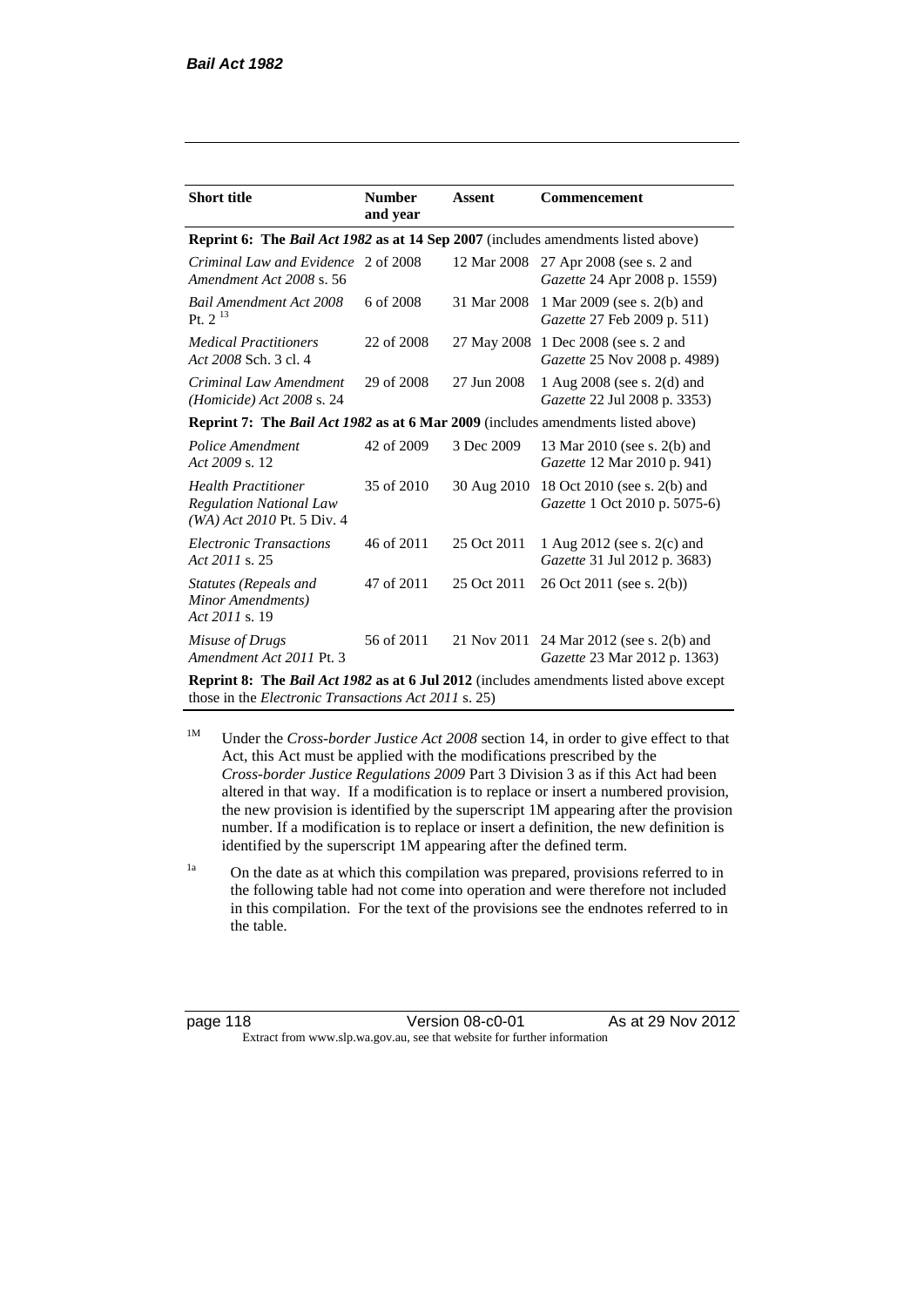|                | <b>Short title</b>                                              |                                                                                                                                                                                                              | <b>Number</b><br>and year                      | <b>Assent</b>                                    | Commencement                                                                                                                                                                                                                          |
|----------------|-----------------------------------------------------------------|--------------------------------------------------------------------------------------------------------------------------------------------------------------------------------------------------------------|------------------------------------------------|--------------------------------------------------|---------------------------------------------------------------------------------------------------------------------------------------------------------------------------------------------------------------------------------------|
|                | Criminal Organisations<br>Control Act 2012 s. 172 <sup>14</sup> |                                                                                                                                                                                                              | 49 of 2012                                     |                                                  | 29 Nov 2012 To be proclaimed (see s. $2(b)$ )                                                                                                                                                                                         |
| $\sqrt{2}$     |                                                                 |                                                                                                                                                                                                              |                                                |                                                  | Repealed by the Sentencing Legislation Amendment and Repeal Act 2003.                                                                                                                                                                 |
| 3              |                                                                 |                                                                                                                                                                                                              | (Consequential and Other Provisions) Act 2004. |                                                  | The short title of the Justices Act 1902 was changed to the Criminal Procedure<br>(Summary) Act 1902 by the Courts Legislation Amendment and Repeal Act 2004<br>s. 25. The Act was then repealed by the Criminal Procedure and Appeal |
| 4              |                                                                 |                                                                                                                                                                                                              |                                                | Legislation Amendment and Repeal Act 2003 s. 31. | The amendment in the Sentencing Legislation Amendment and Repeal Act 1999<br>s. 26 had not come into operation when it was repealed by the Sentencing                                                                                 |
| 5              |                                                                 | The Machinery of Government (Miscellaneous Amendments) Act 2006 Pt. 3 Div. 1<br>was repealed by the Statutes (Repeals and Minor Amendments) Act 2011 s. 23(2)<br>before it purported to come into operation. |                                                |                                                  |                                                                                                                                                                                                                                       |
| 6              |                                                                 | The Bail Amendment Act 1984 s. 10 and 11 were repealed by the Bail Amendment<br>Act 1988 s. 20.                                                                                                              |                                                |                                                  |                                                                                                                                                                                                                                       |
| $\overline{7}$ |                                                                 |                                                                                                                                                                                                              |                                                |                                                  | The Bail Act 1982 was not in operation at the time when the reprint was compiled,<br>but the reprinting was authorised by the Bail Amendment Act 1988 s. 21.                                                                          |
| 8              |                                                                 | The Acts Amendment (Ministry of Justice) Act 1993 Pt. 19 is a transitional<br>provision that is of no further effect.                                                                                        |                                                |                                                  |                                                                                                                                                                                                                                       |
| 9              |                                                                 | The Criminal Procedure Amendment Act 1993 s. 13 is a transitional provision that<br>is of no further effect.                                                                                                 |                                                |                                                  |                                                                                                                                                                                                                                       |
| 10             |                                                                 | The Bail Amendment Act 1998 s. $6(2)$ is a transitional provision that is of no<br>further effect.                                                                                                           |                                                |                                                  |                                                                                                                                                                                                                                       |
| 11             | as follows:                                                     |                                                                                                                                                                                                              |                                                |                                                  | The Acts Amendment and Repeal (Courts and Legal Practice) Act 2003 s. 97 reads                                                                                                                                                        |
|                | 97.                                                             |                                                                                                                                                                                                              | <b>References to Crown Solicitor</b>           |                                                  |                                                                                                                                                                                                                                       |
|                |                                                                 |                                                                                                                                                                                                              | reference to the State Solicitor.              |                                                  | If in a written law or other document or instrument there is a<br>reference to the Crown Solicitor that reference may, where the<br>context so requires, be read as if it had been amended to be a                                    |

<sup>12</sup> The amendment in the *Courts Legislation Amendment and Repeal Act 2004* s. 141 (amending Sch. 1 Pt. A cl. 4) is not included because the clause it sought to amend

As at 29 Nov 2012 Version 08-c0-01 page 119 Extract from www.slp.wa.gov.au, see that website for further information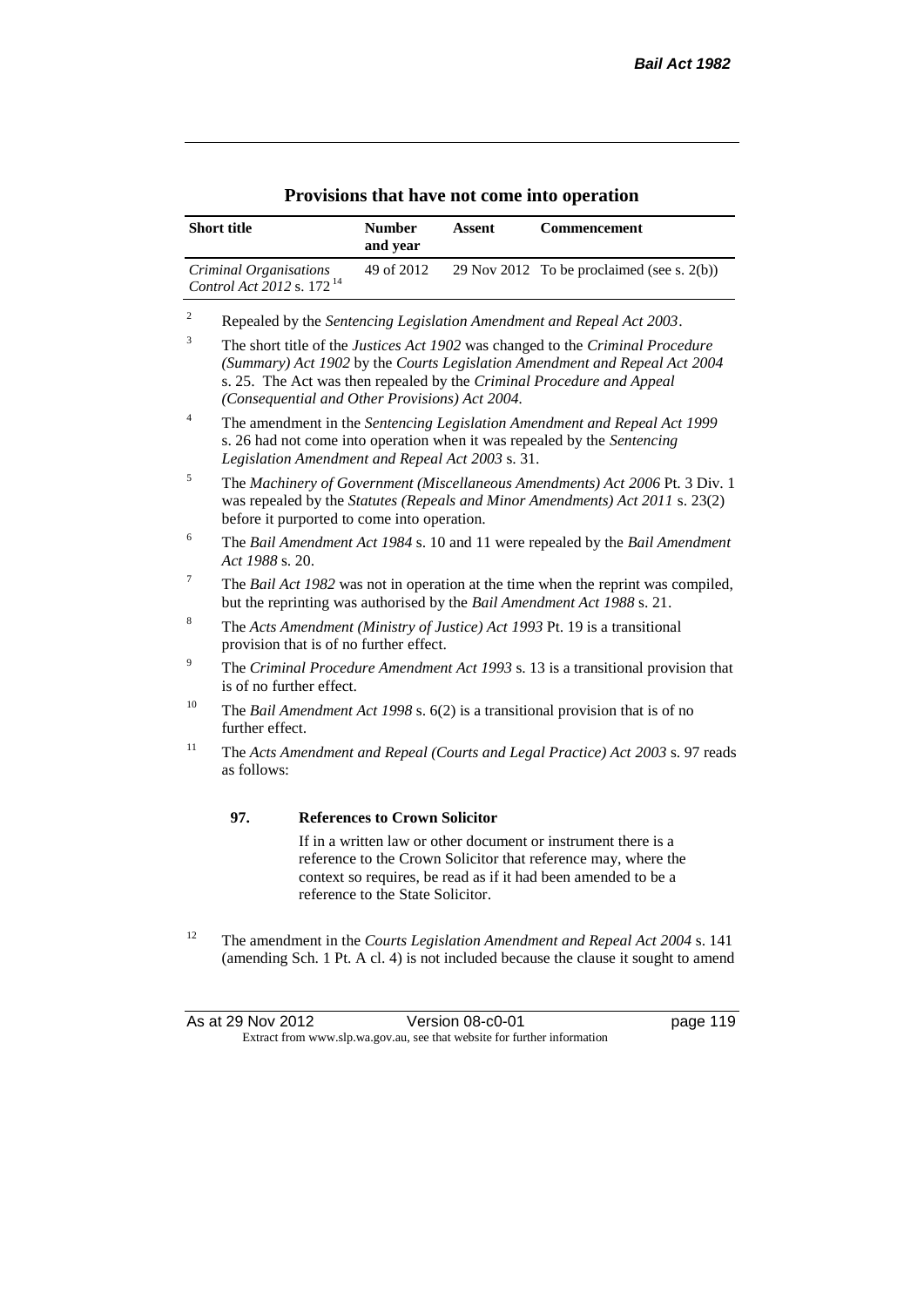had been amended by the *Acts Amendment (Court of Appeal) Act 2004* s. 28(4) before the amendment purported to come into operation.

- <sup>13</sup> The *Bail Amendment Act 2008* s. 6(2), 9(4)-(11), 10(2), 11(3), 15(5)-(8), 16(2), 18(4)-(5), 21(3), 22(2), 23(4), 24(6)-(7), 27(2)-(3), 28(6), 30(4)-(5), 31(2)-(3), 32(3)-(4), 33(6), 40(2), 41(5)-(9), 42(3) and 44 are transitional provisions.
- <sup>14</sup> On the date as at which this compilation was prepared, the *Criminal Organisations Control Act 2012* s. 172 had not come into operation. It reads as follows:

#### **172.** *Bail Act 1982* **amended**

- (1) This section amends the *Bail Act 1982*.
- (2) In Schedule 2 item 1 insert before the row relating to section 279:

| s. $221E(1)$ | Participating in activities of criminal<br>organisation                   |
|--------------|---------------------------------------------------------------------------|
| s. $221F(1)$ | Instructing commission of offence for<br>benefit of criminal organisation |

(3) After Schedule 2 item 2 insert:

#### **2AA.** *Criminal Organisations Control Act 2012*

| s. $99(1)$  | Association by controlled person with<br>another controlled person                                                 |
|-------------|--------------------------------------------------------------------------------------------------------------------|
| s. $99(3)$  | Association by controlled person with<br>another controlled person on 3 or more<br>occasions within 3 month period |
| s. 102      | Offence for controlled person to get<br>funds to, from or for declared criminal<br>organisation                    |
| s. 103      | Other contravention of interim control<br>order or control order                                                   |
| s.106       | Recruiting members for declared<br>criminal organisation                                                           |
| s. $107(2)$ | Permitting premises to be habitually<br>used as place of resort by members of<br>declared criminal organisation    |

page 120 Version 08-c0-01 As at 29 Nov 2012 Extract from www.slp.wa.gov.au, see that website for further information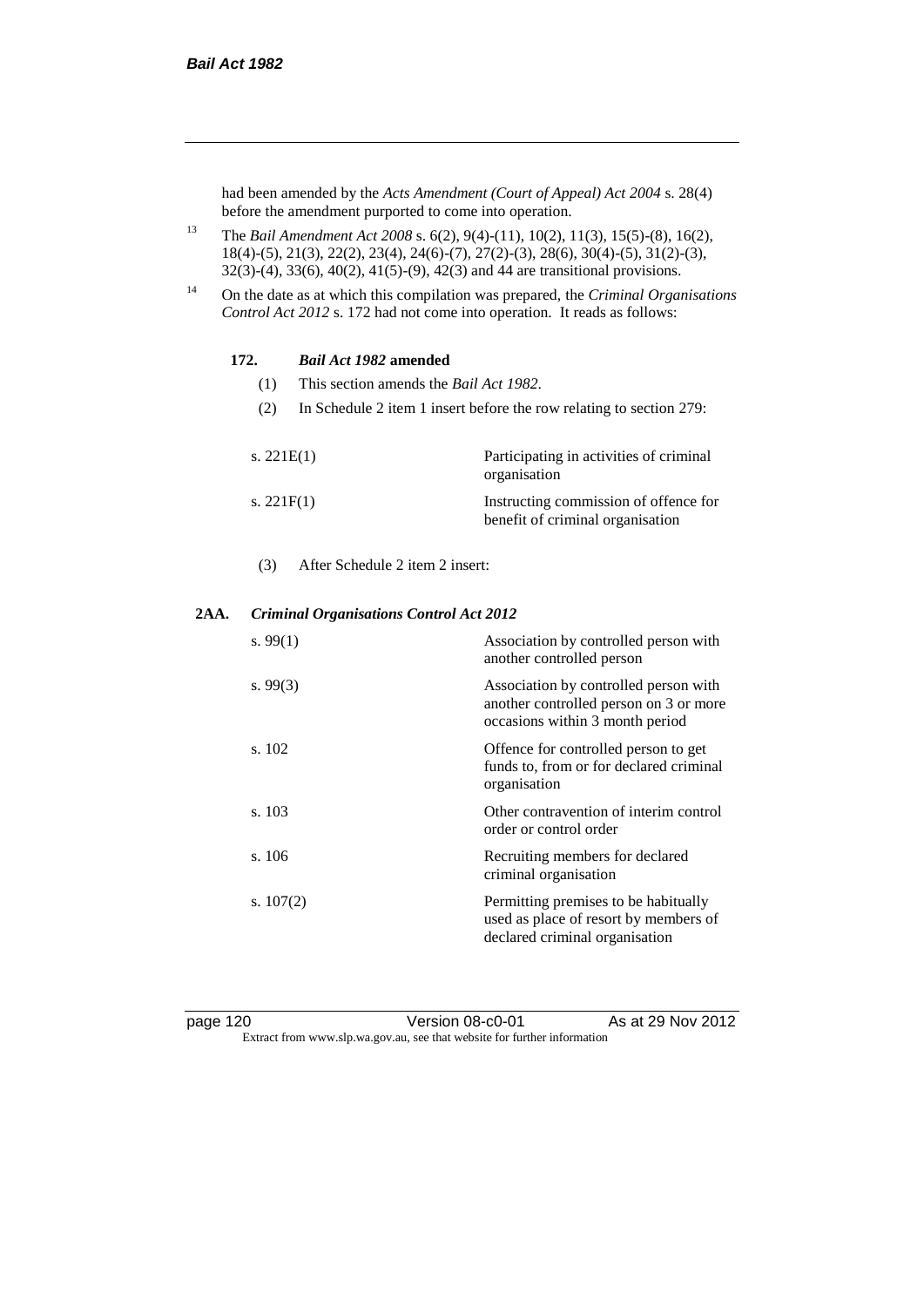s. 107(3) Being knowingly concerned in the management of premises habitually used as place of resort by members of declared criminal organisation

As at 29 Nov 2012 Version 08-c0-01 page 121 Extract from www.slp.wa.gov.au, see that website for further information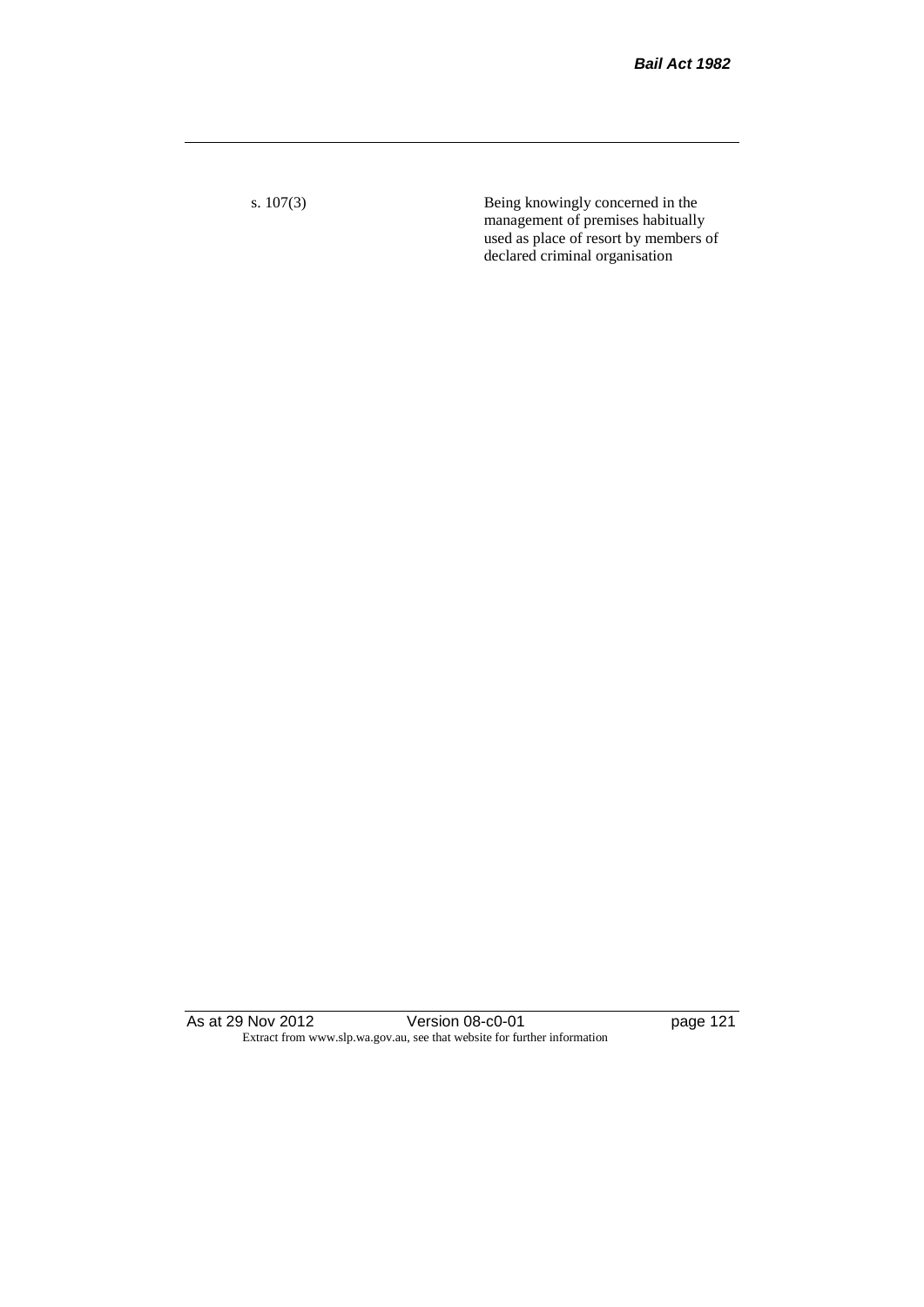#### **Defined Terms**

# **Defined Terms**

[This is a list of terms defined and the provisions where they are defined. The list is not part of the law.]

| <b>Defined Term</b> | Provision(s) |
|---------------------|--------------|
|                     |              |
|                     |              |
|                     |              |
|                     |              |
|                     |              |
|                     |              |
|                     |              |
|                     |              |
|                     |              |
|                     |              |
|                     |              |
|                     |              |
|                     |              |
|                     |              |
|                     |              |
|                     |              |
|                     |              |
|                     |              |
|                     |              |
|                     |              |
|                     |              |
|                     |              |
|                     |              |
|                     |              |
|                     |              |
|                     |              |
|                     |              |
|                     |              |
|                     |              |
|                     |              |
|                     |              |
|                     |              |
|                     |              |
|                     |              |
|                     |              |
|                     |              |
|                     |              |
|                     |              |
|                     |              |

page 122

Version  $08$ -c0- $\overline{01}$ Extract from www.slp.wa.gov.au, see that website for further information

As at 29 Nov 2012